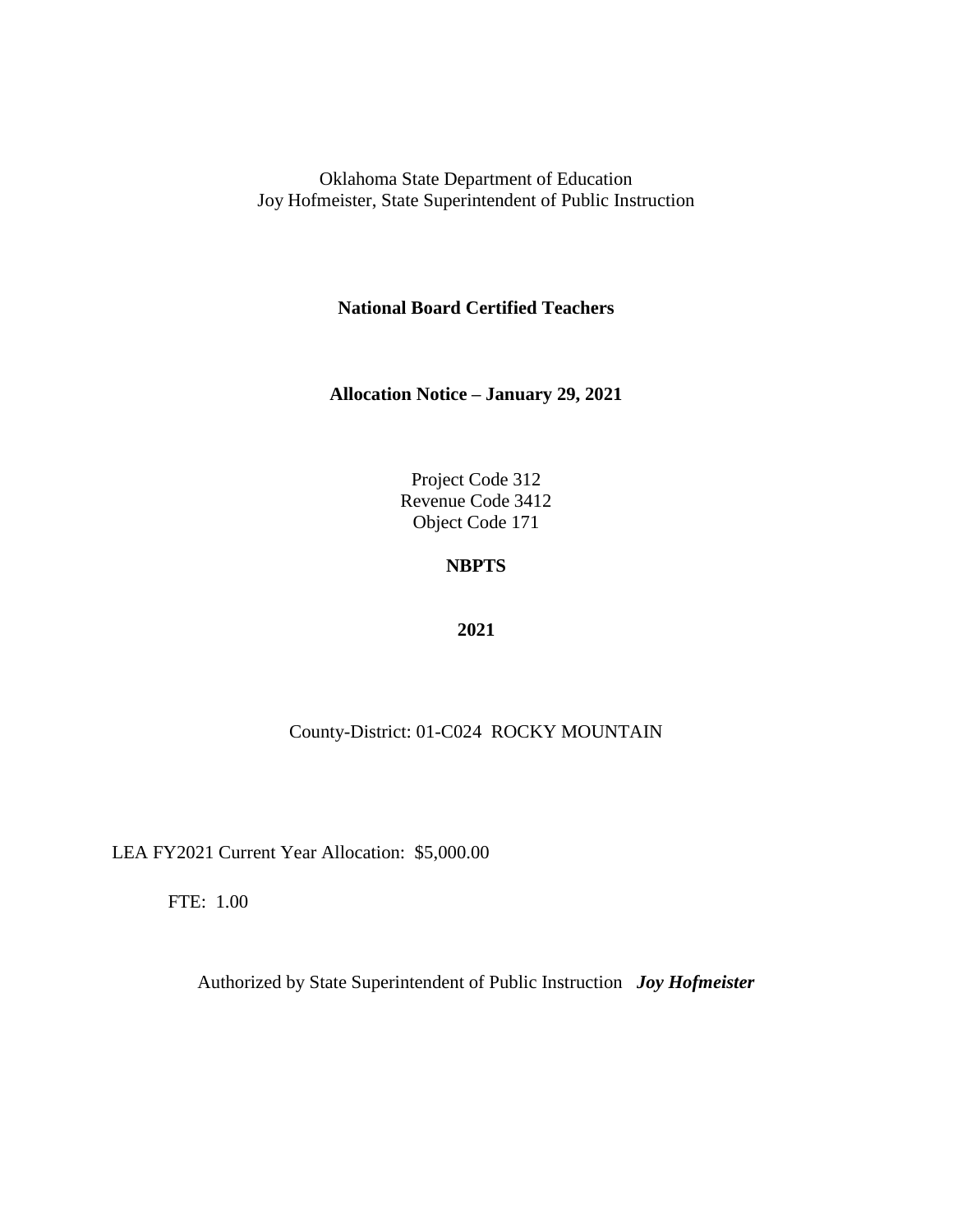**National Board Certified Teachers**

**Allocation Notice – January 29, 2021**

Project Code 312 Revenue Code 3412 Object Code 171

## **NBPTS**

#### **2021**

### County-District: 01-I011 WESTVILLE

LEA FY2021 Current Year Allocation: \$5,000.00

FTE: 1.00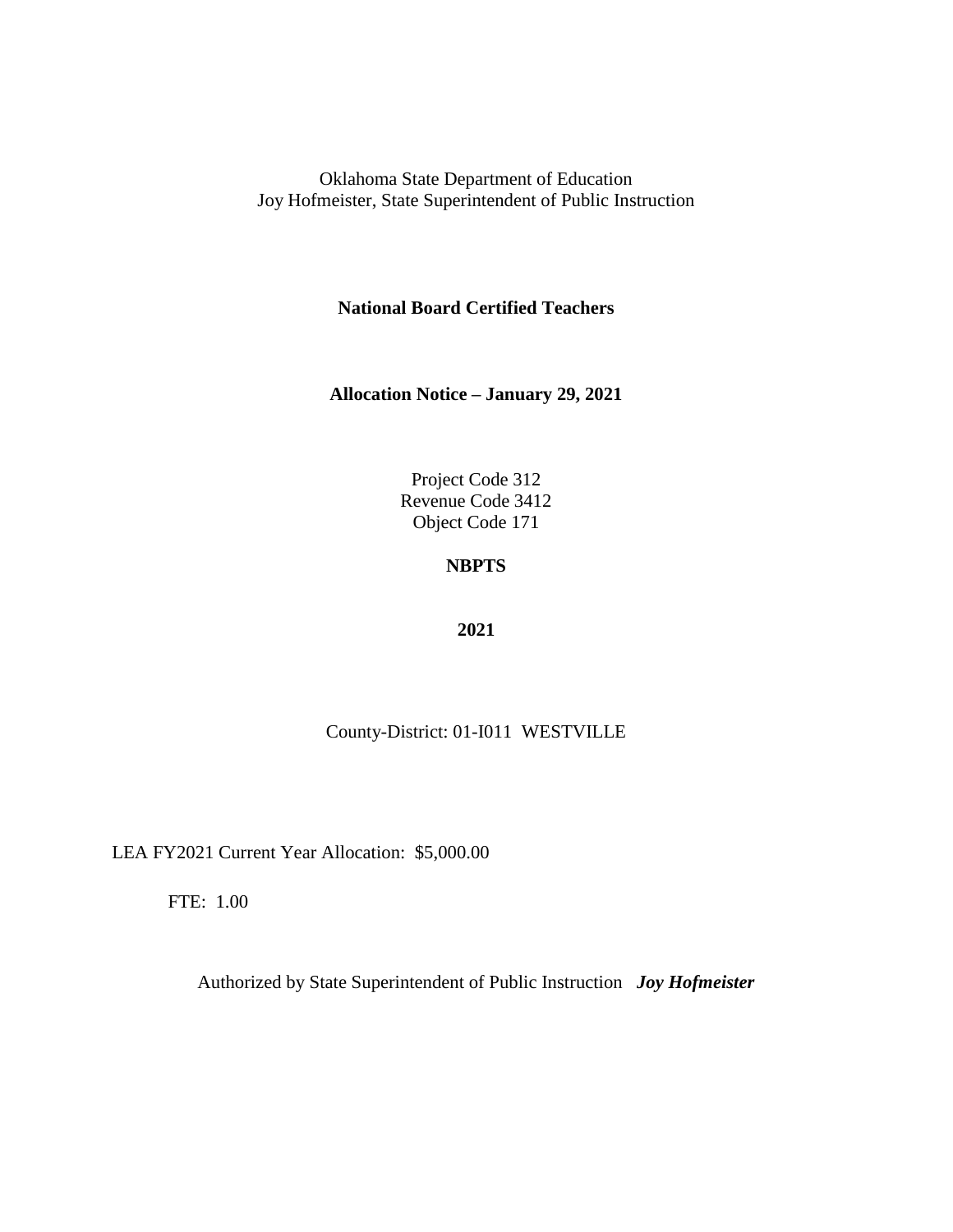**National Board Certified Teachers**

**Allocation Notice – January 29, 2021**

Project Code 312 Revenue Code 3412 Object Code 171

## **NBPTS**

#### **2021**

County-District: 02-I093 TIMBERLAKE

LEA FY2021 Current Year Allocation: \$5,000.00

FTE: 1.00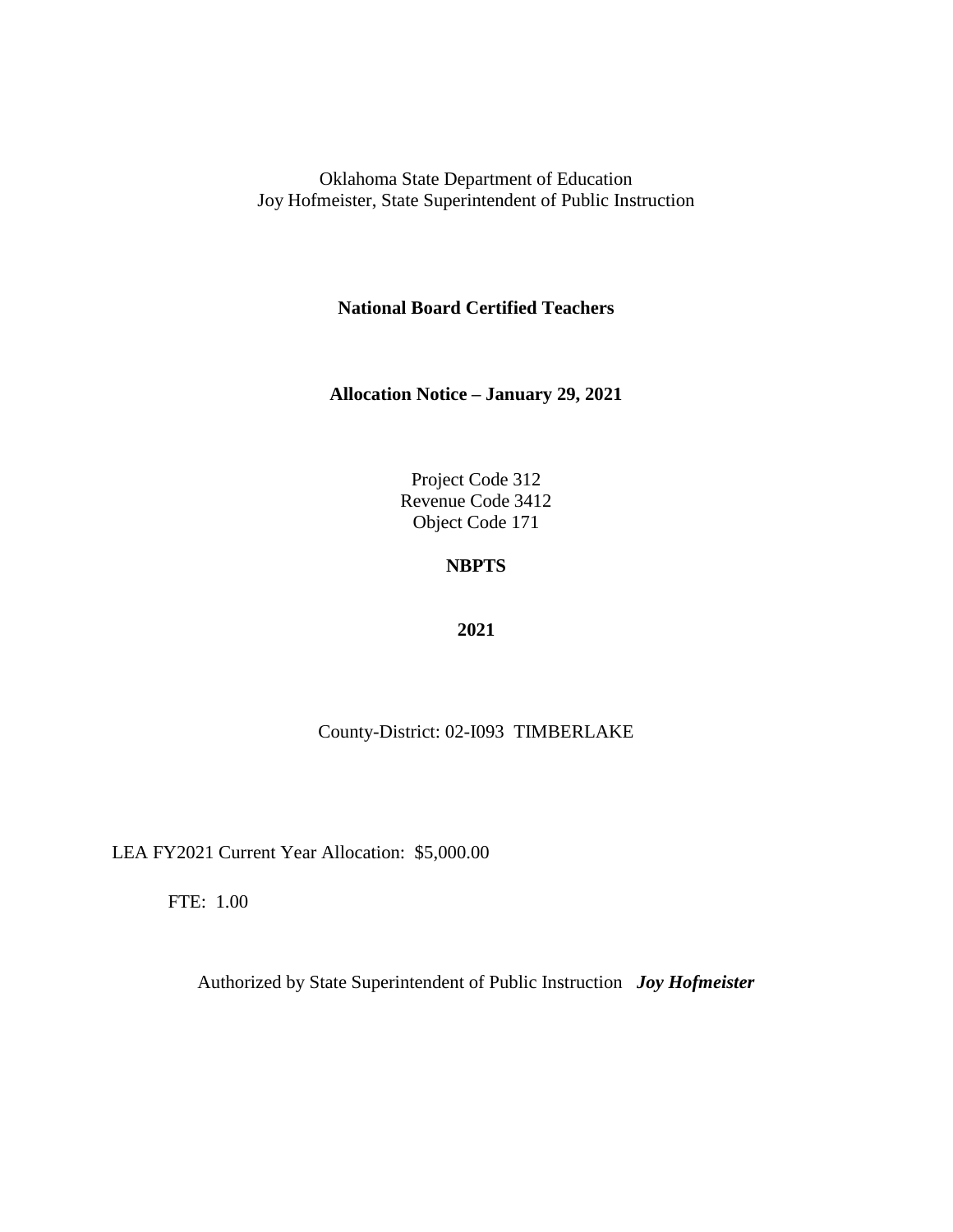**National Board Certified Teachers**

**Allocation Notice – January 29, 2021**

Project Code 312 Revenue Code 3412 Object Code 171

### **NBPTS**

#### **2021**

County-District: 05-V012 Western Technology Center

LEA FY2021 Current Year Allocation: \$5,000.00

FTE: 1.00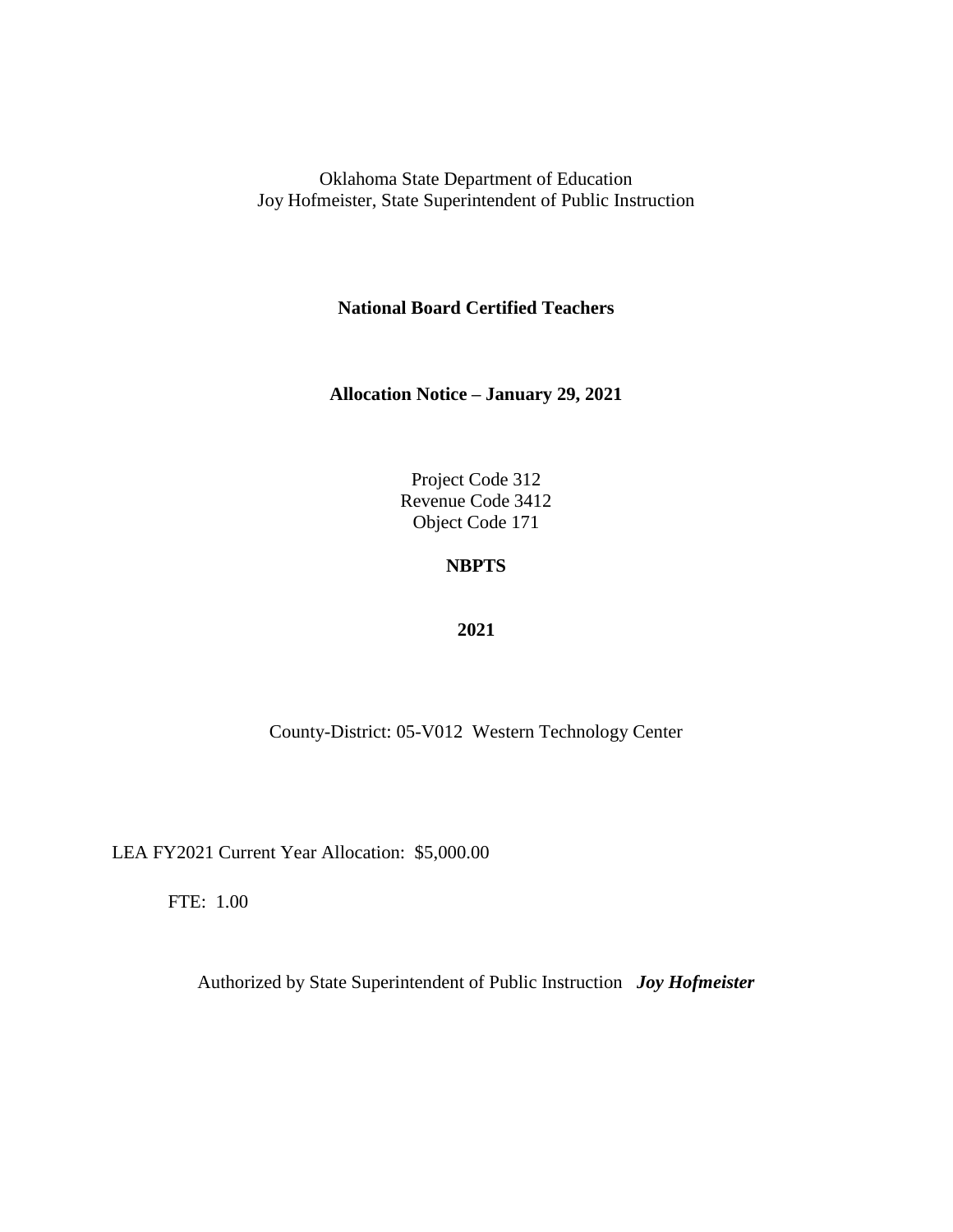**National Board Certified Teachers**

**Allocation Notice – January 29, 2021**

Project Code 312 Revenue Code 3412 Object Code 171

## **NBPTS**

#### **2021**

County-District: 06-I080 GEARY

LEA FY2021 Current Year Allocation: \$5,000.00

FTE: 1.00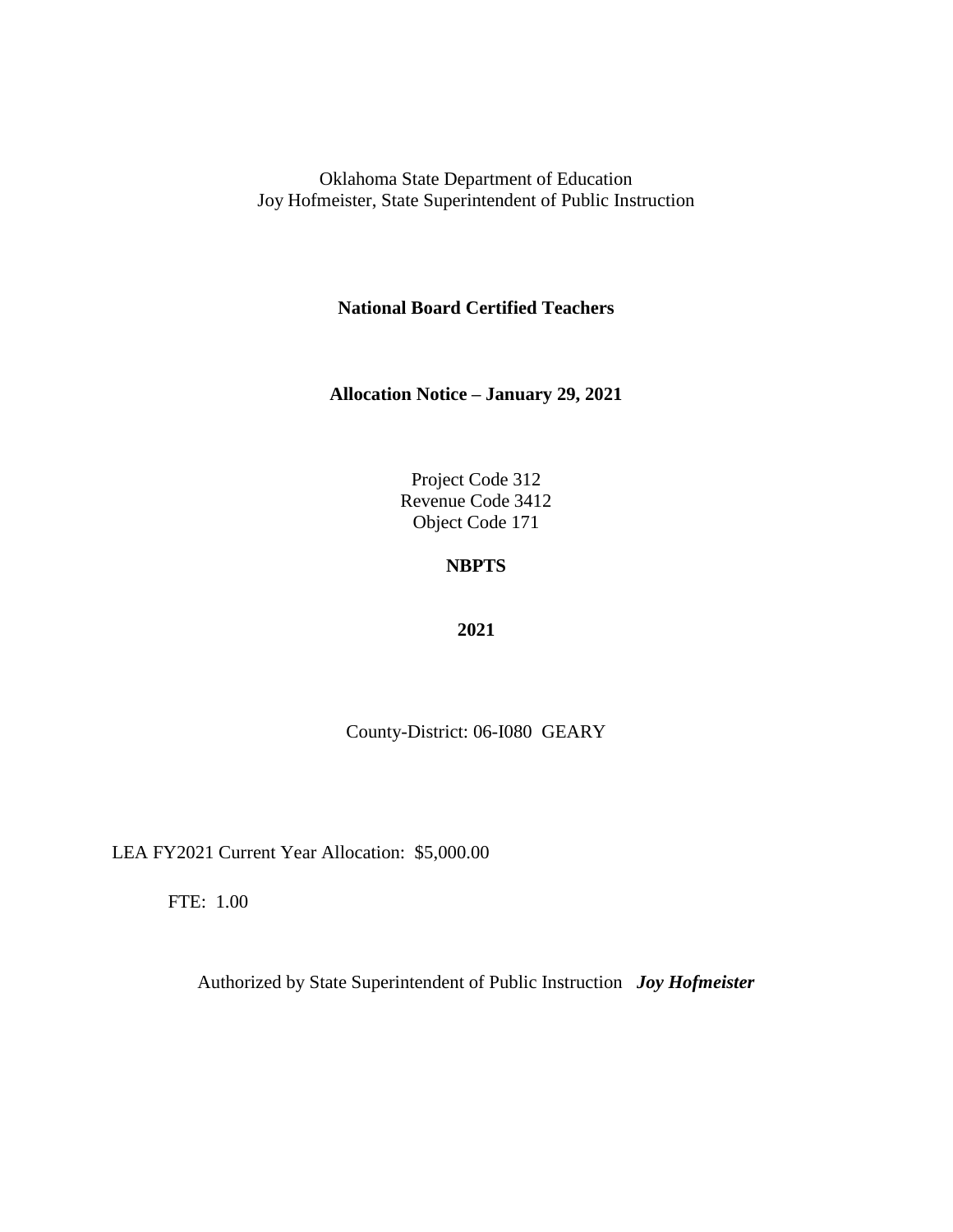**National Board Certified Teachers**

**Allocation Notice – January 29, 2021**

Project Code 312 Revenue Code 3412 Object Code 171

### **NBPTS**

#### **2021**

County-District: 08-V002 Caddo-Kiowa Technology Center

LEA FY2021 Current Year Allocation: \$5,000.00

FTE: 1.00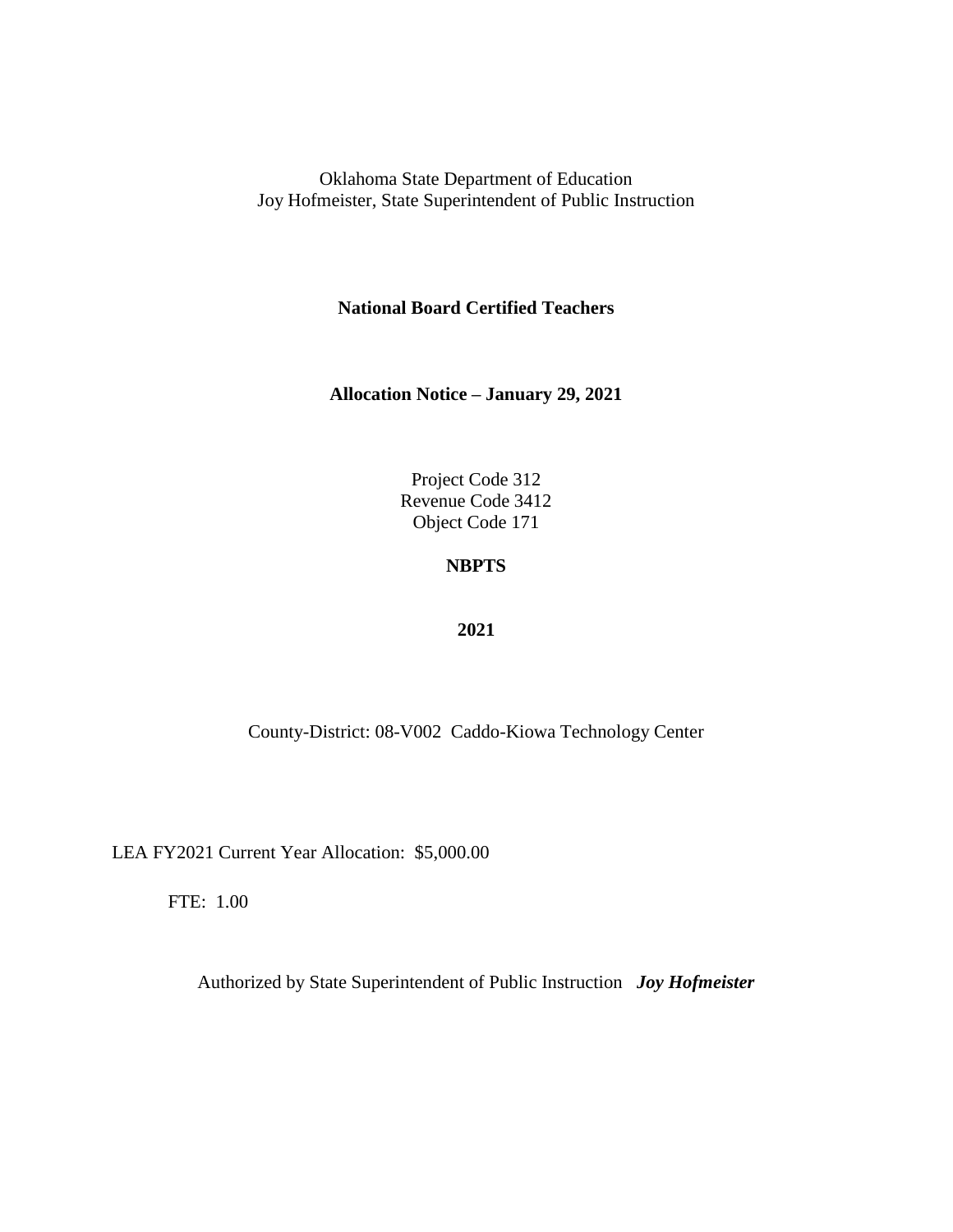**National Board Certified Teachers**

**Allocation Notice – January 29, 2021**

Project Code 312 Revenue Code 3412 Object Code 171

# **NBPTS**

#### **2021**

County-District: 09-I022 PIEDMONT

LEA FY2021 Current Year Allocation: \$15,000.00

FTE: 3.00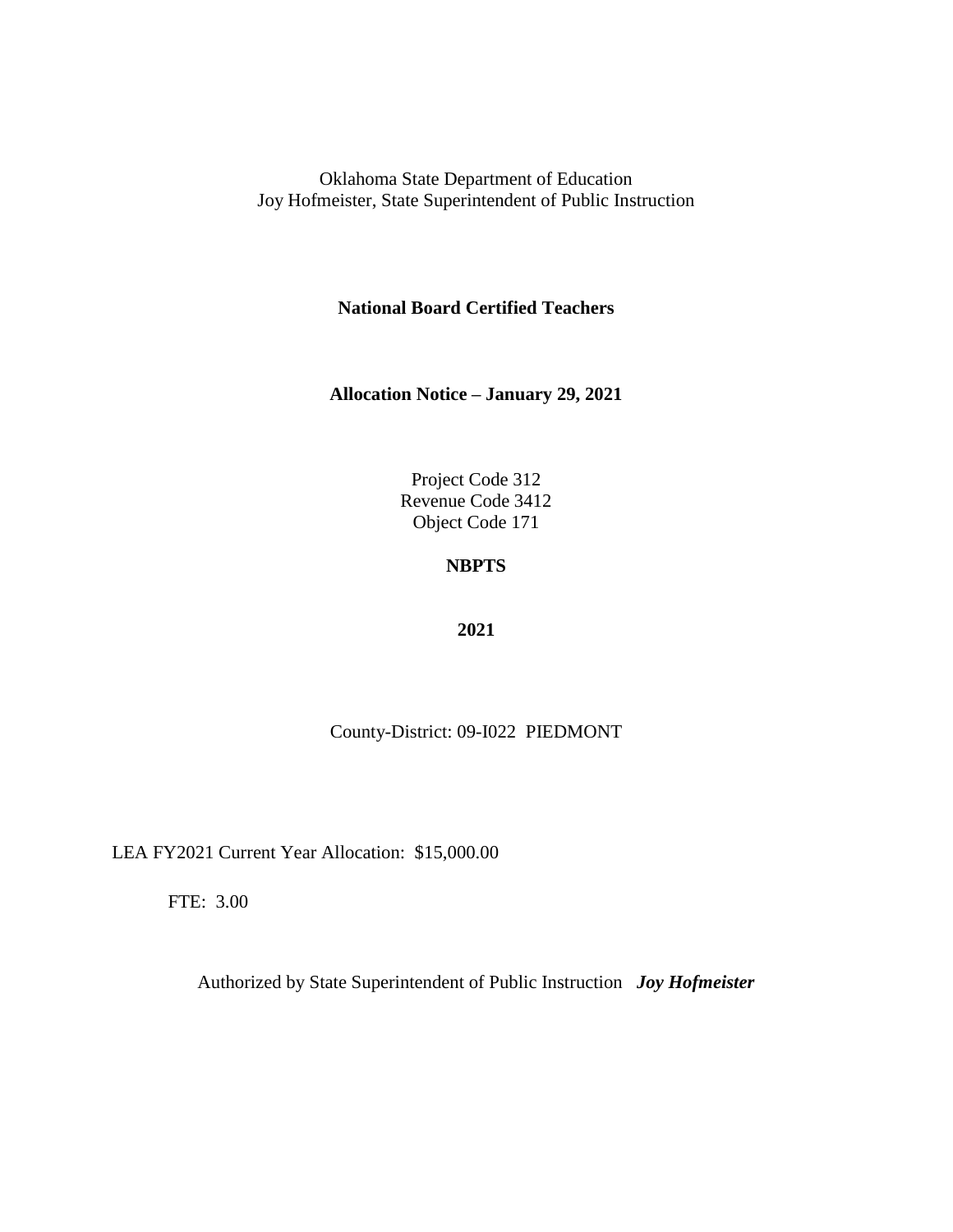**National Board Certified Teachers**

**Allocation Notice – January 29, 2021**

Project Code 312 Revenue Code 3412 Object Code 171

## **NBPTS**

#### **2021**

County-District: 09-I027 YUKON

LEA FY2021 Current Year Allocation: \$5,000.00

FTE: 1.00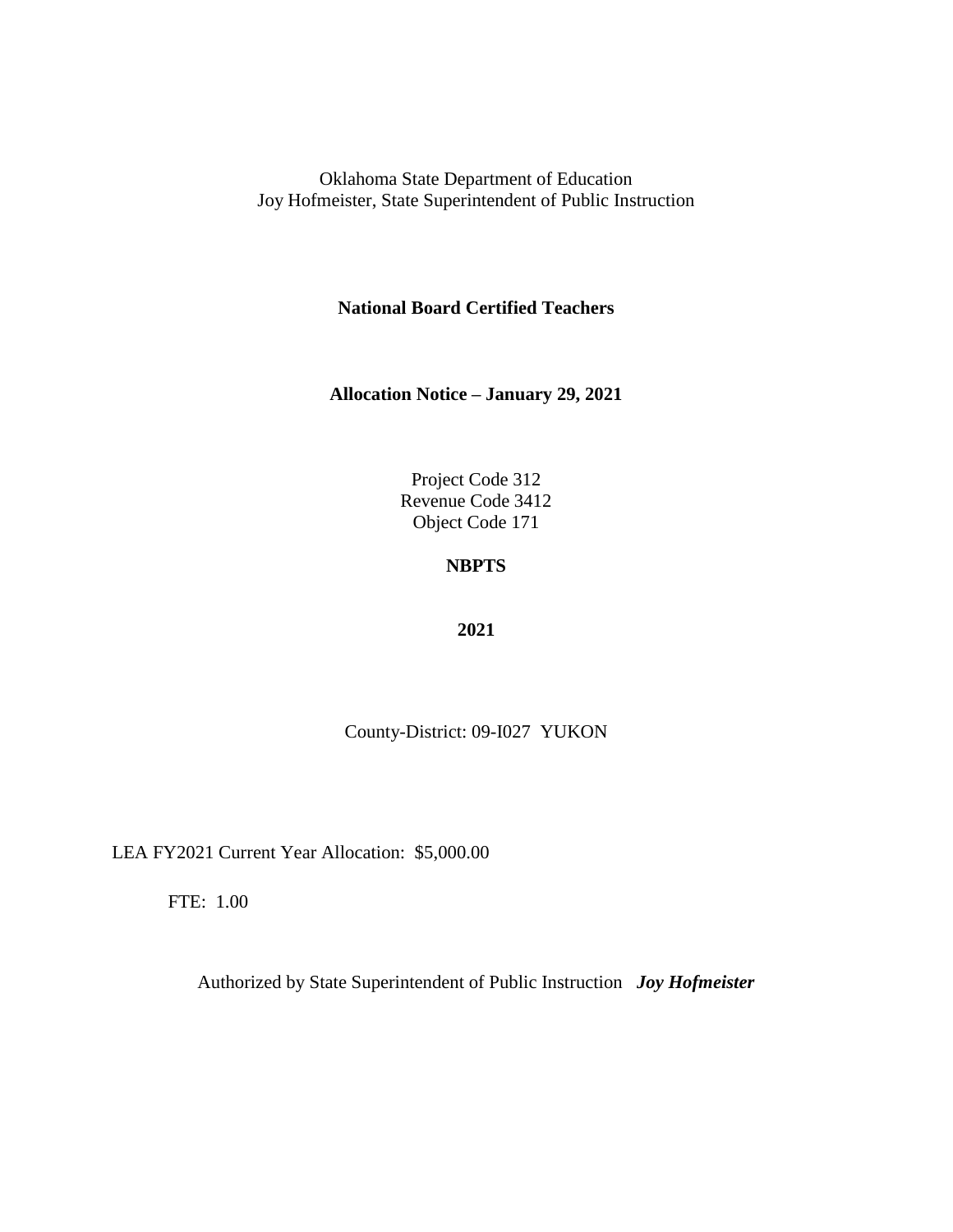**National Board Certified Teachers**

**Allocation Notice – January 29, 2021**

Project Code 312 Revenue Code 3412 Object Code 171

# **NBPTS**

#### **2021**

County-District: 09-I034 EL RENO

LEA FY2021 Current Year Allocation: \$5,000.00

FTE: 1.00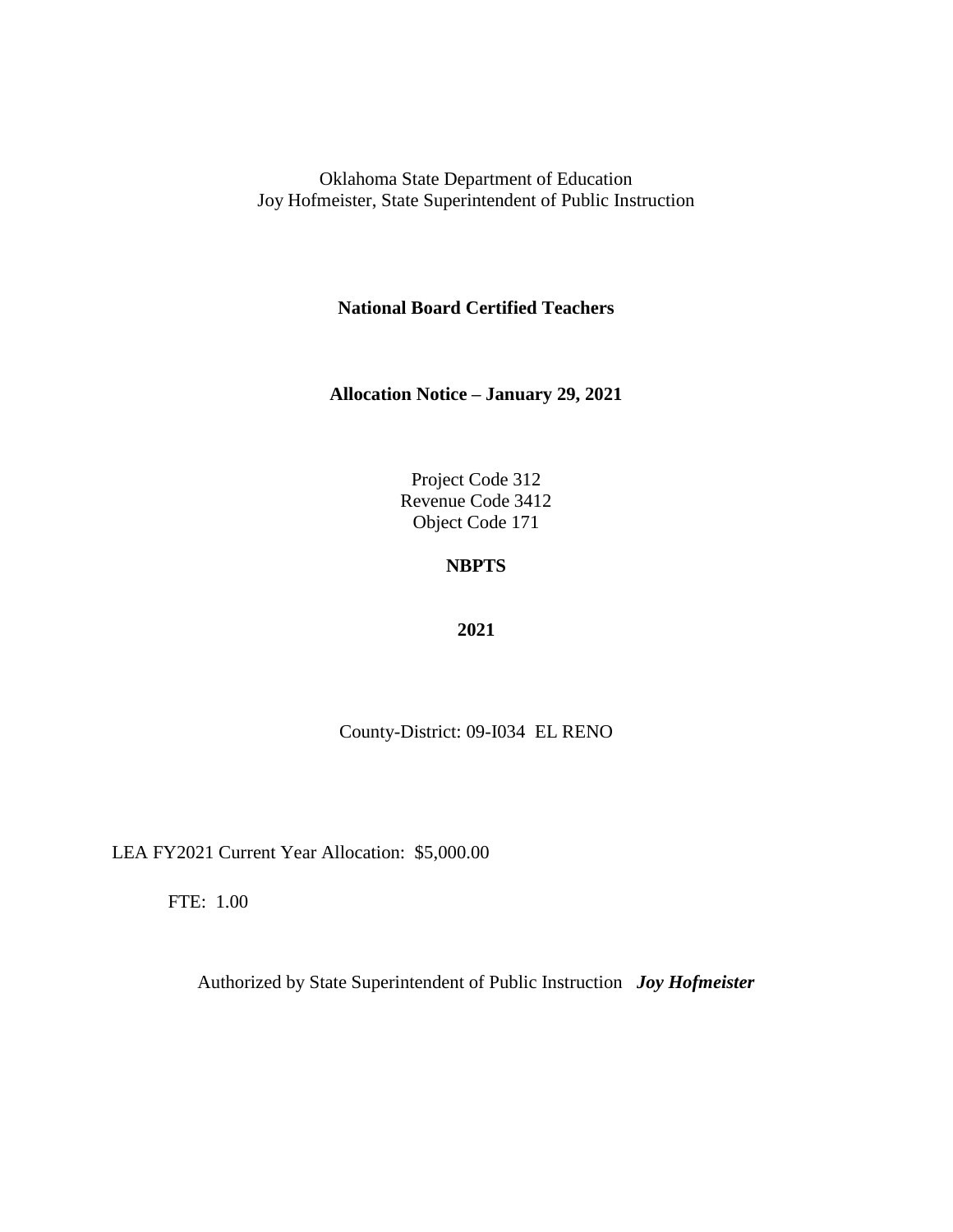**National Board Certified Teachers**

**Allocation Notice – January 29, 2021**

Project Code 312 Revenue Code 3412 Object Code 171

## **NBPTS**

#### **2021**

County-District: 09-I069 MUSTANG

LEA FY2021 Current Year Allocation: \$20,000.00

FTE: 4.00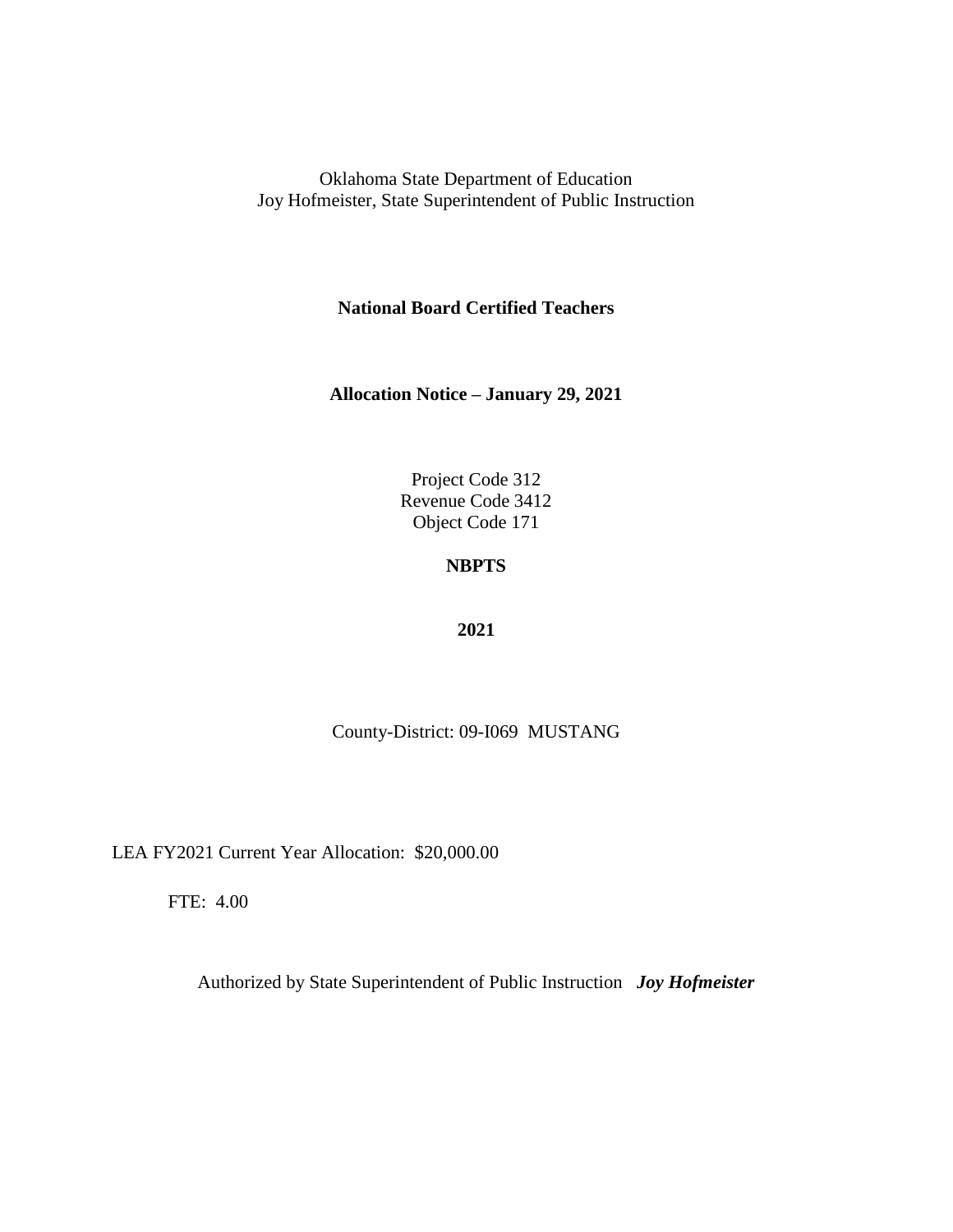**National Board Certified Teachers**

**Allocation Notice – January 29, 2021**

Project Code 312 Revenue Code 3412 Object Code 171

### **NBPTS**

#### **2021**

County-District: 09-V006 Canadian Valley Technology Center

LEA FY2021 Current Year Allocation: \$15,000.00

FTE: 3.00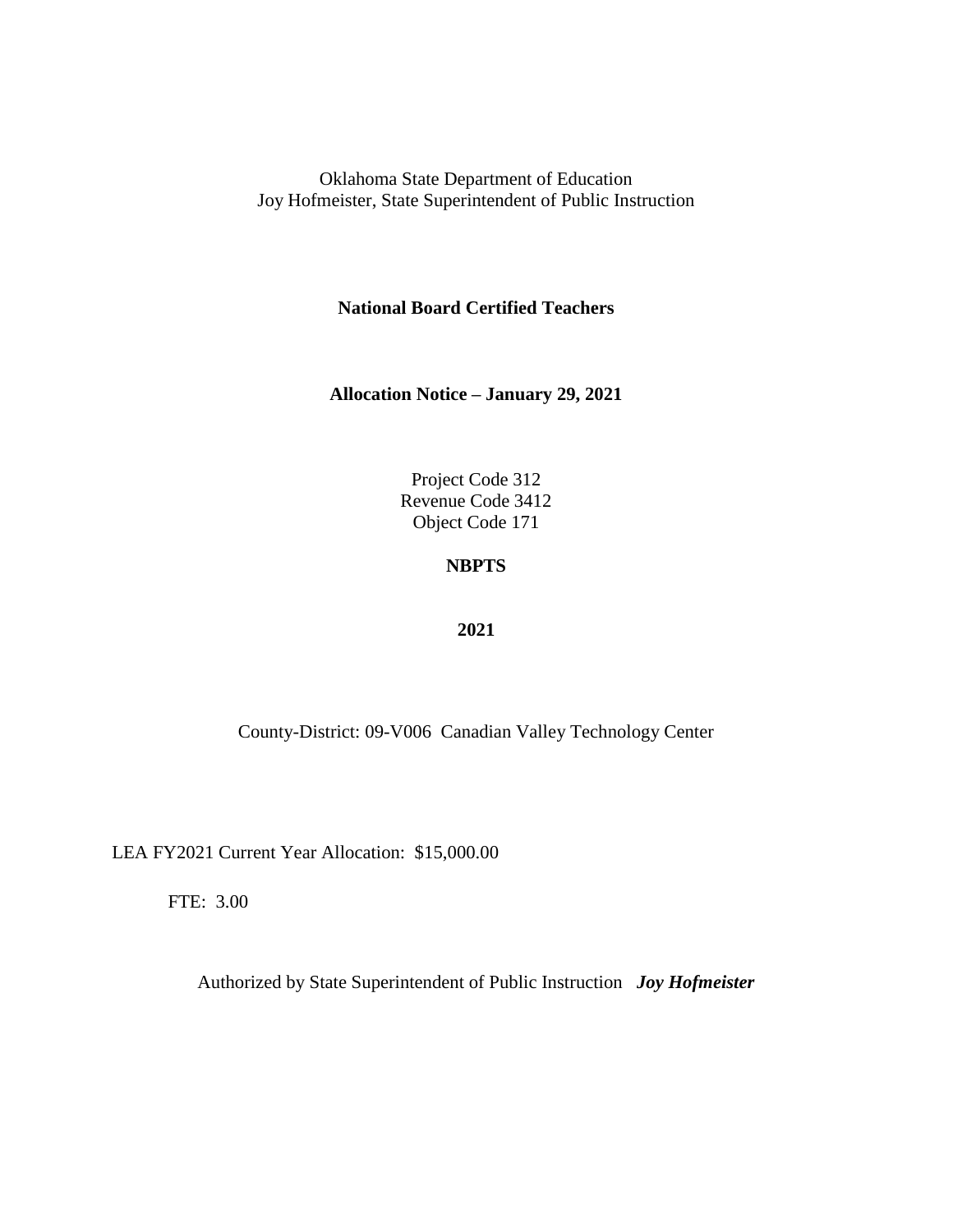**National Board Certified Teachers**

**Allocation Notice – January 29, 2021**

Project Code 312 Revenue Code 3412 Object Code 171

# **NBPTS**

#### **2021**

### County-District: 10-I019 ARDMORE

LEA FY2021 Current Year Allocation: \$5,000.00

FTE: 1.00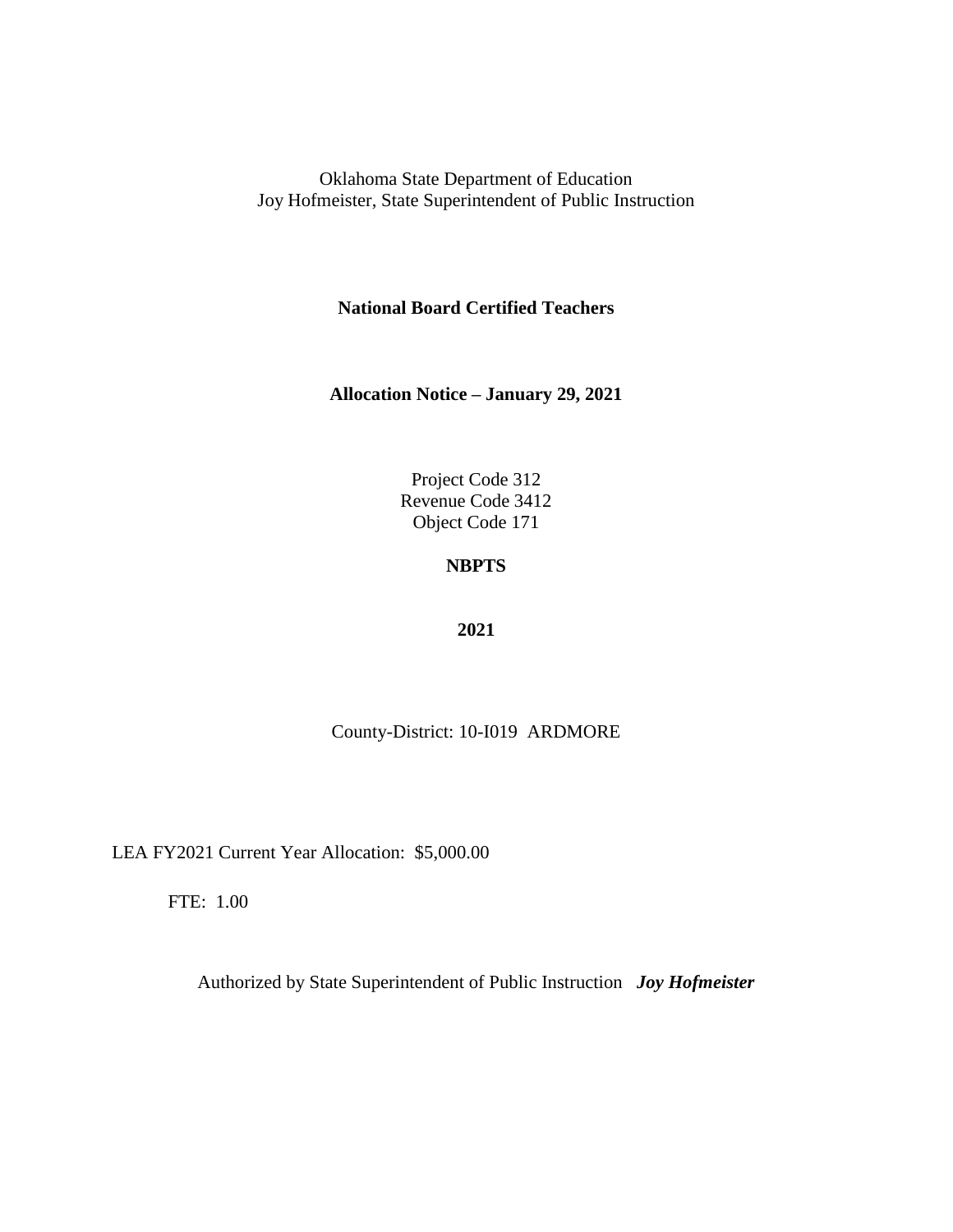**National Board Certified Teachers**

**Allocation Notice – January 29, 2021**

Project Code 312 Revenue Code 3412 Object Code 171

### **NBPTS**

#### **2021**

County-District: 10-I032 LONE GROVE

LEA FY2021 Current Year Allocation: \$10,000.00

FTE: 2.00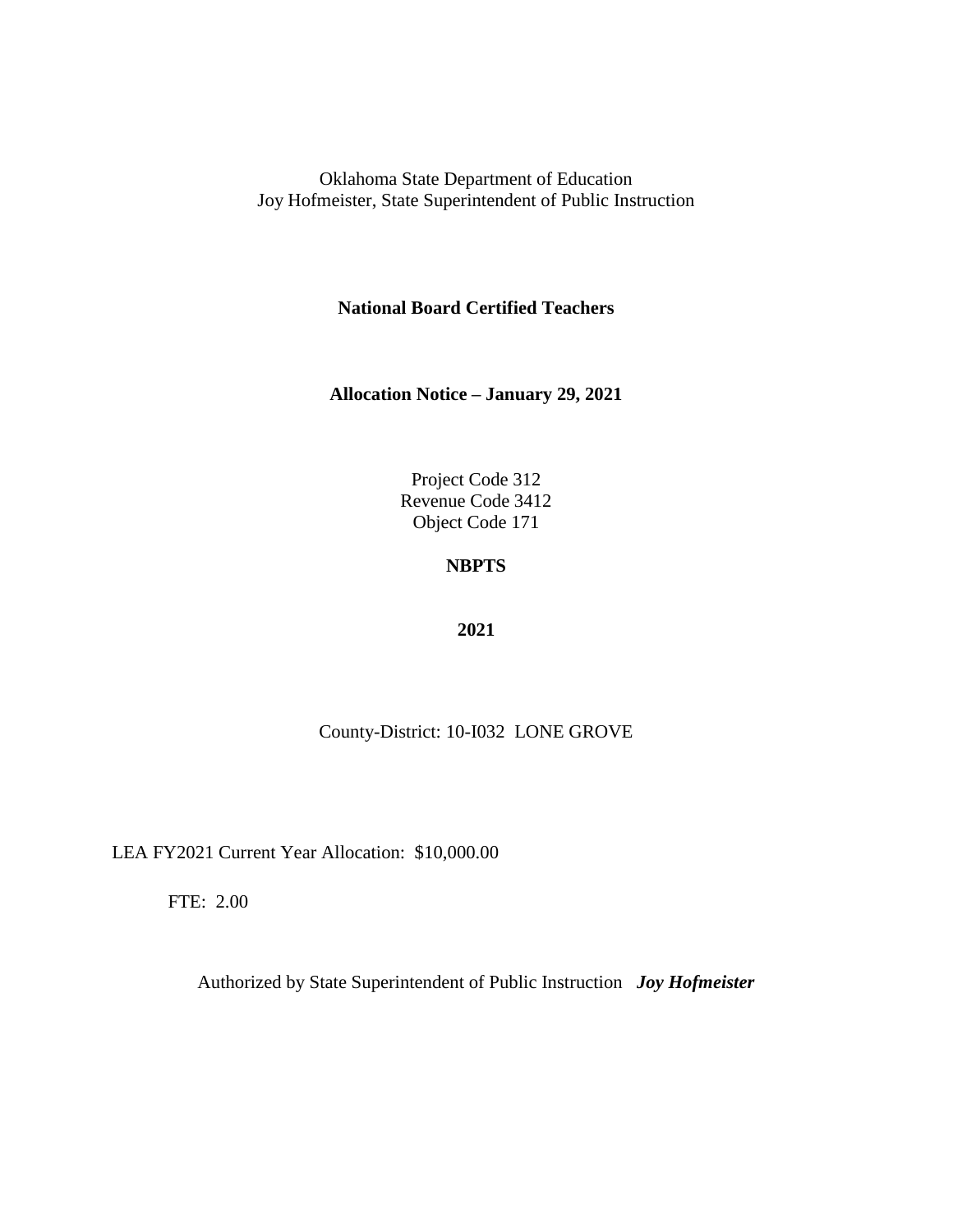**National Board Certified Teachers**

**Allocation Notice – January 29, 2021**

Project Code 312 Revenue Code 3412 Object Code 171

## **NBPTS**

#### **2021**

County-District: 10-V020 Southern Okla Technology Center

LEA FY2021 Current Year Allocation: \$10,000.00

FTE: 2.00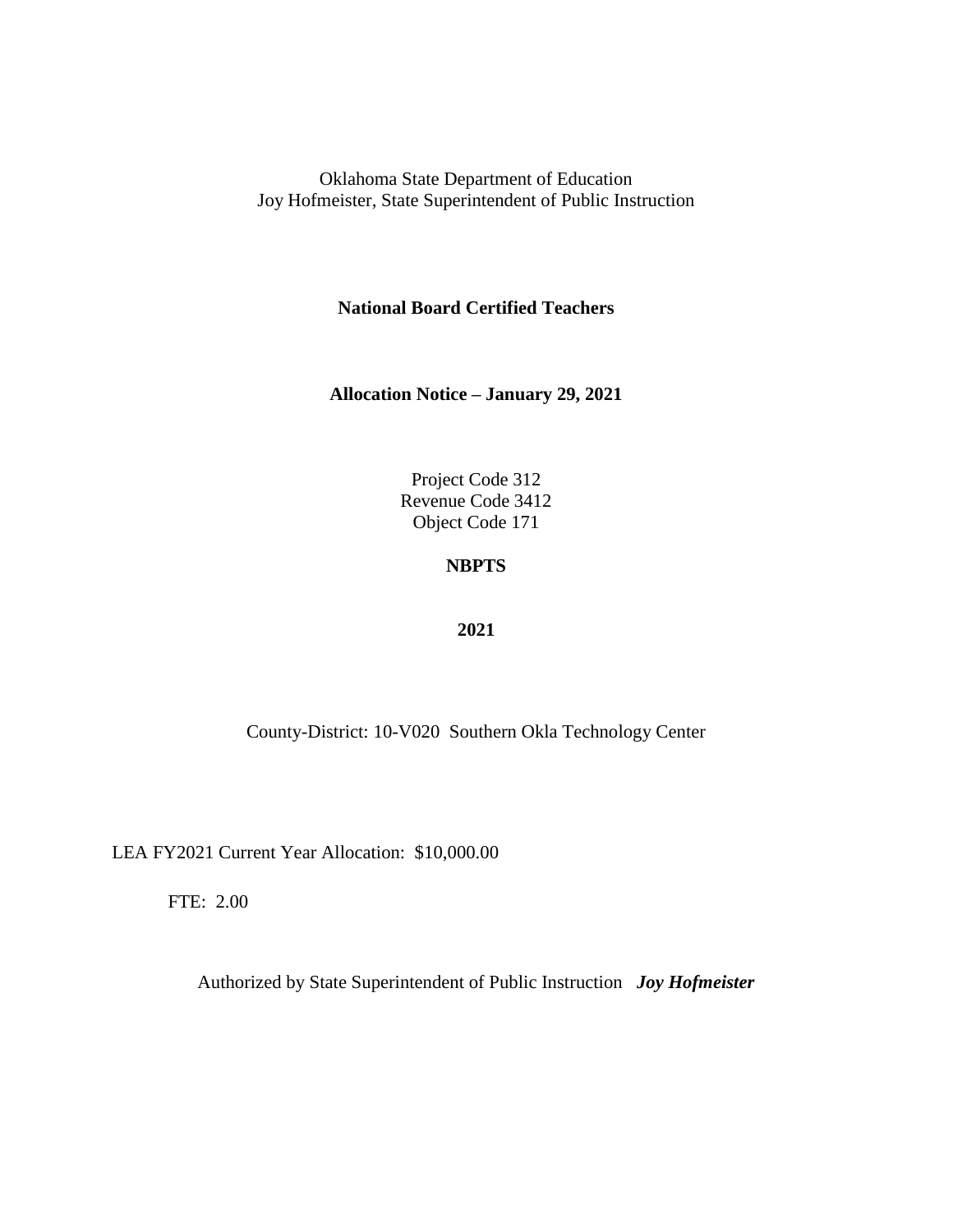**National Board Certified Teachers**

**Allocation Notice – January 29, 2021**

Project Code 312 Revenue Code 3412 Object Code 171

# **NBPTS**

#### **2021**

County-District: 11-C010 LOWREY

LEA FY2021 Current Year Allocation: \$5,000.00

FTE: 1.00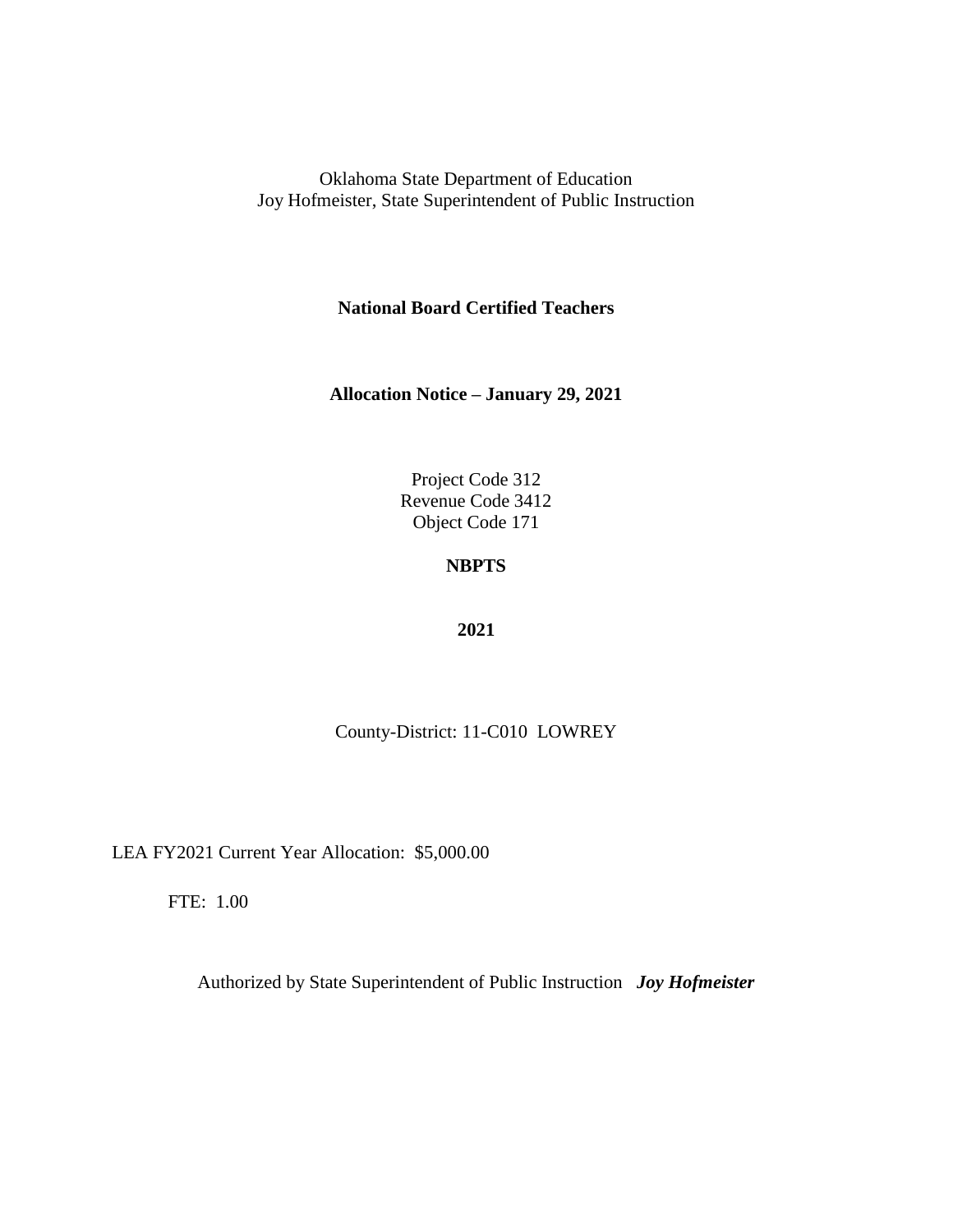**National Board Certified Teachers**

**Allocation Notice – January 29, 2021**

Project Code 312 Revenue Code 3412 Object Code 171

## **NBPTS**

#### **2021**

County-District: 11-C014 NORWOOD

LEA FY2021 Current Year Allocation: \$5,000.00

FTE: 1.00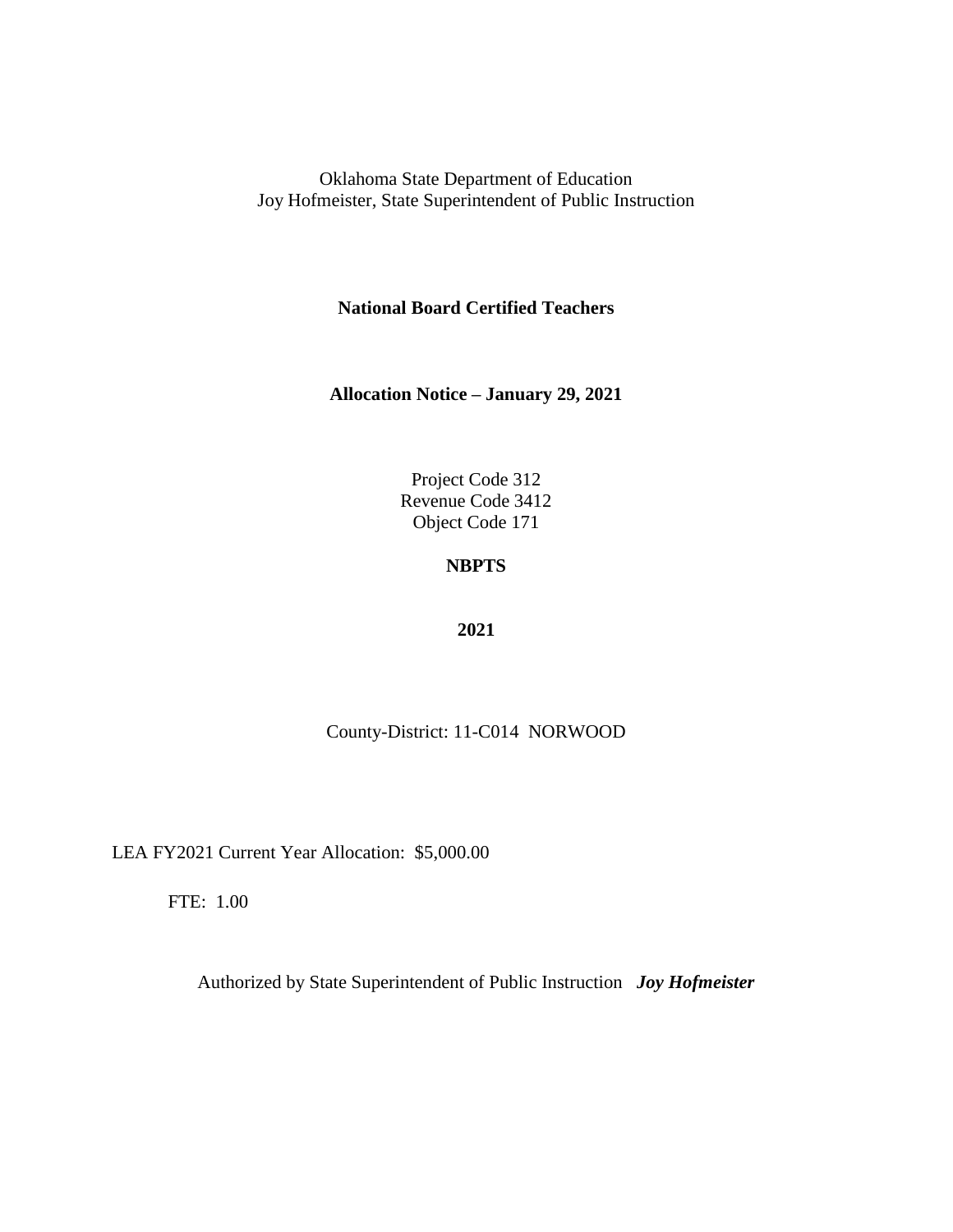**National Board Certified Teachers**

**Allocation Notice – January 29, 2021**

Project Code 312 Revenue Code 3412 Object Code 171

### **NBPTS**

#### **2021**

County-District: 11-C034 GRAND VIEW

LEA FY2021 Current Year Allocation: \$5,000.00

FTE: 1.00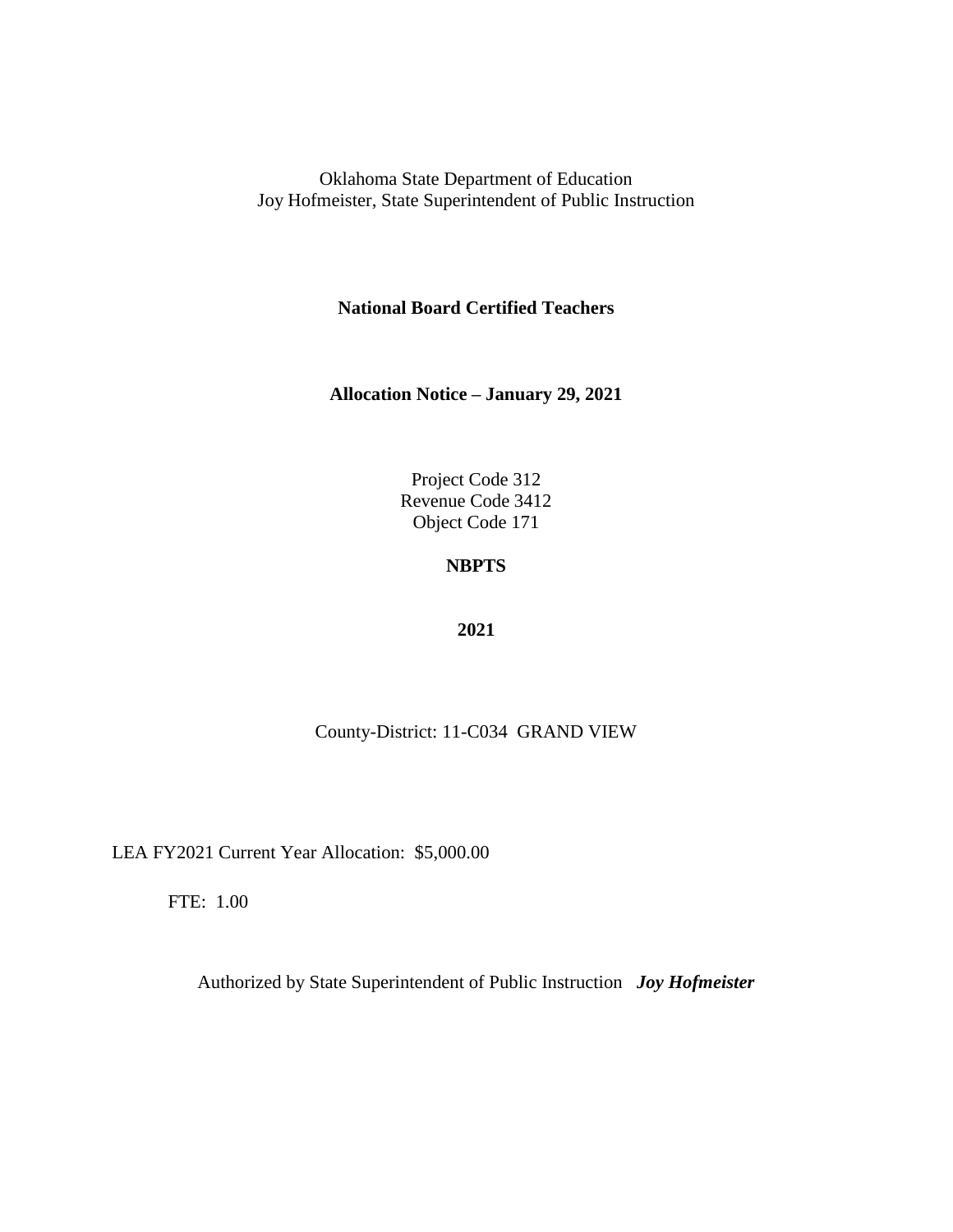**National Board Certified Teachers**

**Allocation Notice – January 29, 2021**

Project Code 312 Revenue Code 3412 Object Code 171

## **NBPTS**

#### **2021**

County-District: 11-I006 KEYS

LEA FY2021 Current Year Allocation: \$10,000.00

FTE: 2.00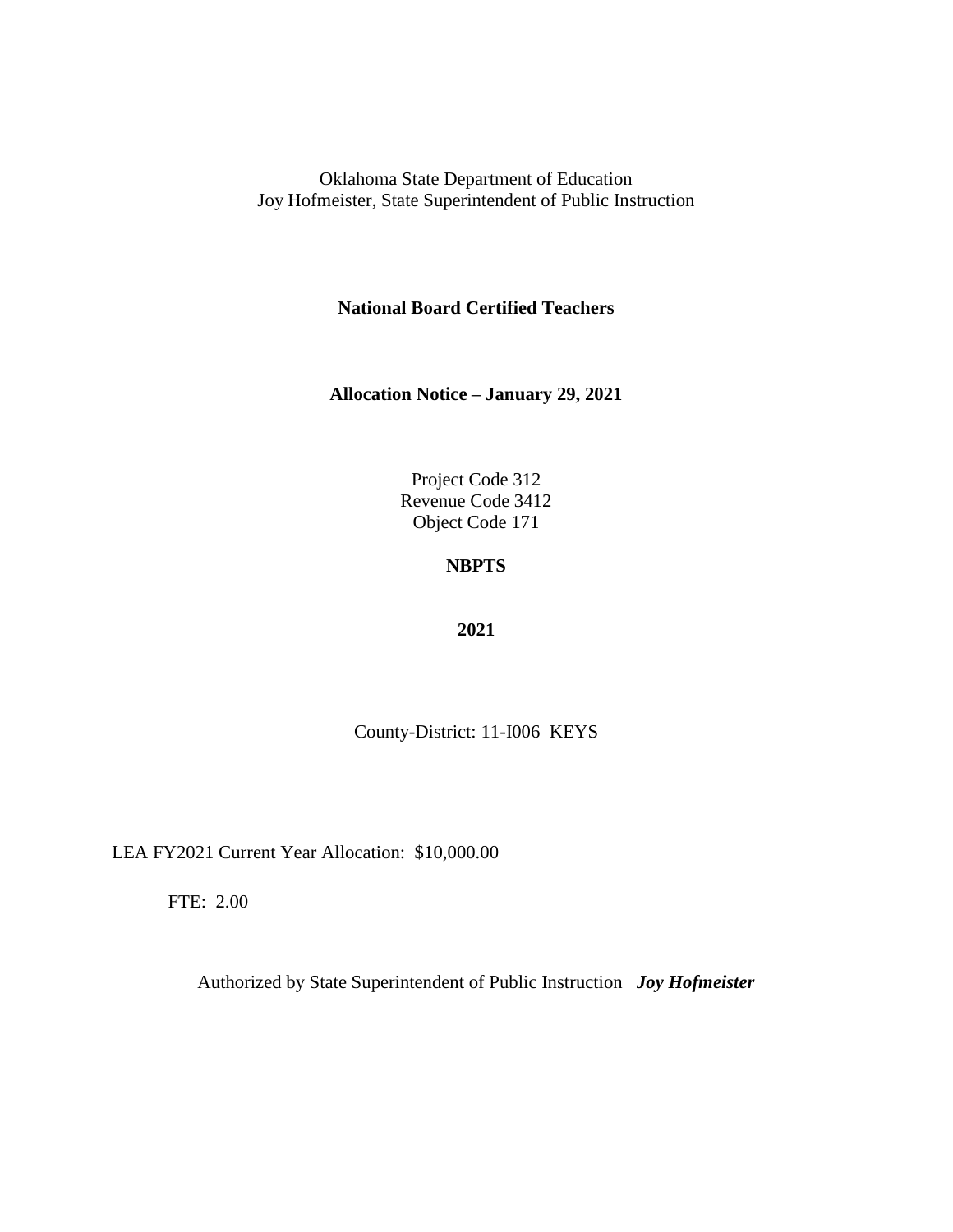**National Board Certified Teachers**

**Allocation Notice – January 29, 2021**

Project Code 312 Revenue Code 3412 Object Code 171

## **NBPTS**

#### **2021**

### County-District: 11-I035 TAHLEQUAH

LEA FY2021 Current Year Allocation: \$10,000.00

FTE: 2.00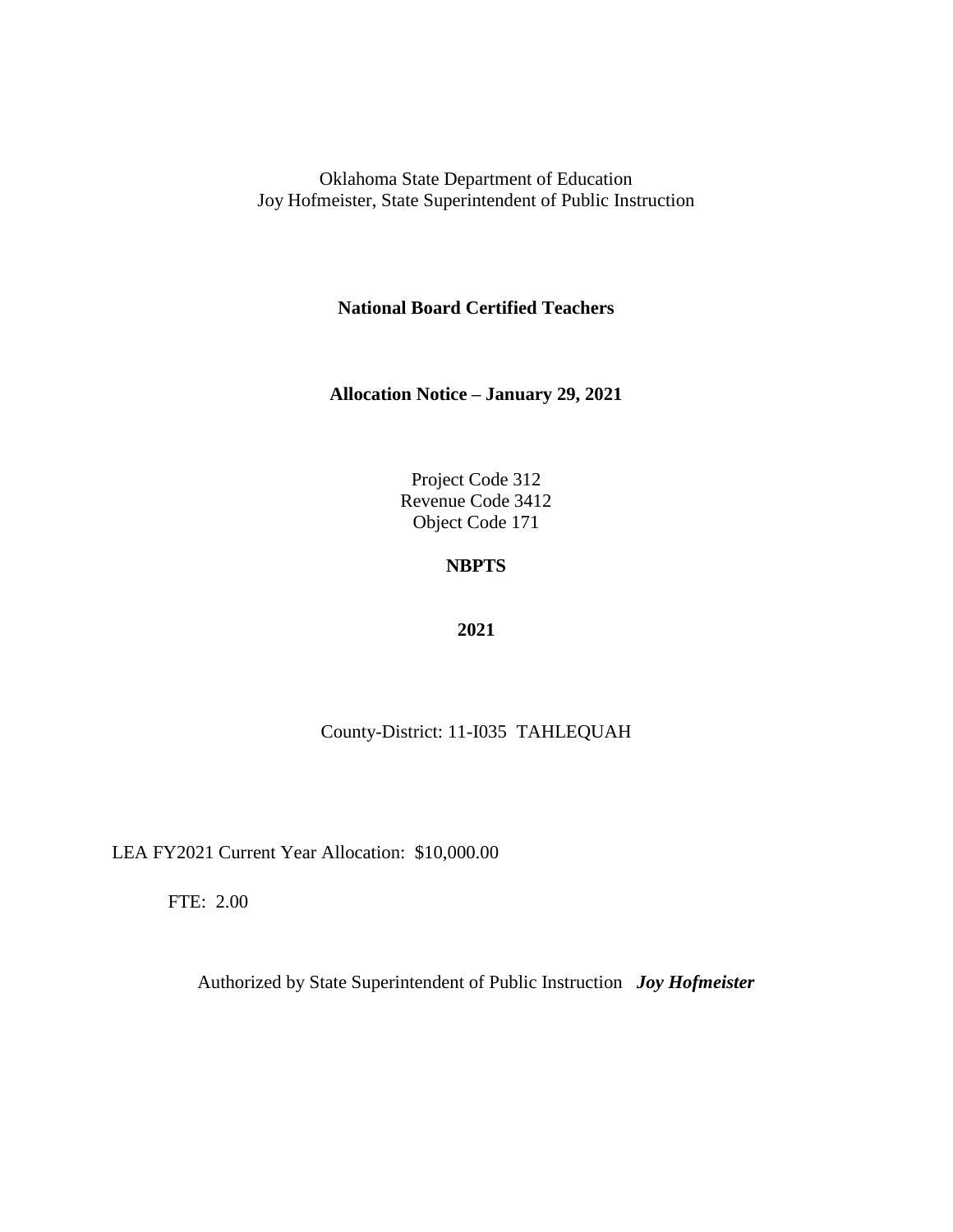**National Board Certified Teachers**

**Allocation Notice – January 29, 2021**

Project Code 312 Revenue Code 3412 Object Code 171

## **NBPTS**

#### **2021**

County-District: 14-I002 MOORE

LEA FY2021 Current Year Allocation: \$70,000.00

FTE: 14.00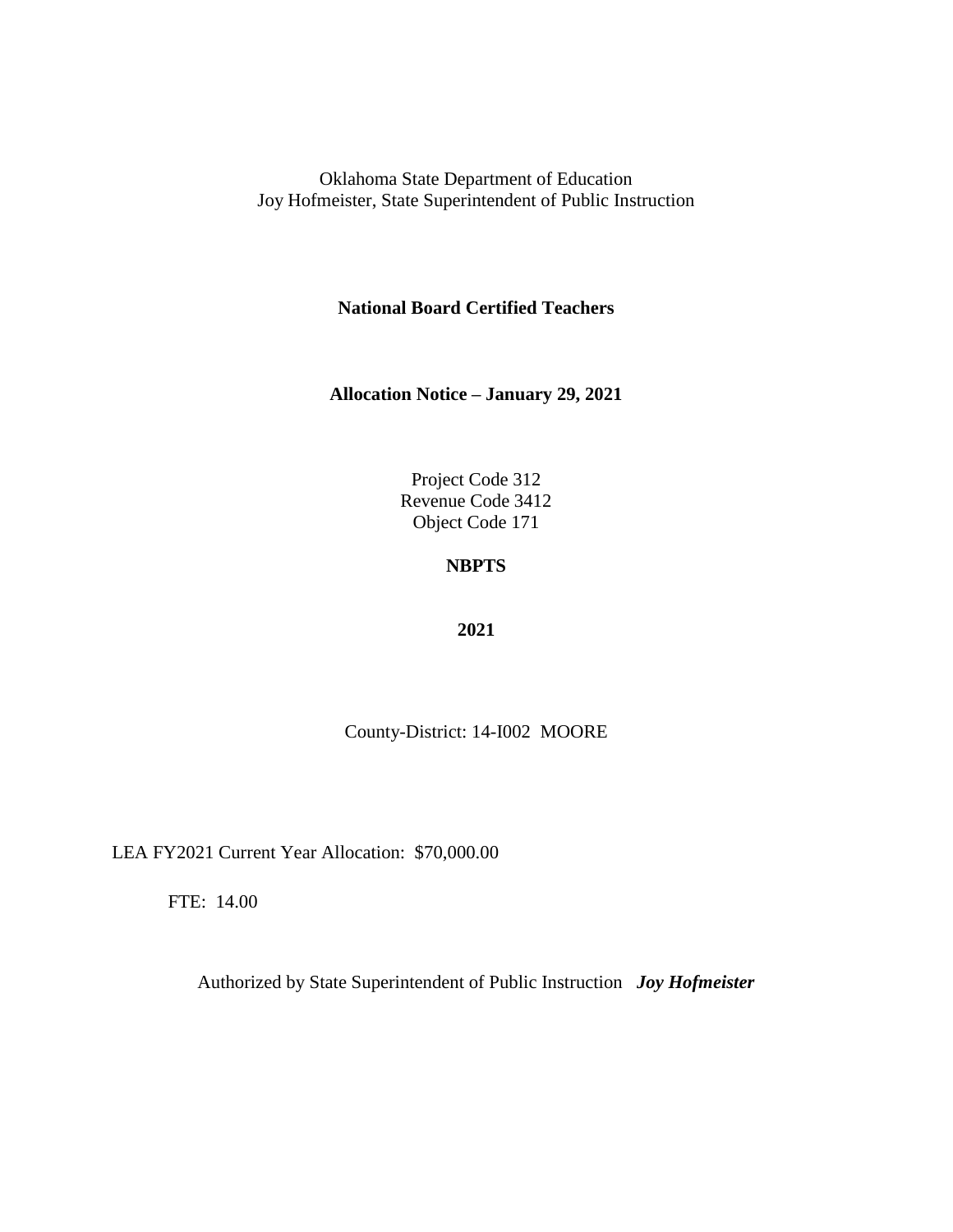**National Board Certified Teachers**

**Allocation Notice – January 29, 2021**

Project Code 312 Revenue Code 3412 Object Code 171

## **NBPTS**

#### **2021**

County-District: 14-I029 NORMAN

LEA FY2021 Current Year Allocation: \$65,000.00

FTE: 13.00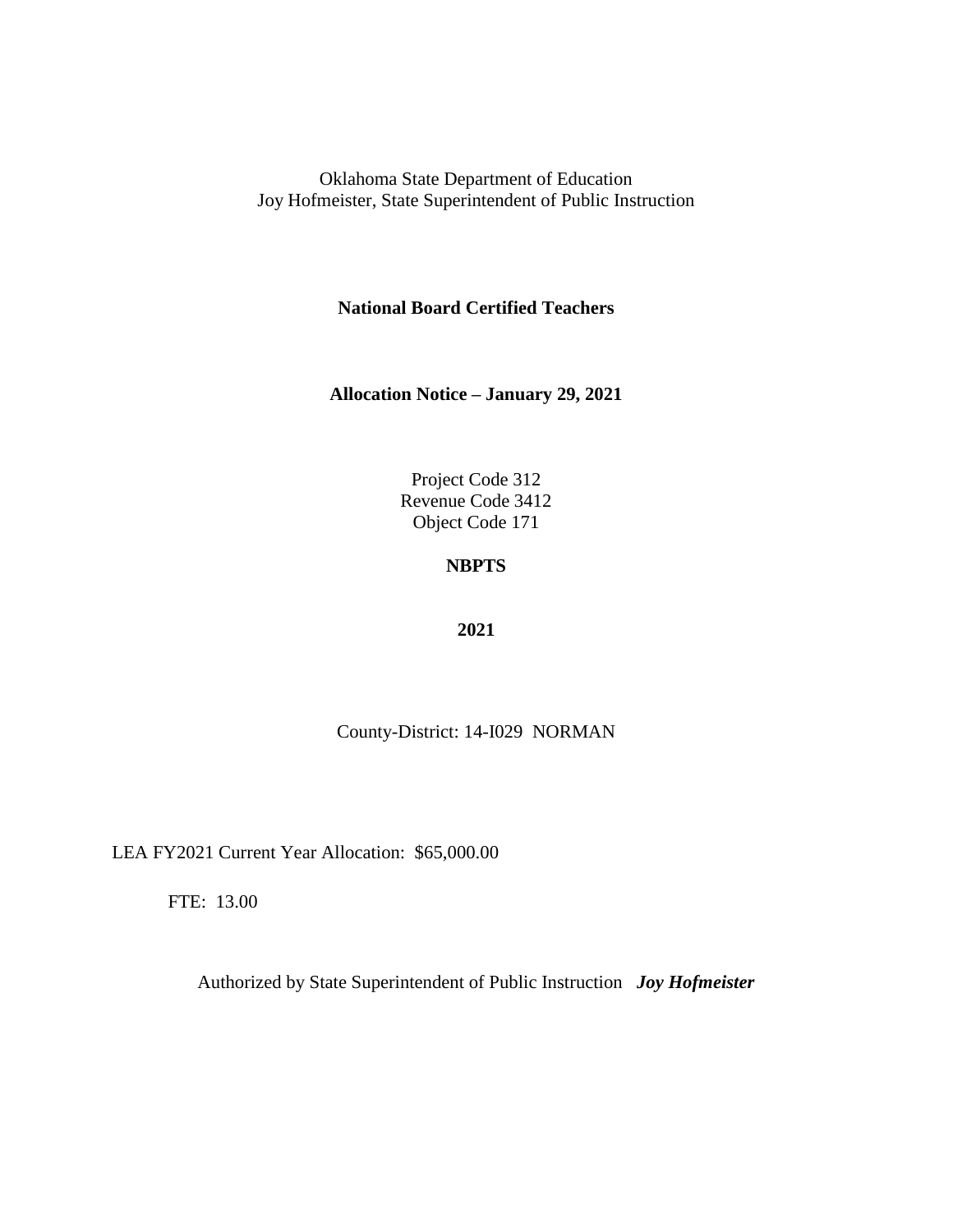**National Board Certified Teachers**

**Allocation Notice – January 29, 2021**

Project Code 312 Revenue Code 3412 Object Code 171

### **NBPTS**

#### **2021**

County-District: 14-I040 NOBLE

LEA FY2021 Current Year Allocation: \$15,000.00

FTE: 3.00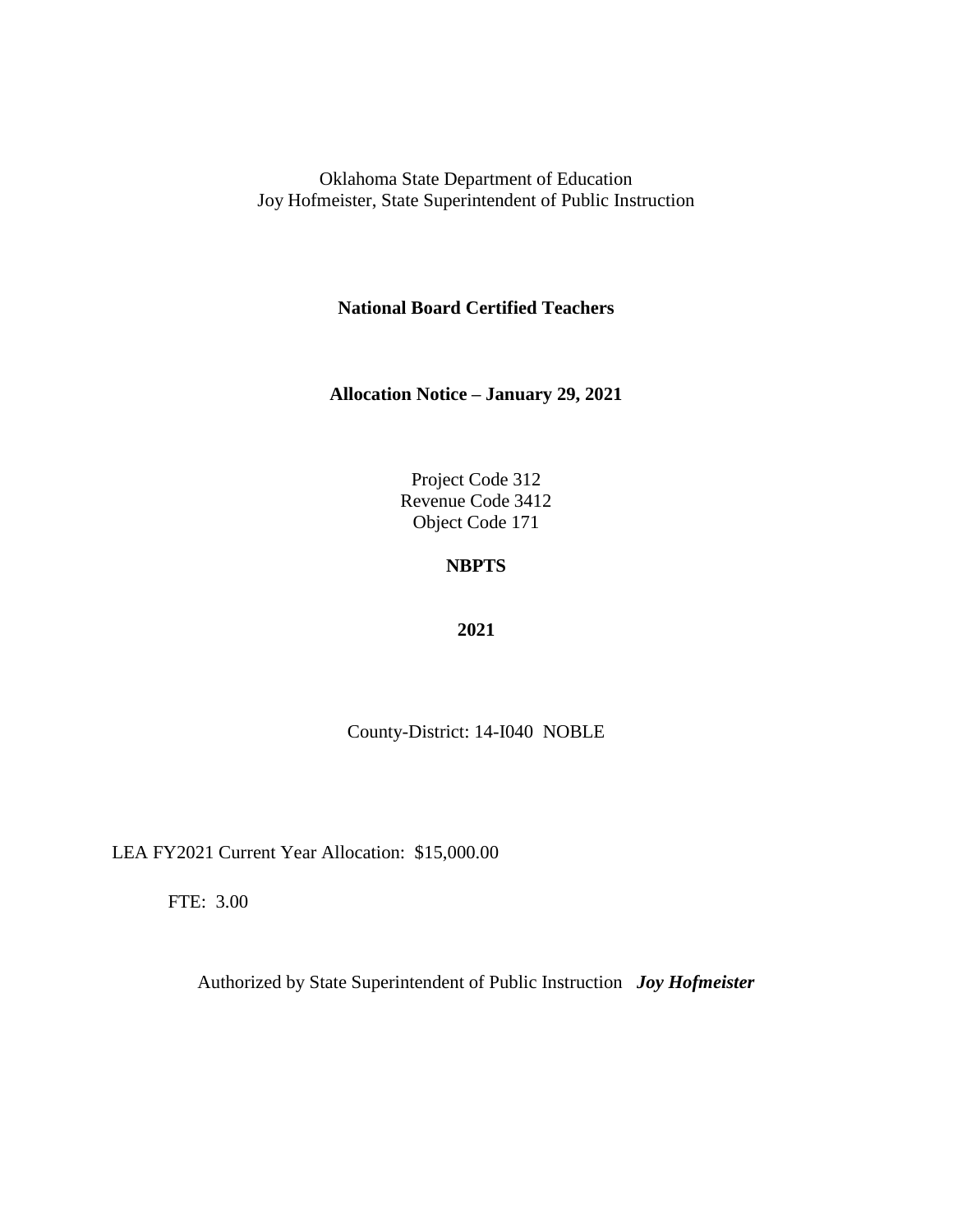**National Board Certified Teachers**

**Allocation Notice – January 29, 2021**

Project Code 312 Revenue Code 3412 Object Code 171

### **NBPTS**

#### **2021**

County-District: 14-V017 Moore Norman Technology Center

LEA FY2021 Current Year Allocation: \$20,000.00

FTE: 4.00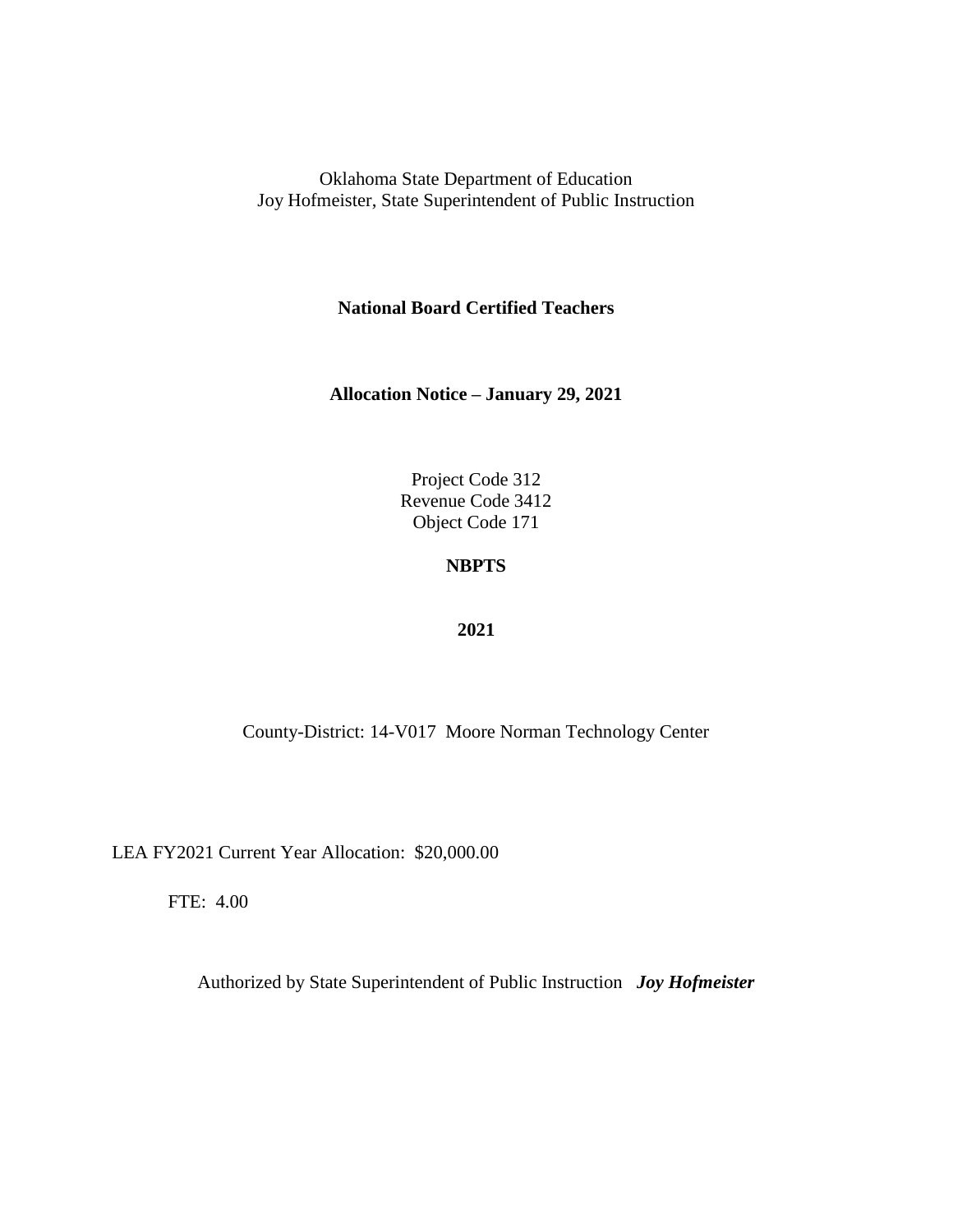**National Board Certified Teachers**

**Allocation Notice – January 29, 2021**

Project Code 312 Revenue Code 3412 Object Code 171

### **NBPTS**

#### **2021**

### County-District: 16-C048 FLOWER MOUND

LEA FY2021 Current Year Allocation: \$5,000.00

FTE: 1.00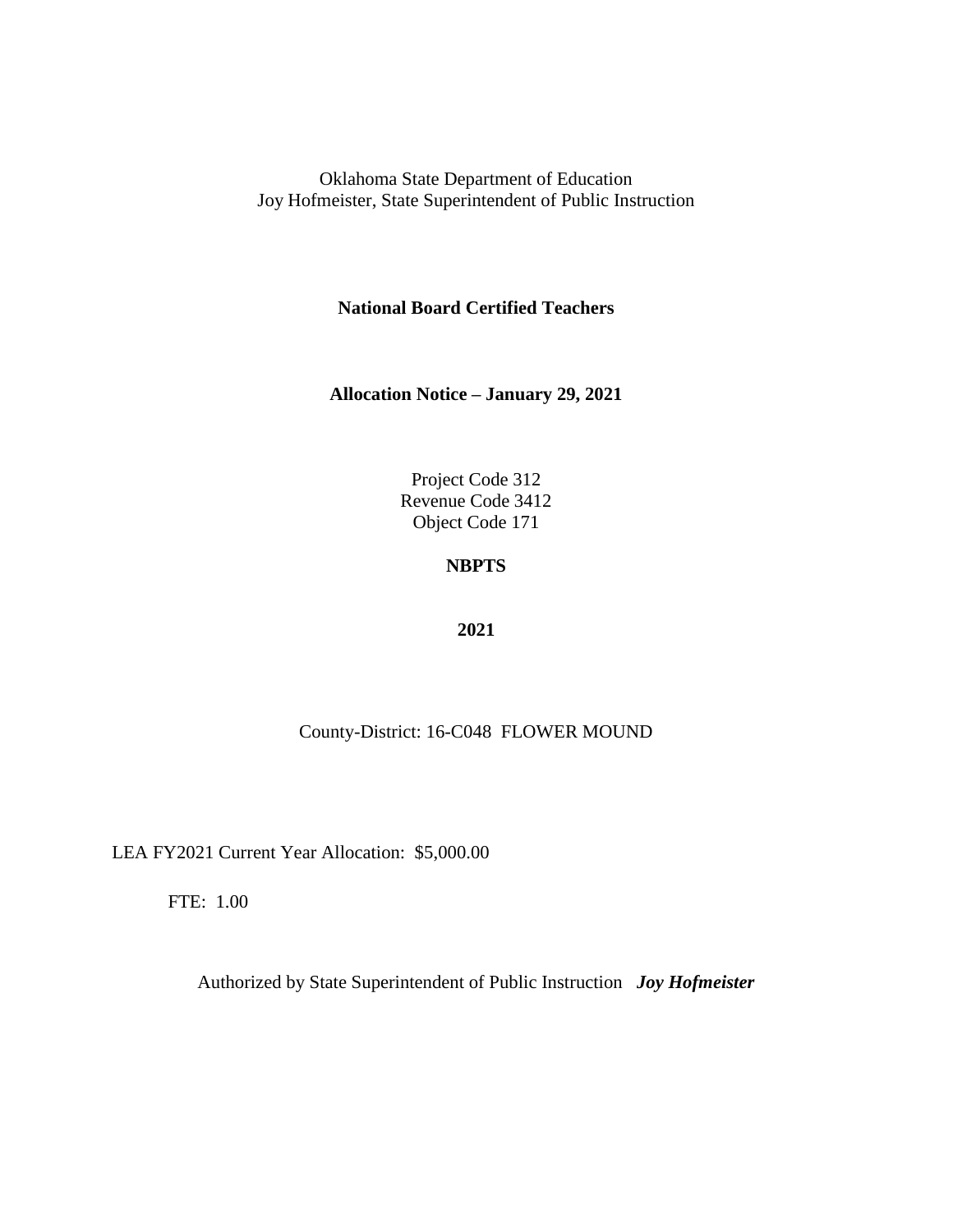**National Board Certified Teachers**

**Allocation Notice – January 29, 2021**

Project Code 312 Revenue Code 3412 Object Code 171

## **NBPTS**

#### **2021**

County-District: 16-I001 CACHE

LEA FY2021 Current Year Allocation: \$5,000.00

FTE: 1.00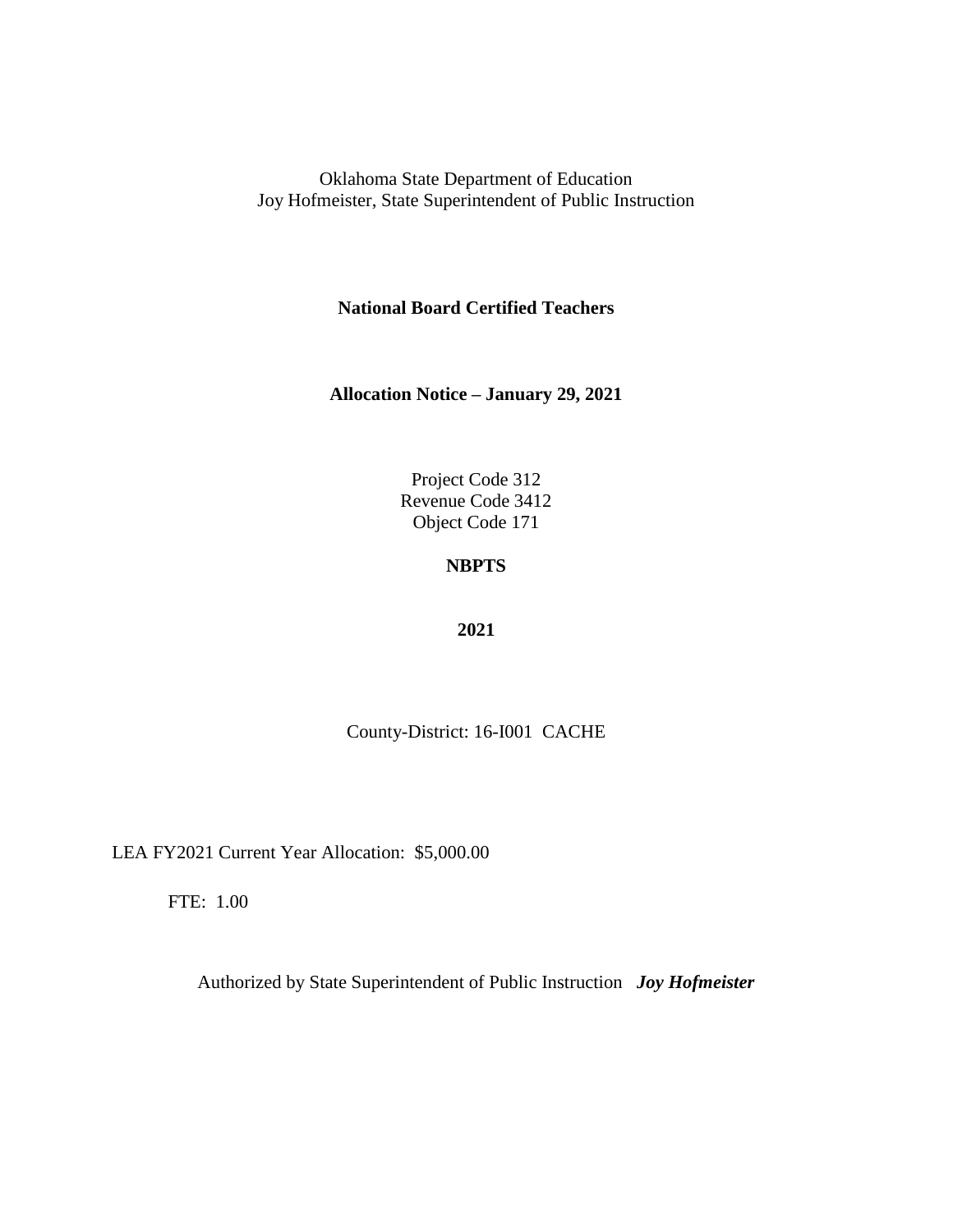**National Board Certified Teachers**

**Allocation Notice – January 29, 2021**

Project Code 312 Revenue Code 3412 Object Code 171

### **NBPTS**

#### **2021**

County-District: 16-I008 LAWTON

LEA FY2021 Current Year Allocation: \$30,000.00

FTE: 6.00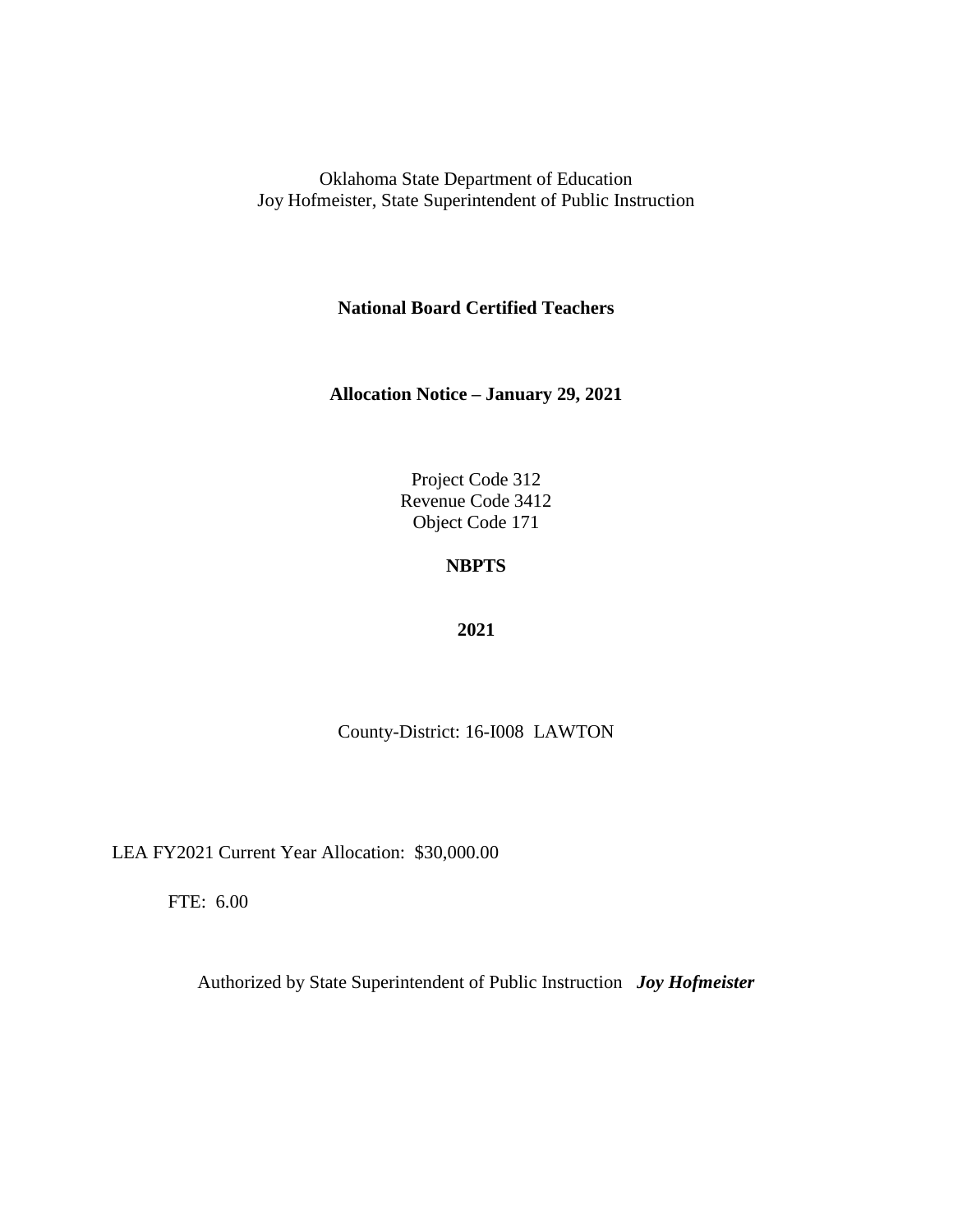**National Board Certified Teachers**

**Allocation Notice – January 29, 2021**

Project Code 312 Revenue Code 3412 Object Code 171

# **NBPTS**

#### **2021**

County-District: 16-I016 ELGIN

LEA FY2021 Current Year Allocation: \$5,000.00

FTE: 1.00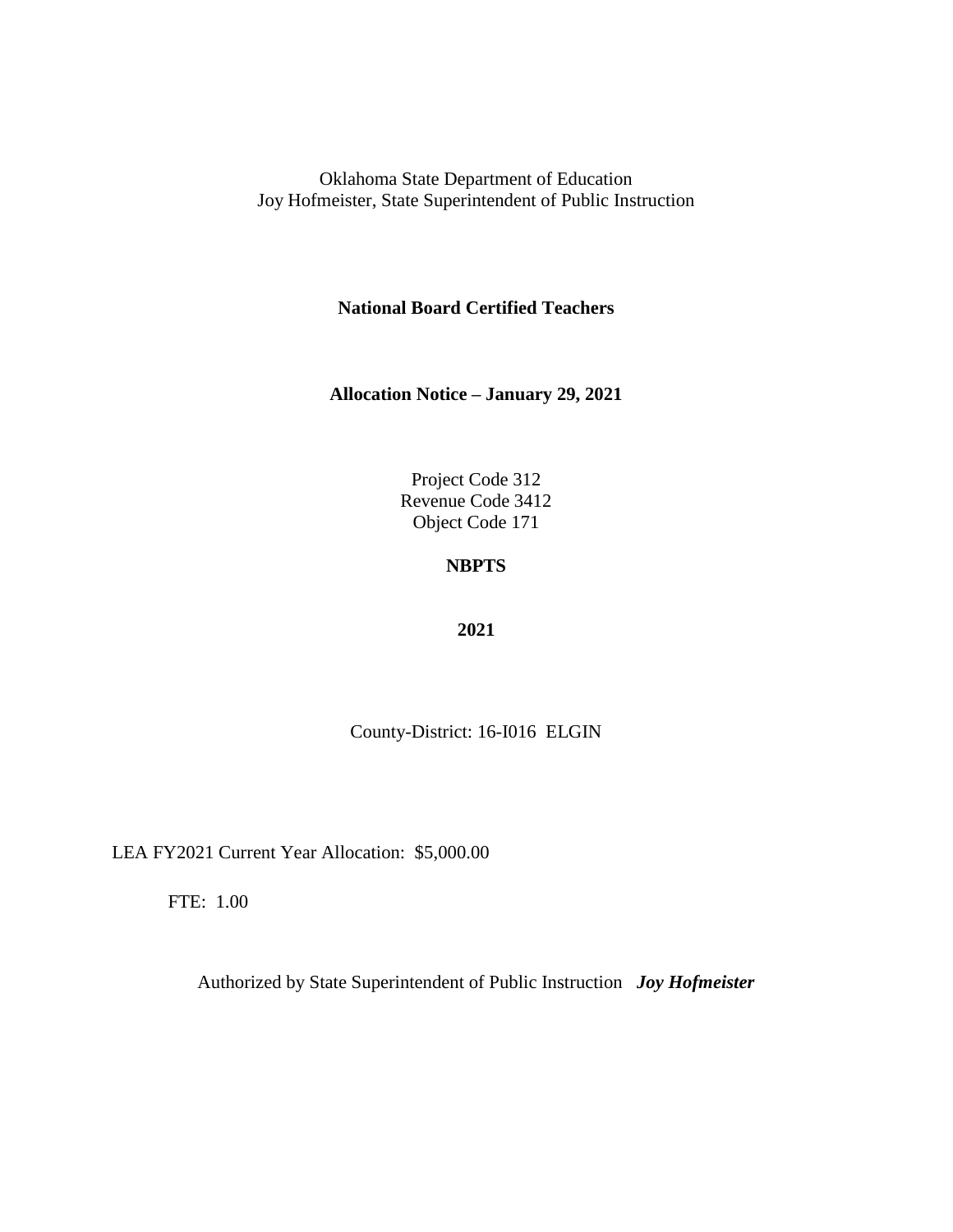**National Board Certified Teachers**

**Allocation Notice – January 29, 2021**

Project Code 312 Revenue Code 3412 Object Code 171

### **NBPTS**

#### **2021**

County-District: 16-V009 Great Plains Technology Center

LEA FY2021 Current Year Allocation: \$5,000.00

FTE: 1.00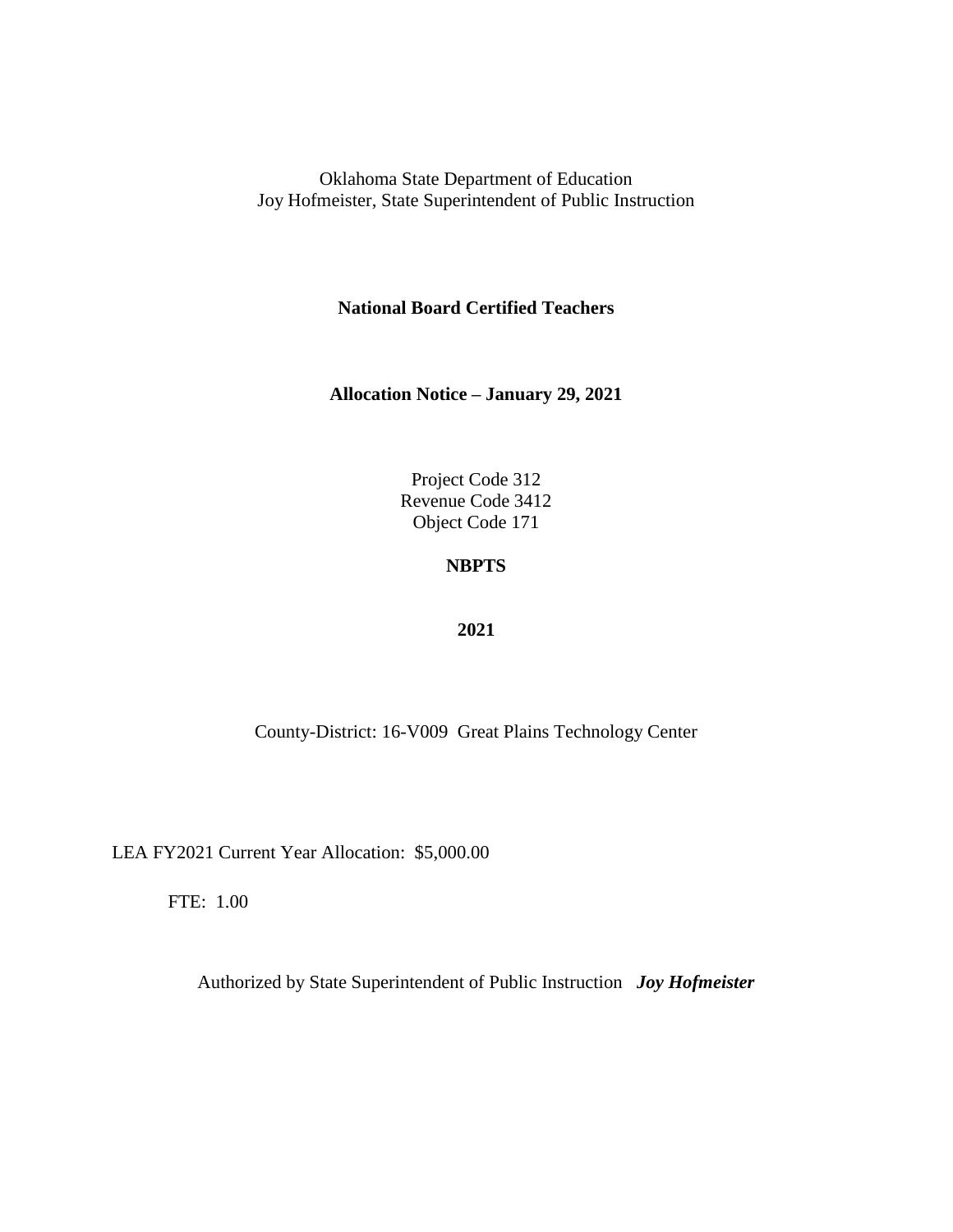**National Board Certified Teachers**

**Allocation Notice – January 29, 2021**

Project Code 312 Revenue Code 3412 Object Code 171

# **NBPTS**

#### **2021**

County-District: 17-I001 WALTERS

LEA FY2021 Current Year Allocation: \$10,000.00

FTE: 2.00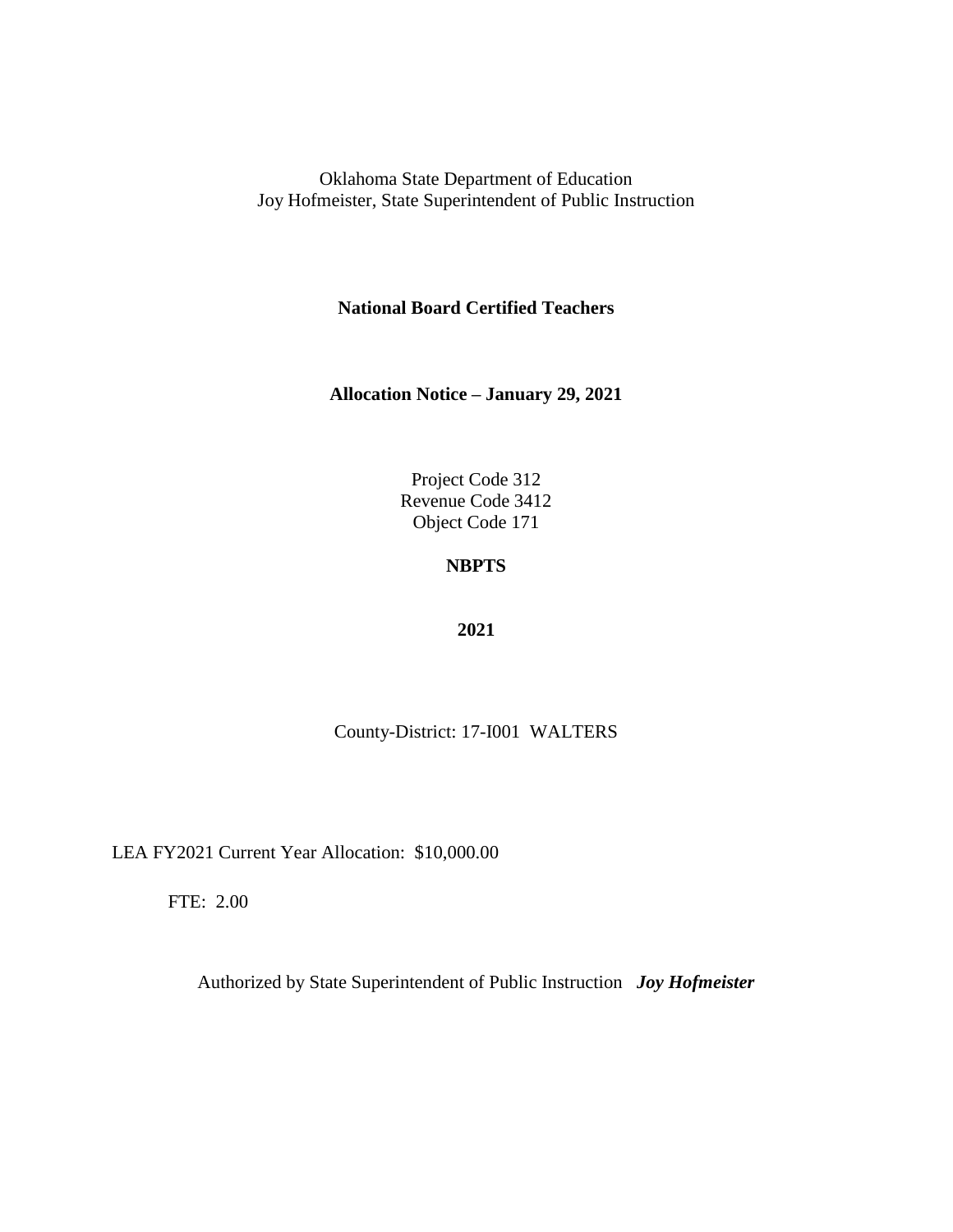**National Board Certified Teachers**

**Allocation Notice – January 29, 2021**

Project Code 312 Revenue Code 3412 Object Code 171

## **NBPTS**

#### **2021**

County-District: 18-I065 VINITA

LEA FY2021 Current Year Allocation: \$10,000.00

FTE: 2.00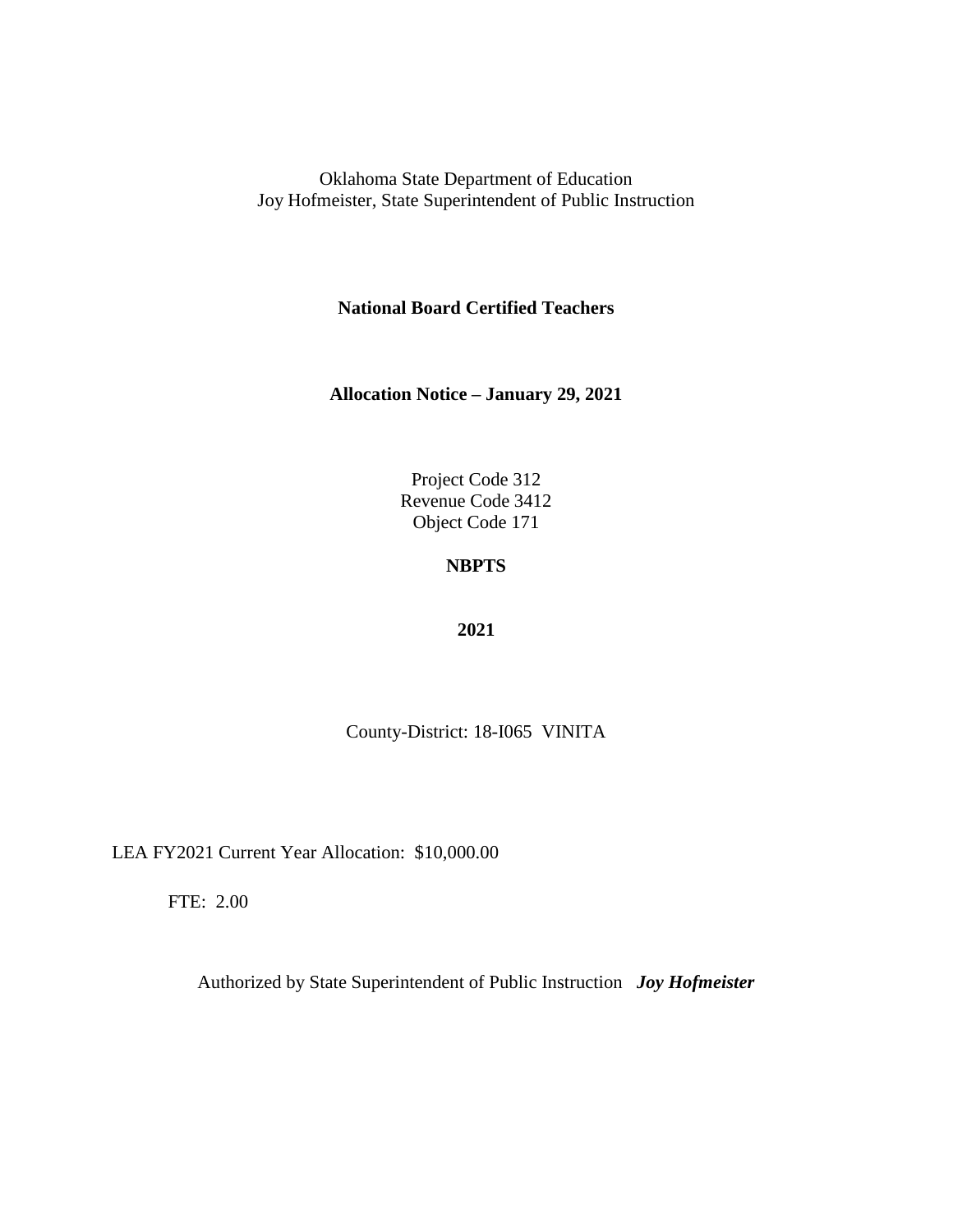**National Board Certified Teachers**

**Allocation Notice – January 29, 2021**

Project Code 312 Revenue Code 3412 Object Code 171

## **NBPTS**

#### **2021**

County-District: 19-I002 BRISTOW

LEA FY2021 Current Year Allocation: \$5,000.00

FTE: 1.00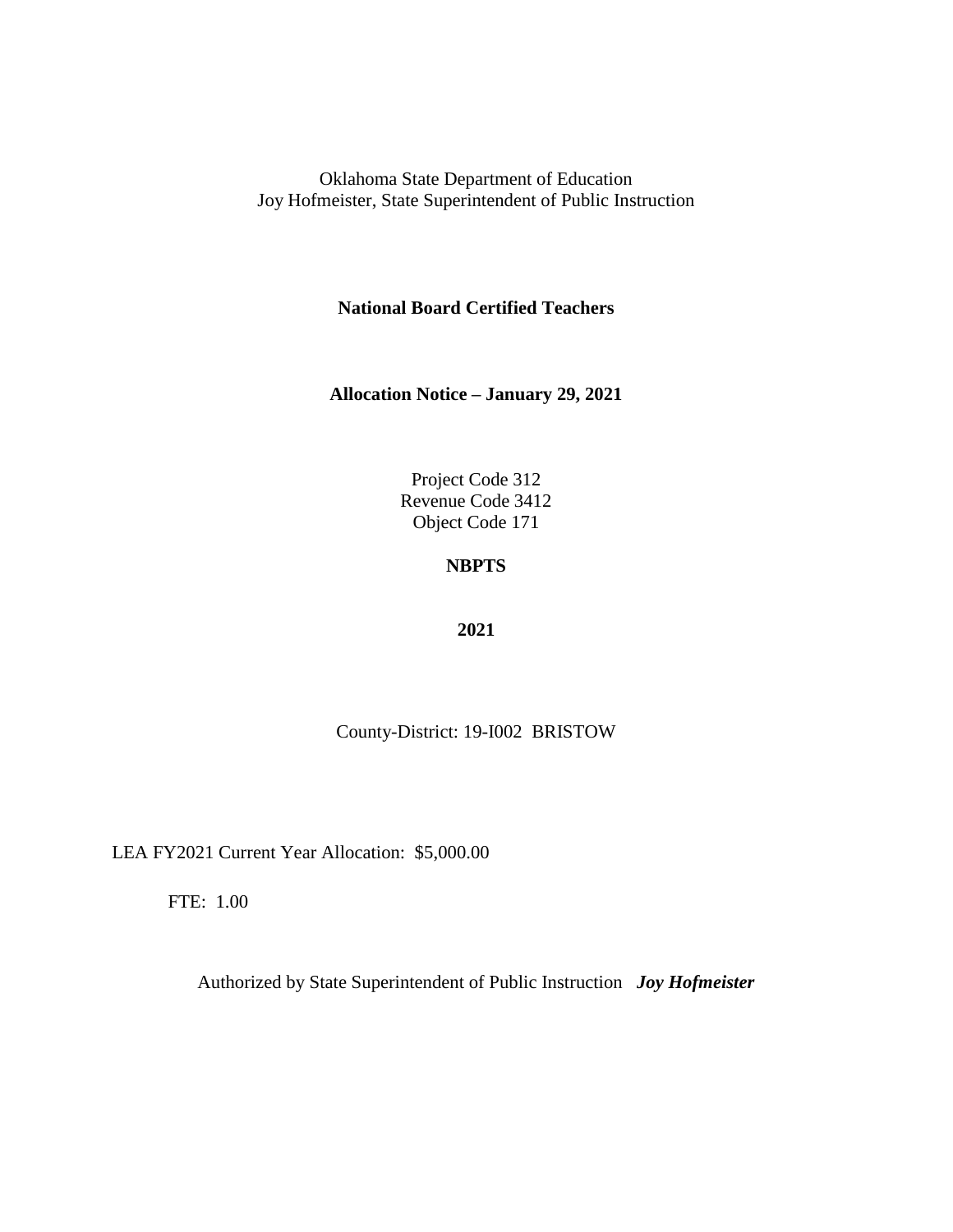**National Board Certified Teachers**

**Allocation Notice – January 29, 2021**

Project Code 312 Revenue Code 3412 Object Code 171

## **NBPTS**

#### **2021**

### County-District: 19-I003 MANNFORD

LEA FY2021 Current Year Allocation: \$5,000.00

FTE: 1.00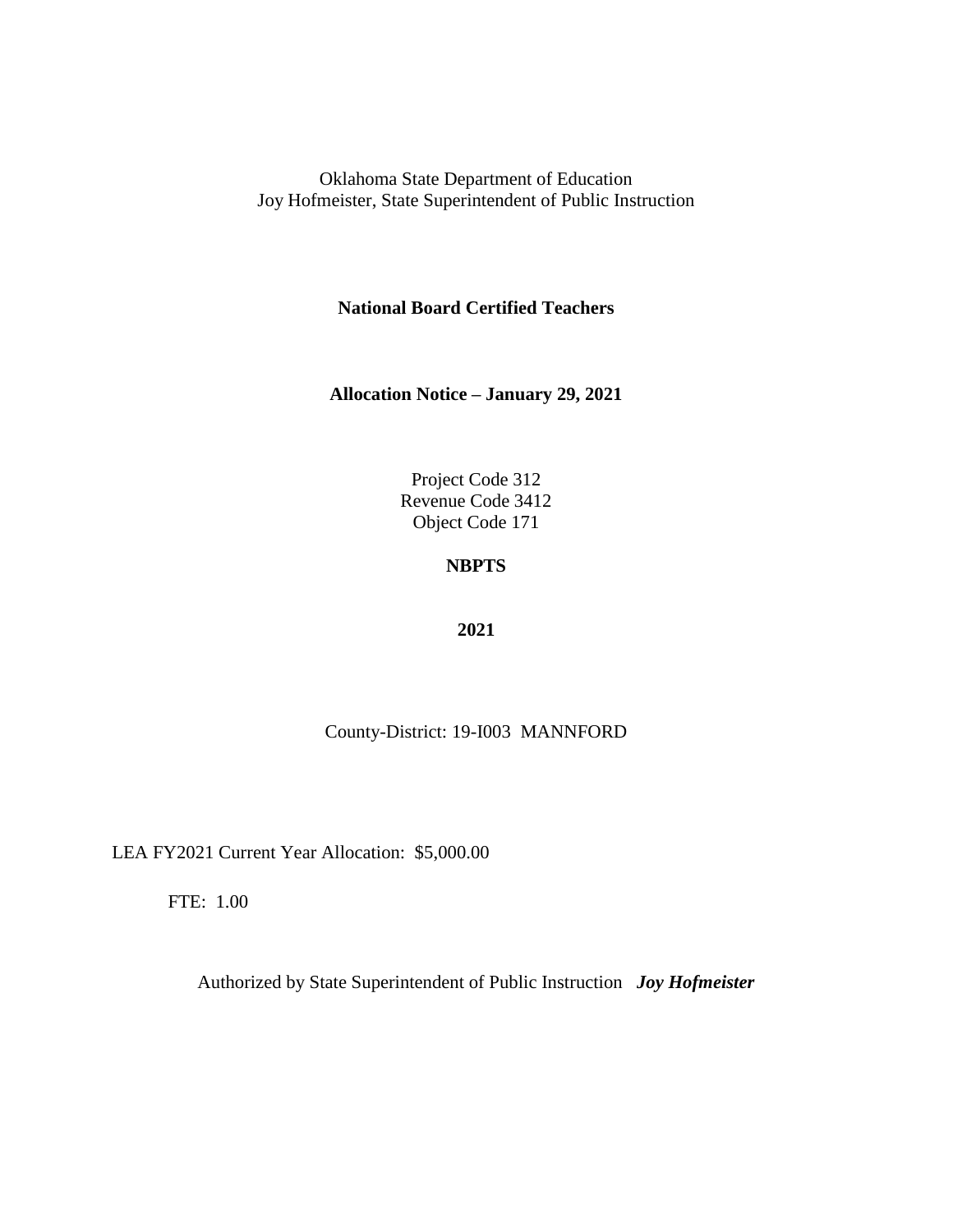**National Board Certified Teachers**

**Allocation Notice – January 29, 2021**

Project Code 312 Revenue Code 3412 Object Code 171

## **NBPTS**

#### **2021**

County-District: 19-I033 SAPULPA

LEA FY2021 Current Year Allocation: \$20,000.00

FTE: 4.00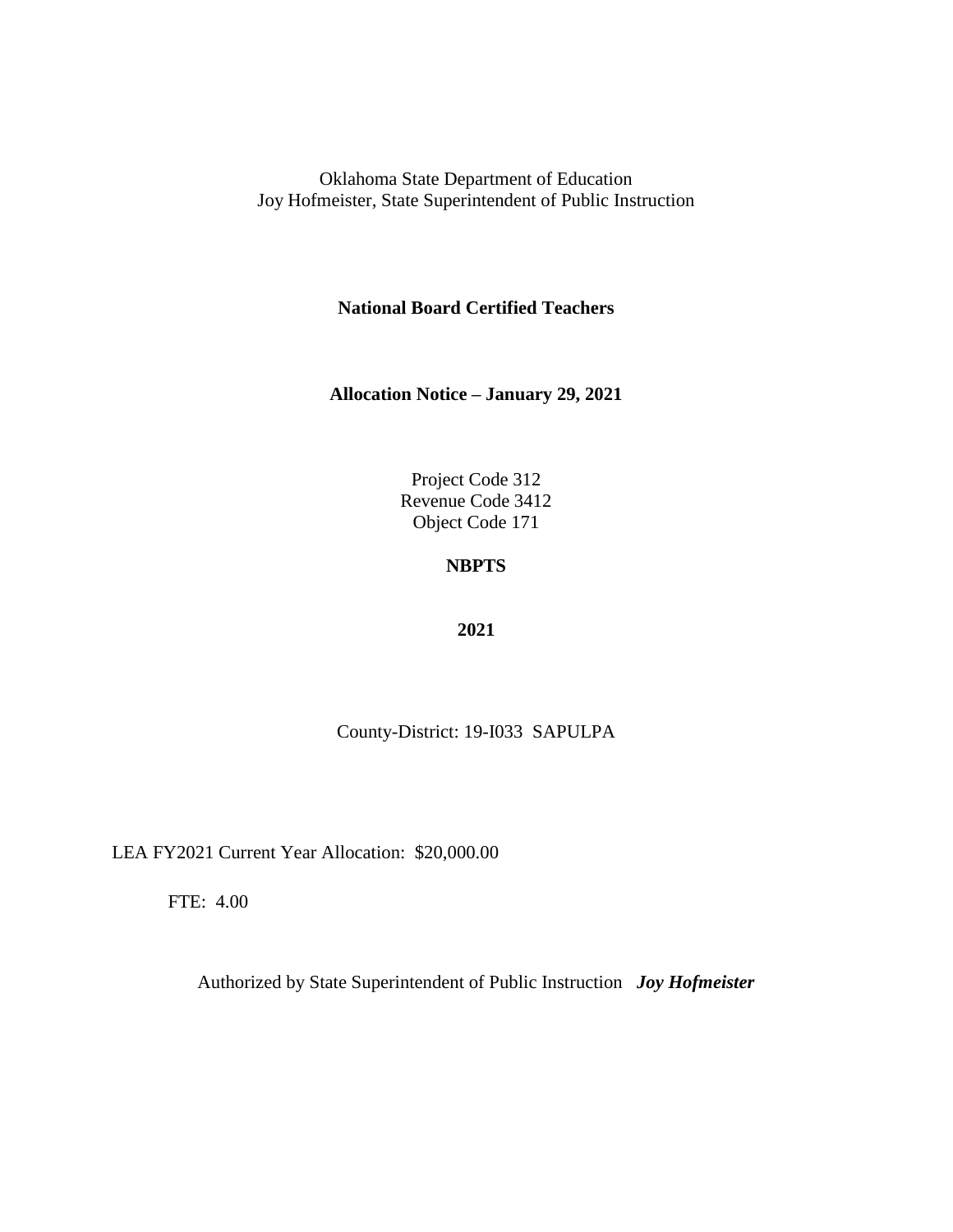**National Board Certified Teachers**

**Allocation Notice – January 29, 2021**

Project Code 312 Revenue Code 3412 Object Code 171

### **NBPTS**

#### **2021**

County-District: 19-V003 Central Technology Center

LEA FY2021 Current Year Allocation: \$5,000.00

FTE: 1.00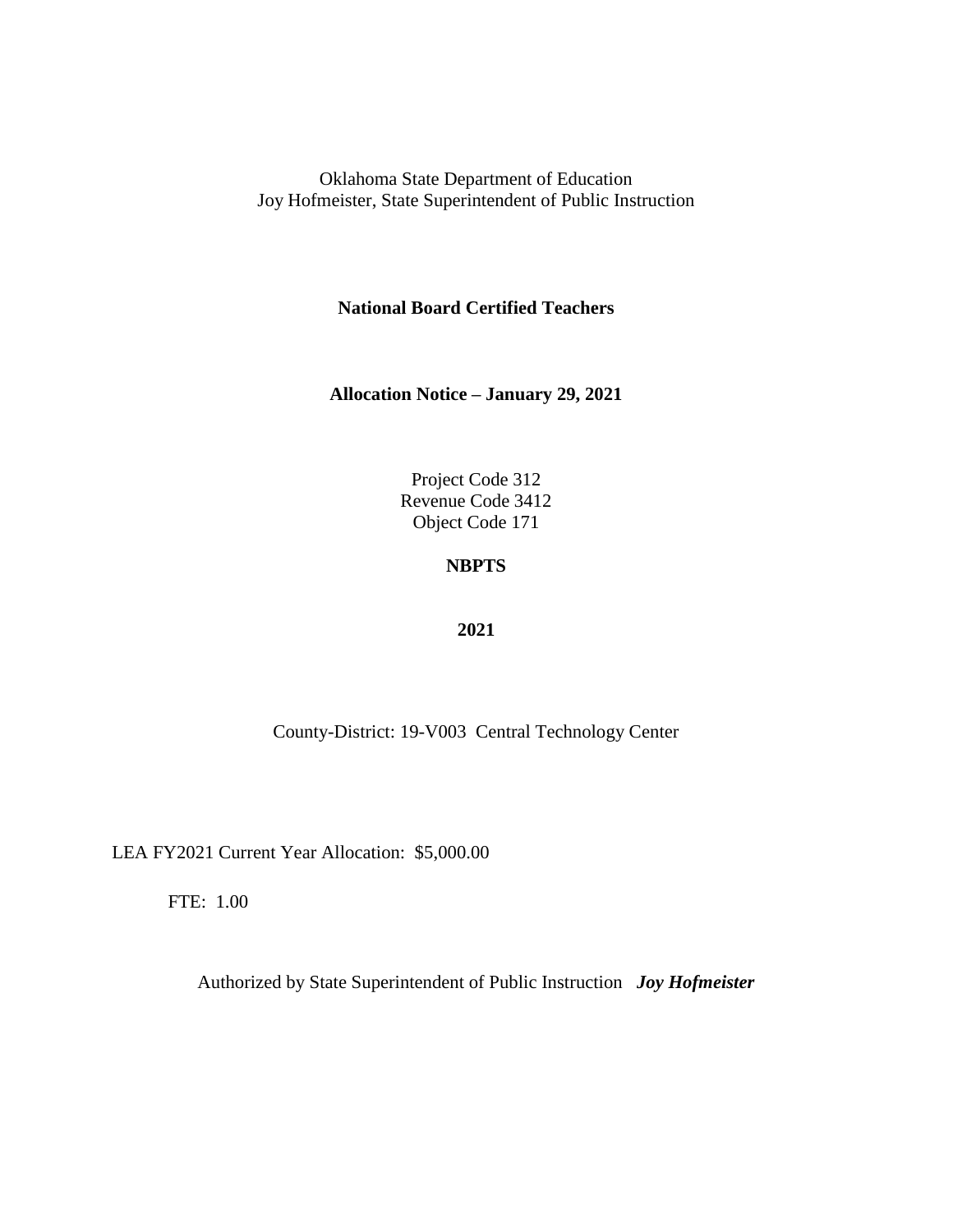**National Board Certified Teachers**

**Allocation Notice – January 29, 2021**

Project Code 312 Revenue Code 3412 Object Code 171

## **NBPTS**

#### **2021**

# County-District: 20-I026 WEATHERFORD

LEA FY2021 Current Year Allocation: \$5,000.00

FTE: 1.00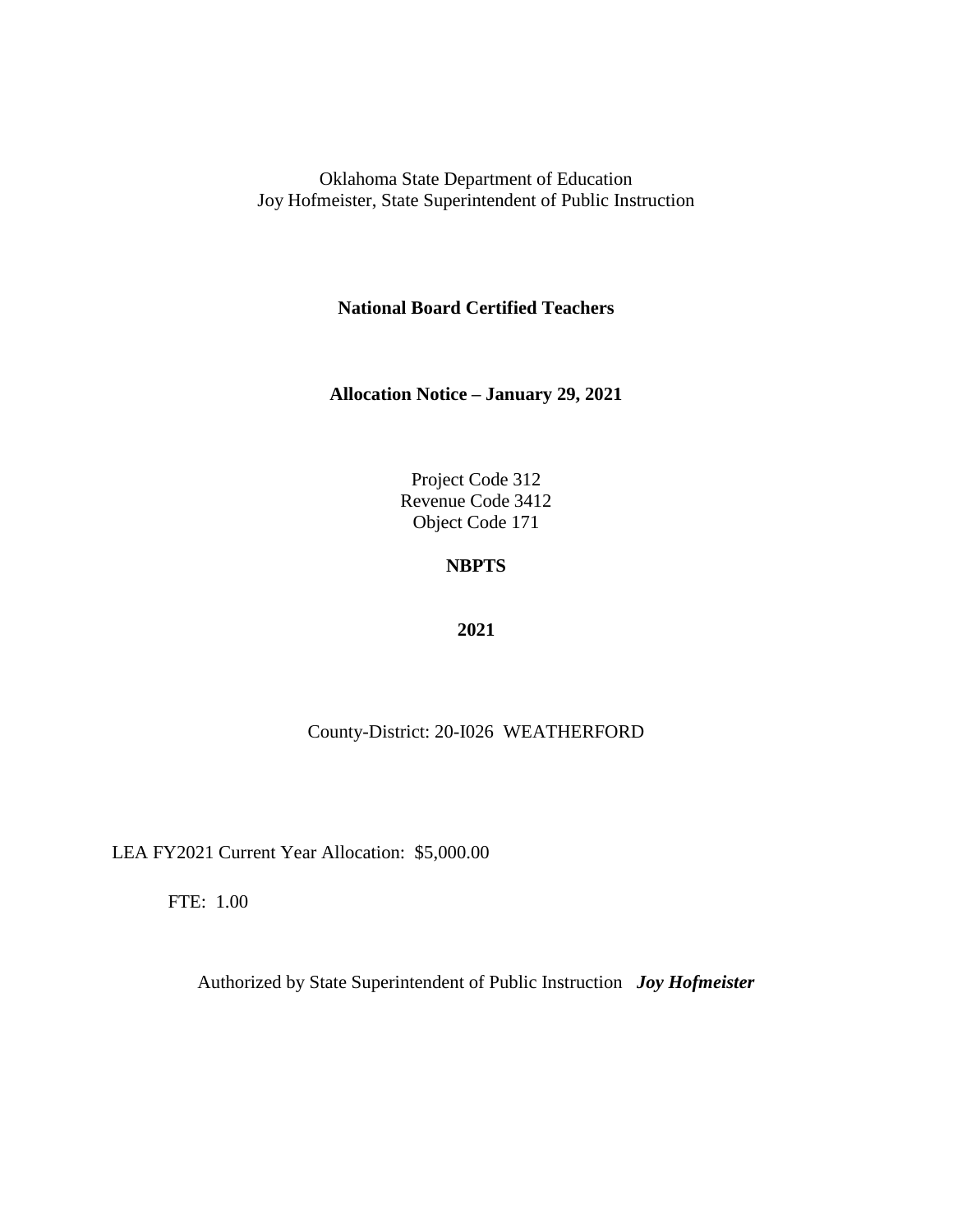**National Board Certified Teachers**

**Allocation Notice – January 29, 2021**

Project Code 312 Revenue Code 3412 Object Code 171

## **NBPTS**

#### **2021**

County-District: 21-I003 KANSAS

LEA FY2021 Current Year Allocation: \$5,000.00

FTE: 1.00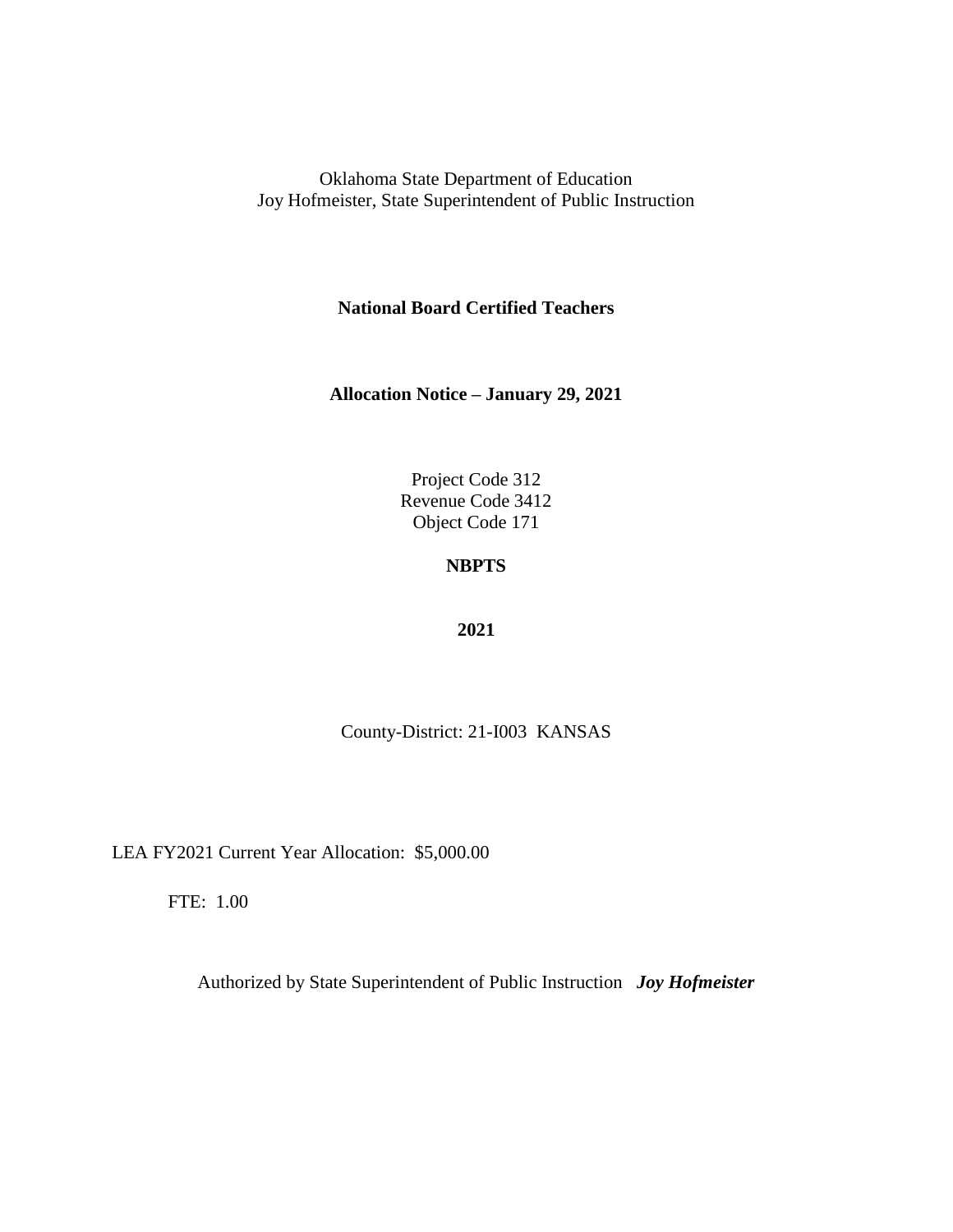**National Board Certified Teachers**

**Allocation Notice – January 29, 2021**

Project Code 312 Revenue Code 3412 Object Code 171

# **NBPTS**

### **2021**

County-District: 24-I042 CHISHOLM

LEA FY2021 Current Year Allocation: \$5,000.00

FTE: 1.00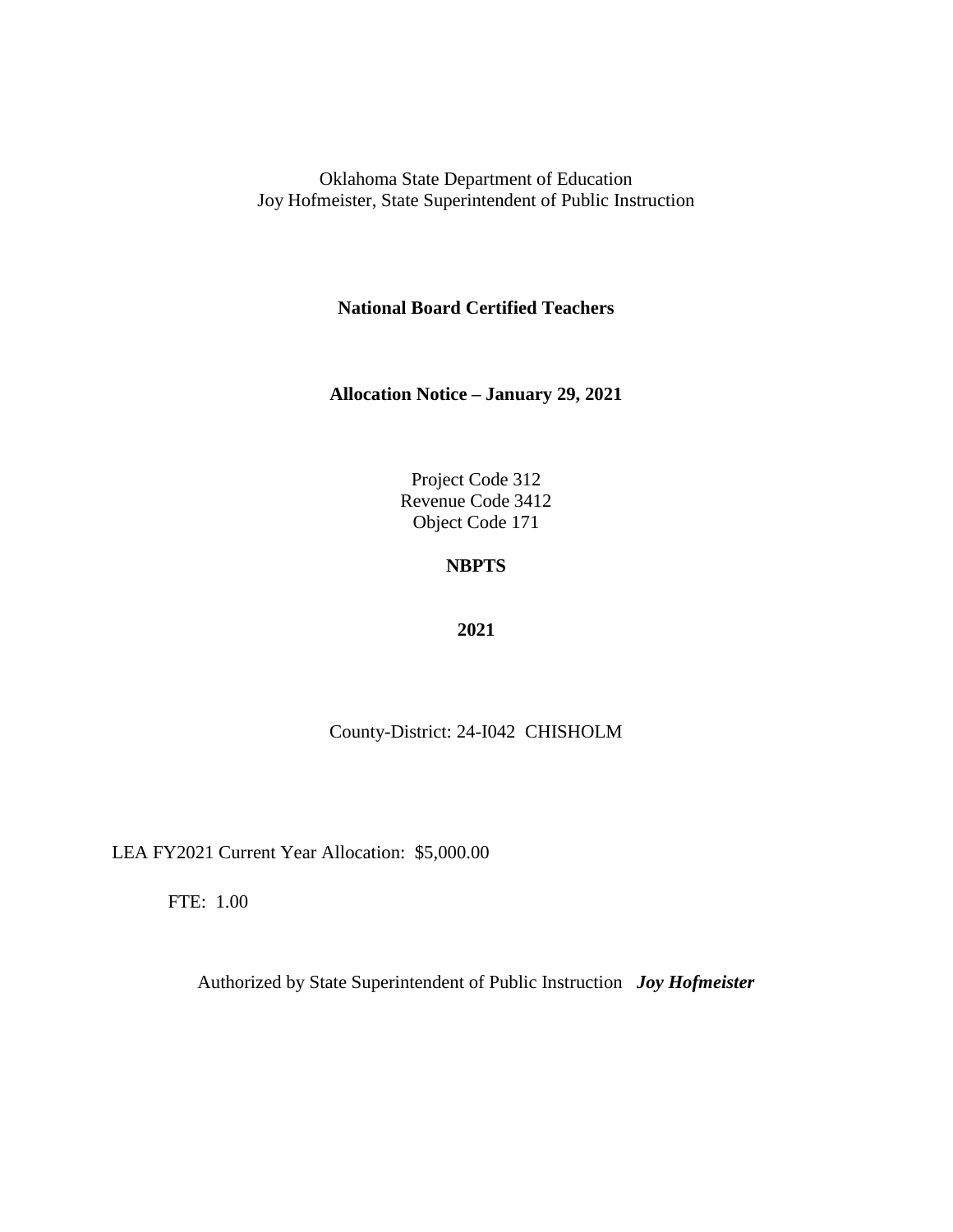**National Board Certified Teachers**

**Allocation Notice – January 29, 2021**

Project Code 312 Revenue Code 3412 Object Code 171

# **NBPTS**

### **2021**

County-District: 24-I057 ENID

LEA FY2021 Current Year Allocation: \$15,000.00

FTE: 3.00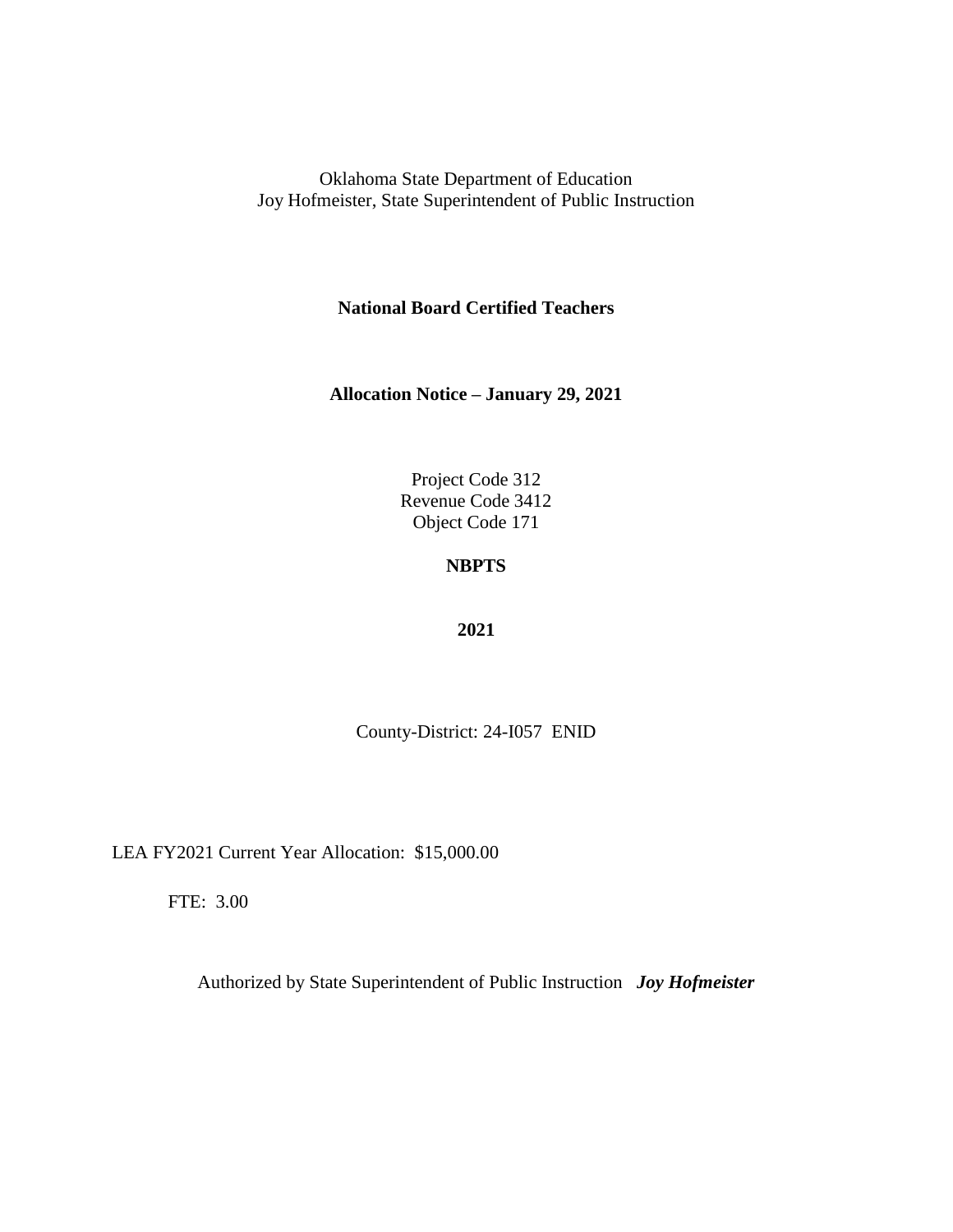**National Board Certified Teachers**

**Allocation Notice – January 29, 2021**

Project Code 312 Revenue Code 3412 Object Code 171

## **NBPTS**

### **2021**

County-District: 24-V015 Autry Technology Center

LEA FY2021 Current Year Allocation: \$10,000.00

FTE: 2.00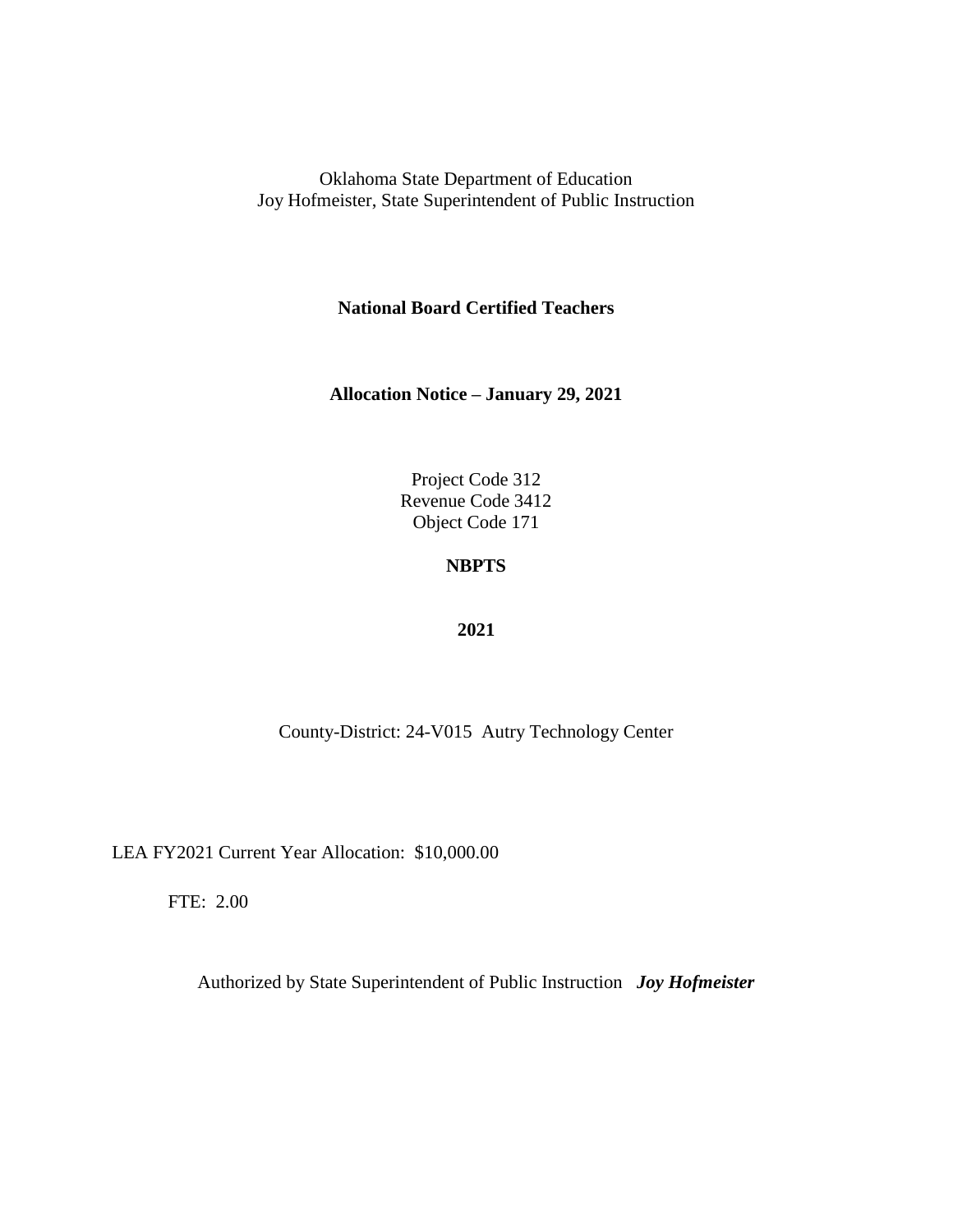**National Board Certified Teachers**

**Allocation Notice – January 29, 2021**

Project Code 312 Revenue Code 3412 Object Code 171

## **NBPTS**

### **2021**

County-District: 26-I001 CHICKASHA

LEA FY2021 Current Year Allocation: \$5,000.00

FTE: 1.00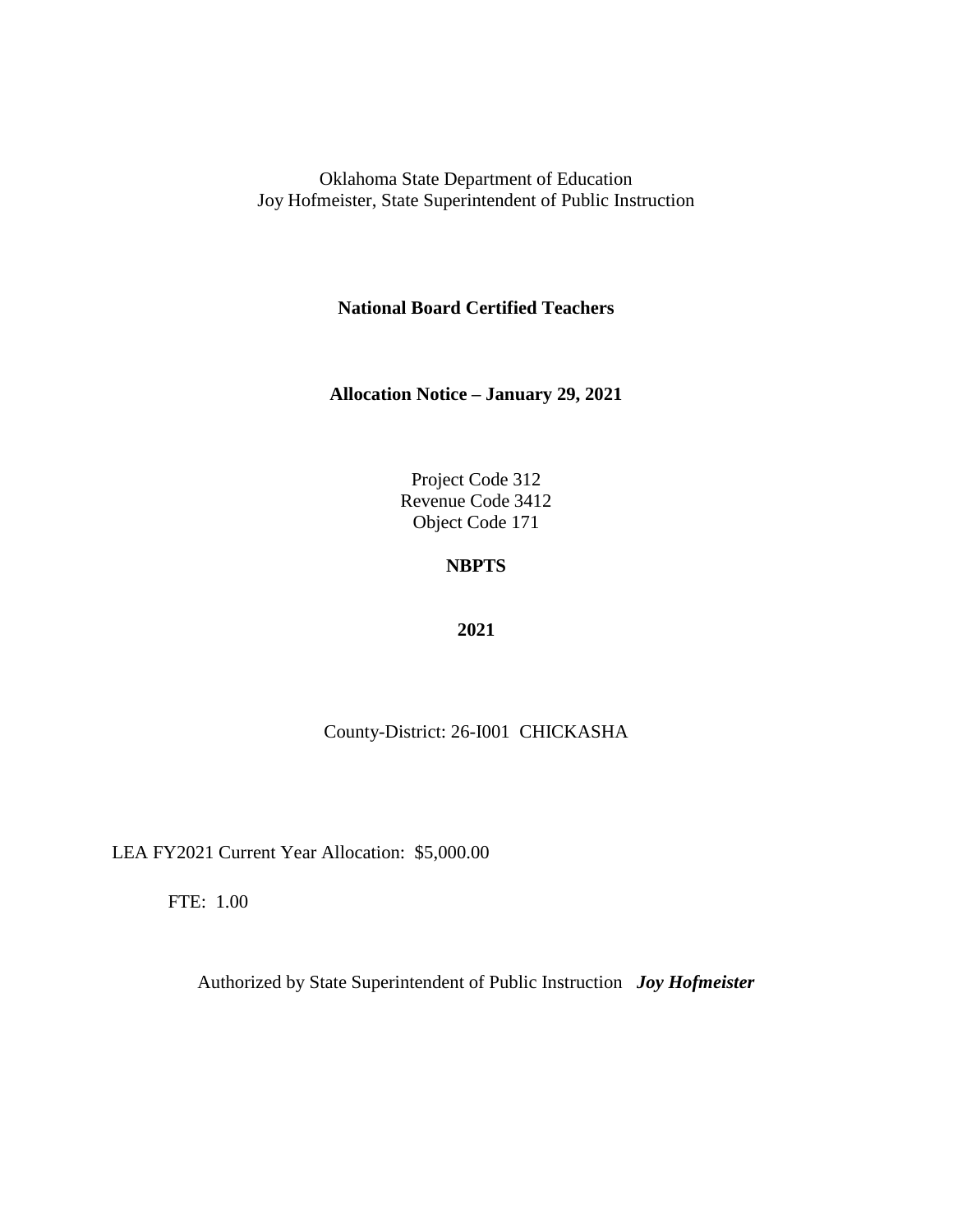**National Board Certified Teachers**

**Allocation Notice – January 29, 2021**

Project Code 312 Revenue Code 3412 Object Code 171

# **NBPTS**

### **2021**

County-District: 26-I099 VERDEN

LEA FY2021 Current Year Allocation: \$5,000.00

FTE: 1.00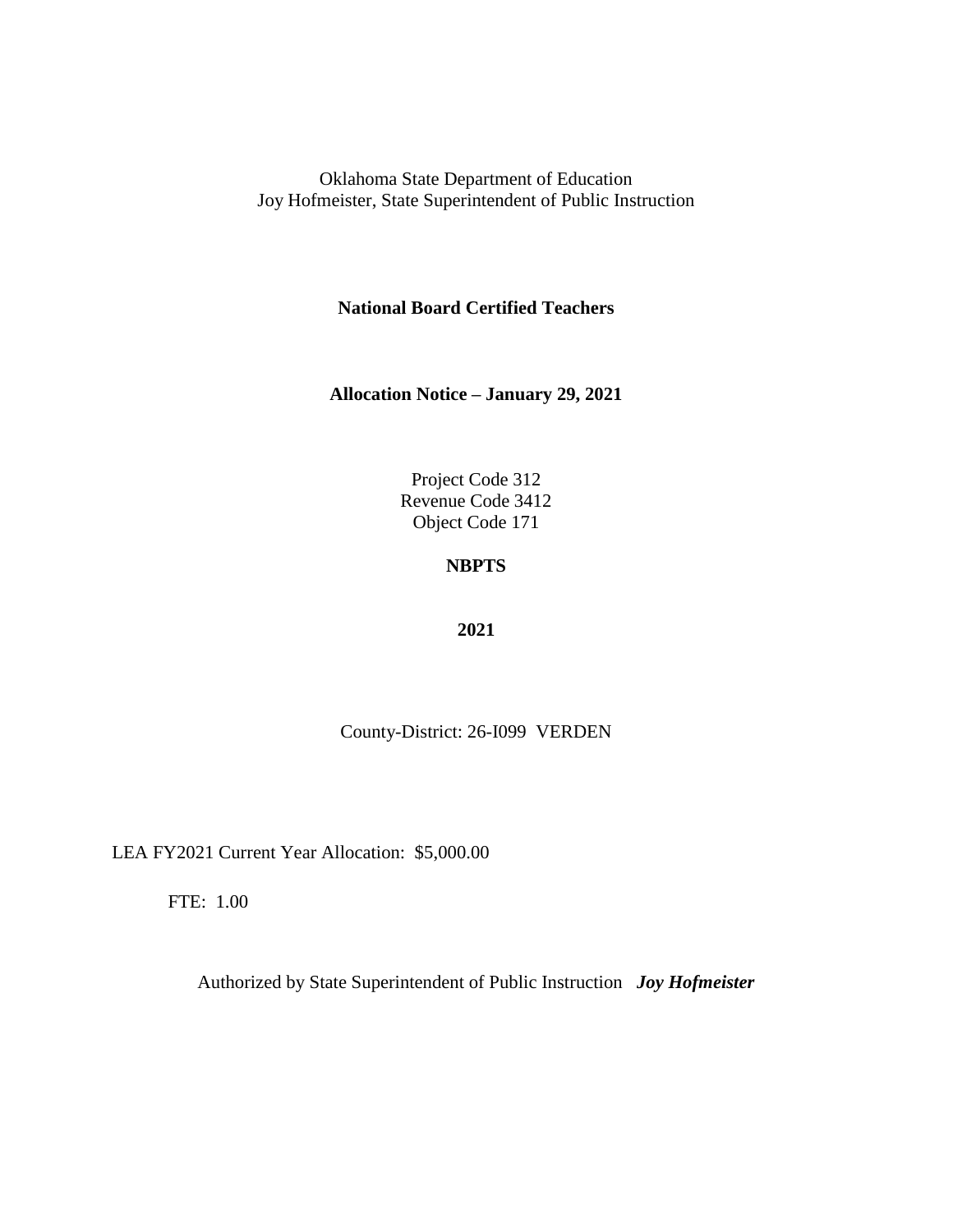**National Board Certified Teachers**

**Allocation Notice – January 29, 2021**

Project Code 312 Revenue Code 3412 Object Code 171

## **NBPTS**

### **2021**

County-District: 26-V006 Canadian Valley Technology Center

LEA FY2021 Current Year Allocation: \$5,000.00

FTE: 1.00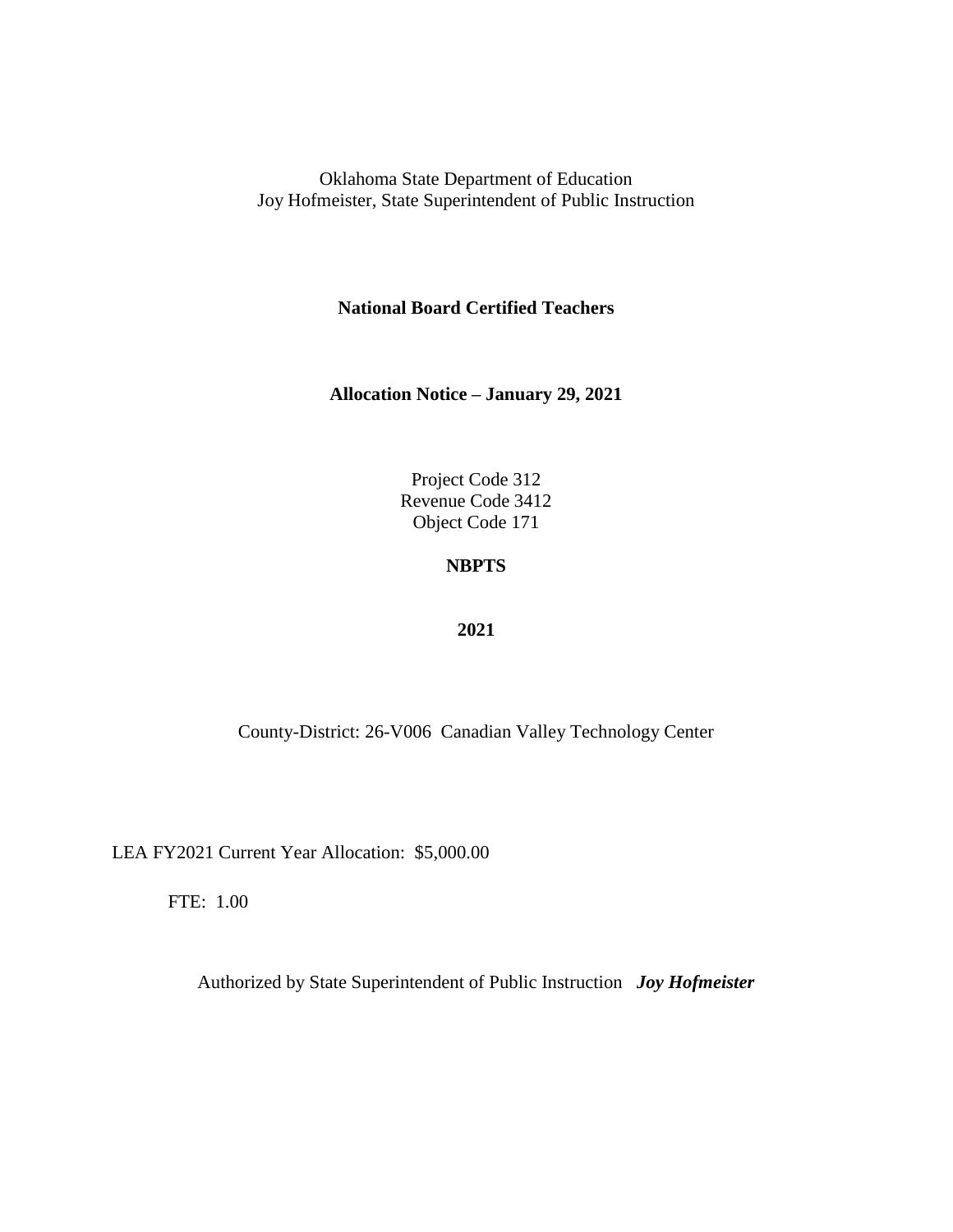**National Board Certified Teachers**

**Allocation Notice – January 29, 2021**

Project Code 312 Revenue Code 3412 Object Code 171

# **NBPTS**

### **2021**

County-District: 30-I001 LAVERNE

LEA FY2021 Current Year Allocation: \$5,000.00

FTE: 1.00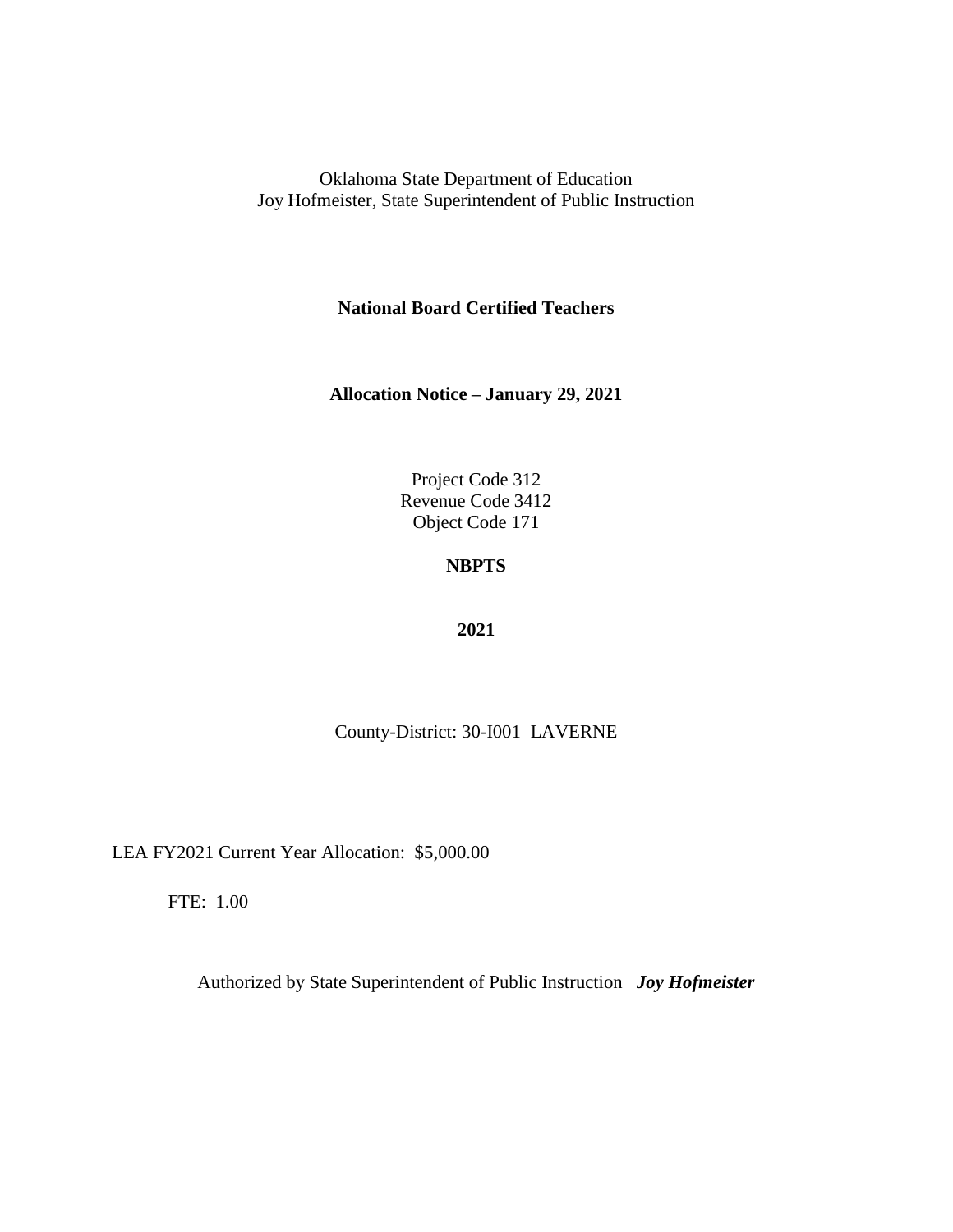**National Board Certified Teachers**

**Allocation Notice – January 29, 2021**

Project Code 312 Revenue Code 3412 Object Code 171

# **NBPTS**

### **2021**

County-District: 33-I018 ALTUS

LEA FY2021 Current Year Allocation: \$10,000.00

FTE: 2.00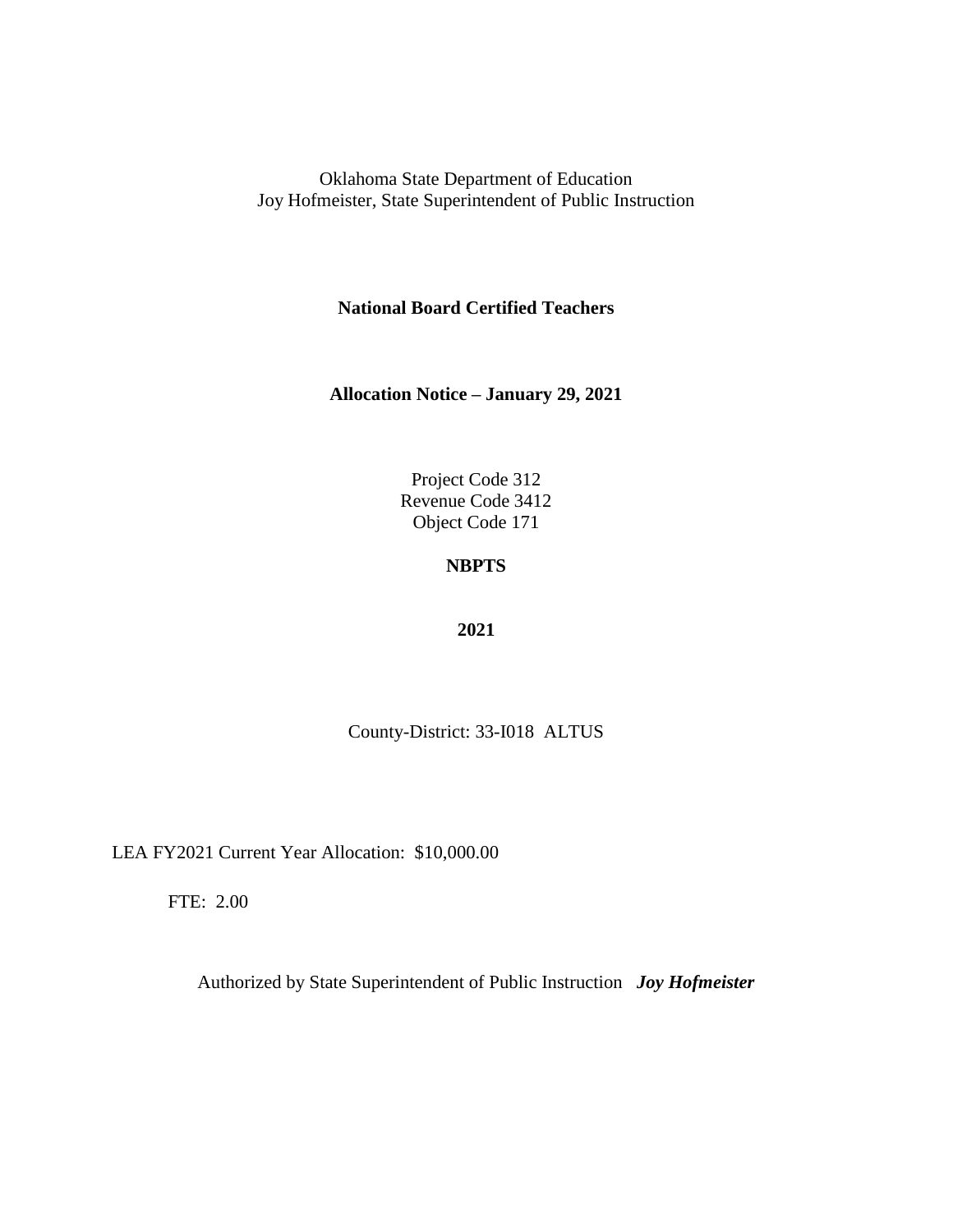**National Board Certified Teachers**

**Allocation Notice – January 29, 2021**

Project Code 312 Revenue Code 3412 Object Code 171

# **NBPTS**

### **2021**

County-District: 34-I001 RYAN

LEA FY2021 Current Year Allocation: \$5,000.00

FTE: 1.00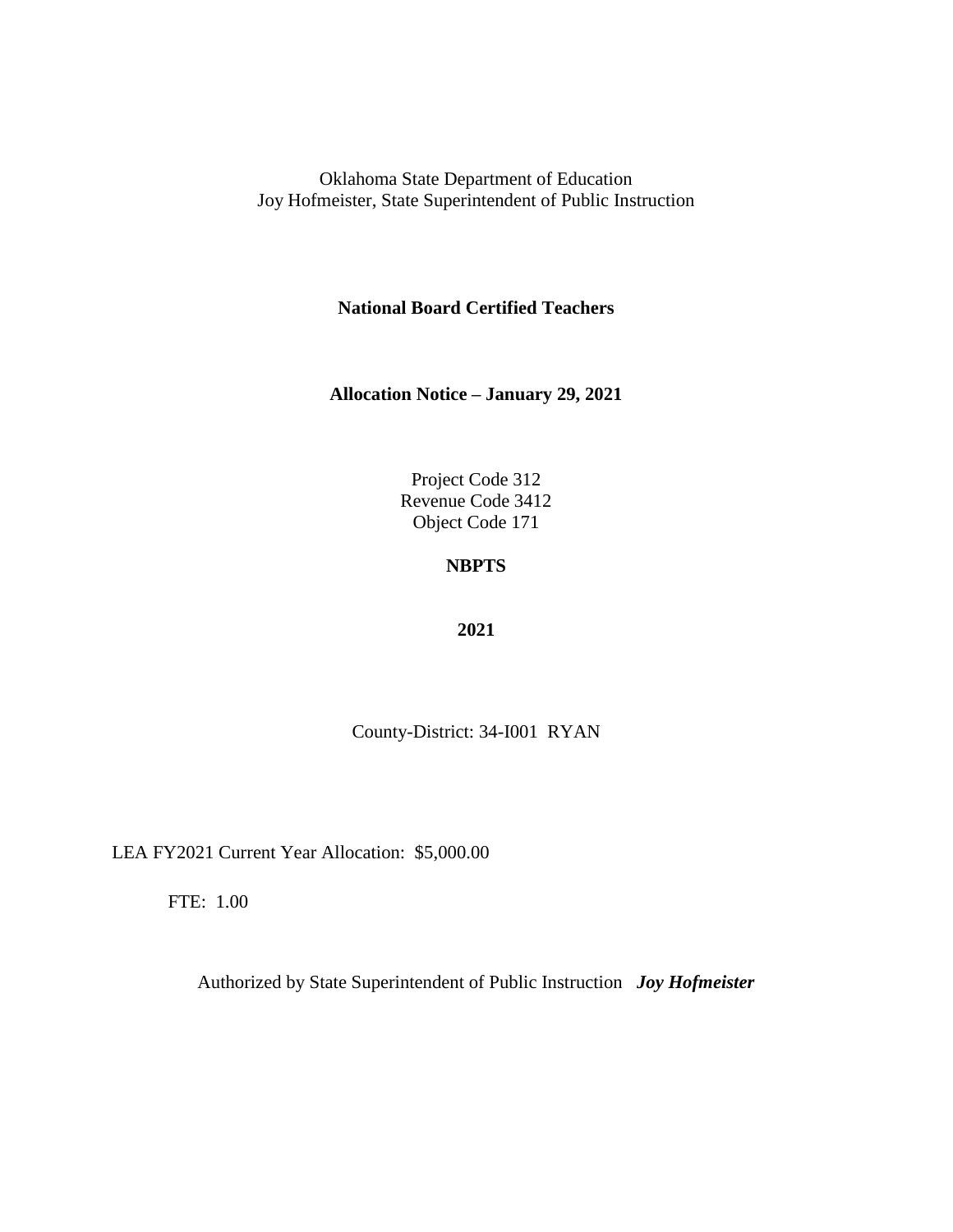**National Board Certified Teachers**

**Allocation Notice – January 29, 2021**

Project Code 312 Revenue Code 3412 Object Code 171

# **NBPTS**

### **2021**

County-District: 35-I020 TISHOMINGO

LEA FY2021 Current Year Allocation: \$5,000.00

FTE: 1.00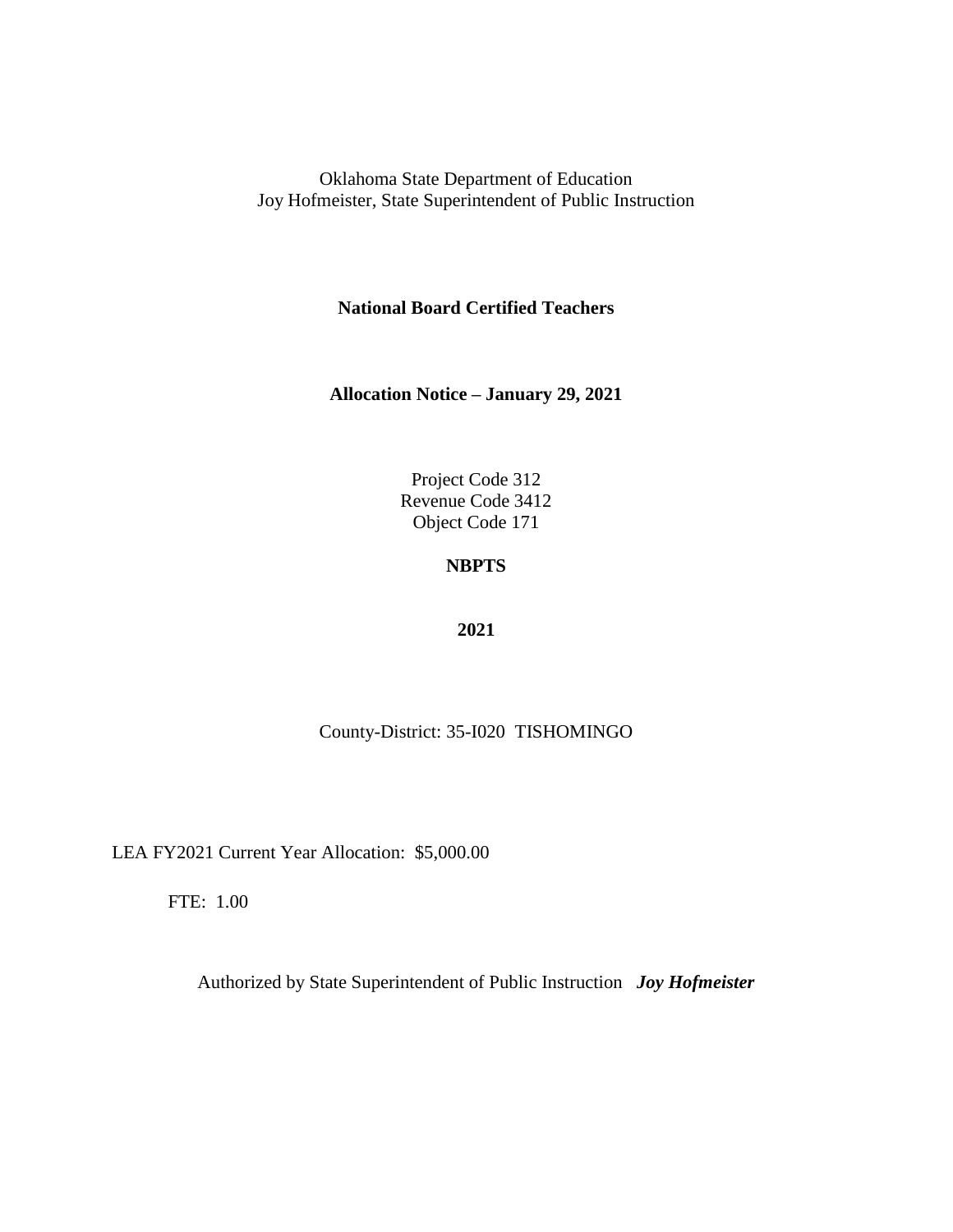**National Board Certified Teachers**

**Allocation Notice – January 29, 2021**

Project Code 312 Revenue Code 3412 Object Code 171

# **NBPTS**

### **2021**

County-District: 36-I045 BLACKWELL

LEA FY2021 Current Year Allocation: \$5,000.00

FTE: 1.00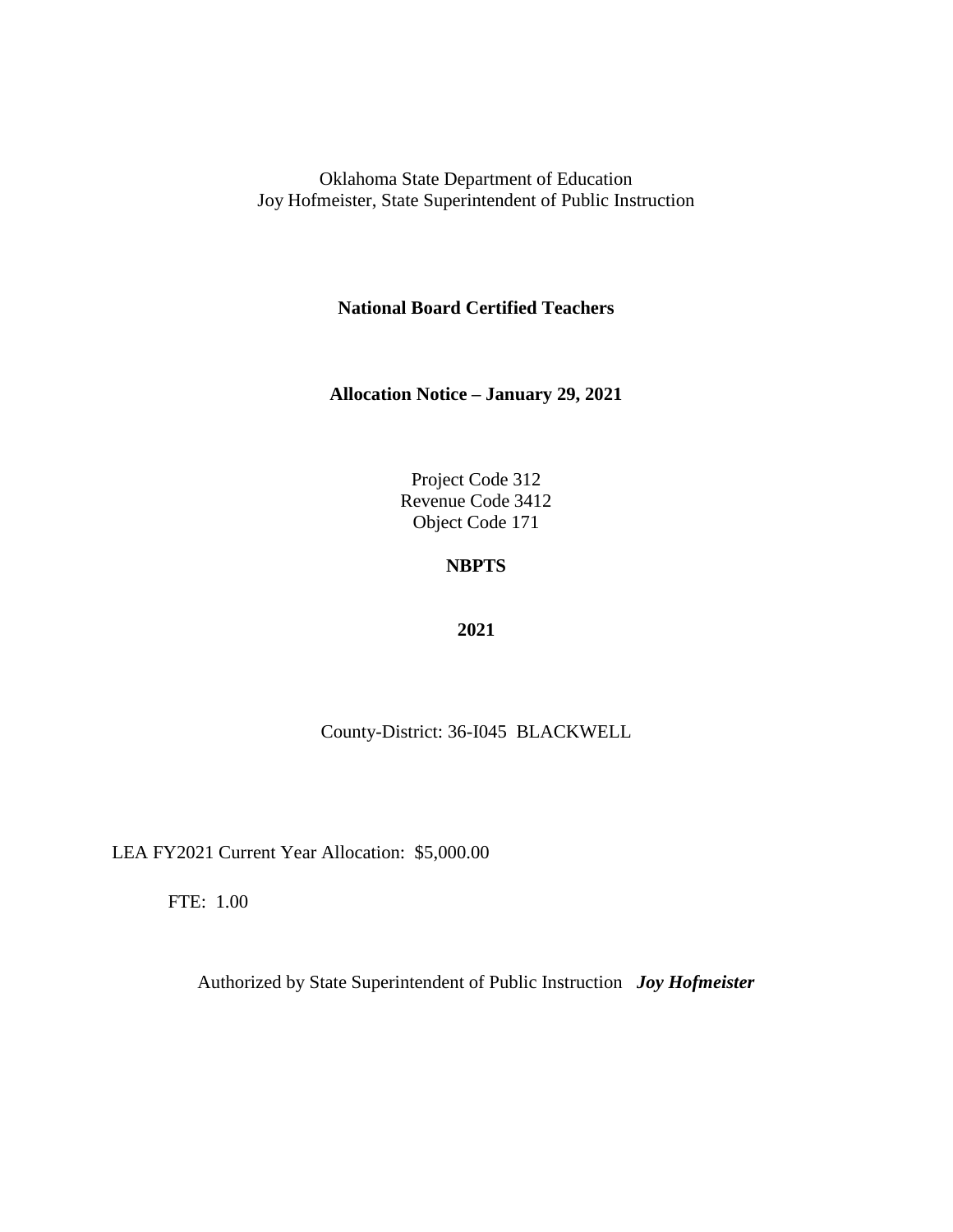**National Board Certified Teachers**

**Allocation Notice – January 29, 2021**

Project Code 312 Revenue Code 3412 Object Code 171

## **NBPTS**

### **2021**

County-District: 36-I071 PONCA CITY

LEA FY2021 Current Year Allocation: \$10,000.00

FTE: 2.00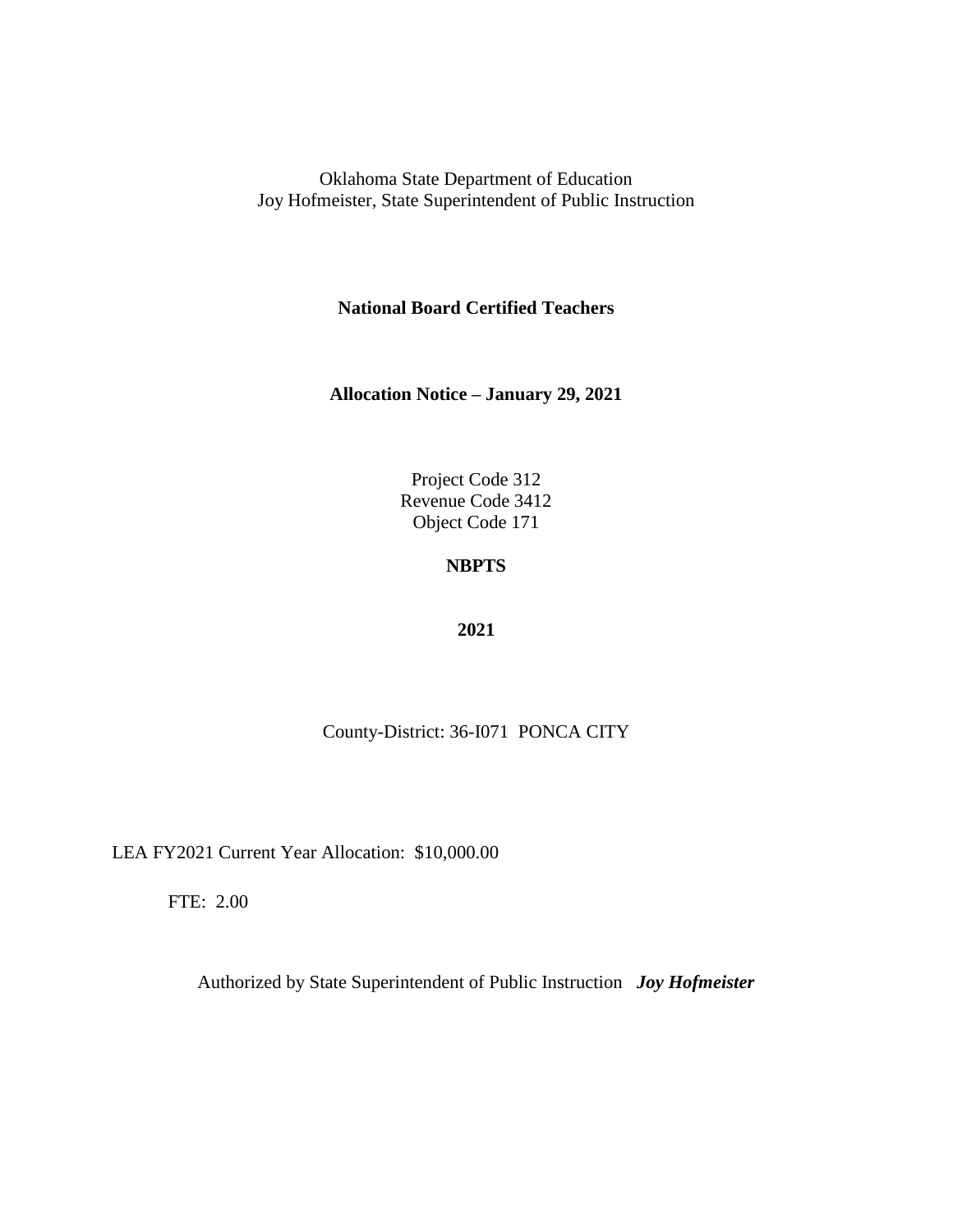**National Board Certified Teachers**

**Allocation Notice – January 29, 2021**

Project Code 312 Revenue Code 3412 Object Code 171

# **NBPTS**

### **2021**

County-District: 37-I007 KINGFISHER

LEA FY2021 Current Year Allocation: \$10,000.00

FTE: 2.00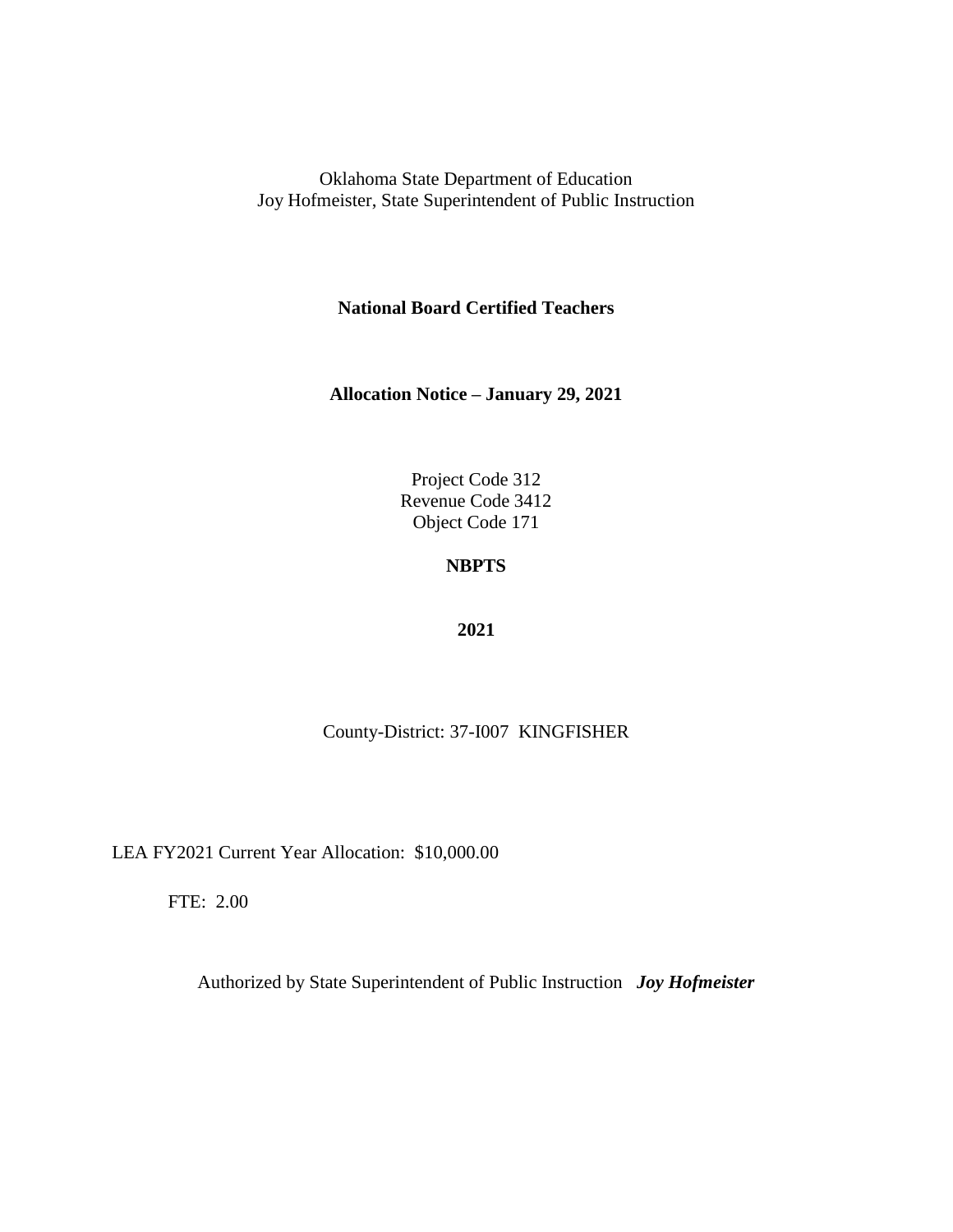**National Board Certified Teachers**

**Allocation Notice – January 29, 2021**

Project Code 312 Revenue Code 3412 Object Code 171

# **NBPTS**

### **2021**

County-District: 37-I089 CASHION

LEA FY2021 Current Year Allocation: \$5,000.00

FTE: 1.00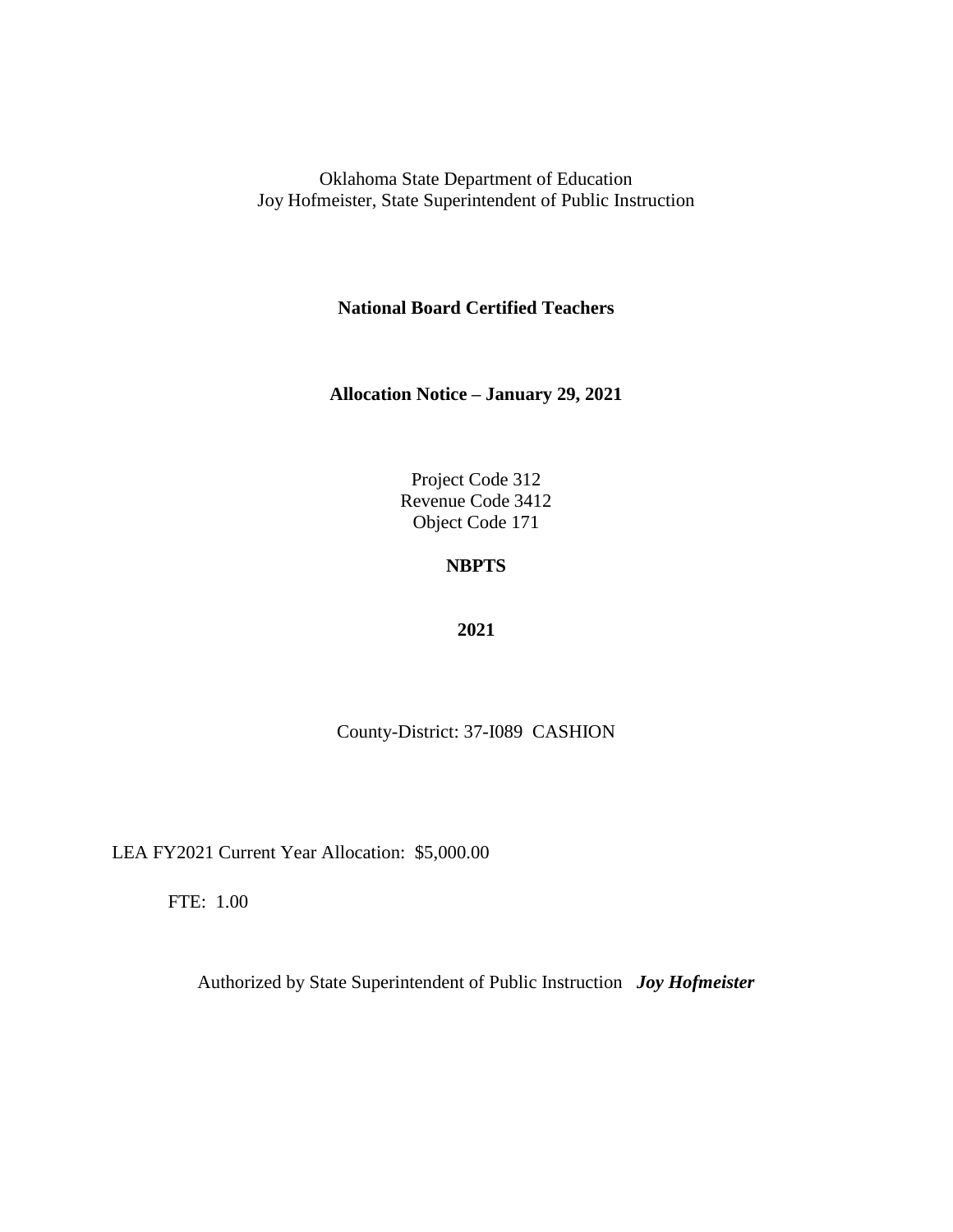**National Board Certified Teachers**

**Allocation Notice – January 29, 2021**

Project Code 312 Revenue Code 3412 Object Code 171

## **NBPTS**

### **2021**

County-District: 37-V026 Chisholm Trail Technology Center

LEA FY2021 Current Year Allocation: \$5,000.00

FTE: 1.00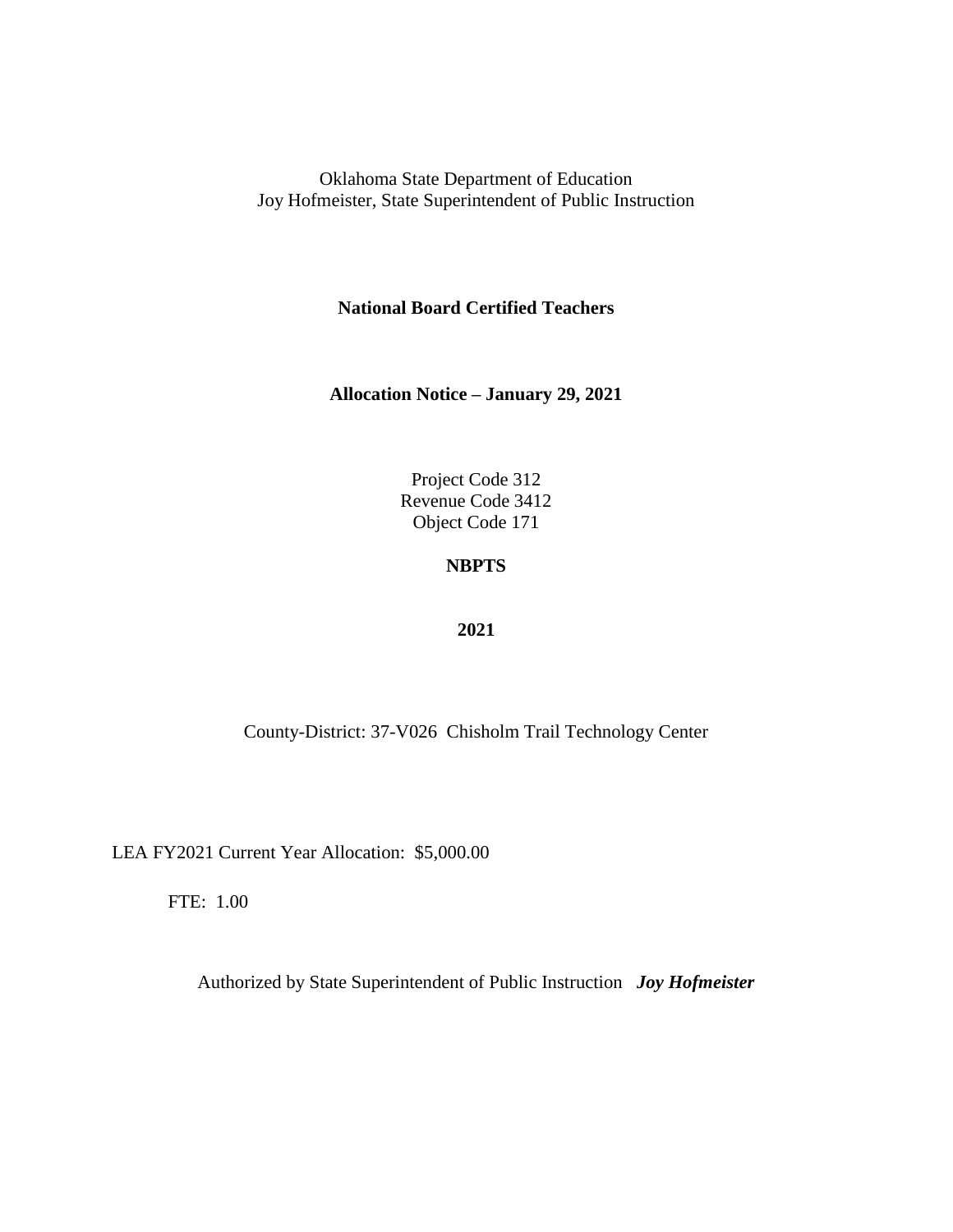**National Board Certified Teachers**

**Allocation Notice – January 29, 2021**

Project Code 312 Revenue Code 3412 Object Code 171

## **NBPTS**

### **2021**

### County-District: 38-I003 MOUNTAIN VIEW-GOTEBO

LEA FY2021 Current Year Allocation: \$15,000.00

FTE: 3.00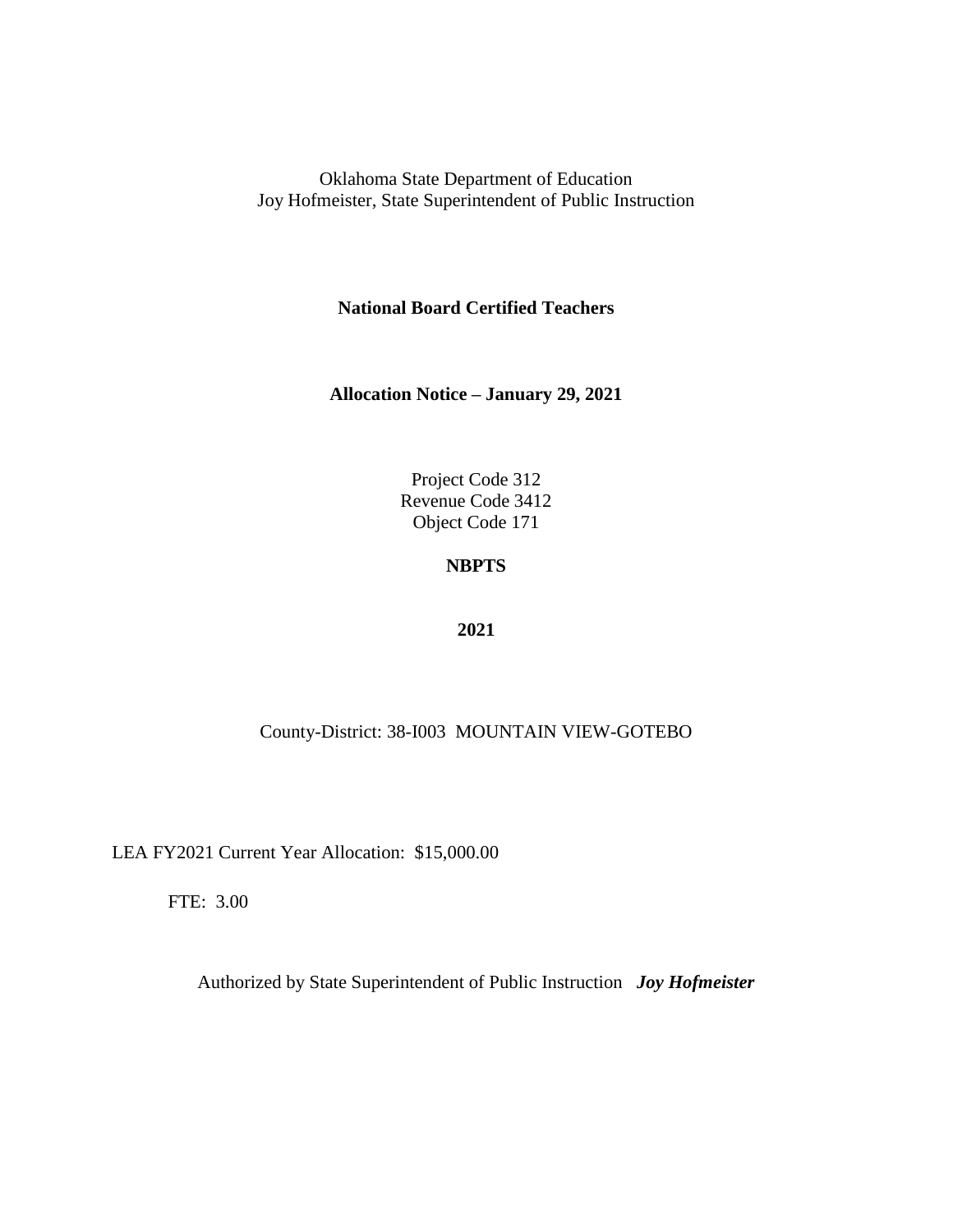**National Board Certified Teachers**

**Allocation Notice – January 29, 2021**

Project Code 312 Revenue Code 3412 Object Code 171

# **NBPTS**

### **2021**

County-District: 39-I001 WILBURTON

LEA FY2021 Current Year Allocation: \$5,000.00

FTE: 1.00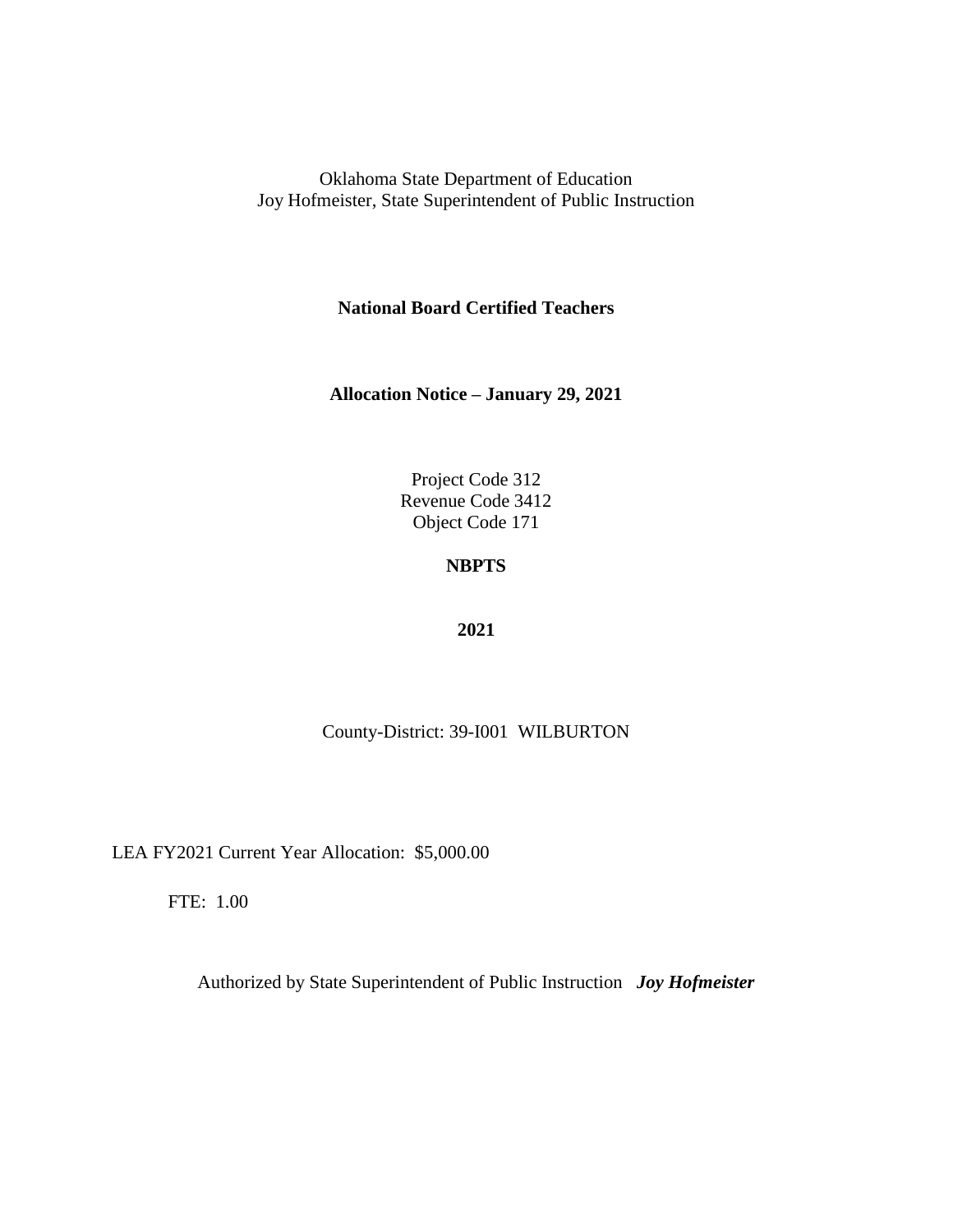**National Board Certified Teachers**

**Allocation Notice – January 29, 2021**

Project Code 312 Revenue Code 3412 Object Code 171

## **NBPTS**

### **2021**

County-District: 40-I020 PANAMA

LEA FY2021 Current Year Allocation: \$5,000.00

FTE: 1.00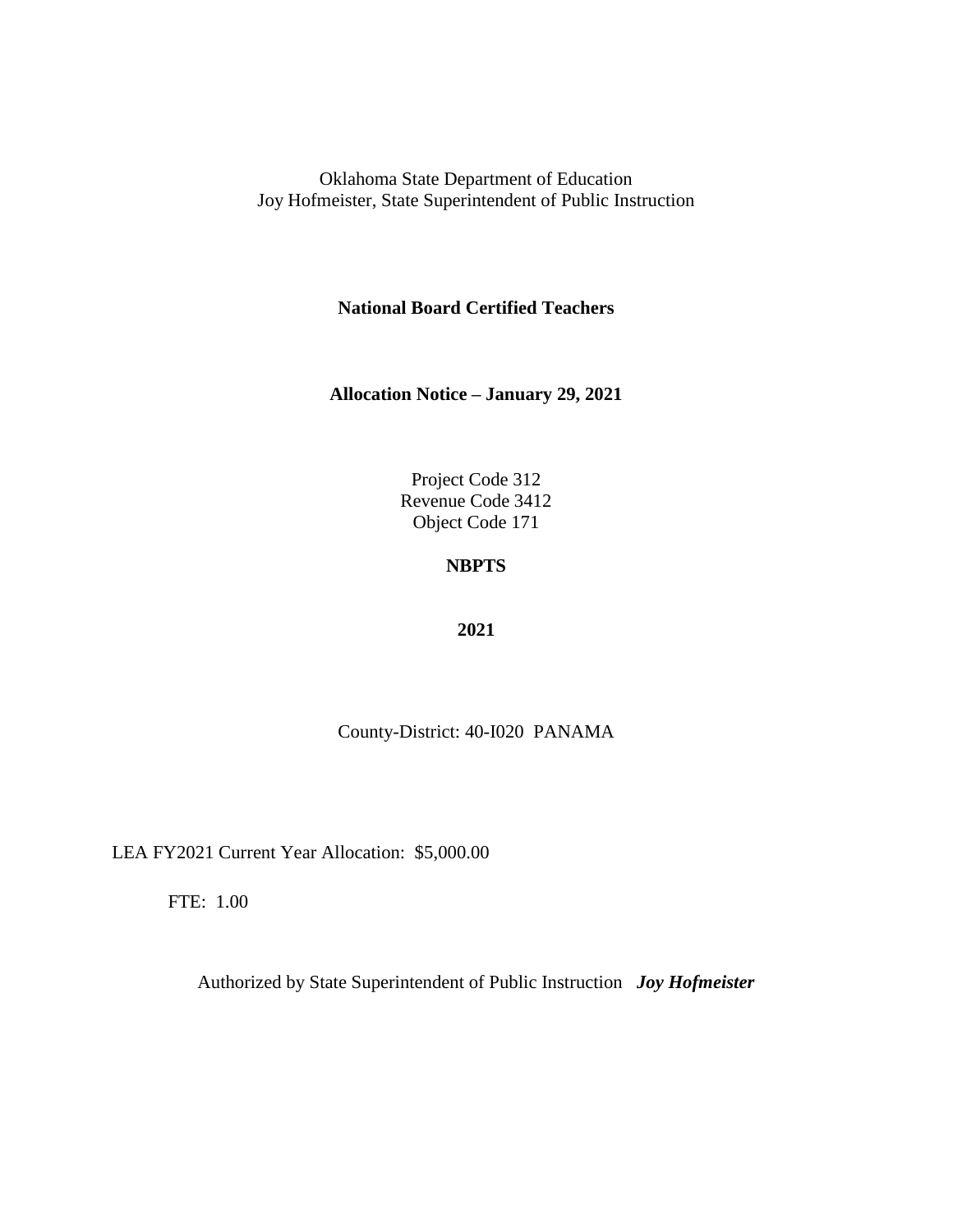**National Board Certified Teachers**

**Allocation Notice – January 29, 2021**

Project Code 312 Revenue Code 3412 Object Code 171

# **NBPTS**

### **2021**

County-District: 40-I029 POTEAU

LEA FY2021 Current Year Allocation: \$5,000.00

FTE: 1.00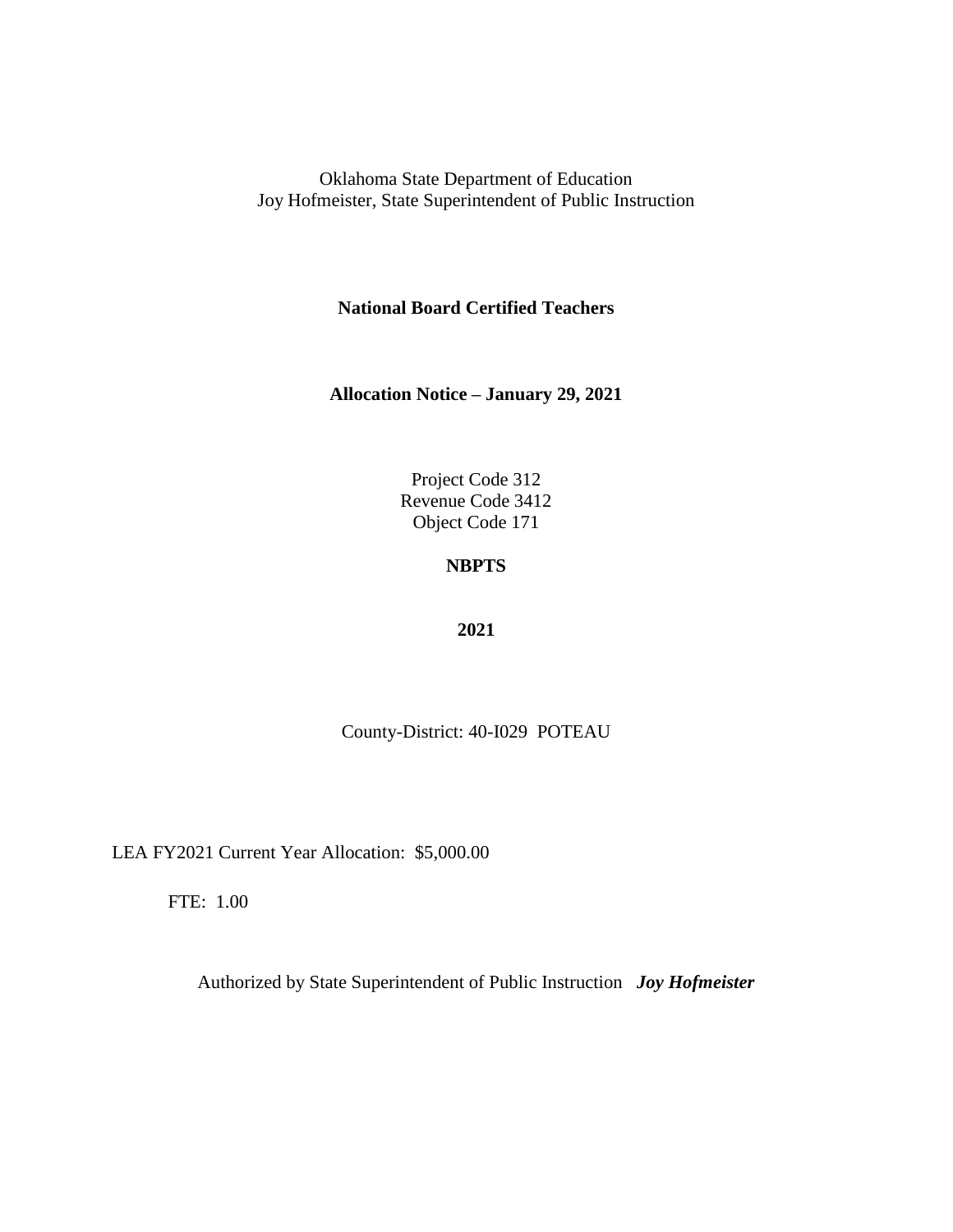**National Board Certified Teachers**

**Allocation Notice – January 29, 2021**

Project Code 312 Revenue Code 3412 Object Code 171

## **NBPTS**

### **2021**

County-District: 40-V007 Kiamichi Technology Center

LEA FY2021 Current Year Allocation: \$5,000.00

FTE: 1.00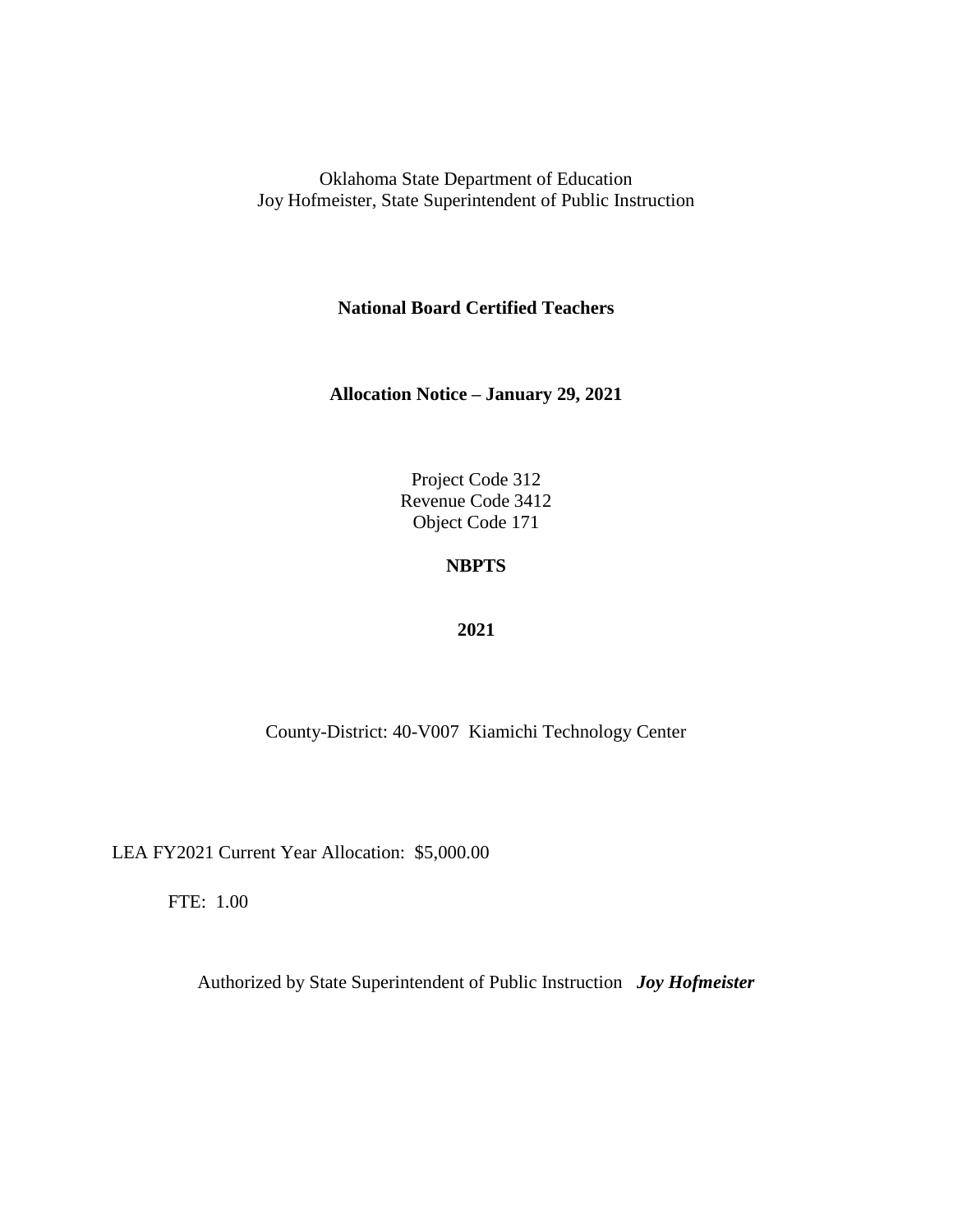**National Board Certified Teachers**

**Allocation Notice – January 29, 2021**

Project Code 312 Revenue Code 3412 Object Code 171

# **NBPTS**

### **2021**

County-District: 41-I054 STROUD

LEA FY2021 Current Year Allocation: \$5,000.00

FTE: 1.00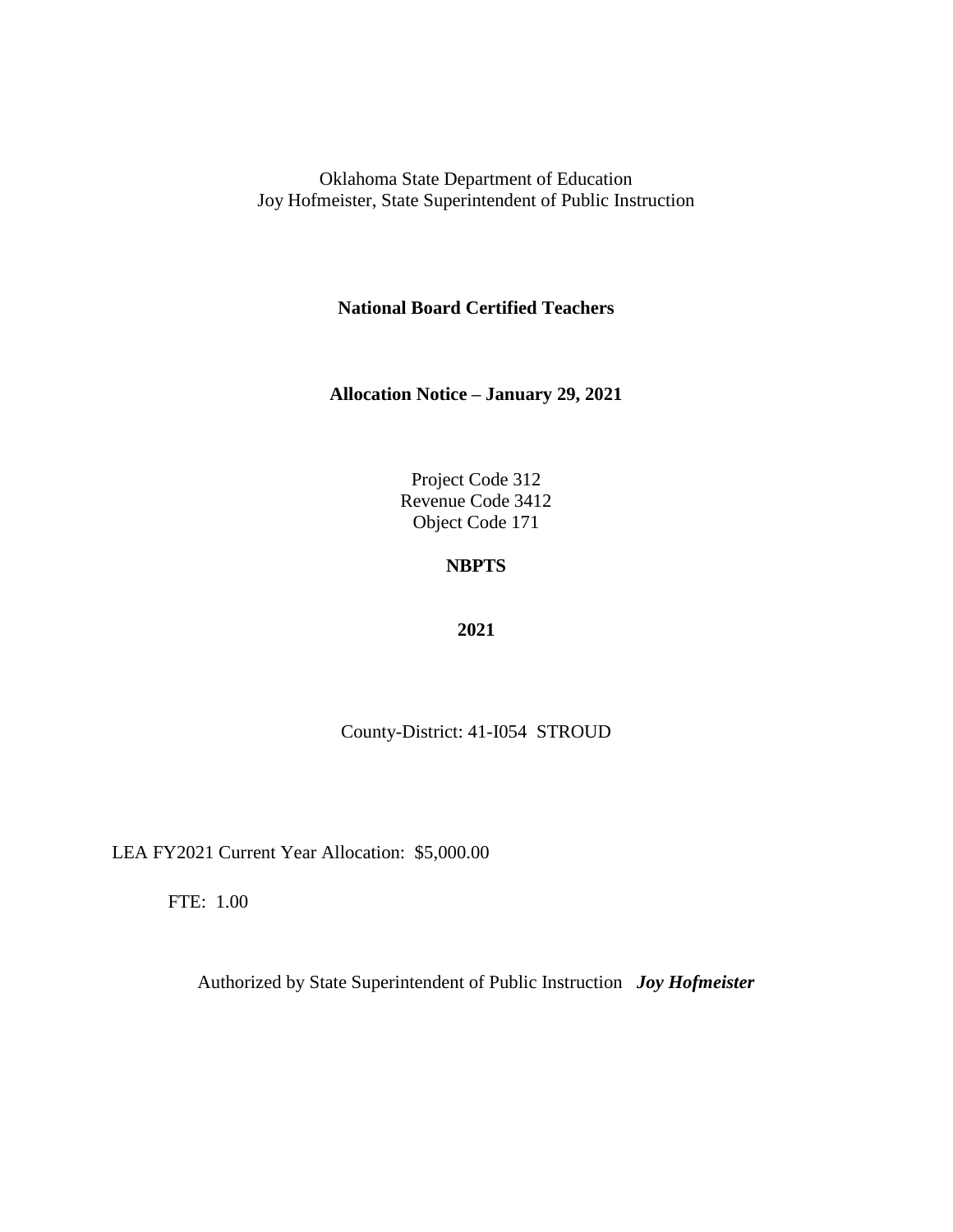**National Board Certified Teachers**

**Allocation Notice – January 29, 2021**

Project Code 312 Revenue Code 3412 Object Code 171

# **NBPTS**

### **2021**

County-District: 41-I095 MEEKER

LEA FY2021 Current Year Allocation: \$5,000.00

FTE: 1.00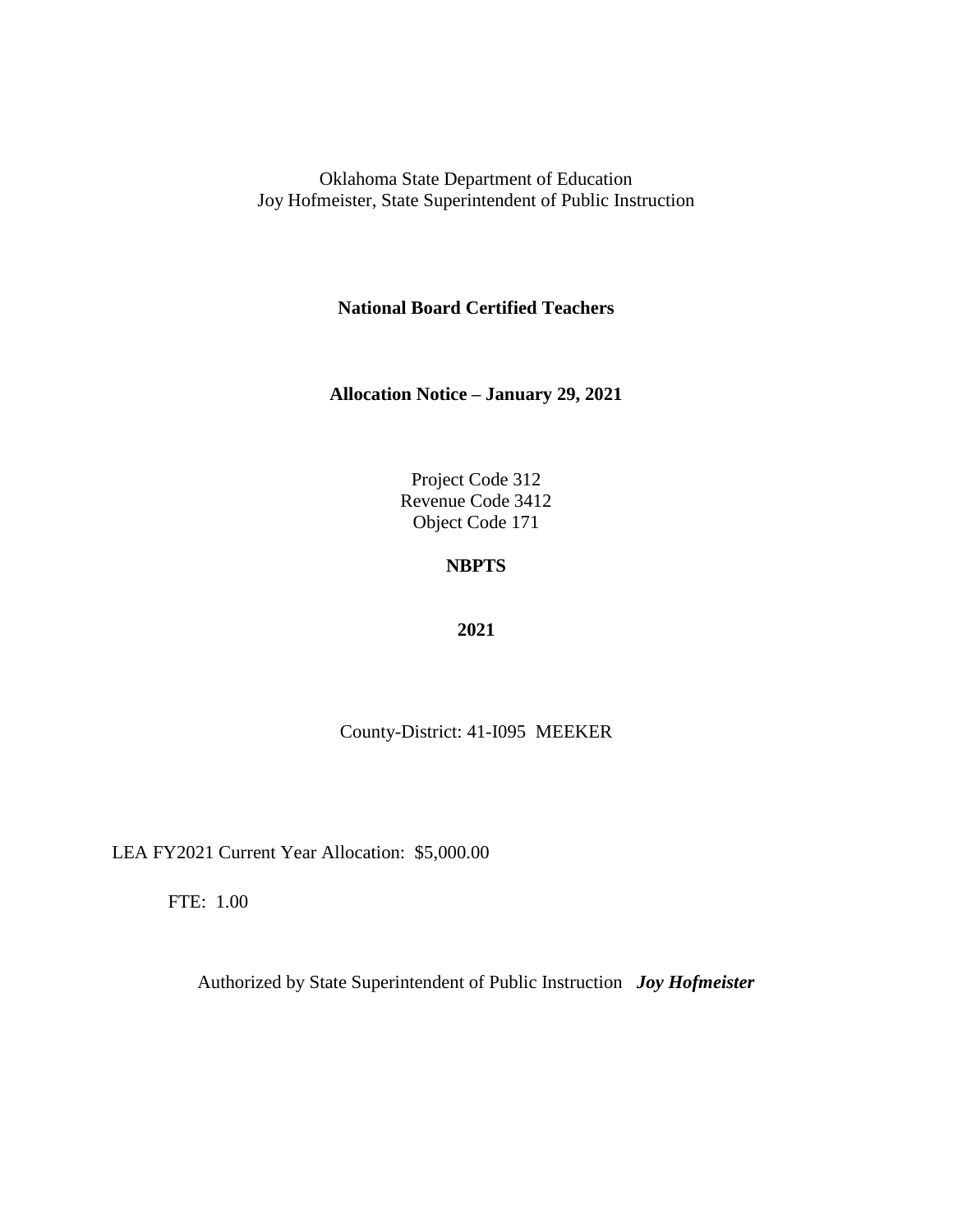**National Board Certified Teachers**

**Allocation Notice – January 29, 2021**

Project Code 312 Revenue Code 3412 Object Code 171

# **NBPTS**

### **2021**

County-District: 41-I103 PRAGUE

LEA FY2021 Current Year Allocation: \$5,000.00

FTE: 1.00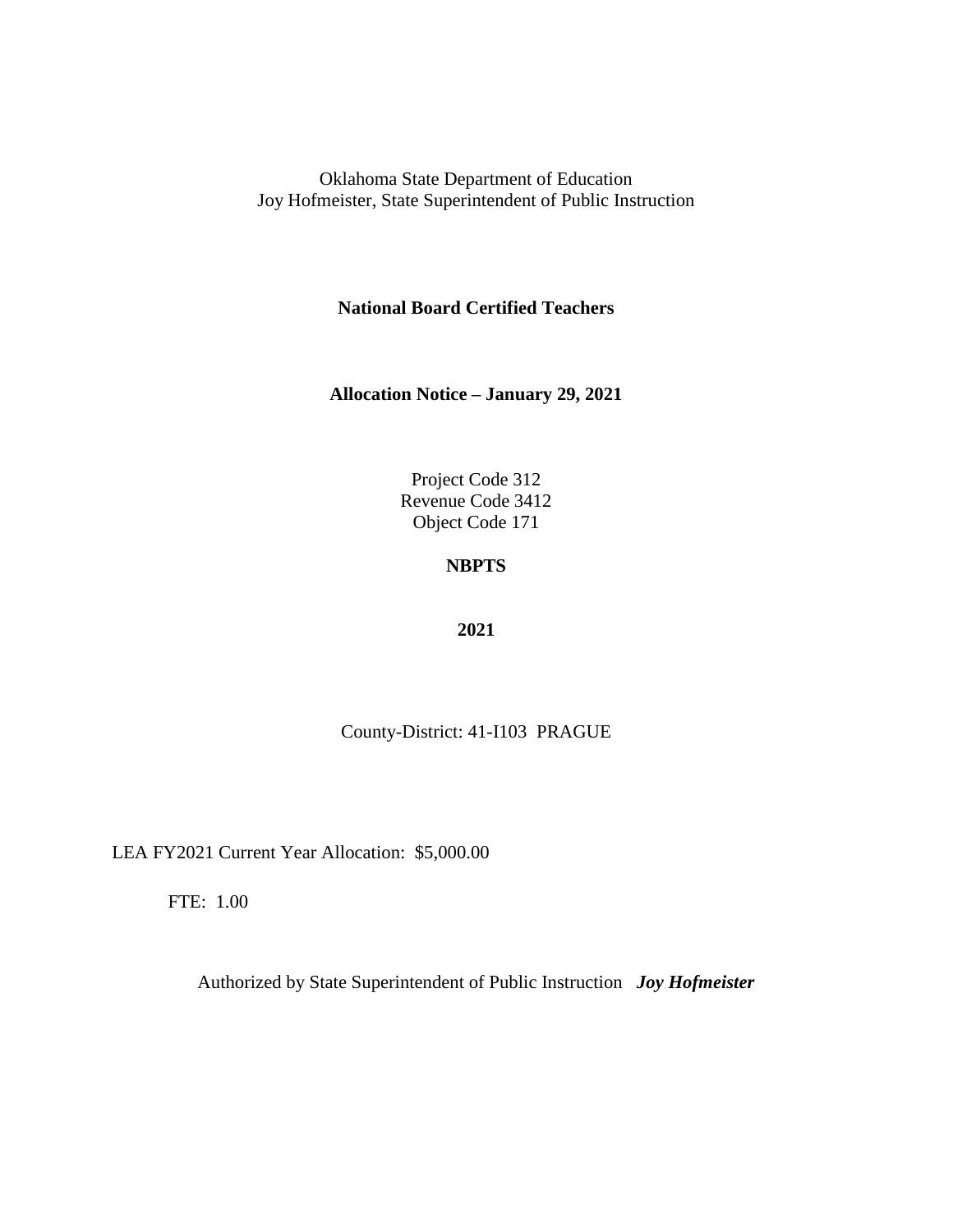**National Board Certified Teachers**

**Allocation Notice – January 29, 2021**

Project Code 312 Revenue Code 3412 Object Code 171

## **NBPTS**

### **2021**

County-District: 43-I016 MARIETTA

LEA FY2021 Current Year Allocation: \$5,000.00

FTE: 1.00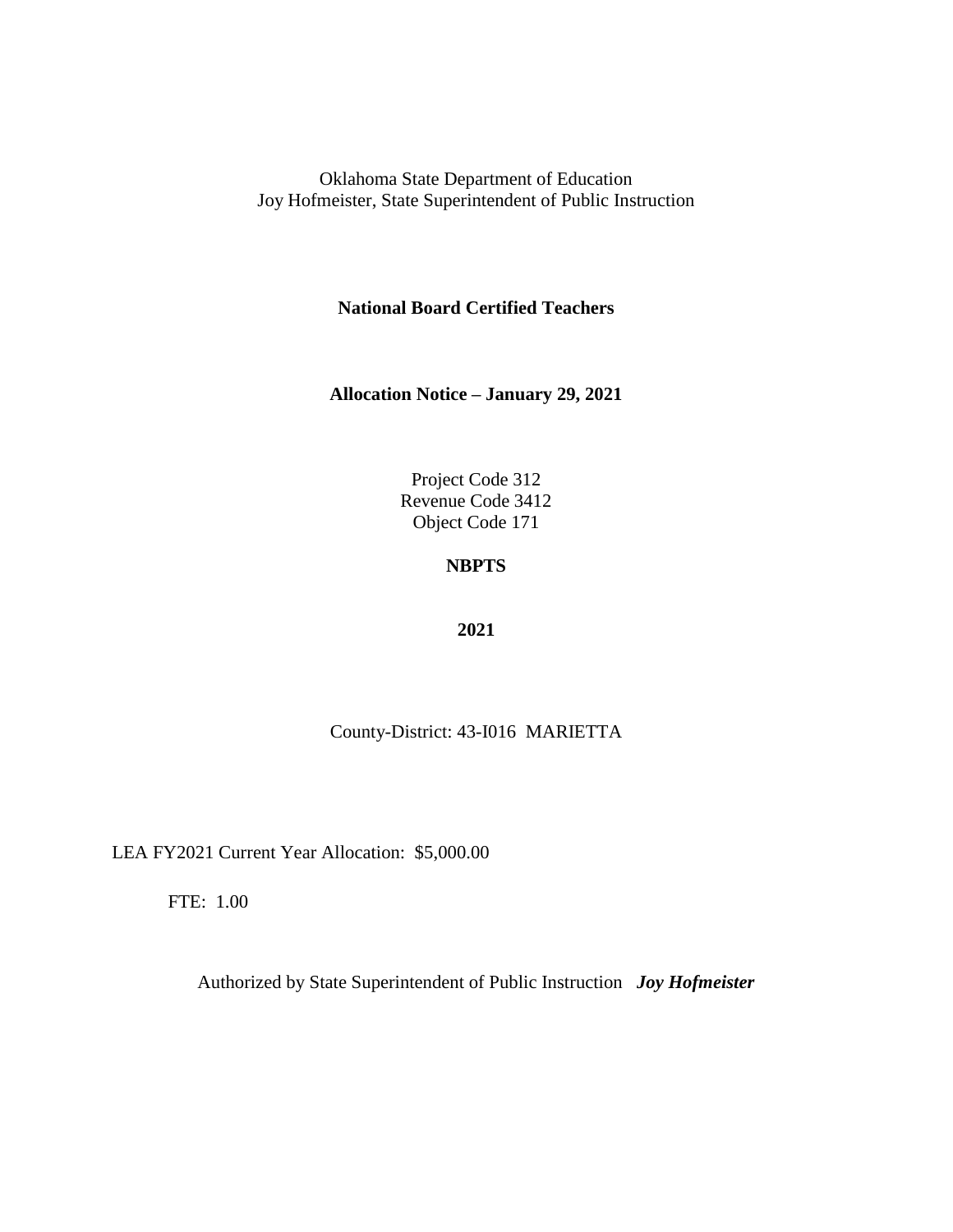**National Board Certified Teachers**

**Allocation Notice – January 29, 2021**

Project Code 312 Revenue Code 3412 Object Code 171

# **NBPTS**

### **2021**

County-District: 45-I002 MADILL

LEA FY2021 Current Year Allocation: \$10,000.00

FTE: 2.00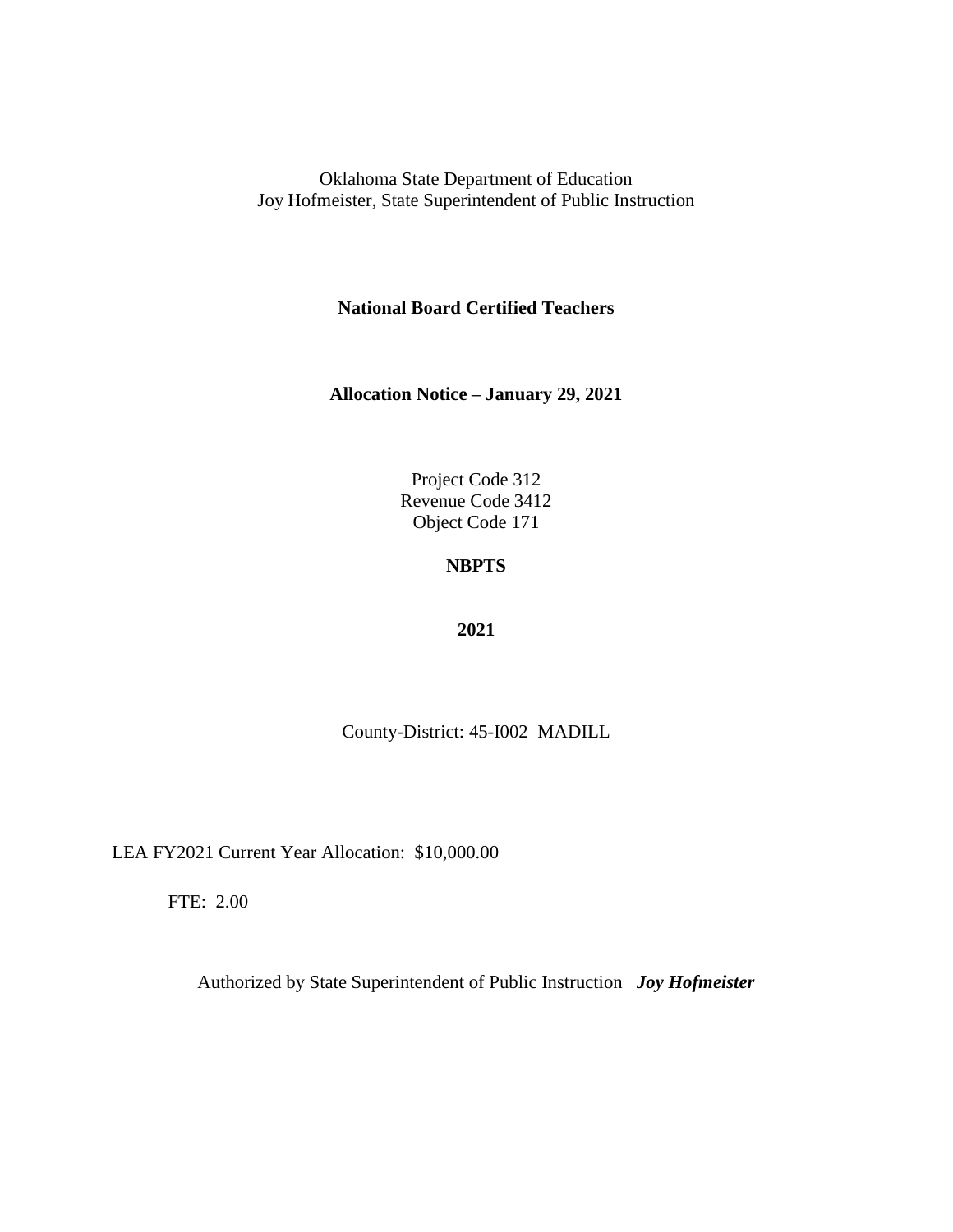**National Board Certified Teachers**

**Allocation Notice – January 29, 2021**

Project Code 312 Revenue Code 3412 Object Code 171

# **NBPTS**

### **2021**

County-District: 45-I003 KINGSTON

LEA FY2021 Current Year Allocation: \$5,000.00

FTE: 1.00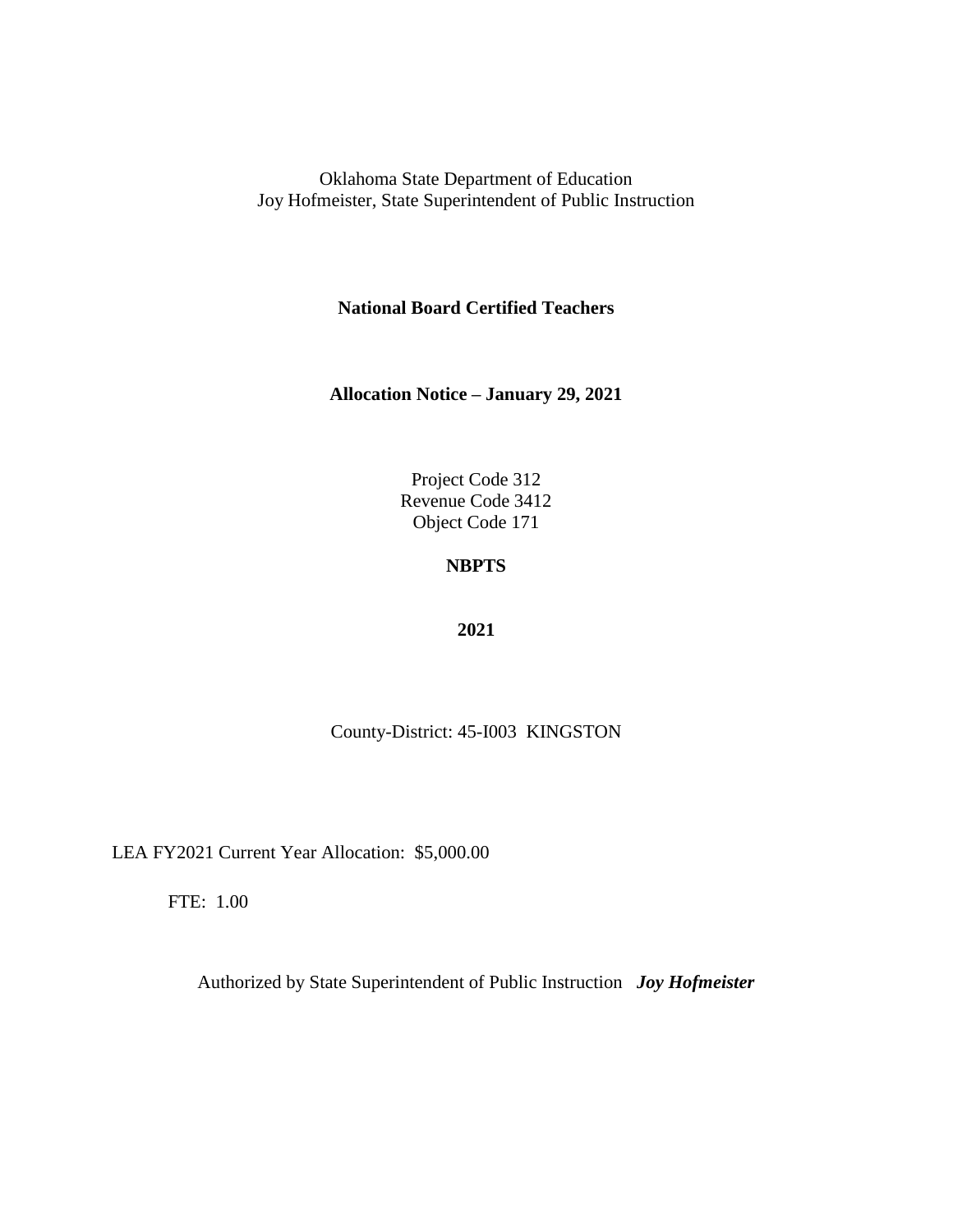**National Board Certified Teachers**

**Allocation Notice – January 29, 2021**

Project Code 312 Revenue Code 3412 Object Code 171

# **NBPTS**

### **2021**

County-District: 46-I001 PRYOR

LEA FY2021 Current Year Allocation: \$10,000.00

FTE: 2.00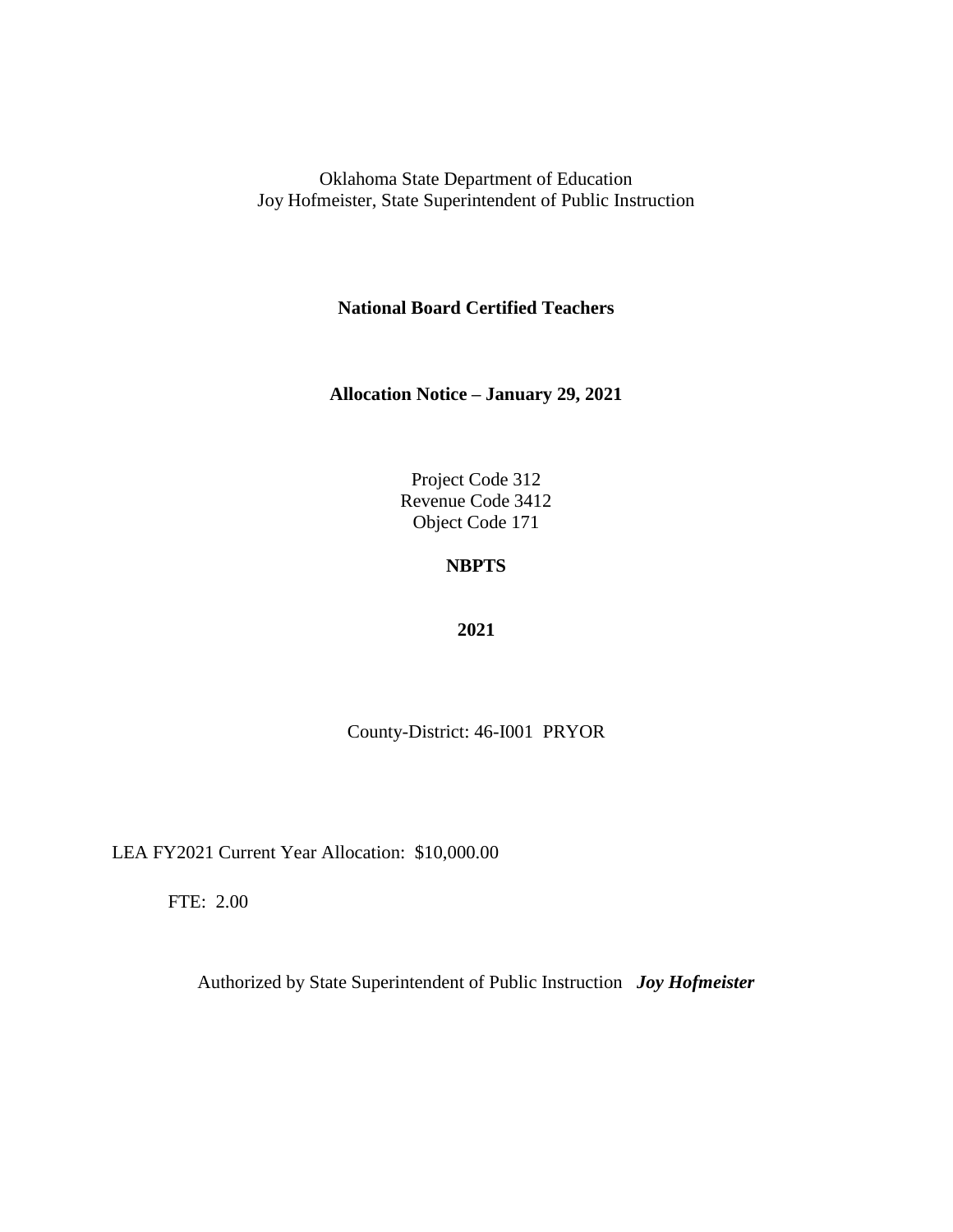**National Board Certified Teachers**

**Allocation Notice – January 29, 2021**

Project Code 312 Revenue Code 3412 Object Code 171

# **NBPTS**

### **2021**

County-District: 47-I001 NEWCASTLE

LEA FY2021 Current Year Allocation: \$20,000.00

FTE: 4.00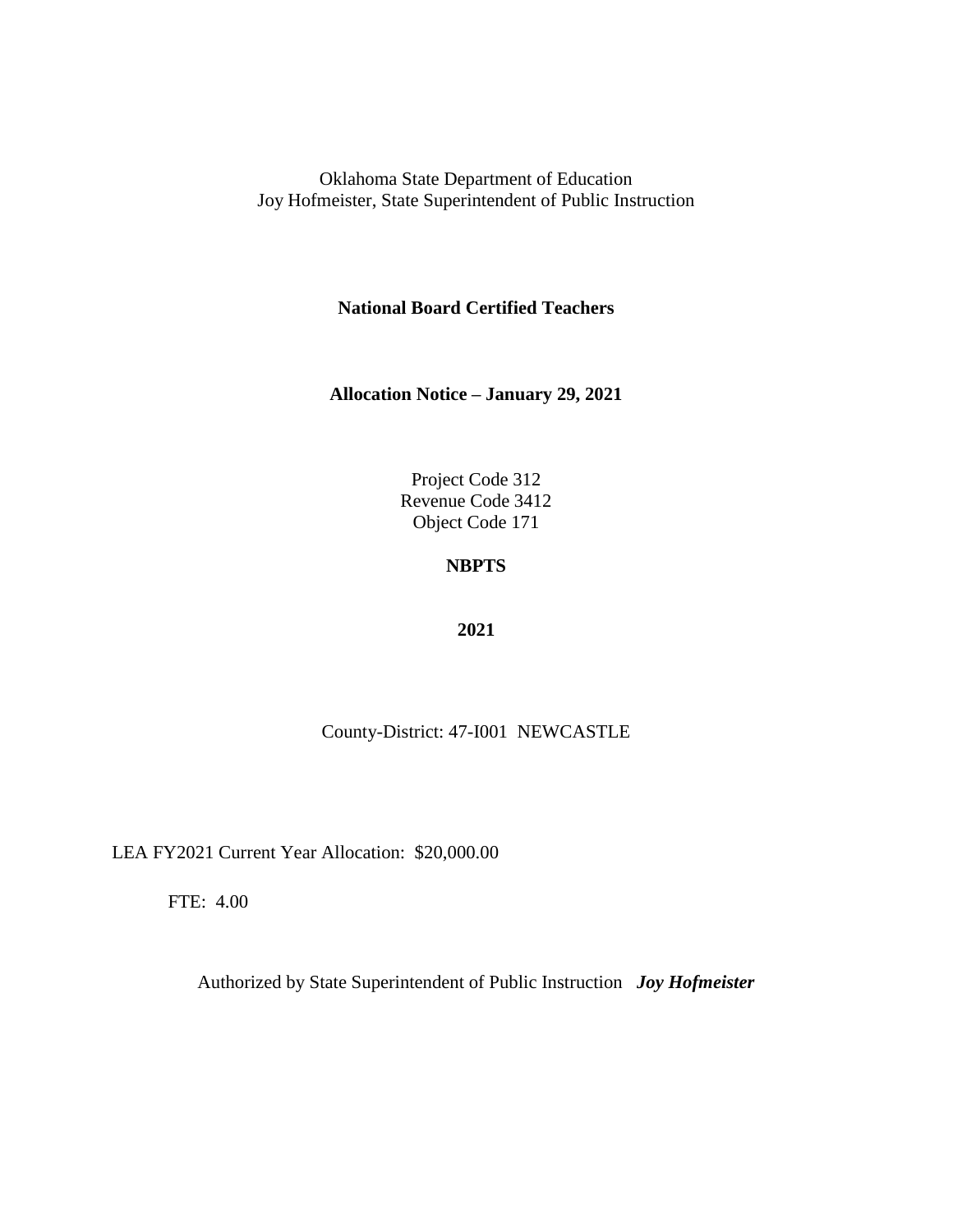**National Board Certified Teachers**

**Allocation Notice – January 29, 2021**

Project Code 312 Revenue Code 3412 Object Code 171

# **NBPTS**

### **2021**

County-District: 47-I015 PURCELL

LEA FY2021 Current Year Allocation: \$5,000.00

FTE: 1.00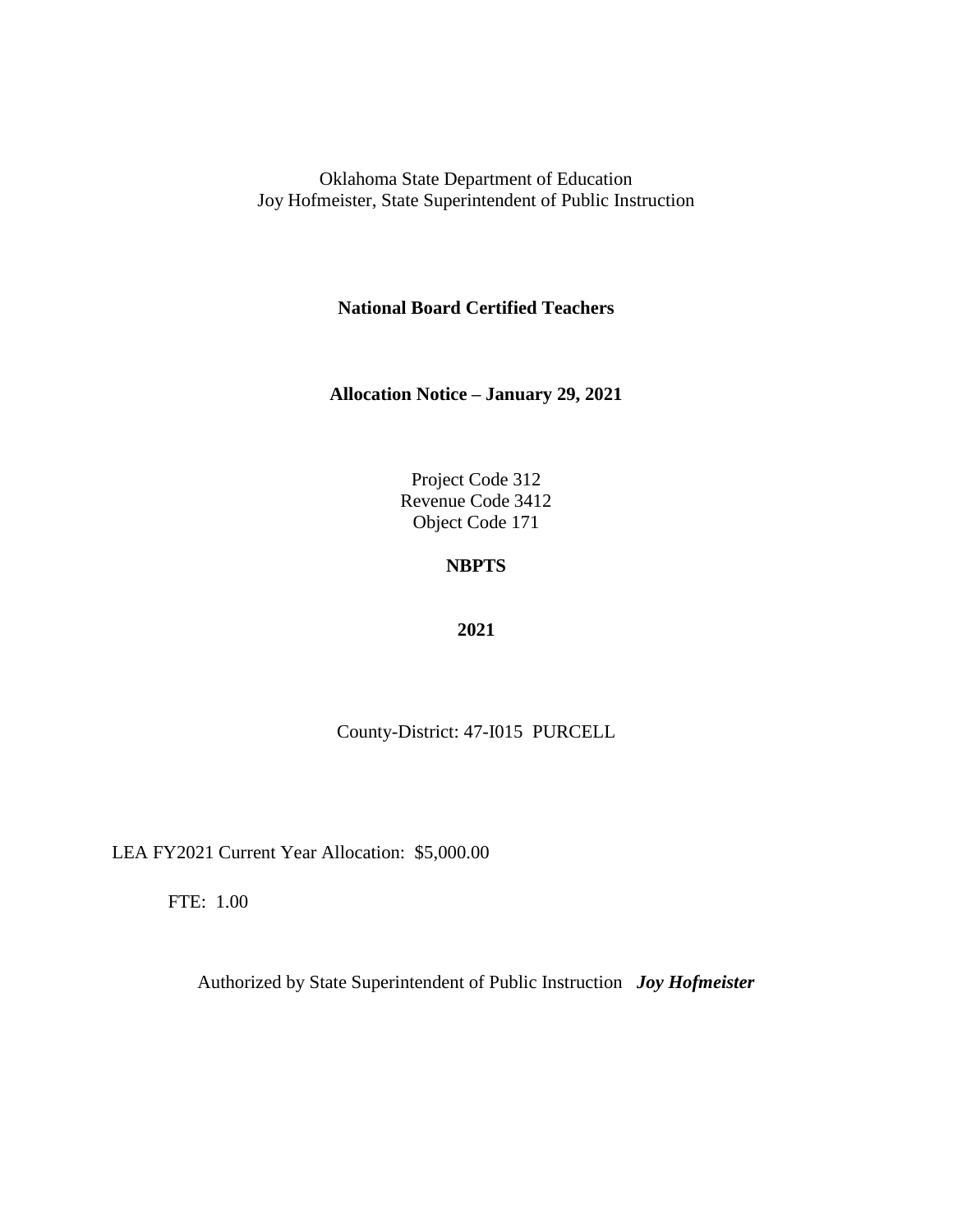**National Board Certified Teachers**

**Allocation Notice – January 29, 2021**

Project Code 312 Revenue Code 3412 Object Code 171

## **NBPTS**

### **2021**

### County-District: 47-I029 BLANCHARD

LEA FY2021 Current Year Allocation: \$5,000.00

FTE: 1.00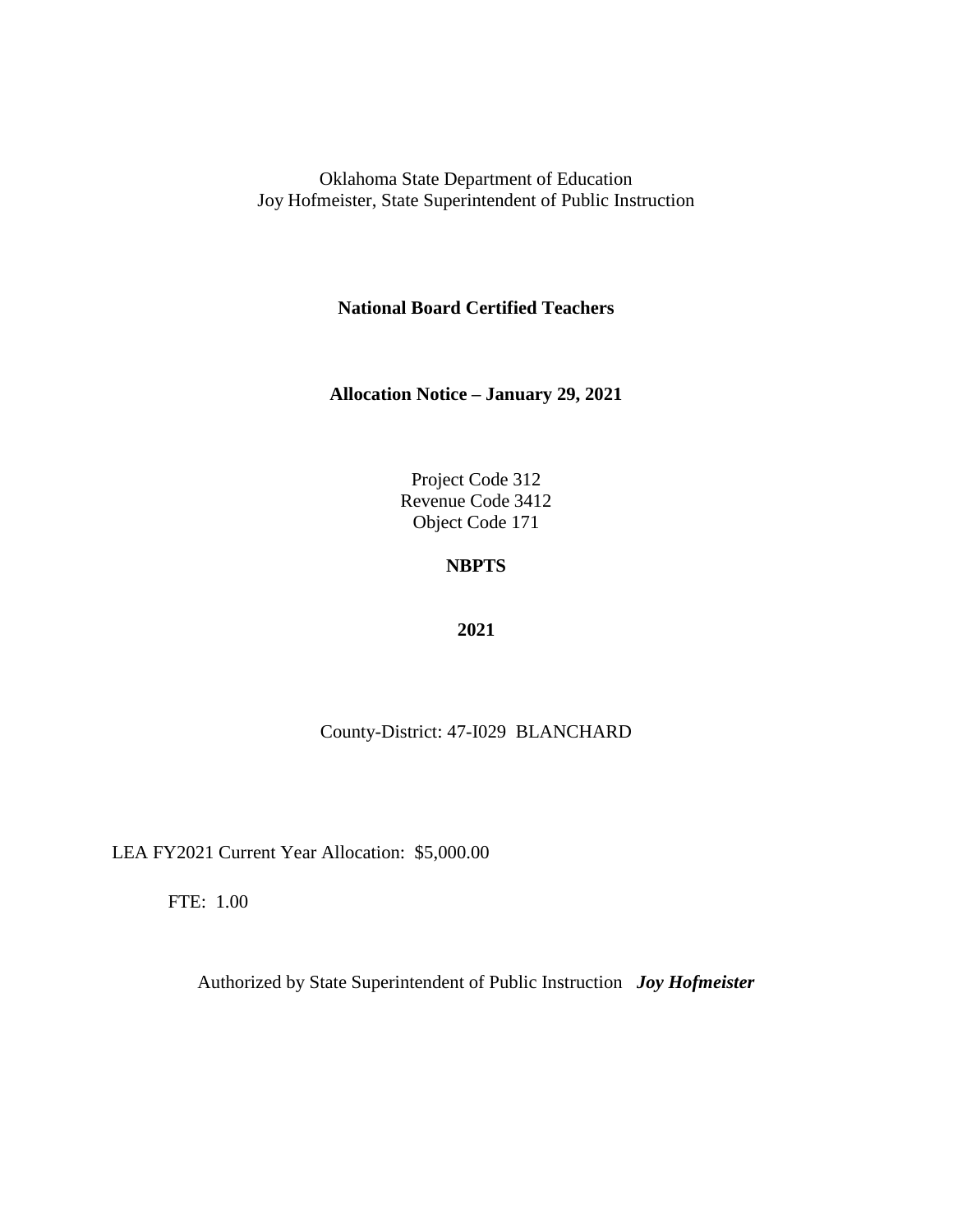**National Board Certified Teachers**

**Allocation Notice – January 29, 2021**

Project Code 312 Revenue Code 3412 Object Code 171

## **NBPTS**

### **2021**

### County-District: 48-I039 WRIGHT CITY

LEA FY2021 Current Year Allocation: \$20,000.00

FTE: 4.00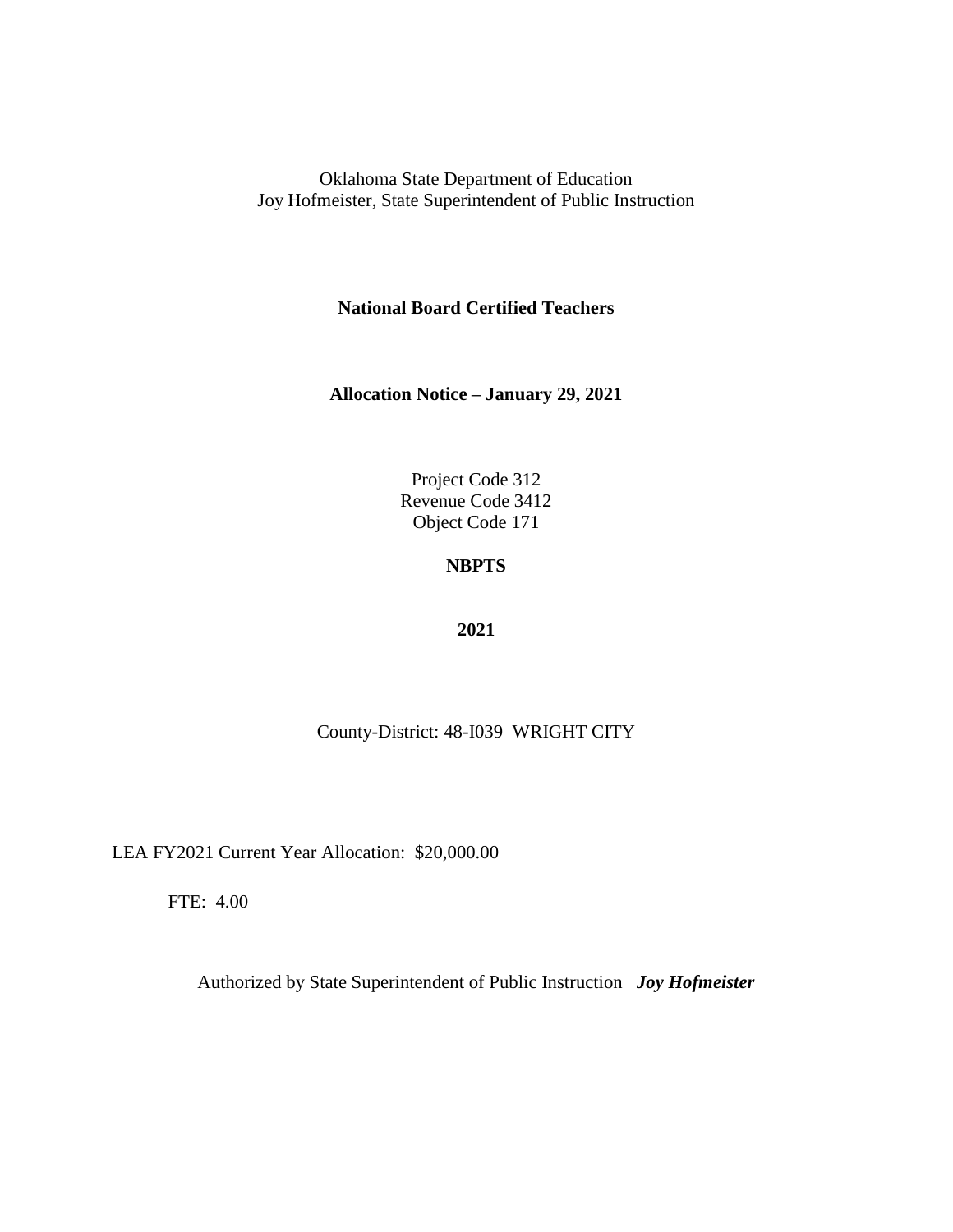**National Board Certified Teachers**

**Allocation Notice – January 29, 2021**

Project Code 312 Revenue Code 3412 Object Code 171

# **NBPTS**

### **2021**

### County-District: 49-I019 CHECOTAH

LEA FY2021 Current Year Allocation: \$5,000.00

FTE: 1.00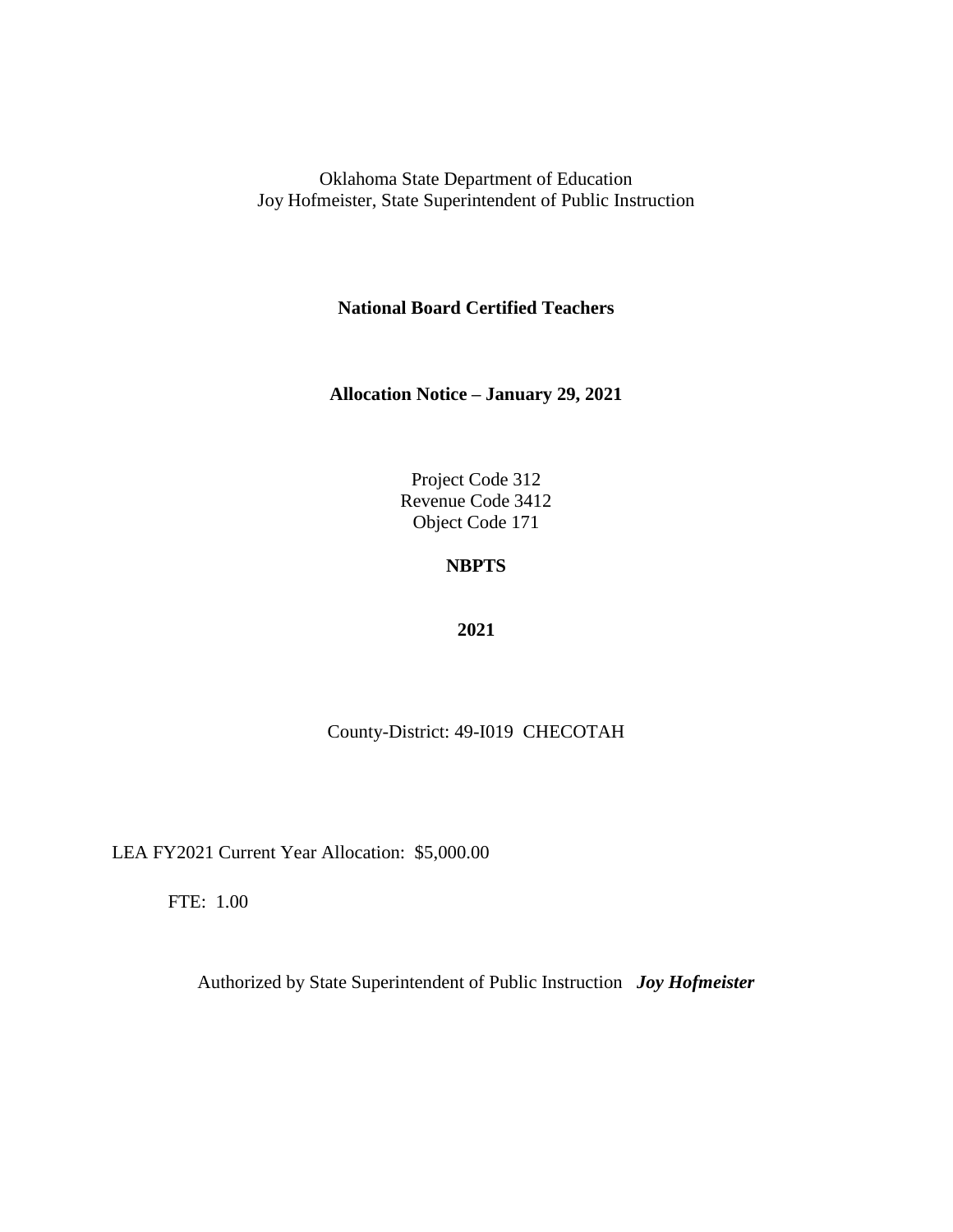**National Board Certified Teachers**

**Allocation Notice – January 29, 2021**

Project Code 312 Revenue Code 3412 Object Code 171

# **NBPTS**

### **2021**

County-District: 50-I001 SULPHUR

LEA FY2021 Current Year Allocation: \$5,000.00

FTE: 1.00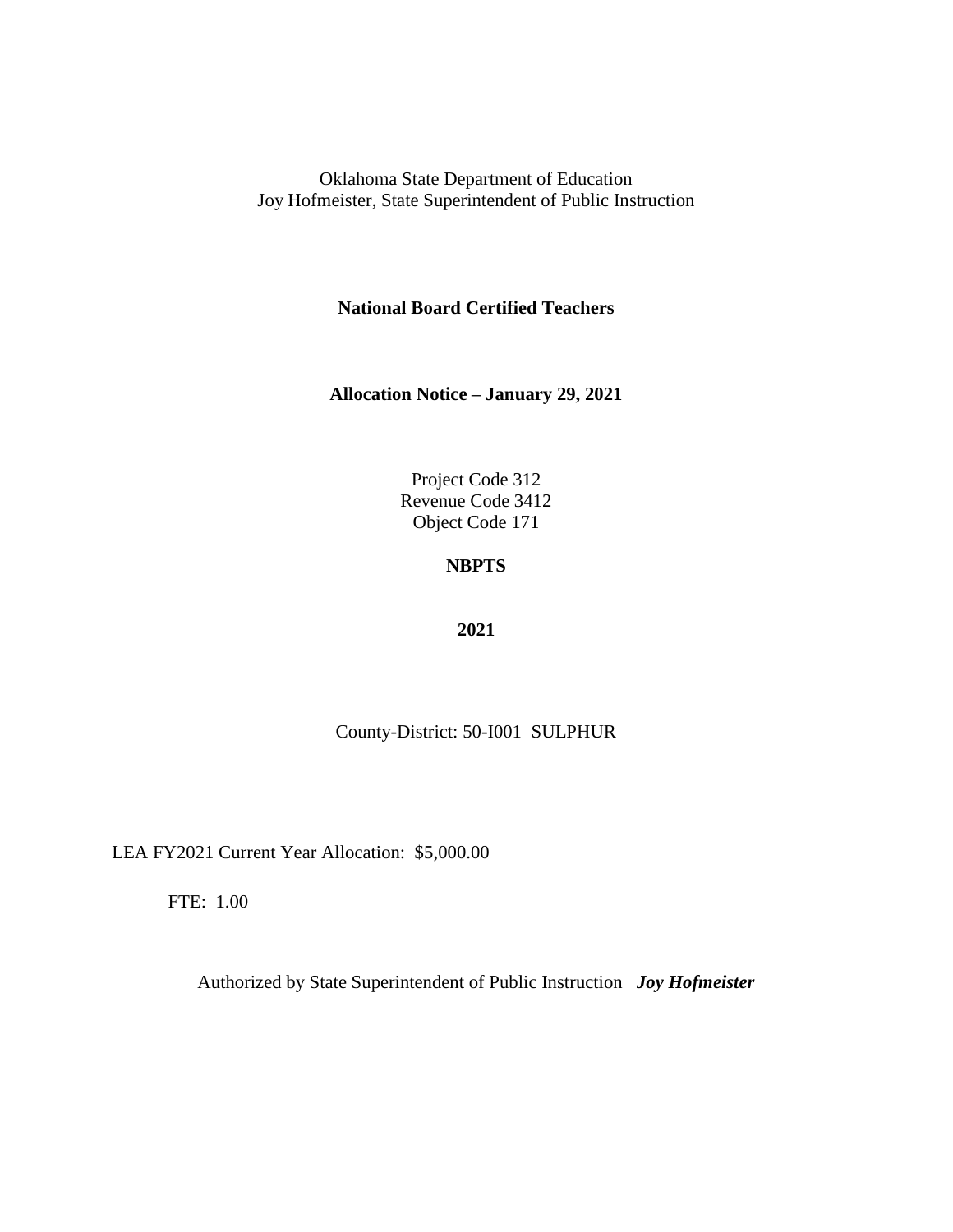**National Board Certified Teachers**

**Allocation Notice – January 29, 2021**

Project Code 312 Revenue Code 3412 Object Code 171

# **NBPTS**

### **2021**

County-District: 51-I002 HASKELL

LEA FY2021 Current Year Allocation: \$5,000.00

FTE: 1.00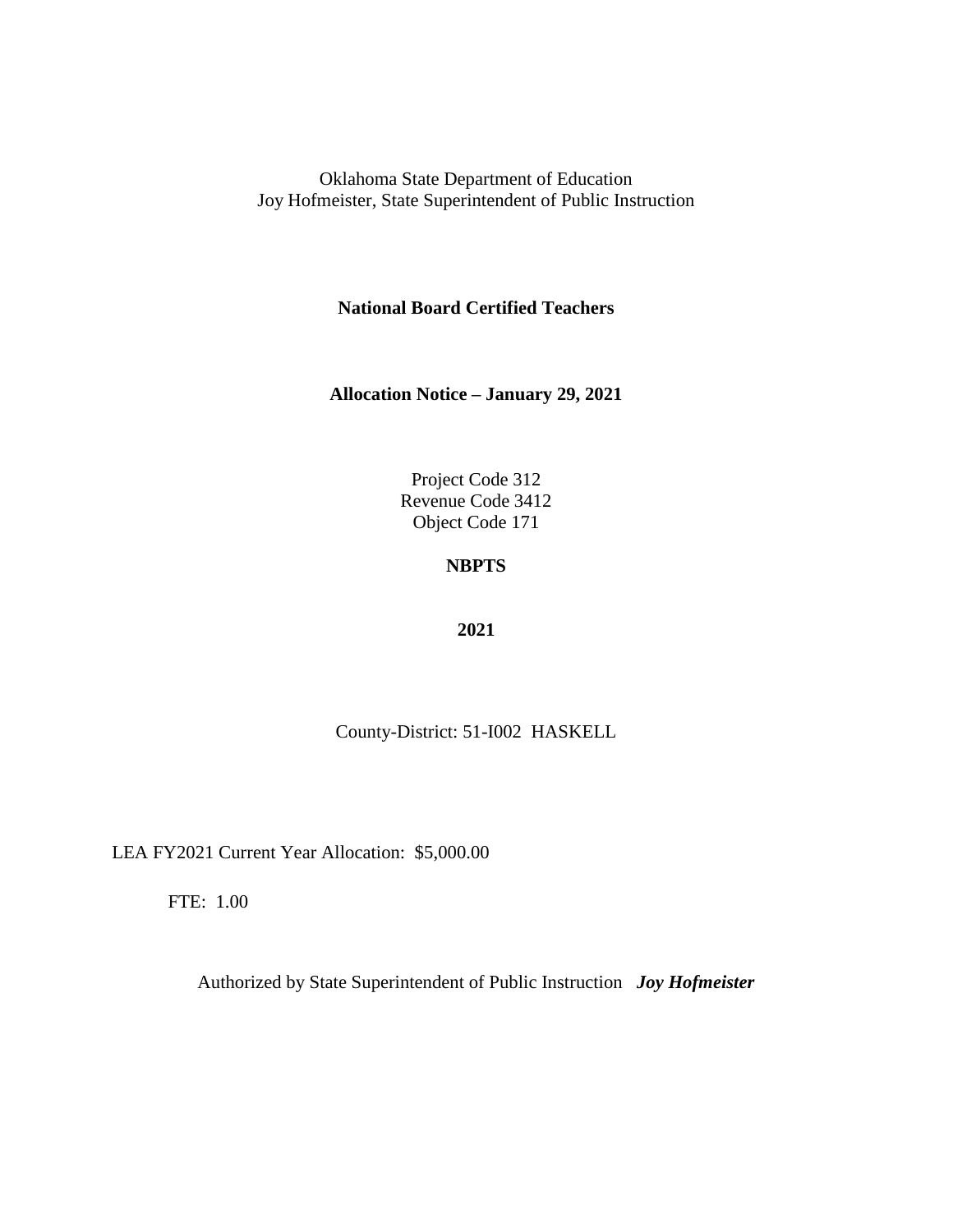**National Board Certified Teachers**

**Allocation Notice – January 29, 2021**

Project Code 312 Revenue Code 3412 Object Code 171

# **NBPTS**

### **2021**

County-District: 51-I020 MUSKOGEE

LEA FY2021 Current Year Allocation: \$5,000.00

FTE: 1.00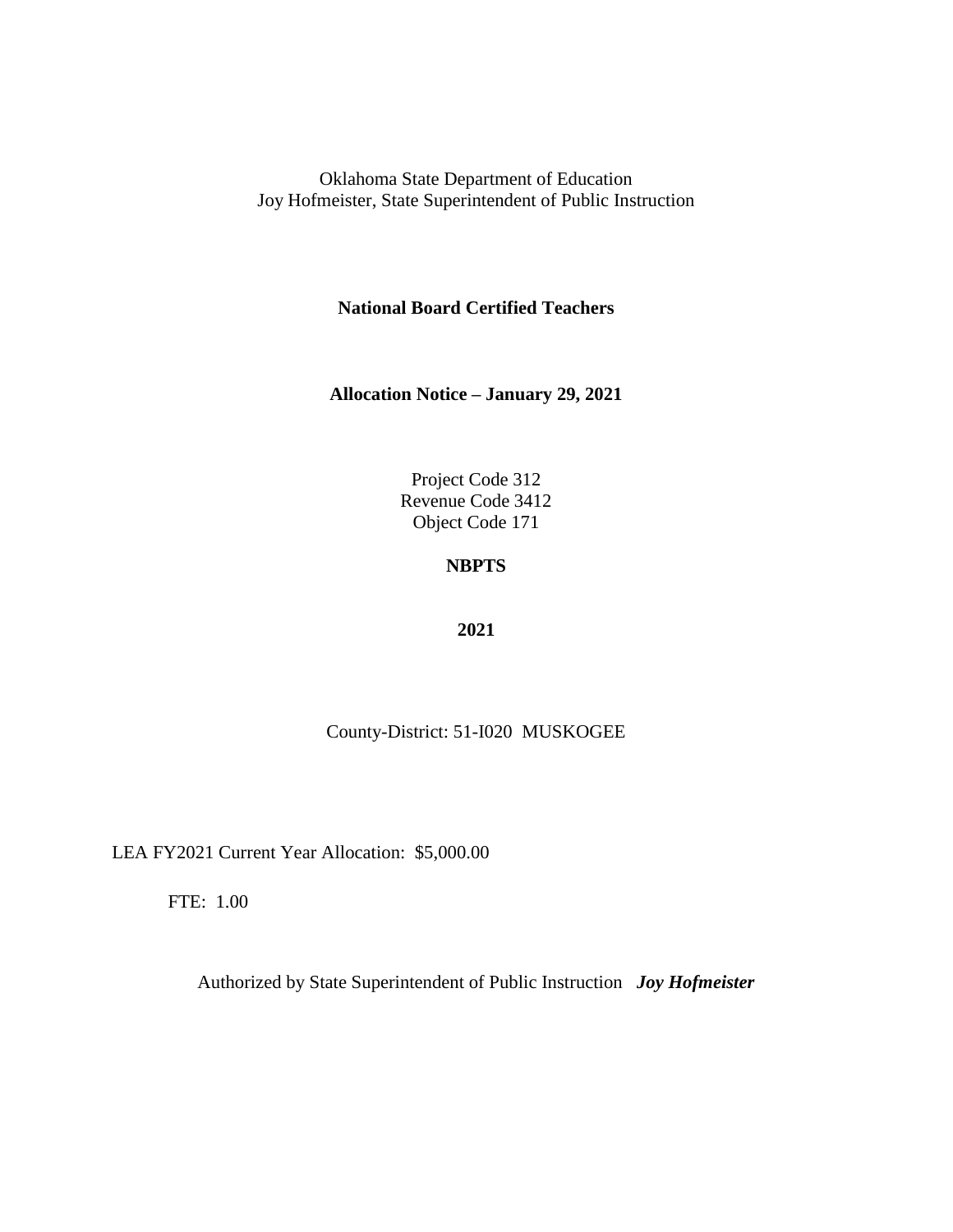**National Board Certified Teachers**

**Allocation Notice – January 29, 2021**

Project Code 312 Revenue Code 3412 Object Code 171

## **NBPTS**

### **2021**

County-District: 51-V004 Indian Capital Technology Center

LEA FY2021 Current Year Allocation: \$5,000.00

FTE: 1.00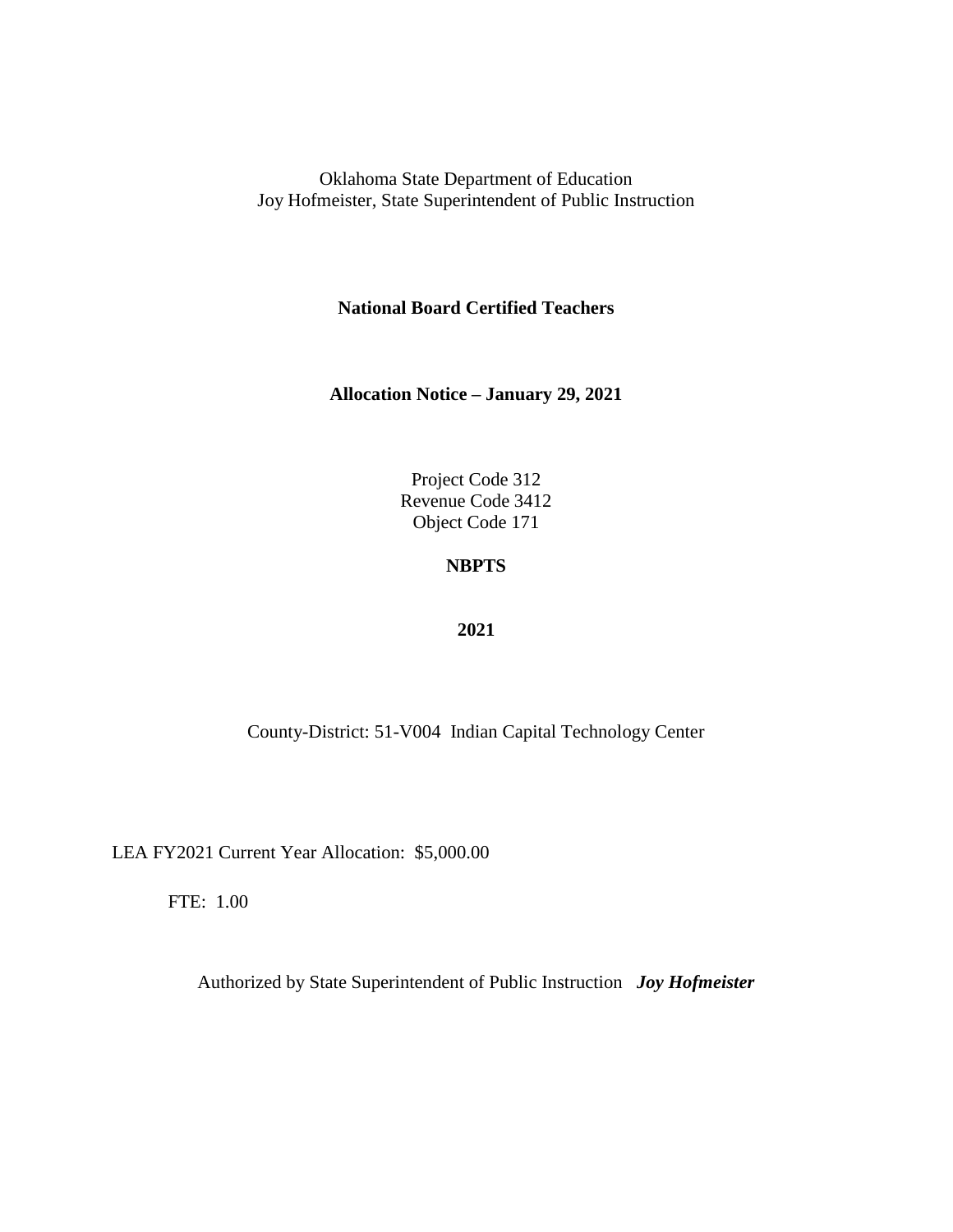**National Board Certified Teachers**

**Allocation Notice – January 29, 2021**

Project Code 312 Revenue Code 3412 Object Code 171

# **NBPTS**

#### **2021**

County-District: 52-I001 PERRY

LEA FY2021 Current Year Allocation: \$5,000.00

FTE: 1.00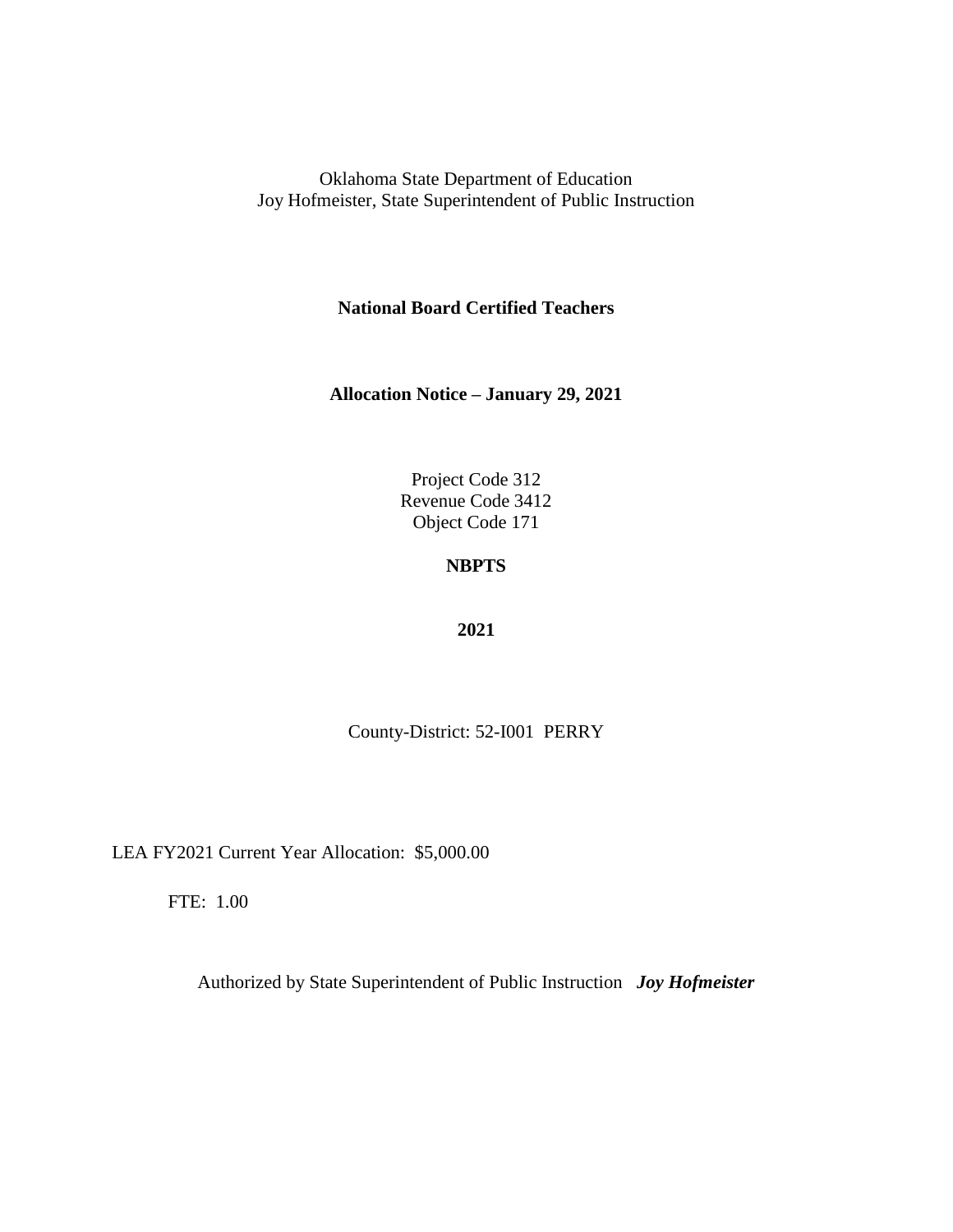**National Board Certified Teachers**

**Allocation Notice – January 29, 2021**

Project Code 312 Revenue Code 3412 Object Code 171

# **NBPTS**

#### **2021**

County-District: 52-I006 MORRISON

LEA FY2021 Current Year Allocation: \$10,000.00

FTE: 2.00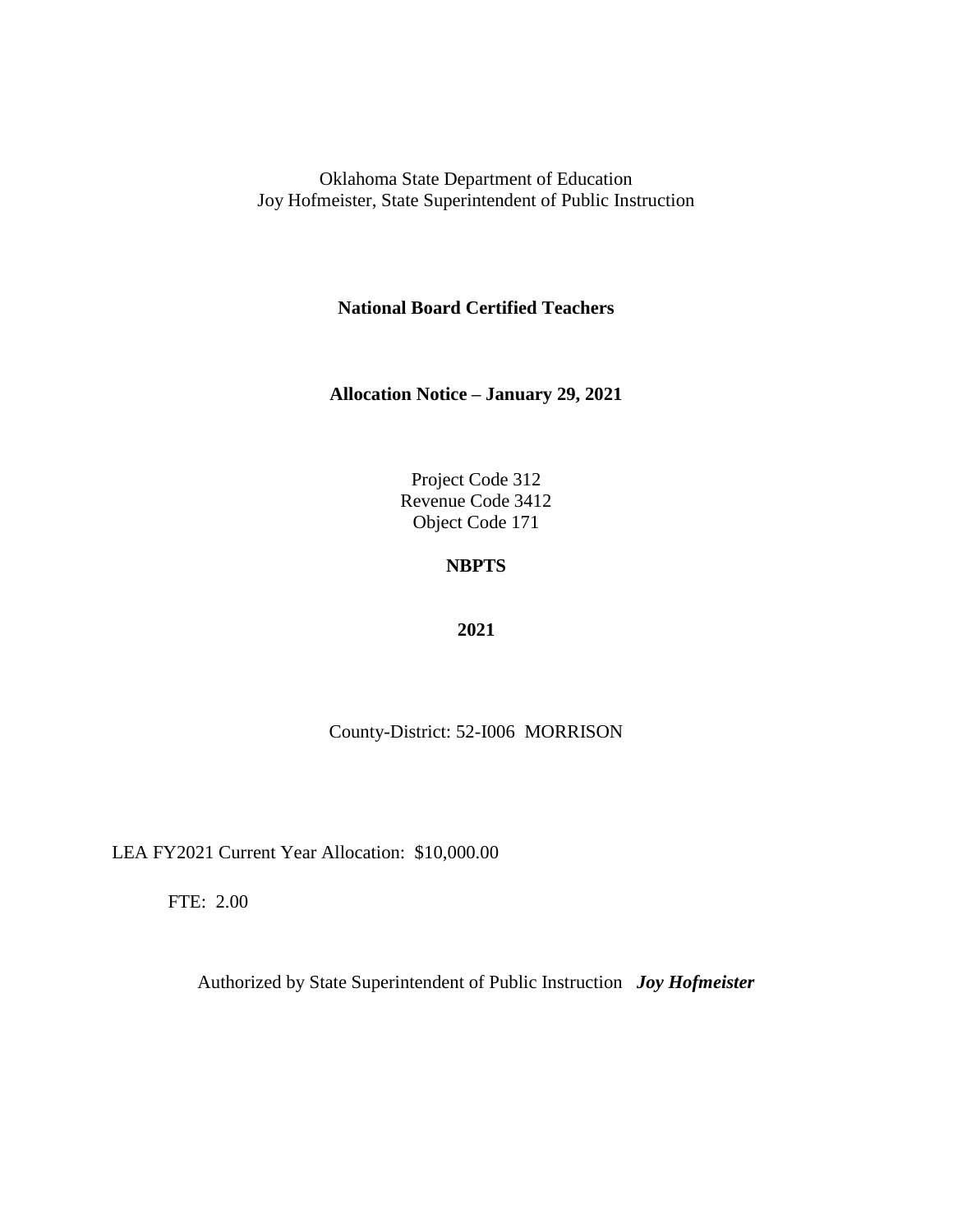**National Board Certified Teachers**

**Allocation Notice – January 29, 2021**

Project Code 312 Revenue Code 3412 Object Code 171

# **NBPTS**

#### **2021**

### County-District: 53-I003 OKLAHOMA UNION

LEA FY2021 Current Year Allocation: \$5,000.00

FTE: 1.00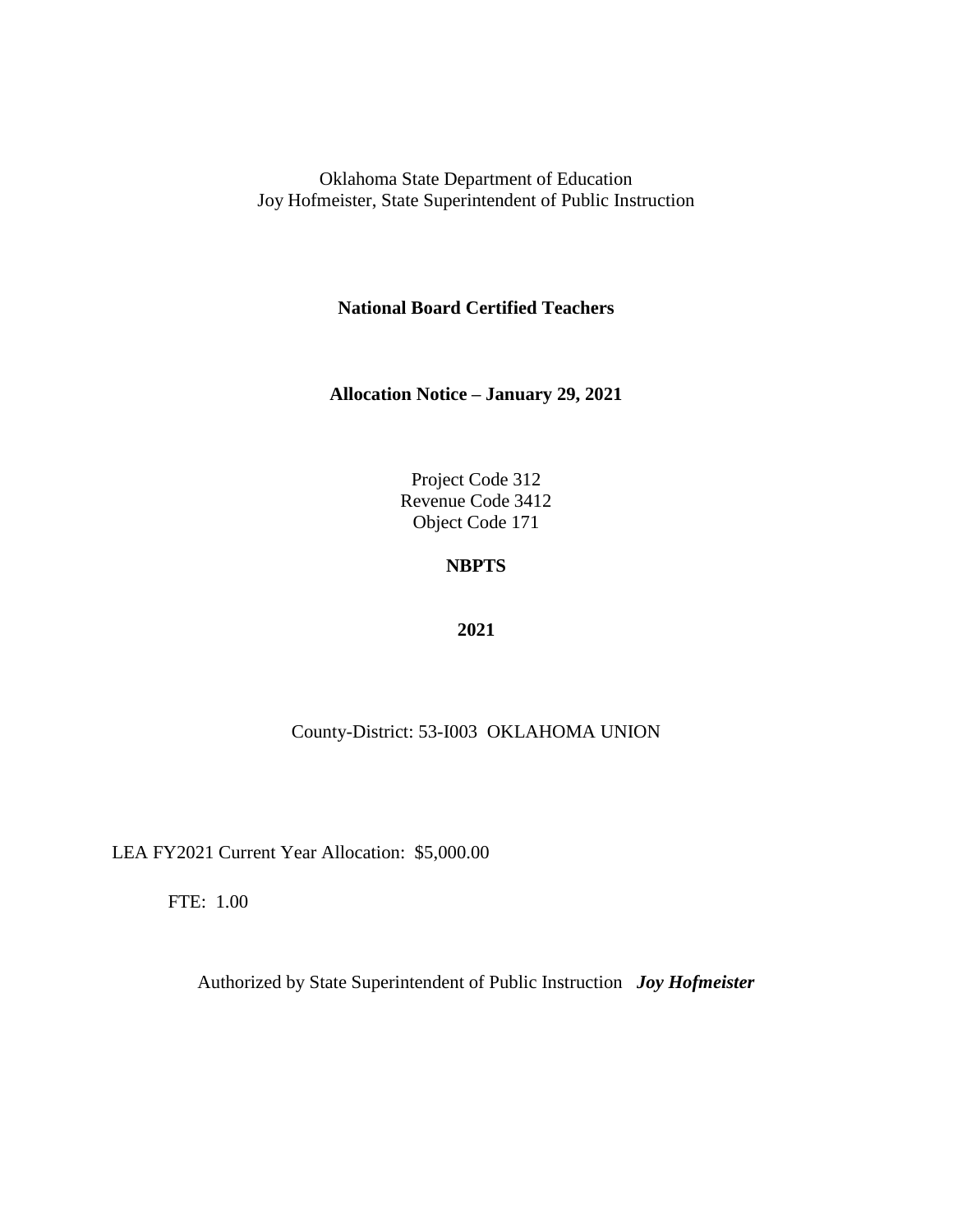**National Board Certified Teachers**

**Allocation Notice – January 29, 2021**

Project Code 312 Revenue Code 3412 Object Code 171

# **NBPTS**

#### **2021**

### County-District: 55-G009 DOVE SCHOOLS OF OKC

LEA FY2021 Current Year Allocation: \$5,000.00

FTE: 1.00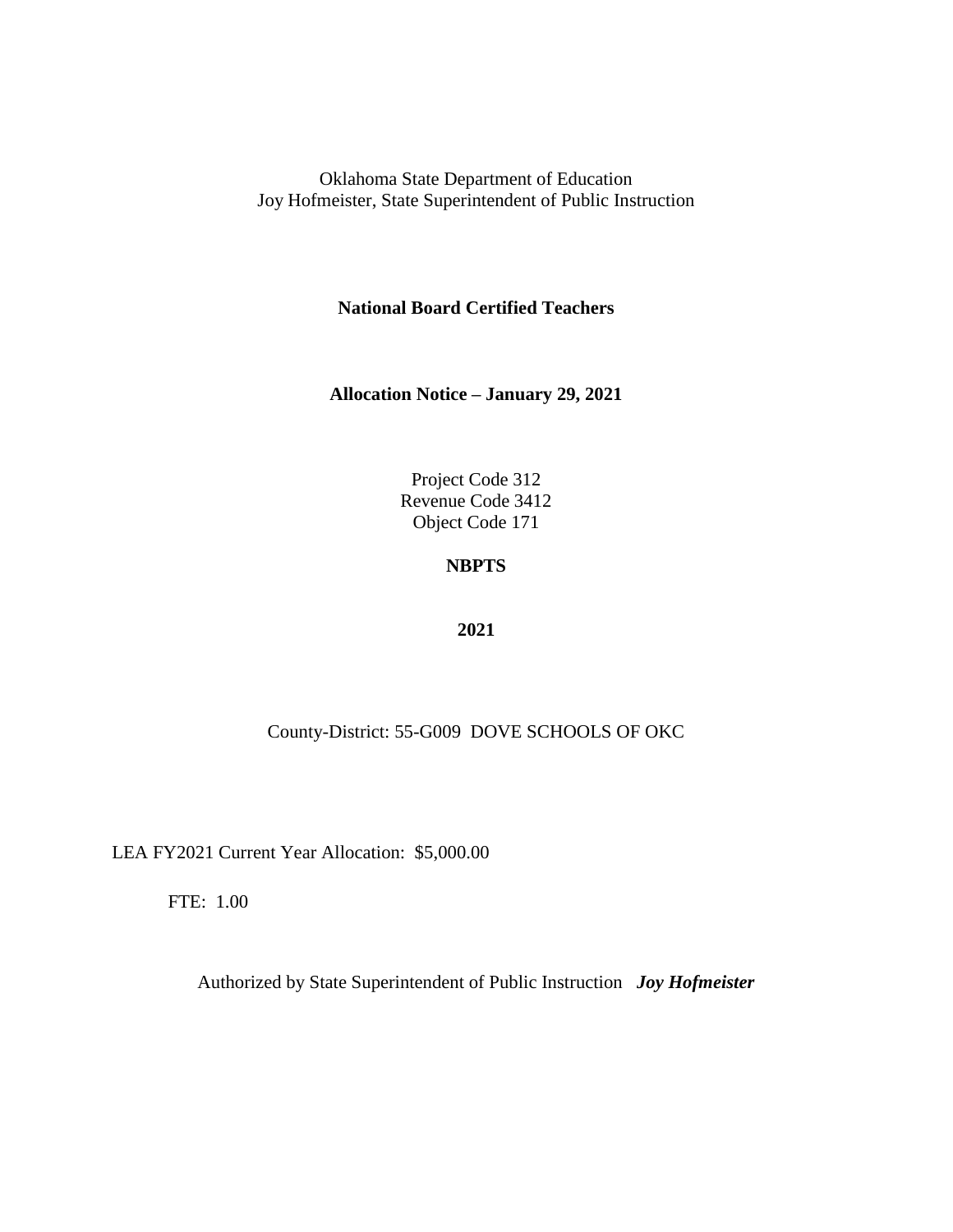**National Board Certified Teachers**

**Allocation Notice – January 29, 2021**

Project Code 312 Revenue Code 3412 Object Code 171

## **NBPTS**

#### **2021**

County-District: 55-I001 PUTNAM CITY

LEA FY2021 Current Year Allocation: \$25,000.00

FTE: 5.00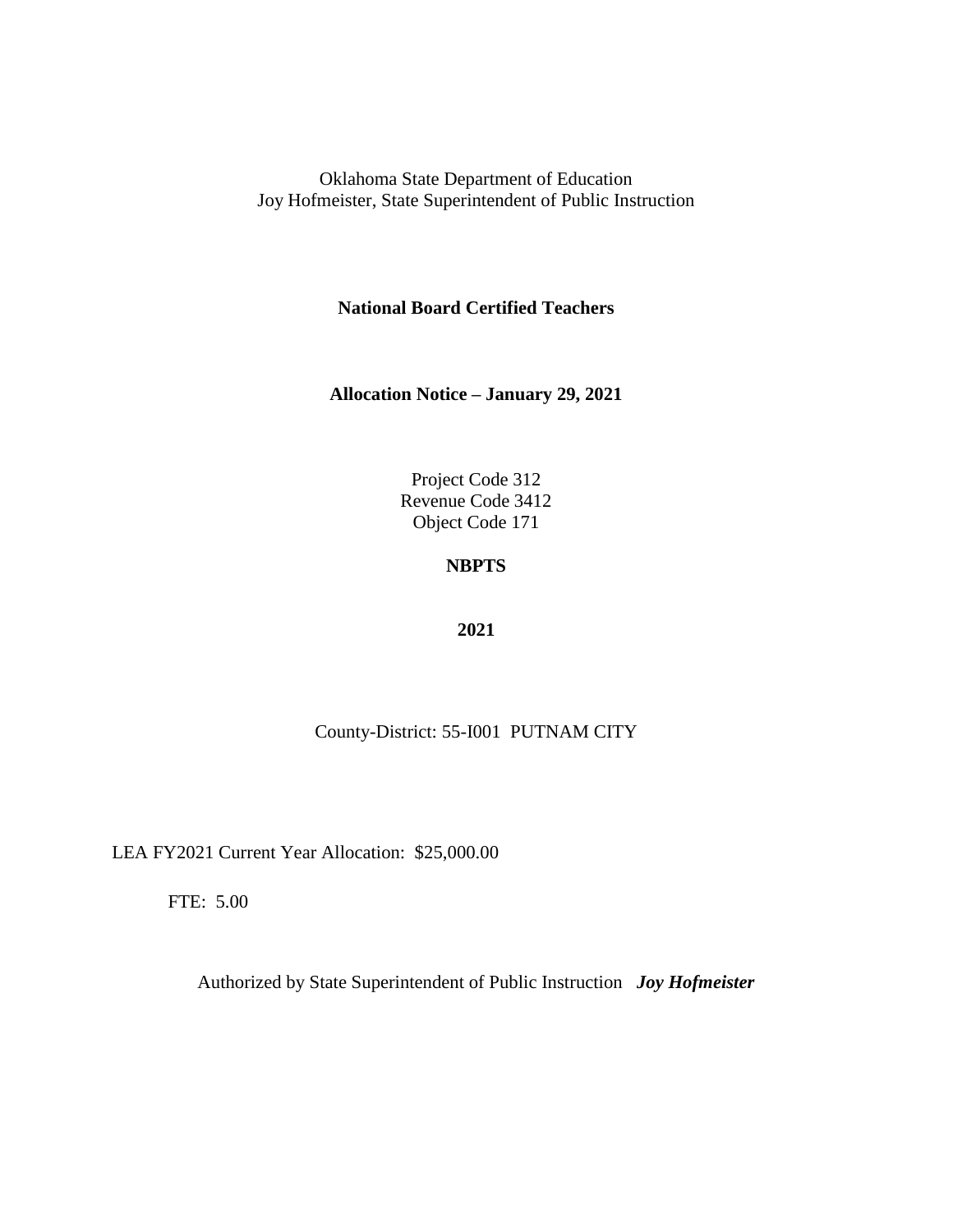**National Board Certified Teachers**

**Allocation Notice – January 29, 2021**

Project Code 312 Revenue Code 3412 Object Code 171

## **NBPTS**

#### **2021**

### County-District: 55-I004 CHOCTAW-NICOMA PARK

LEA FY2021 Current Year Allocation: \$10,000.00

FTE: 2.00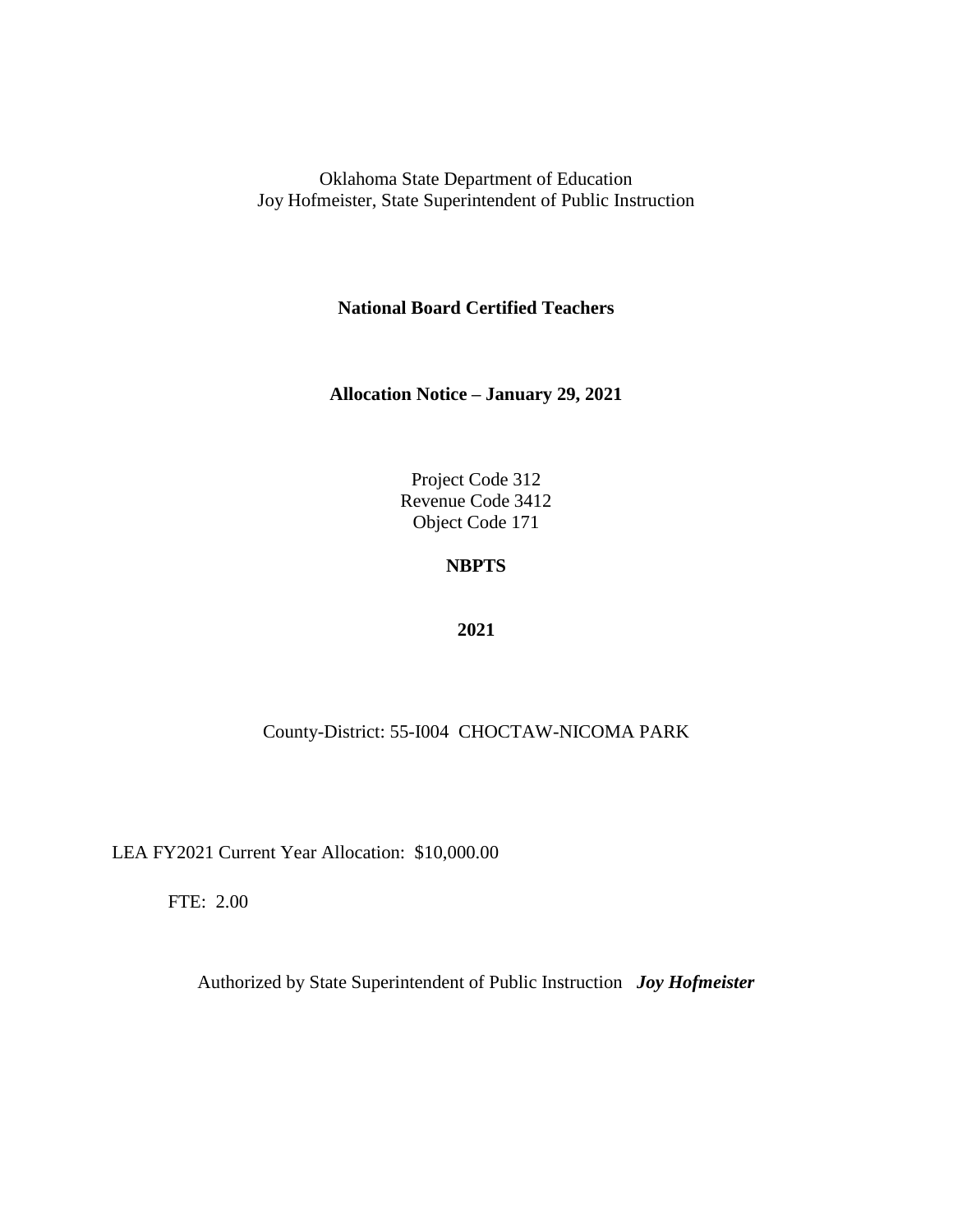**National Board Certified Teachers**

**Allocation Notice – January 29, 2021**

Project Code 312 Revenue Code 3412 Object Code 171

# **NBPTS**

#### **2021**

County-District: 55-I006 DEER CREEK

LEA FY2021 Current Year Allocation: \$10,000.00

FTE: 2.00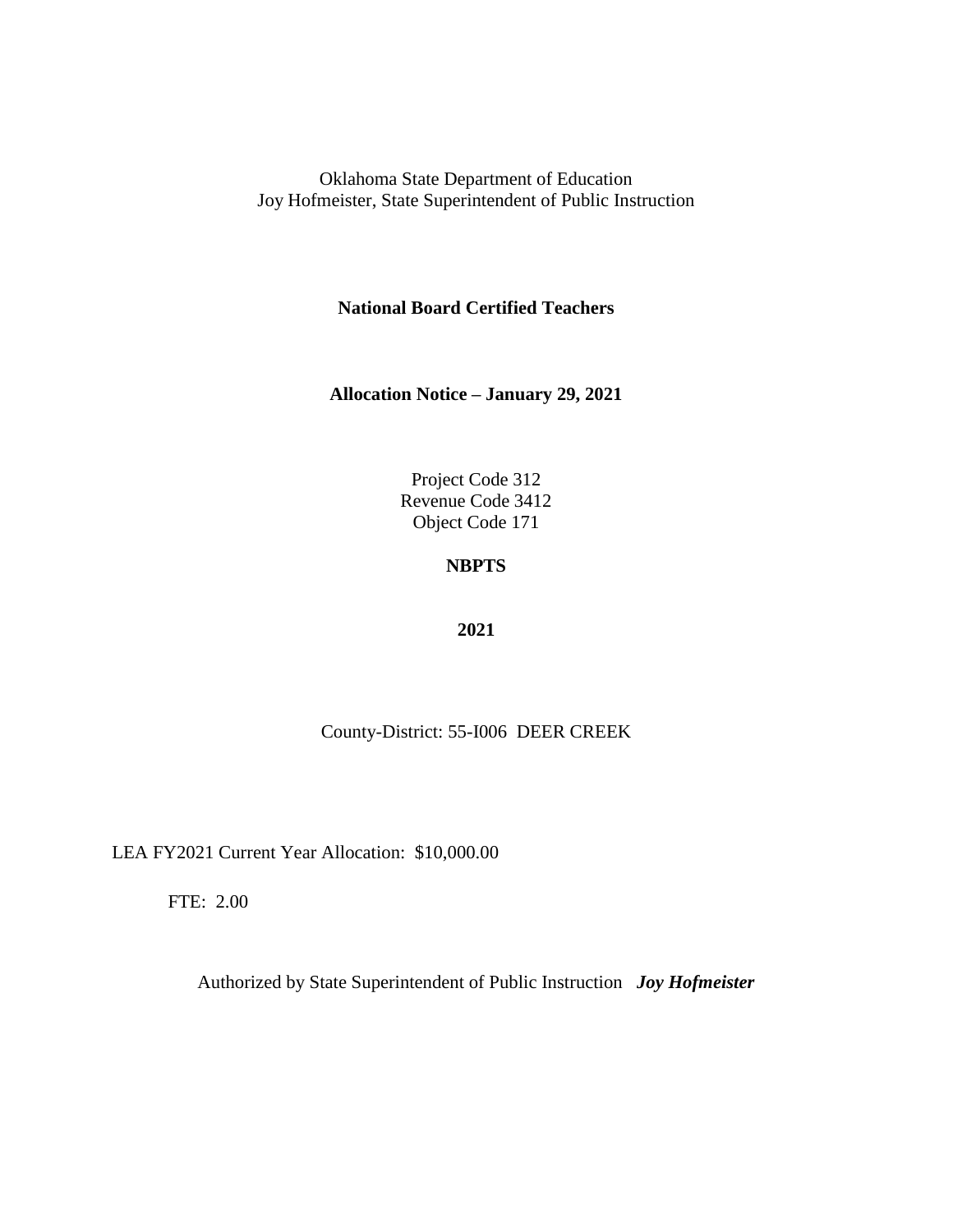**National Board Certified Teachers**

**Allocation Notice – January 29, 2021**

Project Code 312 Revenue Code 3412 Object Code 171

# **NBPTS**

#### **2021**

County-District: 55-I007 HARRAH

LEA FY2021 Current Year Allocation: \$10,000.00

FTE: 2.00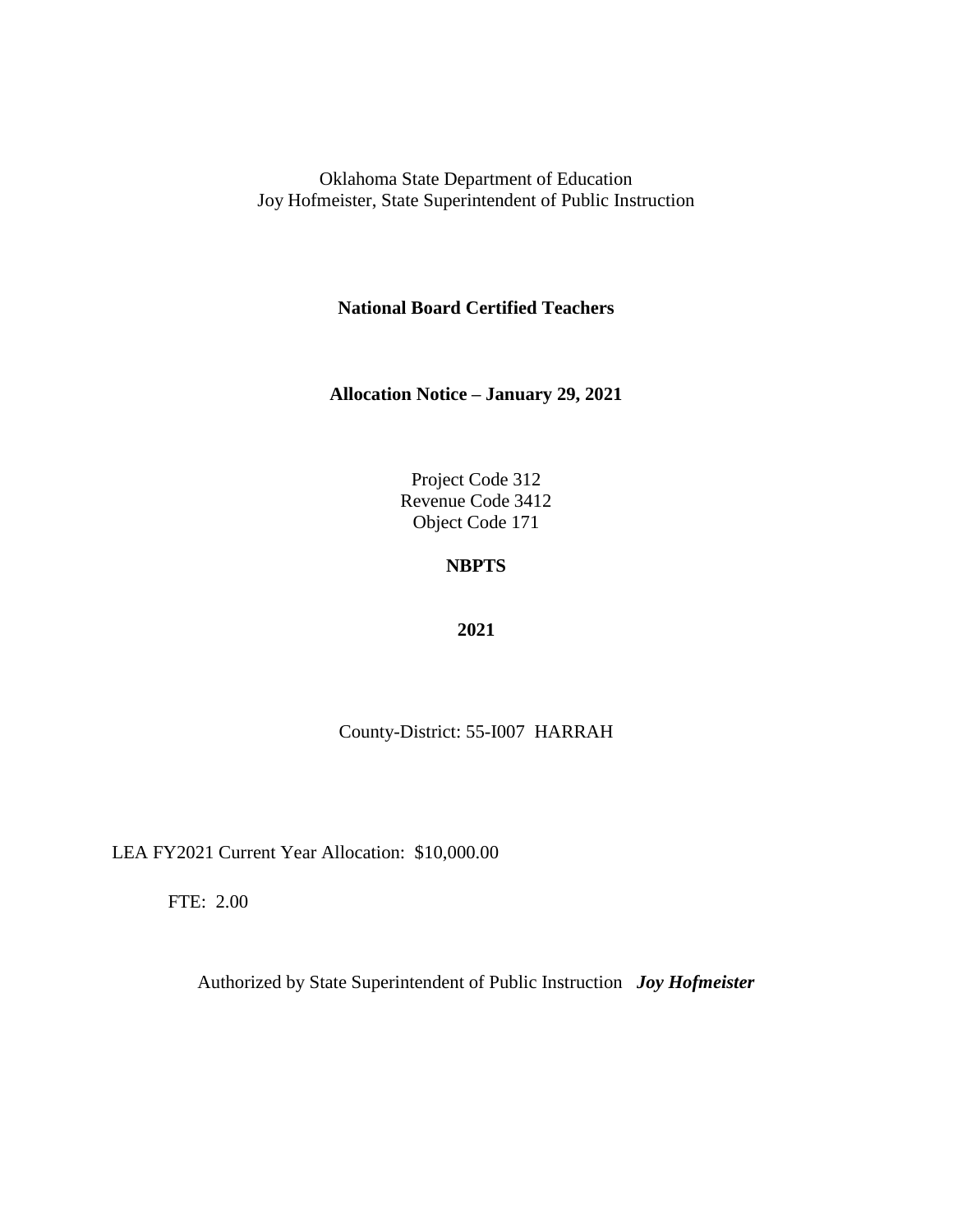**National Board Certified Teachers**

**Allocation Notice – January 29, 2021**

Project Code 312 Revenue Code 3412 Object Code 171

# **NBPTS**

#### **2021**

County-District: 55-I012 EDMOND

LEA FY2021 Current Year Allocation: \$55,000.00

FTE: 11.00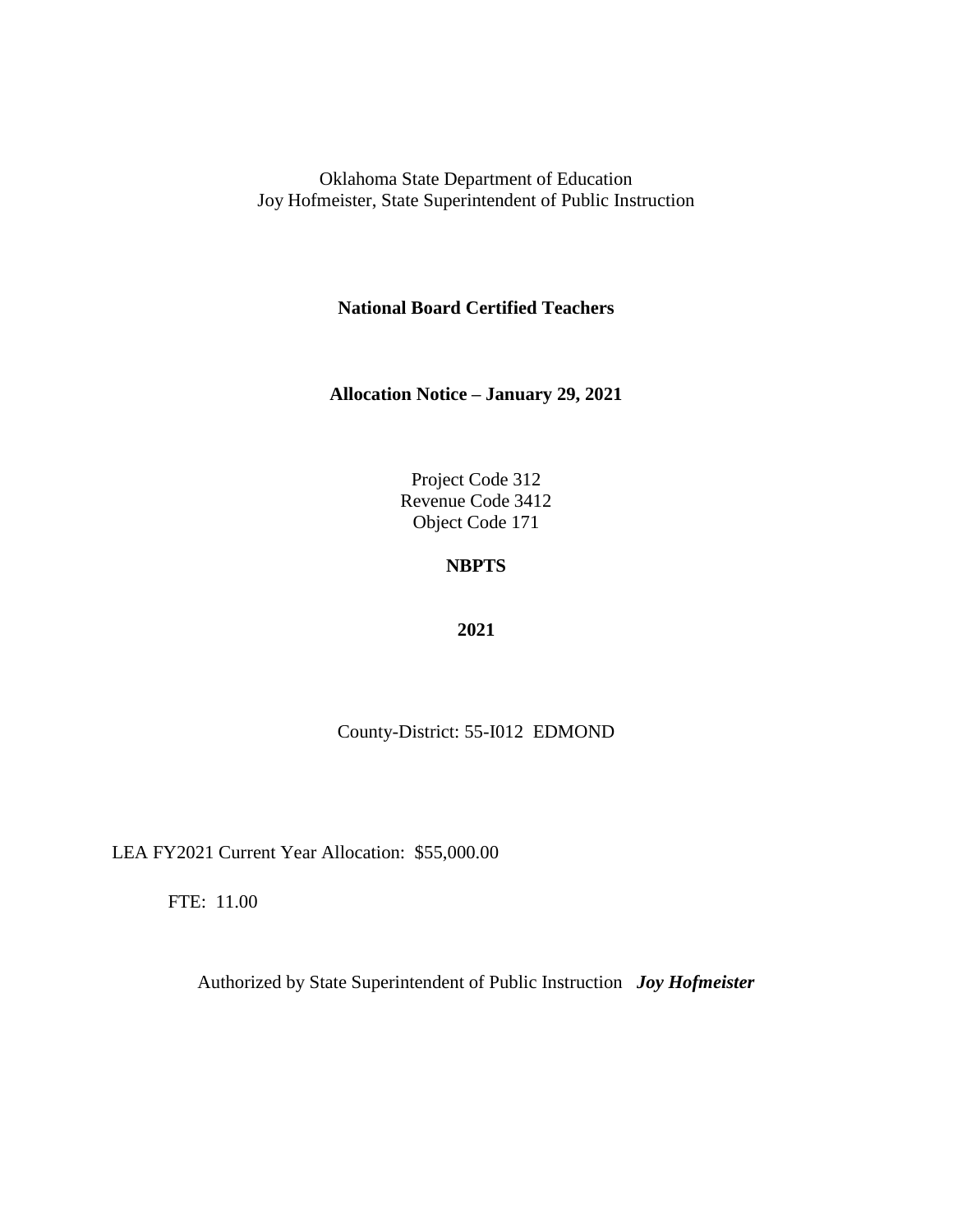**National Board Certified Teachers**

**Allocation Notice – January 29, 2021**

Project Code 312 Revenue Code 3412 Object Code 171

# **NBPTS**

#### **2021**

### County-District: 55-I052 MIDWEST CITY-DEL CITY

LEA FY2021 Current Year Allocation: \$30,000.00

FTE: 6.00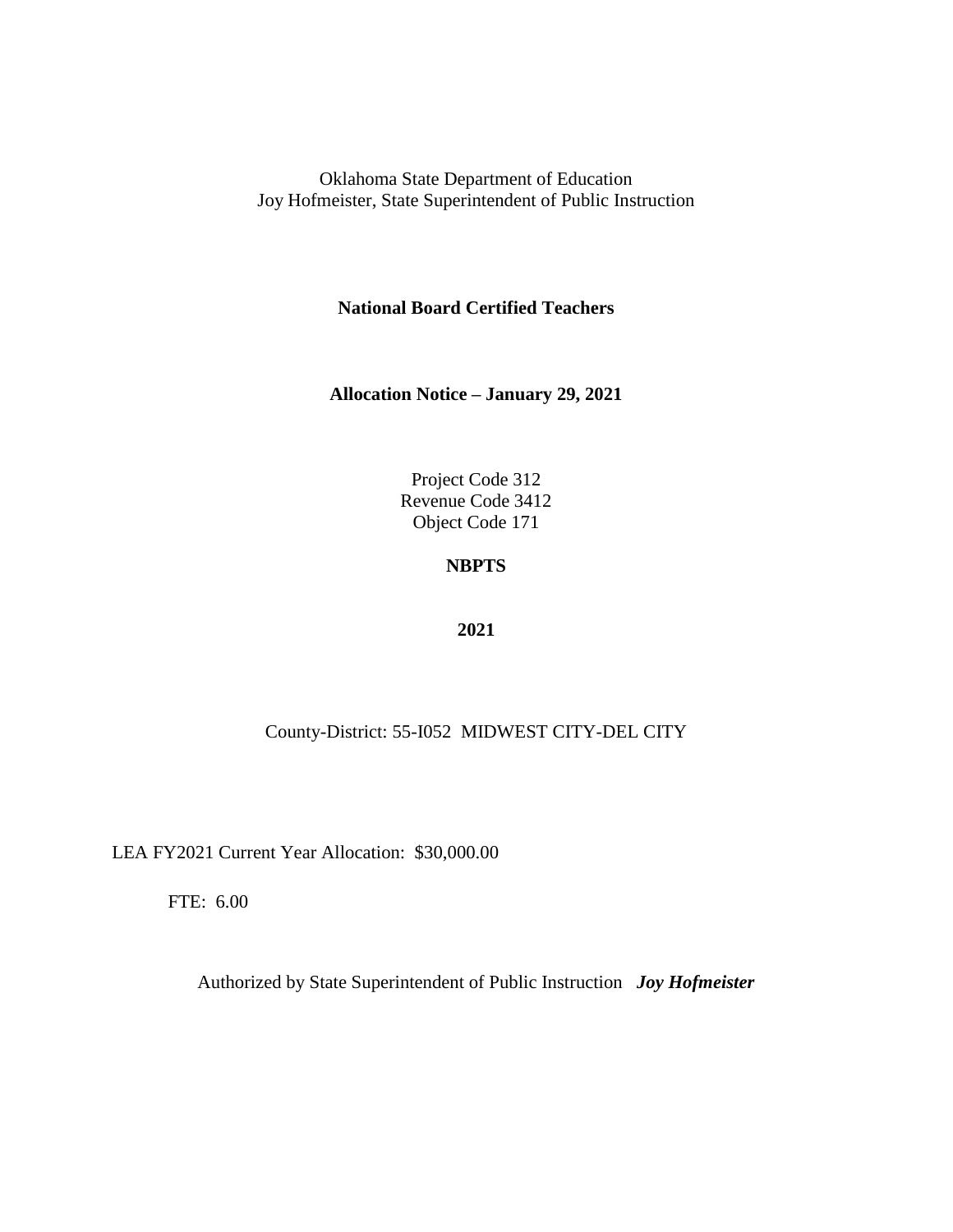**National Board Certified Teachers**

**Allocation Notice – January 29, 2021**

Project Code 312 Revenue Code 3412 Object Code 171

# **NBPTS**

#### **2021**

County-District: 55-I088 BETHANY

LEA FY2021 Current Year Allocation: \$10,000.00

FTE: 2.00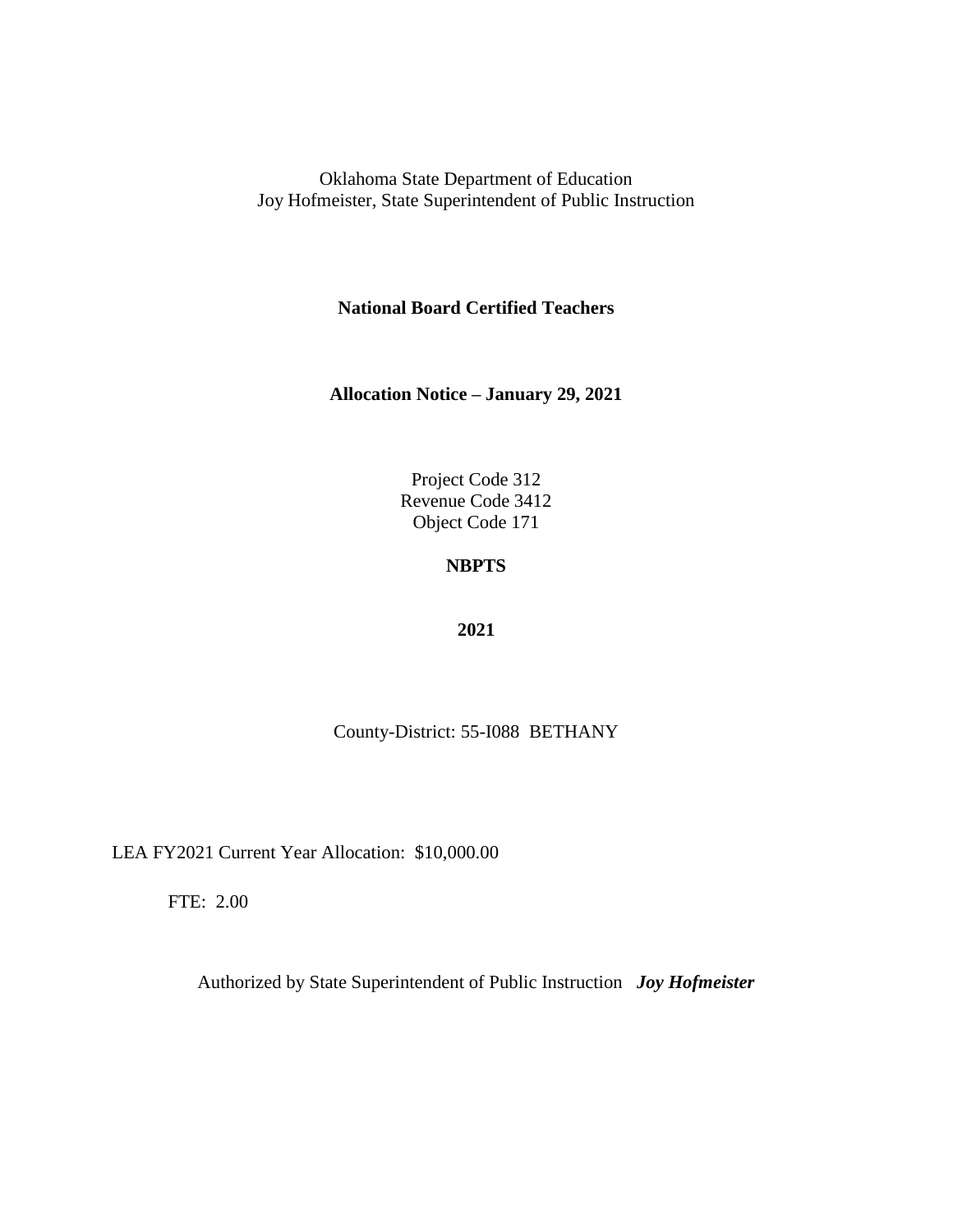**National Board Certified Teachers**

**Allocation Notice – January 29, 2021**

Project Code 312 Revenue Code 3412 Object Code 171

## **NBPTS**

#### **2021**

### County-District: 55-I089 OKLAHOMA CITY

LEA FY2021 Current Year Allocation: \$110,000.00

FTE: 22.00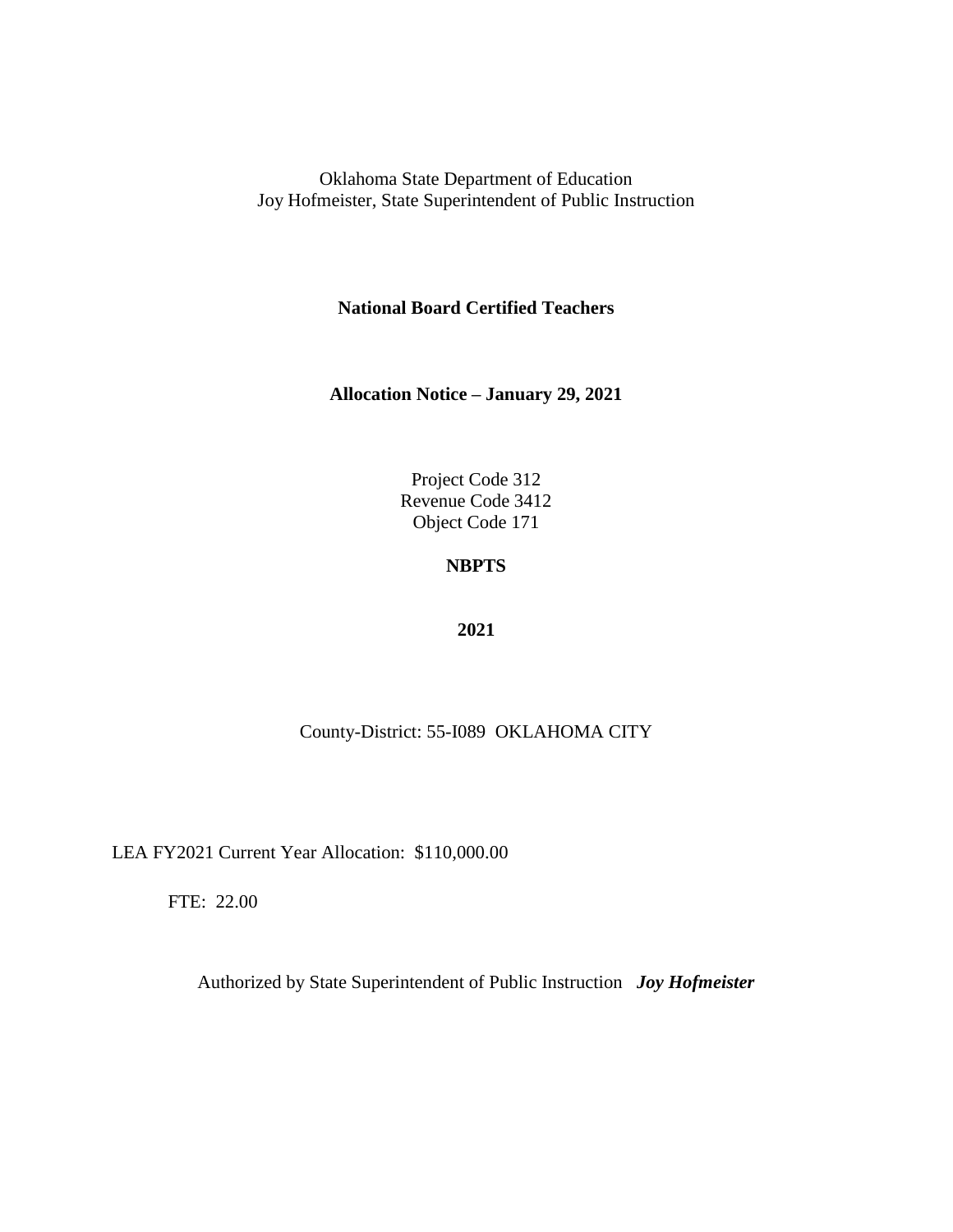**National Board Certified Teachers**

**Allocation Notice – January 29, 2021**

Project Code 312 Revenue Code 3412 Object Code 171

## **NBPTS**

#### **2021**

County-District: 55-V021 Francis Tuttle Technology Center

LEA FY2021 Current Year Allocation: \$20,000.00

FTE: 4.00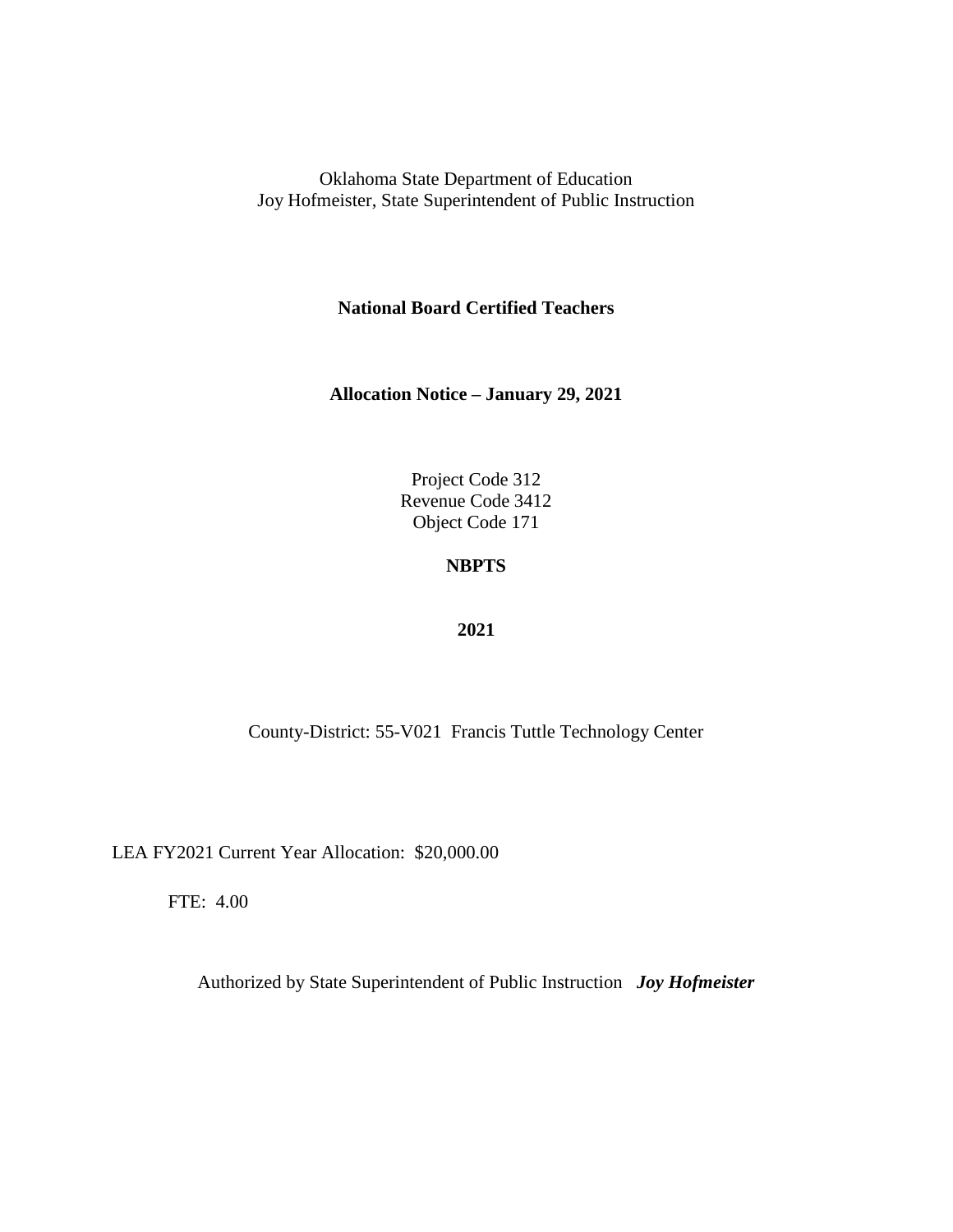**National Board Certified Teachers**

**Allocation Notice – January 29, 2021**

Project Code 312 Revenue Code 3412 Object Code 171

## **NBPTS**

#### **2021**

County-District: 55-V022 Metro Technology Center

LEA FY2021 Current Year Allocation: \$5,000.00

FTE: 1.00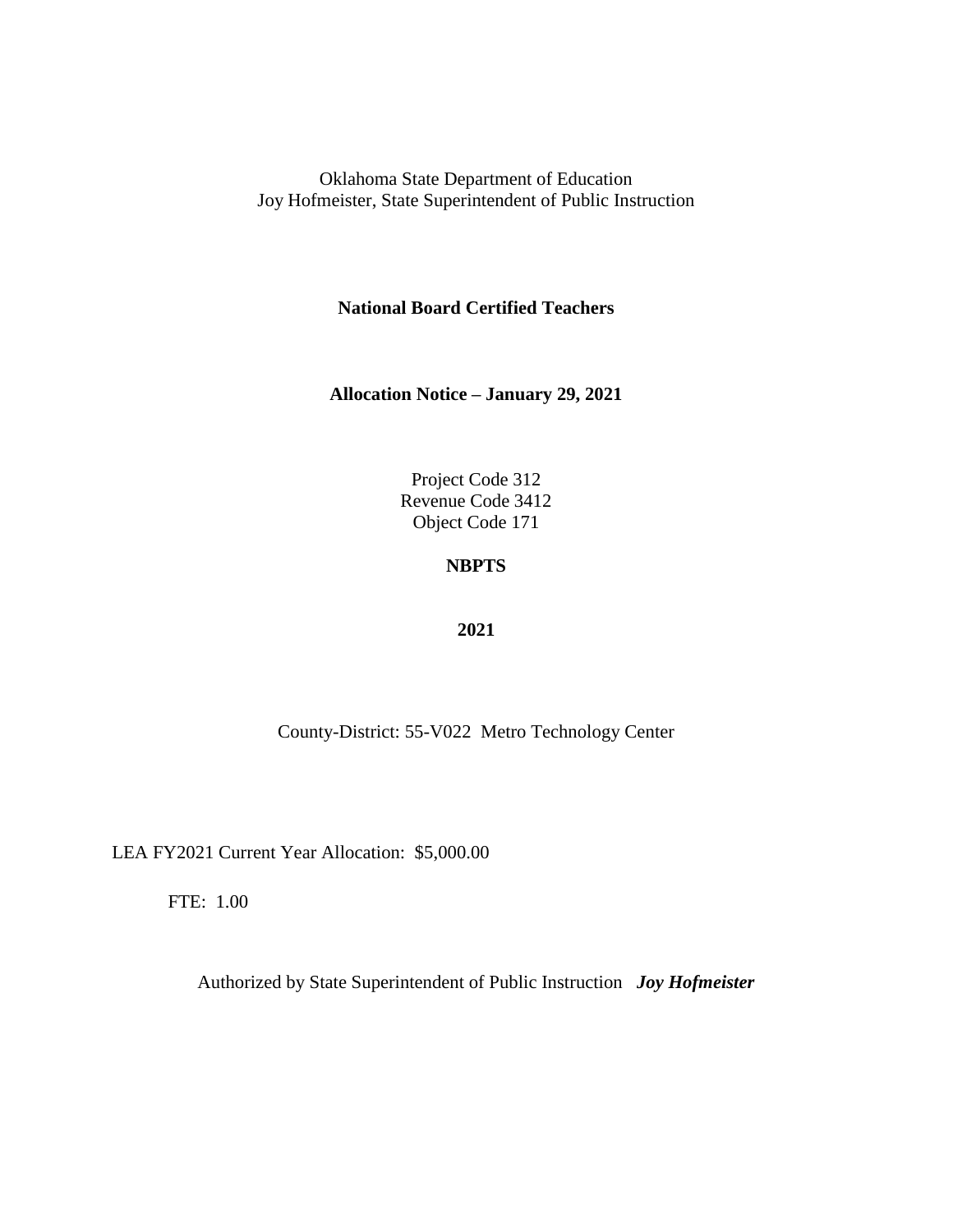**National Board Certified Teachers**

**Allocation Notice – January 29, 2021**

Project Code 312 Revenue Code 3412 Object Code 171

## **NBPTS**

#### **2021**

County-District: 55-Z001 EPIC ONE ON ONE CHARTER SCHOOL

LEA FY2021 Current Year Allocation: \$30,000.00

FTE: 6.00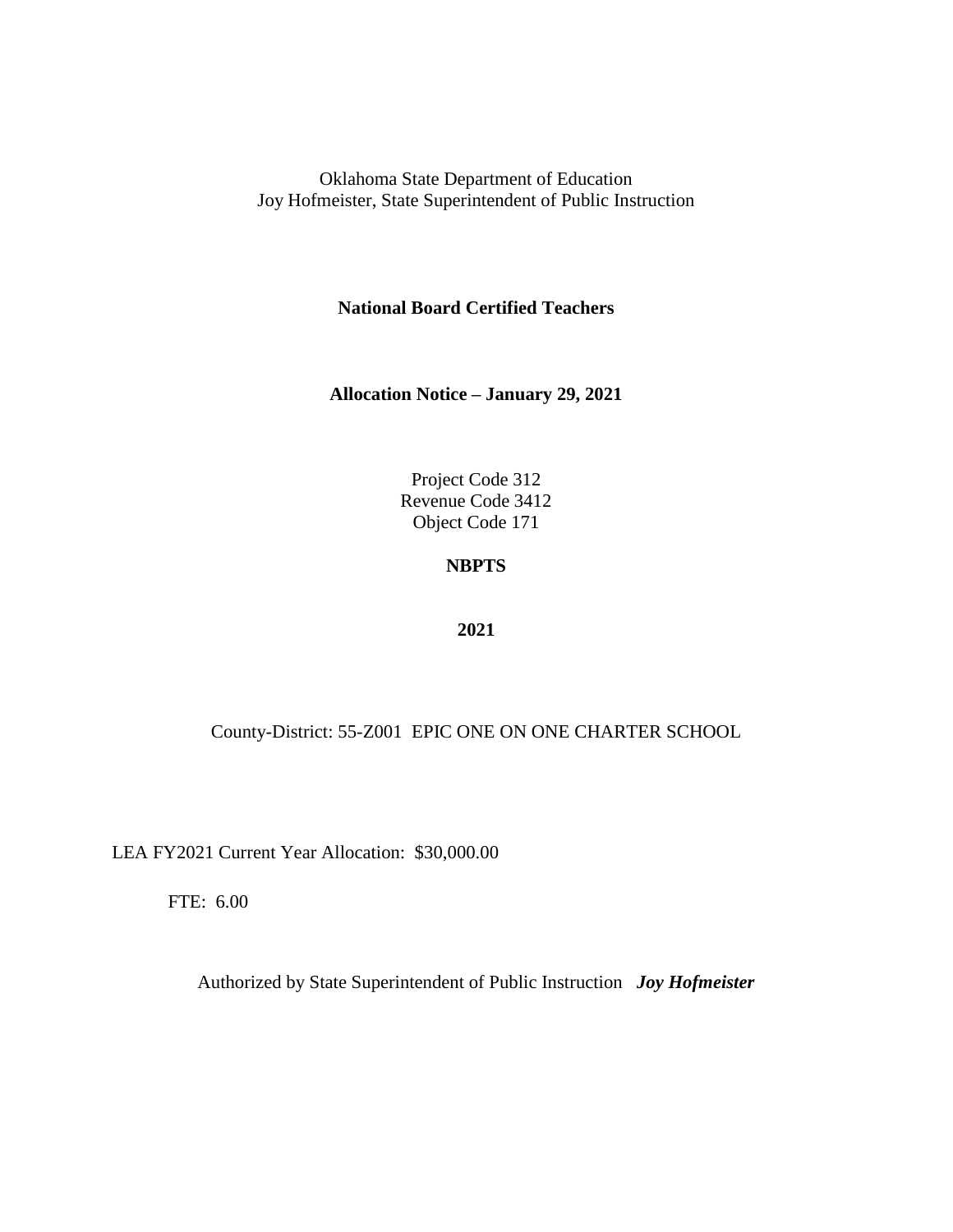**National Board Certified Teachers**

**Allocation Notice – January 29, 2021**

Project Code 312 Revenue Code 3412 Object Code 171

## **NBPTS**

#### **2021**

### County-District: 55-Z003 OK CONNECTIONS

LEA FY2021 Current Year Allocation: \$5,000.00

FTE: 1.00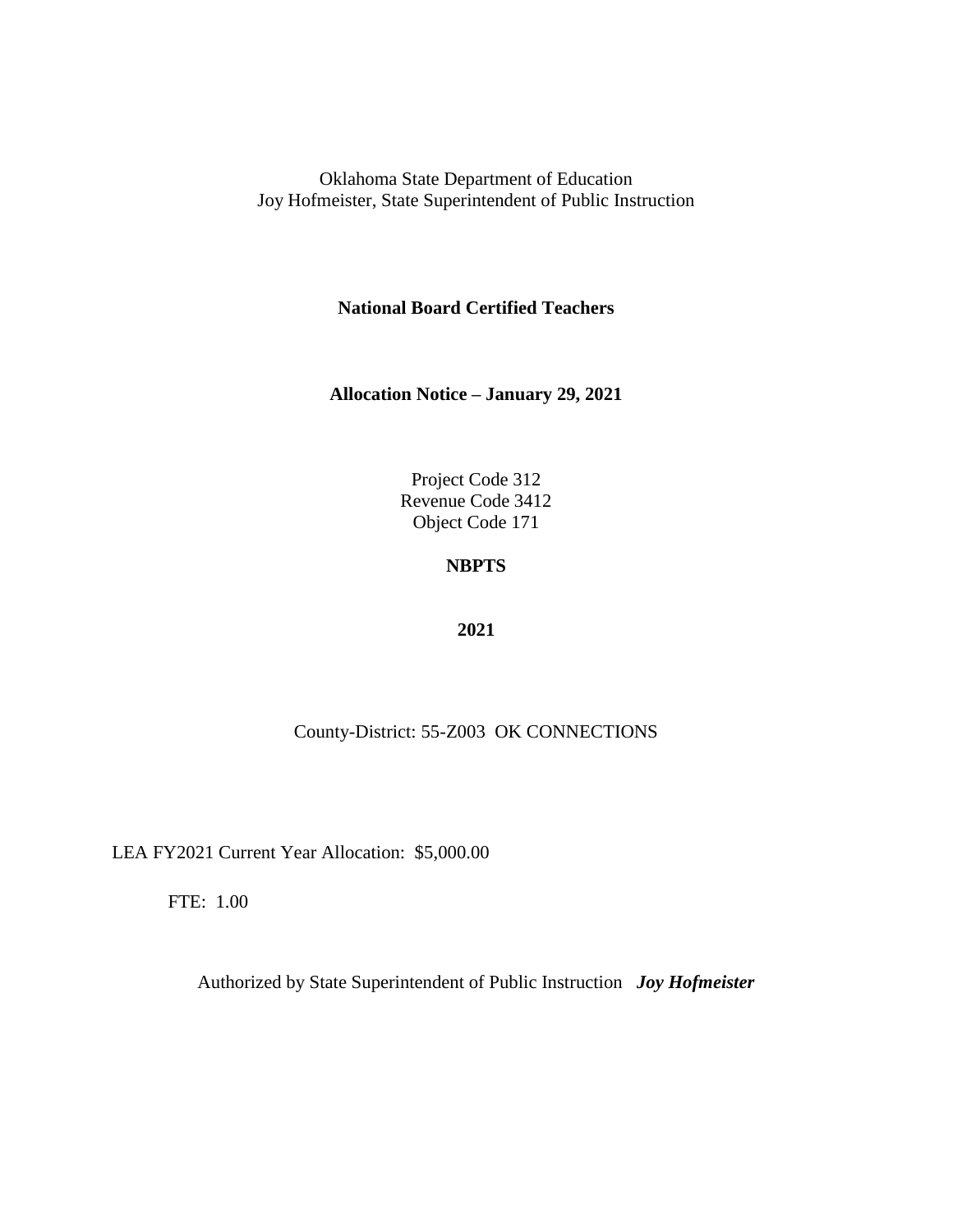**National Board Certified Teachers**

**Allocation Notice – January 29, 2021**

Project Code 312 Revenue Code 3412 Object Code 171

# **NBPTS**

#### **2021**

County-District: 56-I003 MORRIS

LEA FY2021 Current Year Allocation: \$5,000.00

FTE: 1.00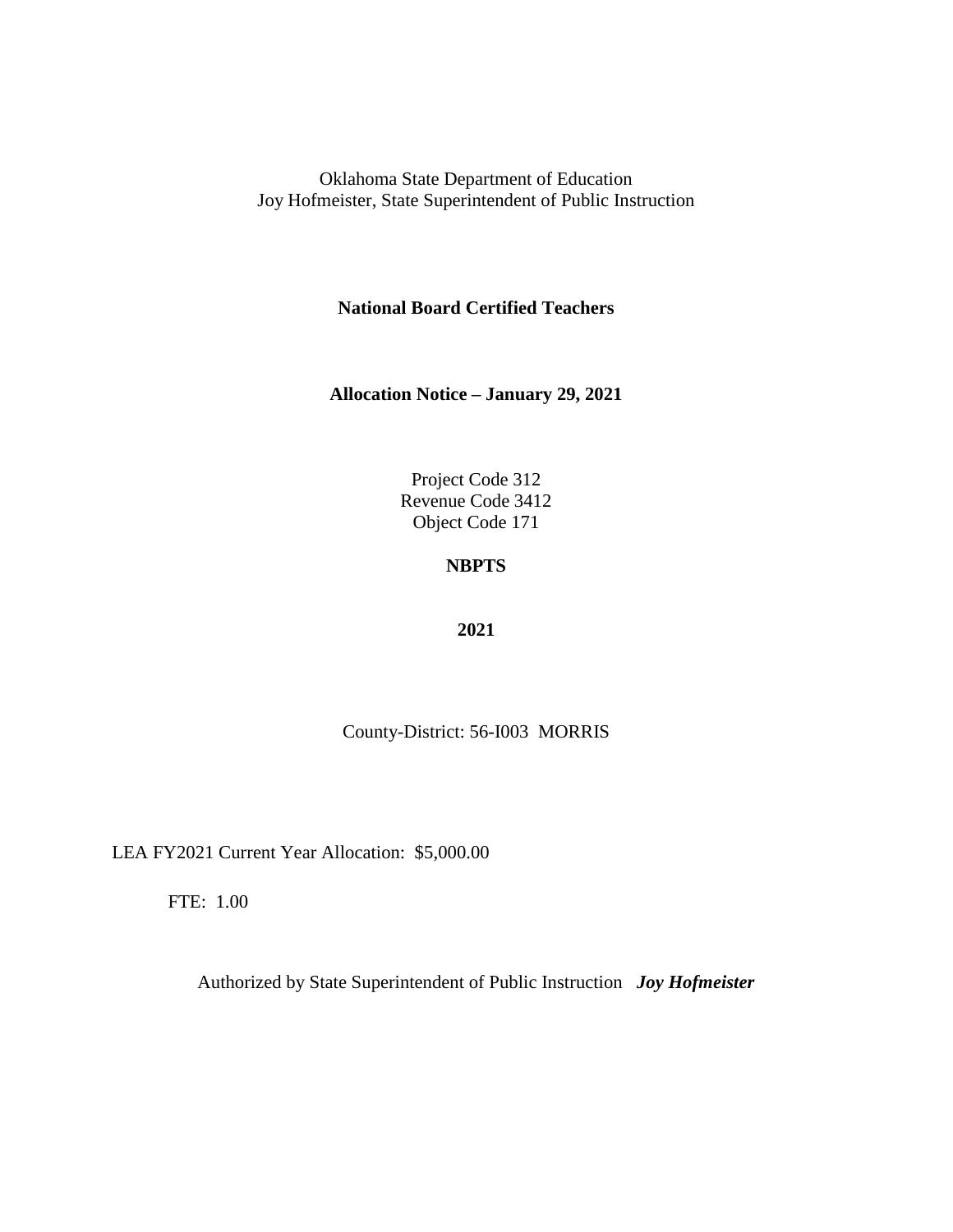**National Board Certified Teachers**

**Allocation Notice – January 29, 2021**

Project Code 312 Revenue Code 3412 Object Code 171

# **NBPTS**

#### **2021**

County-District: 56-I007 WILSON

LEA FY2021 Current Year Allocation: \$5,000.00

FTE: 1.00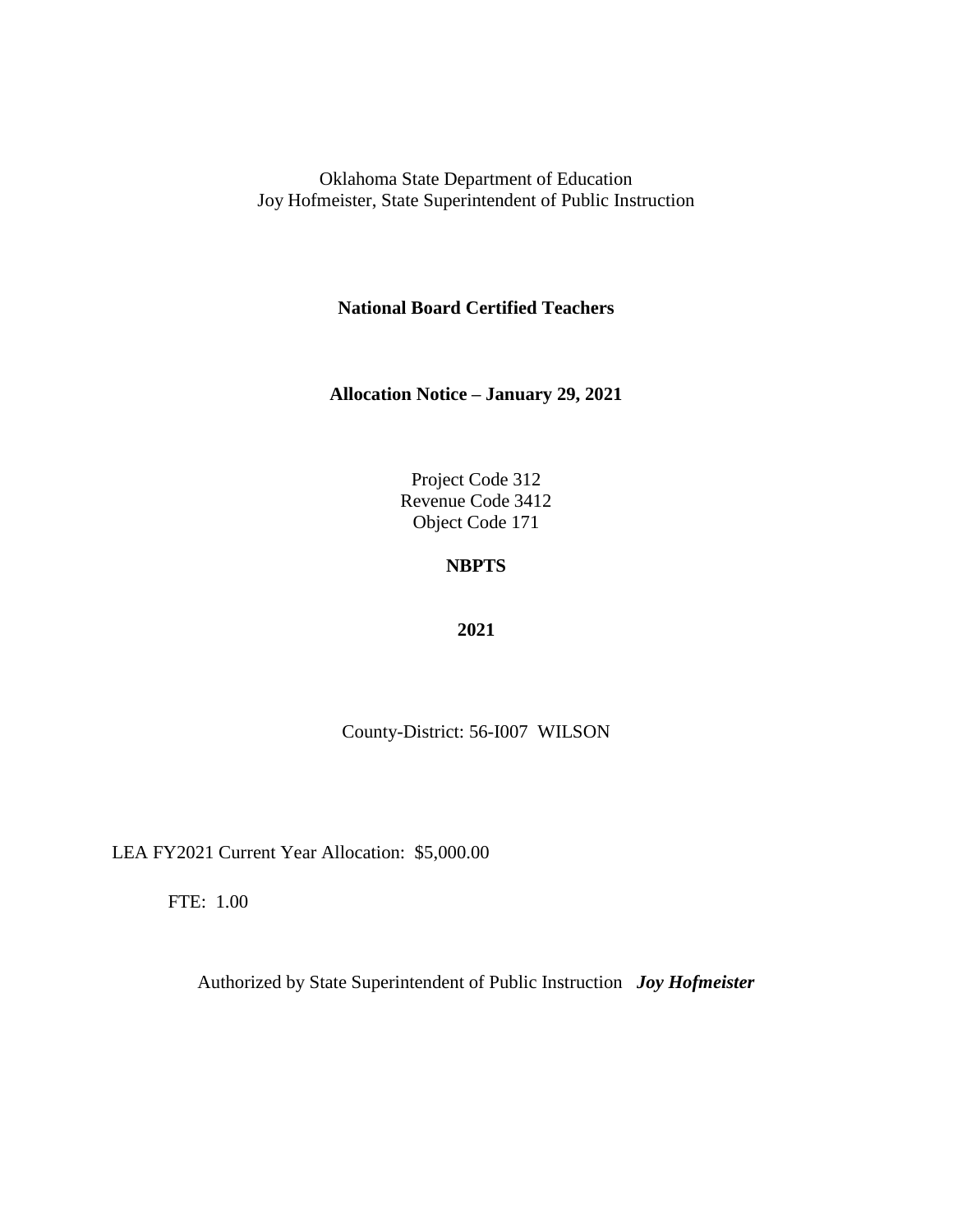**National Board Certified Teachers**

**Allocation Notice – January 29, 2021**

Project Code 312 Revenue Code 3412 Object Code 171

# **NBPTS**

#### **2021**

### County-District: 58-I018 COMMERCE

LEA FY2021 Current Year Allocation: \$5,000.00

FTE: 1.00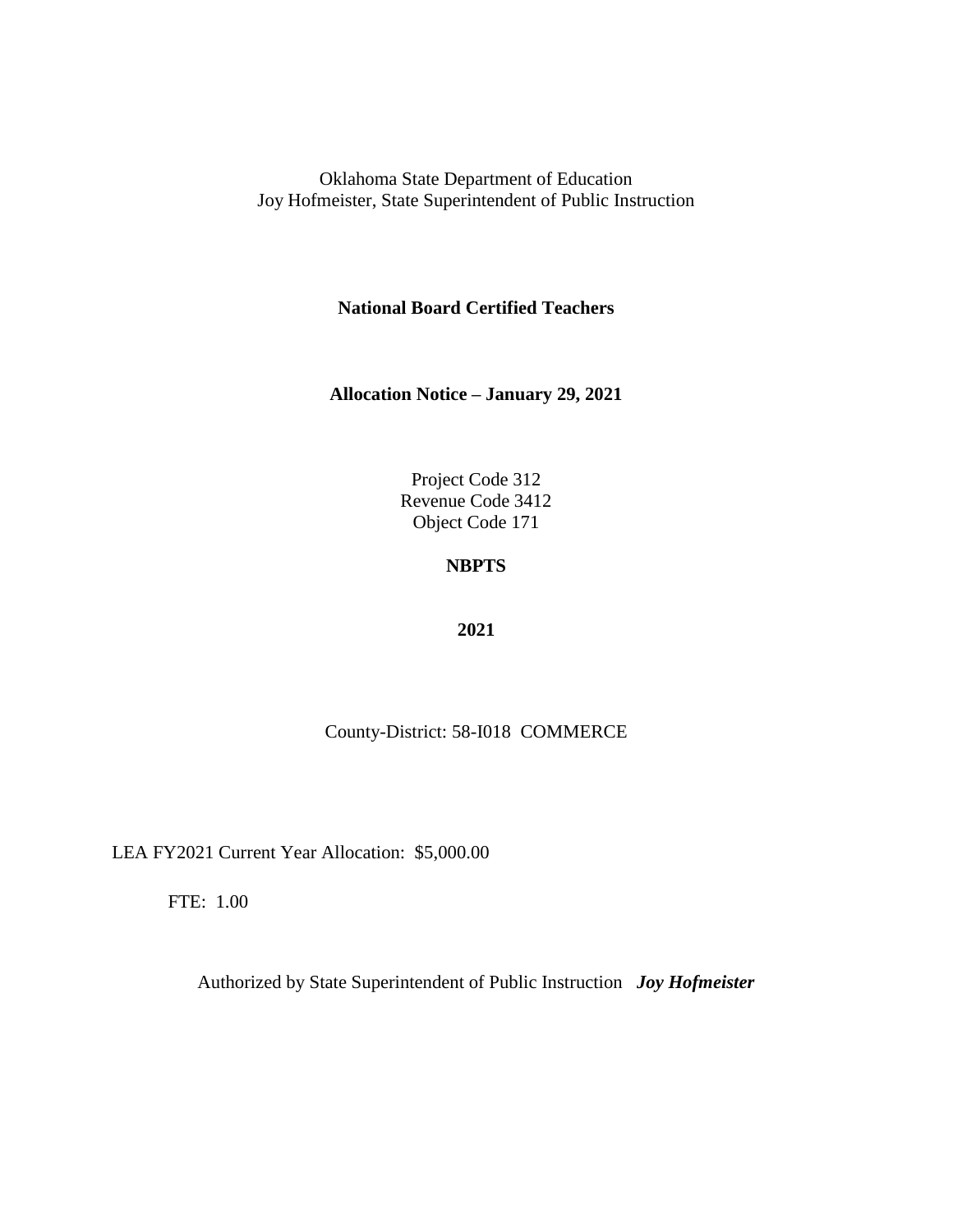**National Board Certified Teachers**

**Allocation Notice – January 29, 2021**

Project Code 312 Revenue Code 3412 Object Code 171

# **NBPTS**

#### **2021**

County-District: 59-I006 CLEVELAND

LEA FY2021 Current Year Allocation: \$15,000.00

FTE: 3.00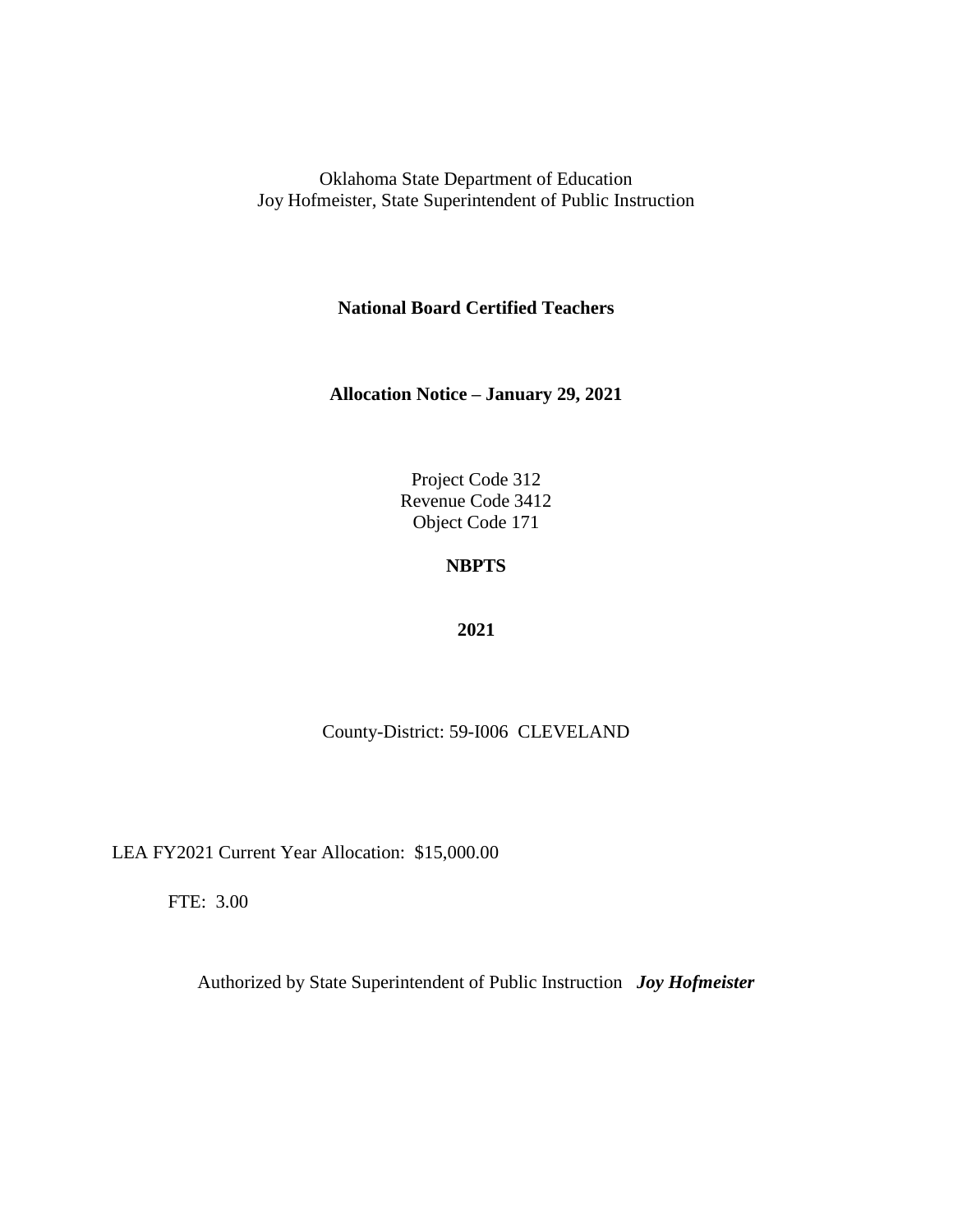**National Board Certified Teachers**

**Allocation Notice – January 29, 2021**

Project Code 312 Revenue Code 3412 Object Code 171

## **NBPTS**

#### **2021**

### County-District: 60-I016 STILLWATER

LEA FY2021 Current Year Allocation: \$45,000.00

FTE: 9.00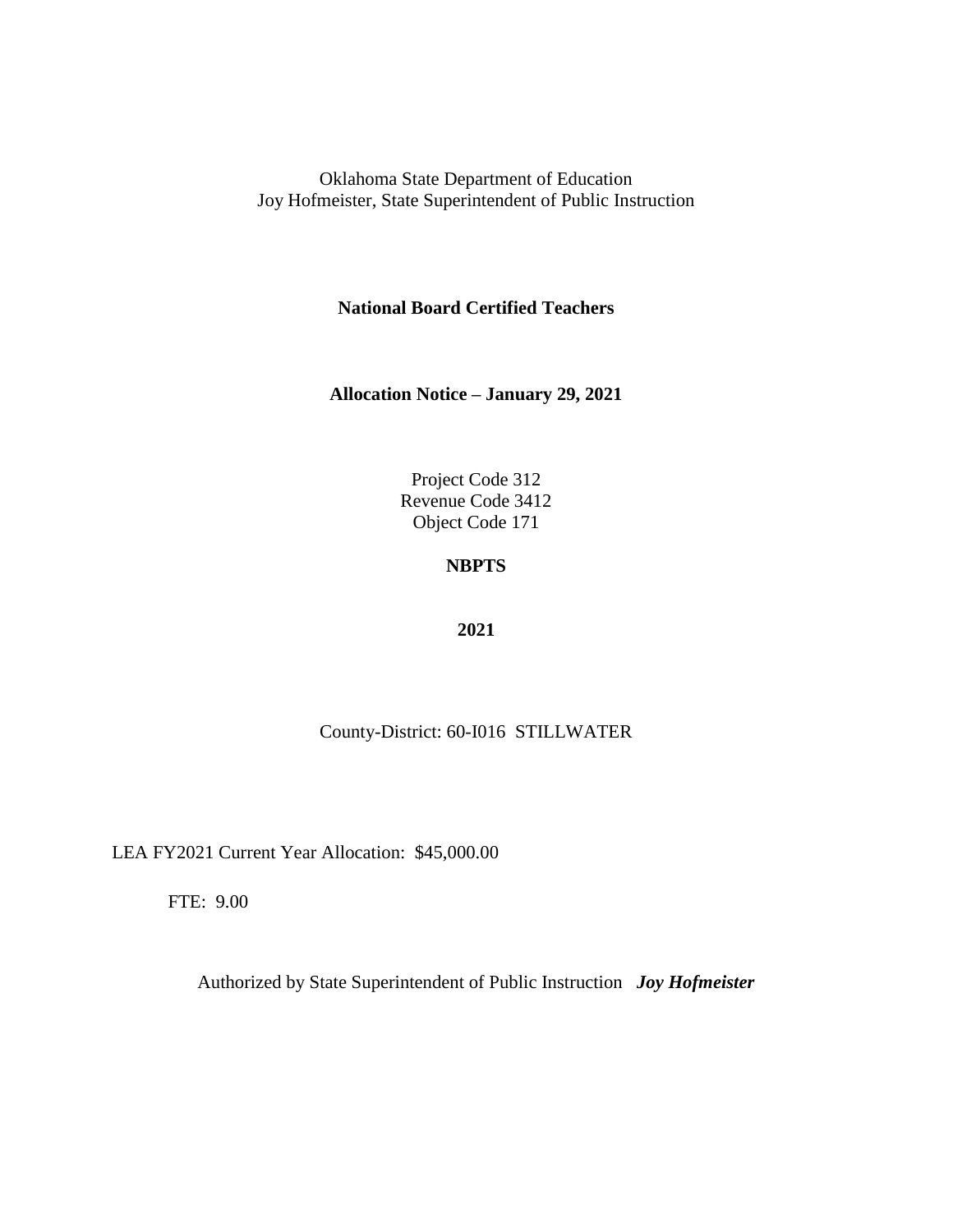**National Board Certified Teachers**

**Allocation Notice – January 29, 2021**

Project Code 312 Revenue Code 3412 Object Code 171

## **NBPTS**

#### **2021**

### County-District: 60-I056 PERKINS-TRYON

LEA FY2021 Current Year Allocation: \$10,000.00

FTE: 2.00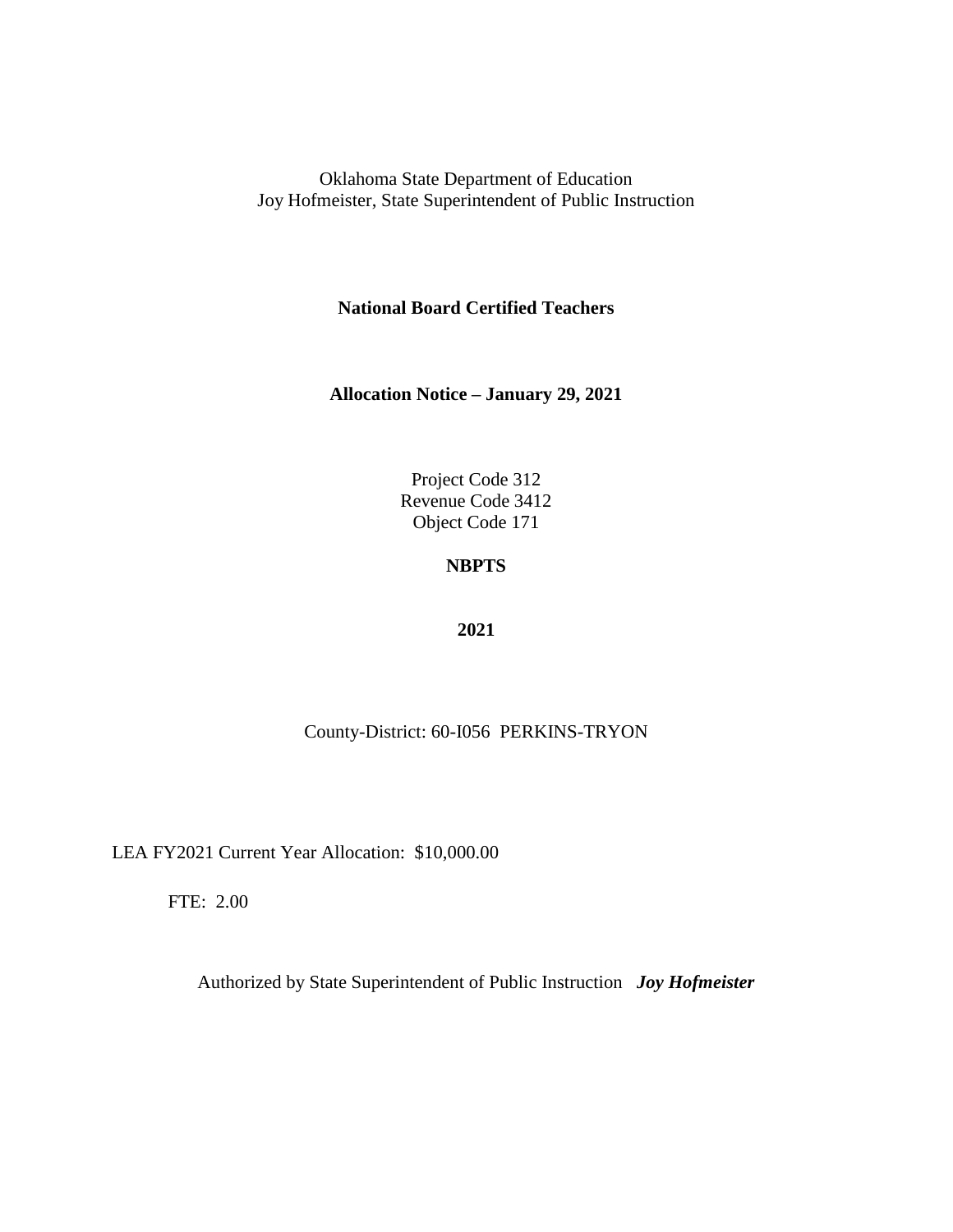**National Board Certified Teachers**

**Allocation Notice – January 29, 2021**

Project Code 312 Revenue Code 3412 Object Code 171

# **NBPTS**

#### **2021**

County-District: 60-I067 CUSHING

LEA FY2021 Current Year Allocation: \$10,000.00

FTE: 2.00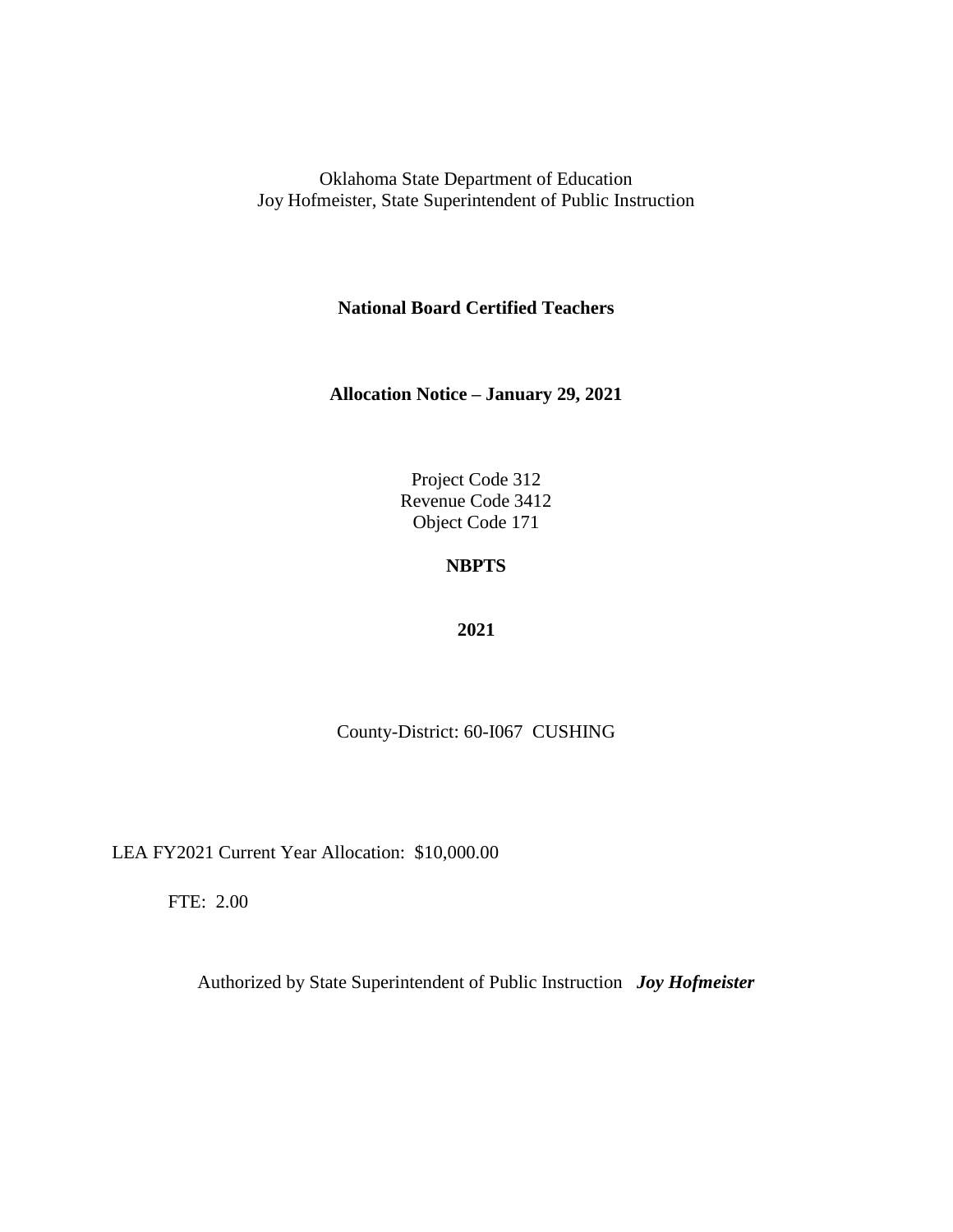**National Board Certified Teachers**

**Allocation Notice – January 29, 2021**

Project Code 312 Revenue Code 3412 Object Code 171

## **NBPTS**

#### **2021**

County-District: 60-V016 Meridian Technology Center

LEA FY2021 Current Year Allocation: \$5,000.00

FTE: 1.00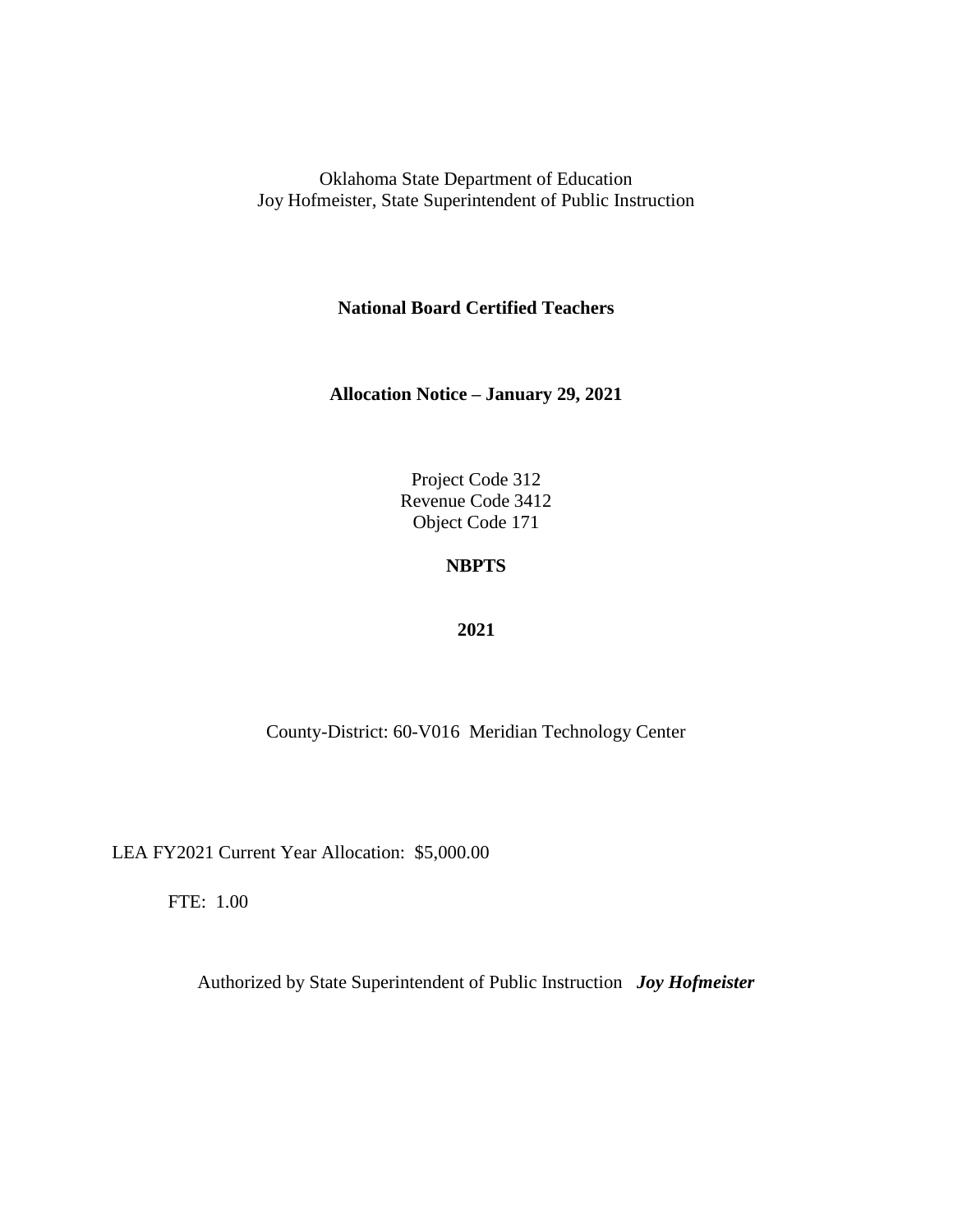**National Board Certified Teachers**

**Allocation Notice – January 29, 2021**

Project Code 312 Revenue Code 3412 Object Code 171

# **NBPTS**

#### **2021**

County-District: 62-I016 BYNG

LEA FY2021 Current Year Allocation: \$5,000.00

FTE: 1.00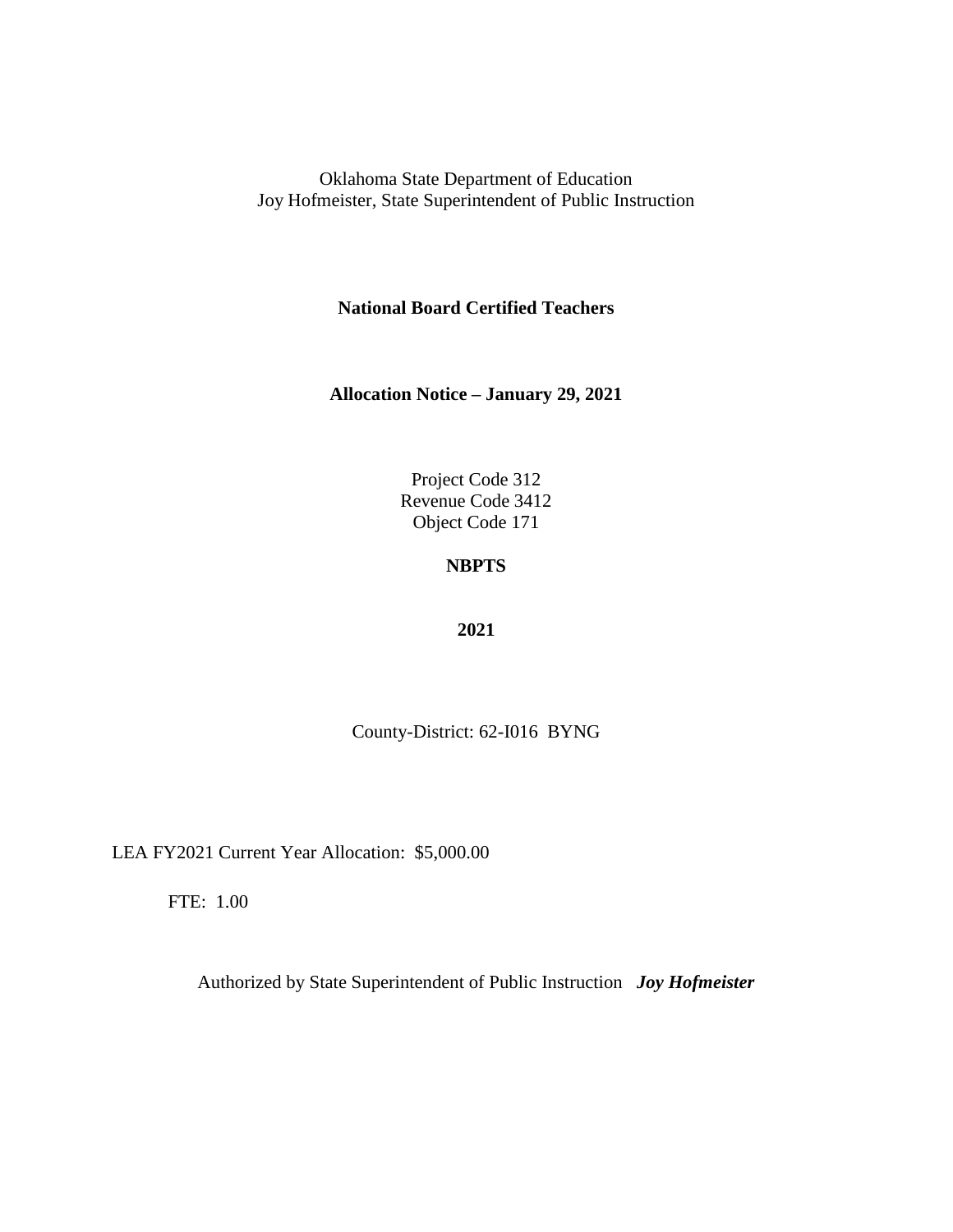**National Board Certified Teachers**

**Allocation Notice – January 29, 2021**

Project Code 312 Revenue Code 3412 Object Code 171

# **NBPTS**

#### **2021**

County-District: 62-I019 ADA

LEA FY2021 Current Year Allocation: \$15,000.00

FTE: 3.00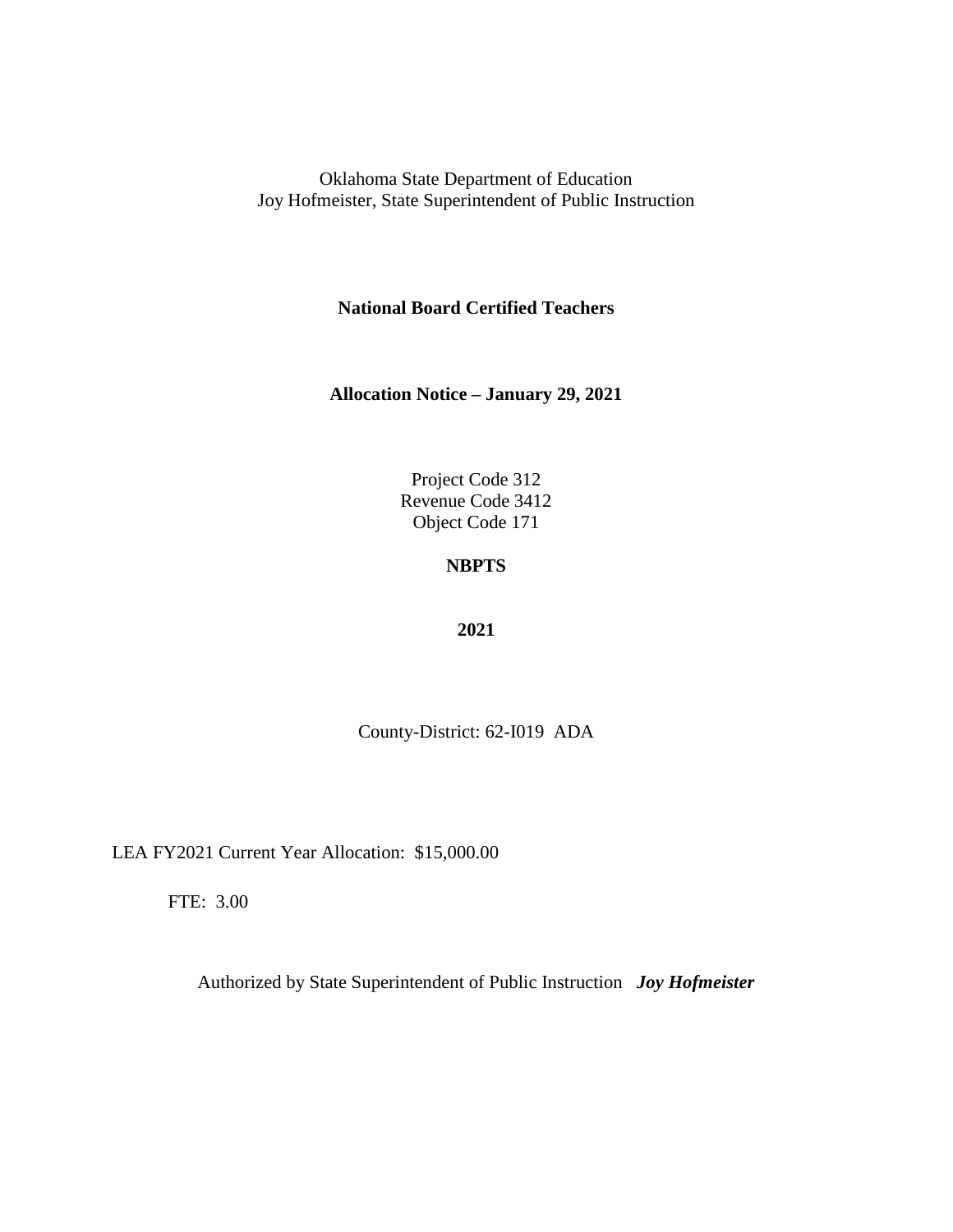**National Board Certified Teachers**

**Allocation Notice – January 29, 2021**

Project Code 312 Revenue Code 3412 Object Code 171

## **NBPTS**

#### **2021**

### County-District: 63-C032 SOUTH ROCK CREEK

LEA FY2021 Current Year Allocation: \$5,000.00

FTE: 1.00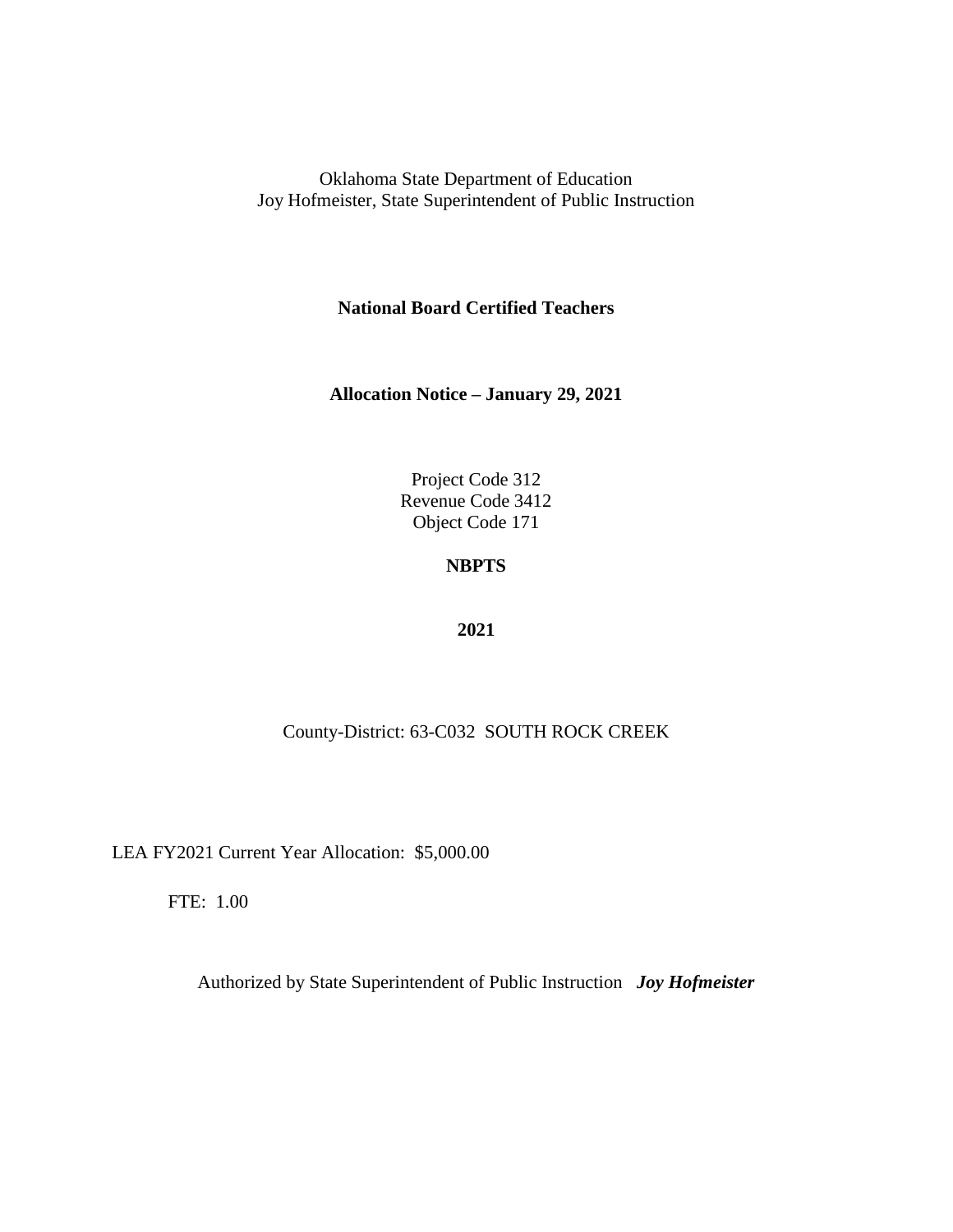**National Board Certified Teachers**

**Allocation Notice – January 29, 2021**

Project Code 312 Revenue Code 3412 Object Code 171

## **NBPTS**

#### **2021**

County-District: 63-I002 DALE

LEA FY2021 Current Year Allocation: \$5,000.00

FTE: 1.00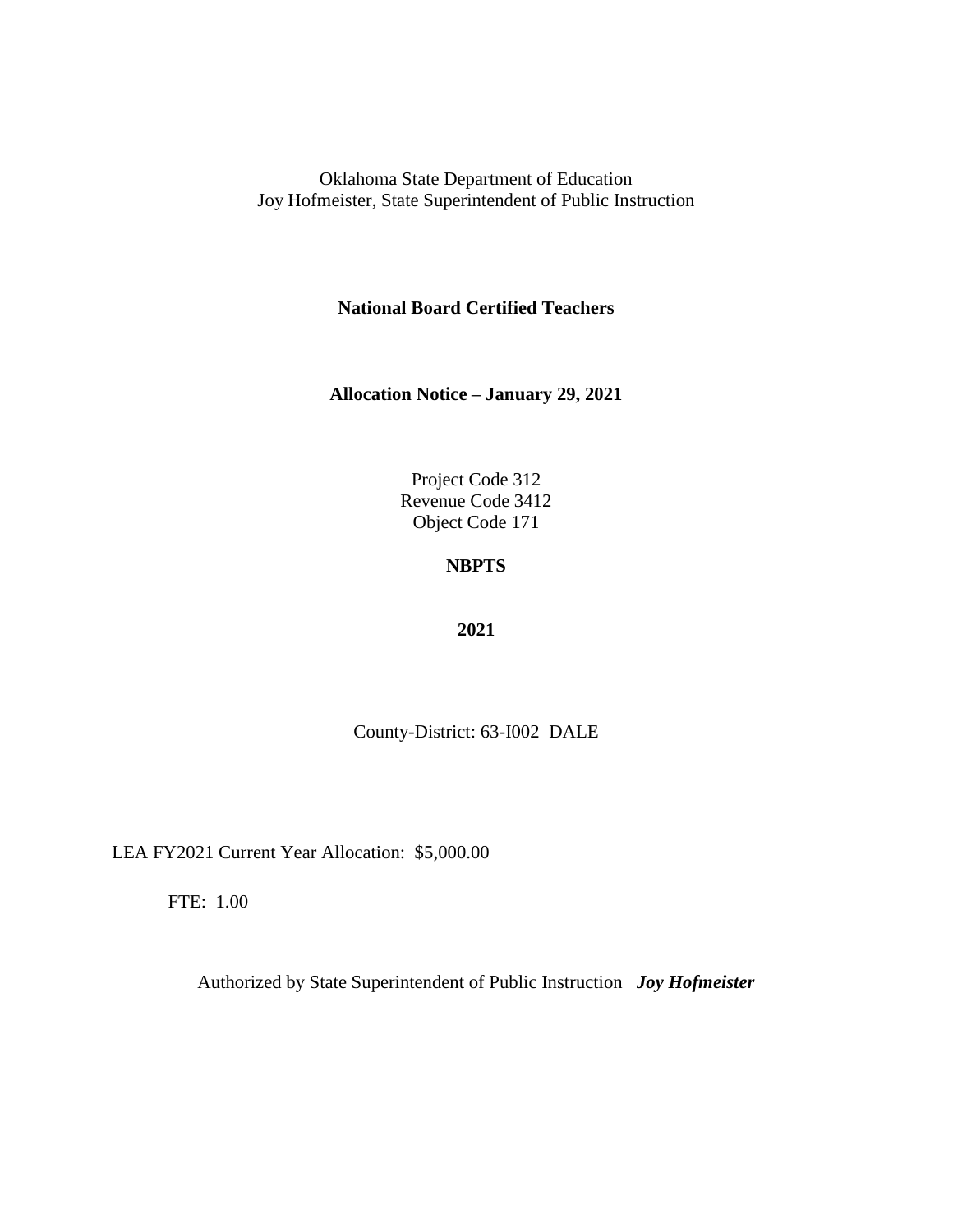**National Board Certified Teachers**

**Allocation Notice – January 29, 2021**

Project Code 312 Revenue Code 3412 Object Code 171

# **NBPTS**

#### **2021**

County-District: 63-I003 BETHEL

LEA FY2021 Current Year Allocation: \$5,000.00

FTE: 1.00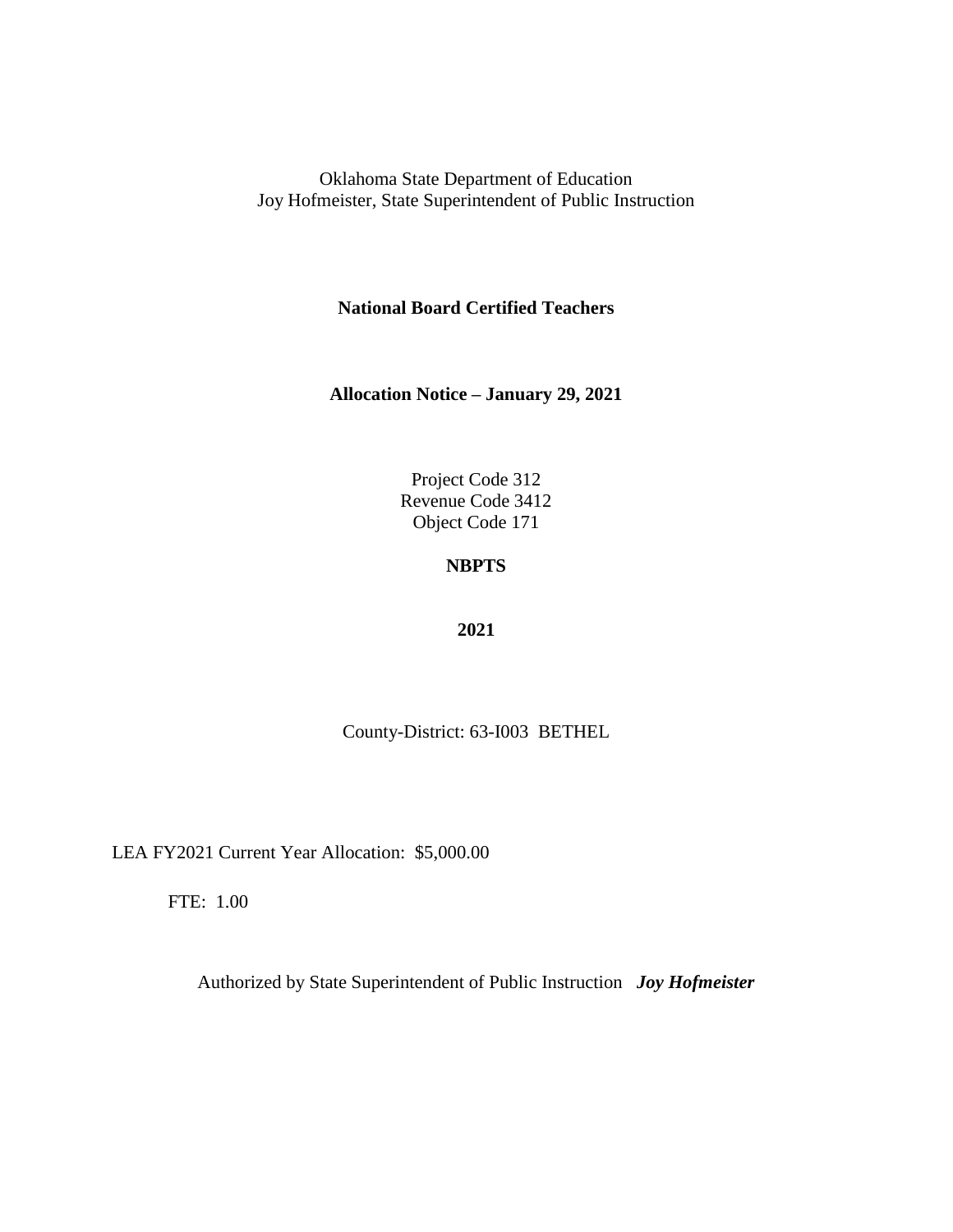**National Board Certified Teachers**

**Allocation Notice – January 29, 2021**

Project Code 312 Revenue Code 3412 Object Code 171

# **NBPTS**

#### **2021**

County-District: 63-I004 MACOMB

LEA FY2021 Current Year Allocation: \$5,000.00

FTE: 1.00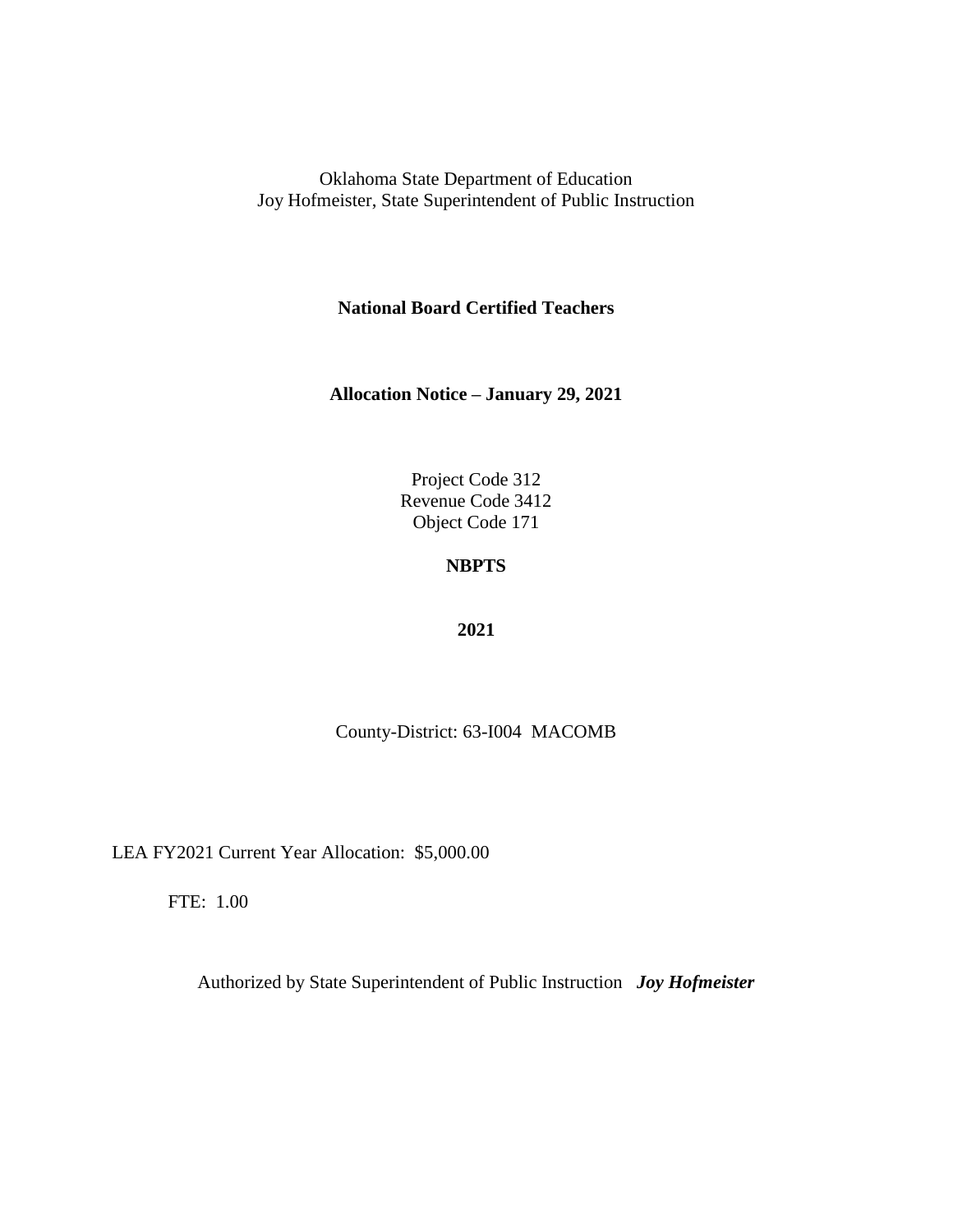**National Board Certified Teachers**

**Allocation Notice – January 29, 2021**

Project Code 312 Revenue Code 3412 Object Code 171

## **NBPTS**

#### **2021**

### County-District: 63-I010 NORTH ROCK CREEK

LEA FY2021 Current Year Allocation: \$5,000.00

FTE: 1.00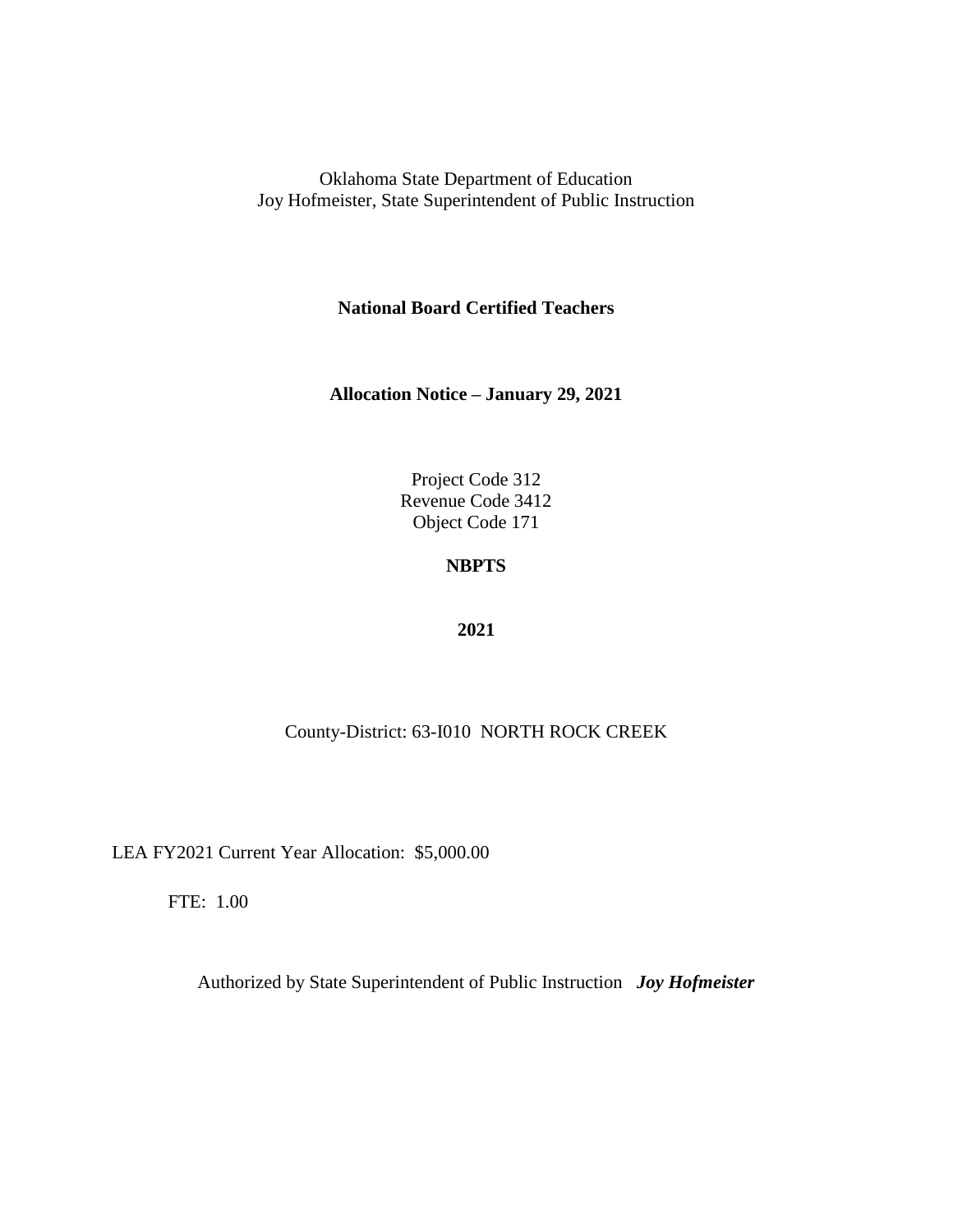**National Board Certified Teachers**

**Allocation Notice – January 29, 2021**

Project Code 312 Revenue Code 3412 Object Code 171

# **NBPTS**

#### **2021**

County-District: 63-I093 SHAWNEE

LEA FY2021 Current Year Allocation: \$5,000.00

FTE: 1.00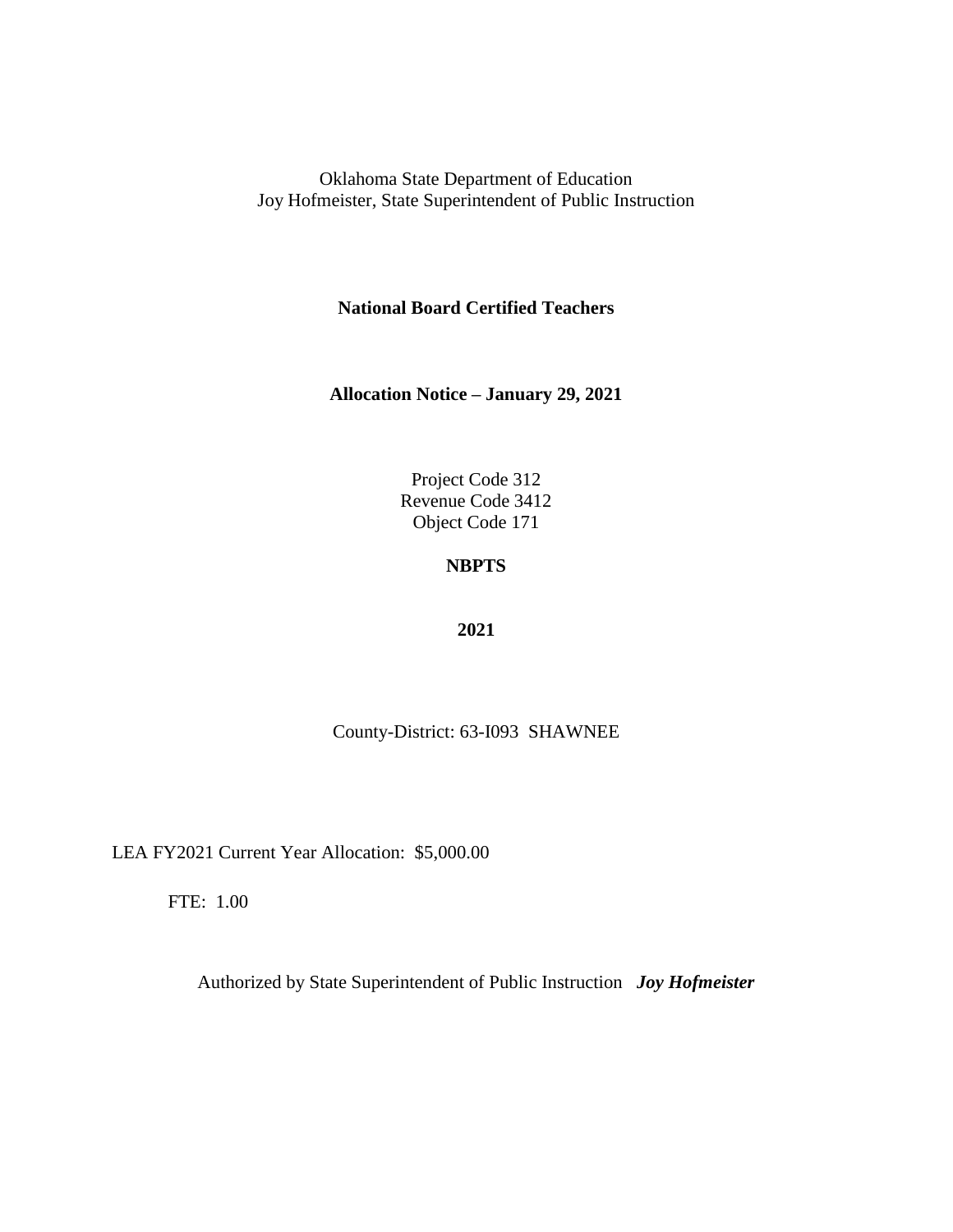**National Board Certified Teachers**

**Allocation Notice – January 29, 2021**

Project Code 312 Revenue Code 3412 Object Code 171

## **NBPTS**

#### **2021**

County-District: 63-V005 Gordon Cooper Technology Center

LEA FY2021 Current Year Allocation: \$20,000.00

FTE: 4.00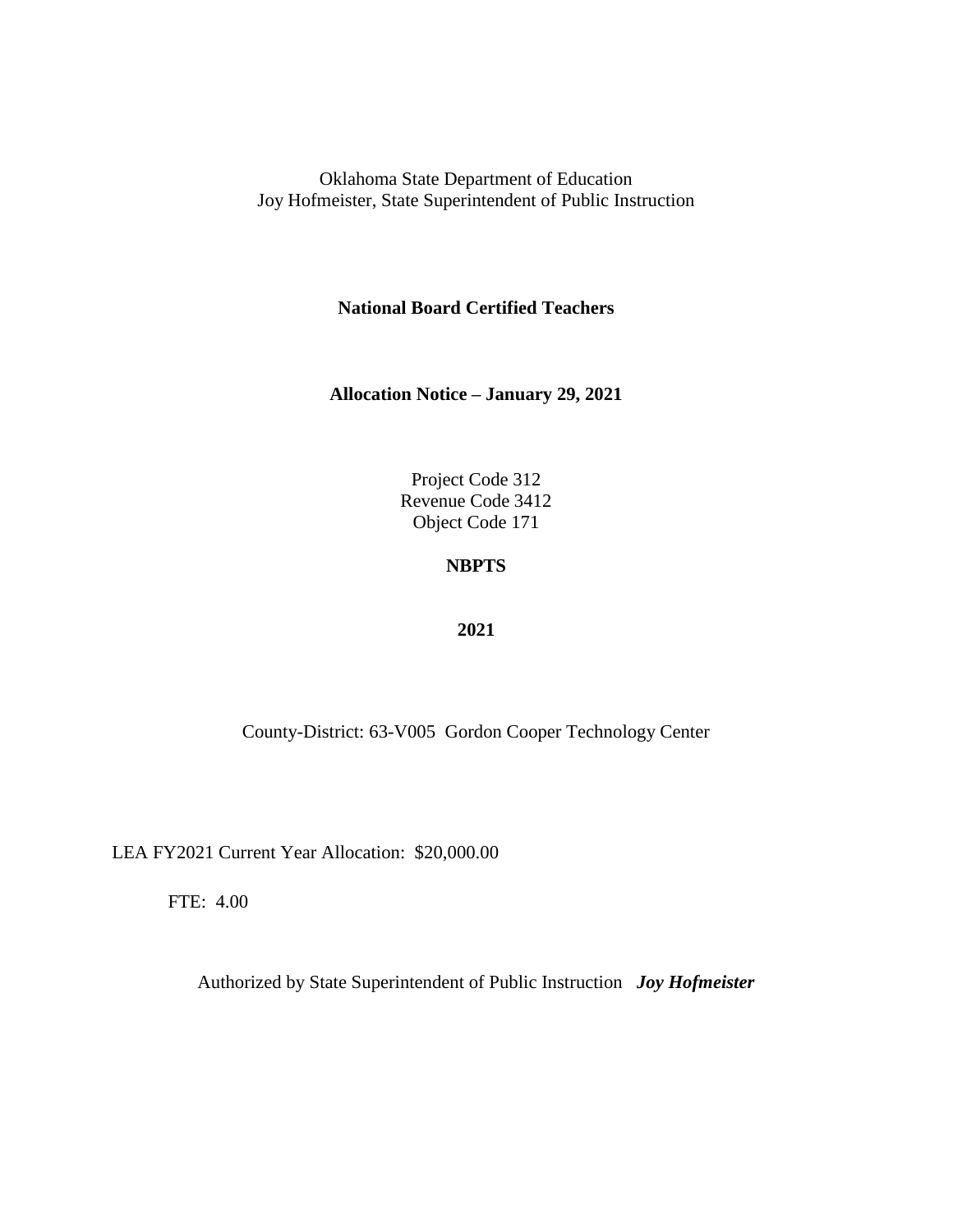**National Board Certified Teachers**

**Allocation Notice – January 29, 2021**

Project Code 312 Revenue Code 3412 Object Code 171

# **NBPTS**

#### **2021**

County-District: 66-I001 CLAREMORE

LEA FY2021 Current Year Allocation: \$10,000.00

FTE: 2.00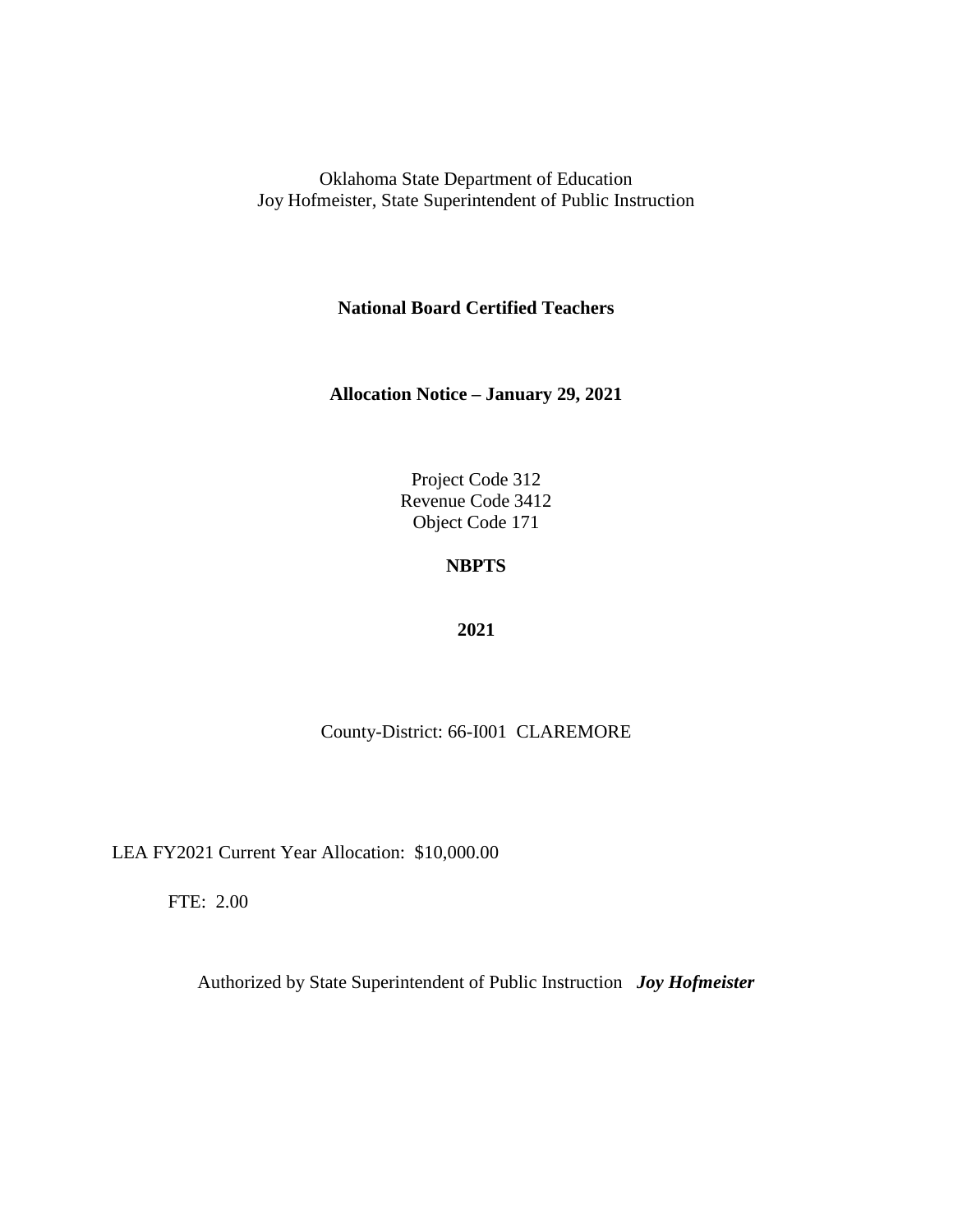**National Board Certified Teachers**

**Allocation Notice – January 29, 2021**

Project Code 312 Revenue Code 3412 Object Code 171

# **NBPTS**

#### **2021**

County-District: 66-I002 CATOOSA

LEA FY2021 Current Year Allocation: \$5,000.00

FTE: 1.00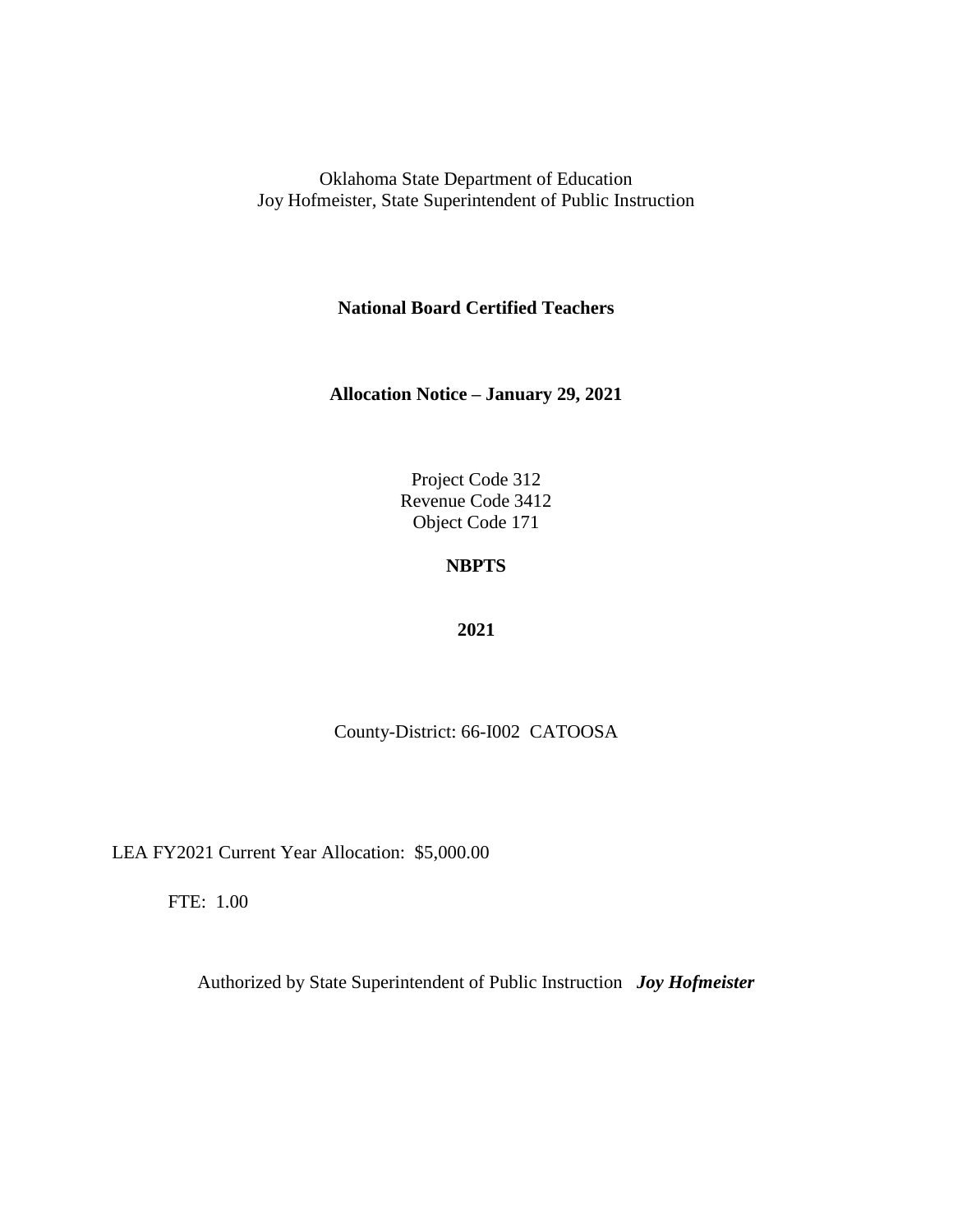**National Board Certified Teachers**

**Allocation Notice – January 29, 2021**

Project Code 312 Revenue Code 3412 Object Code 171

# **NBPTS**

#### **2021**

### County-District: 66-I004 OOLOGAH-TALALA

LEA FY2021 Current Year Allocation: \$10,000.00

FTE: 2.00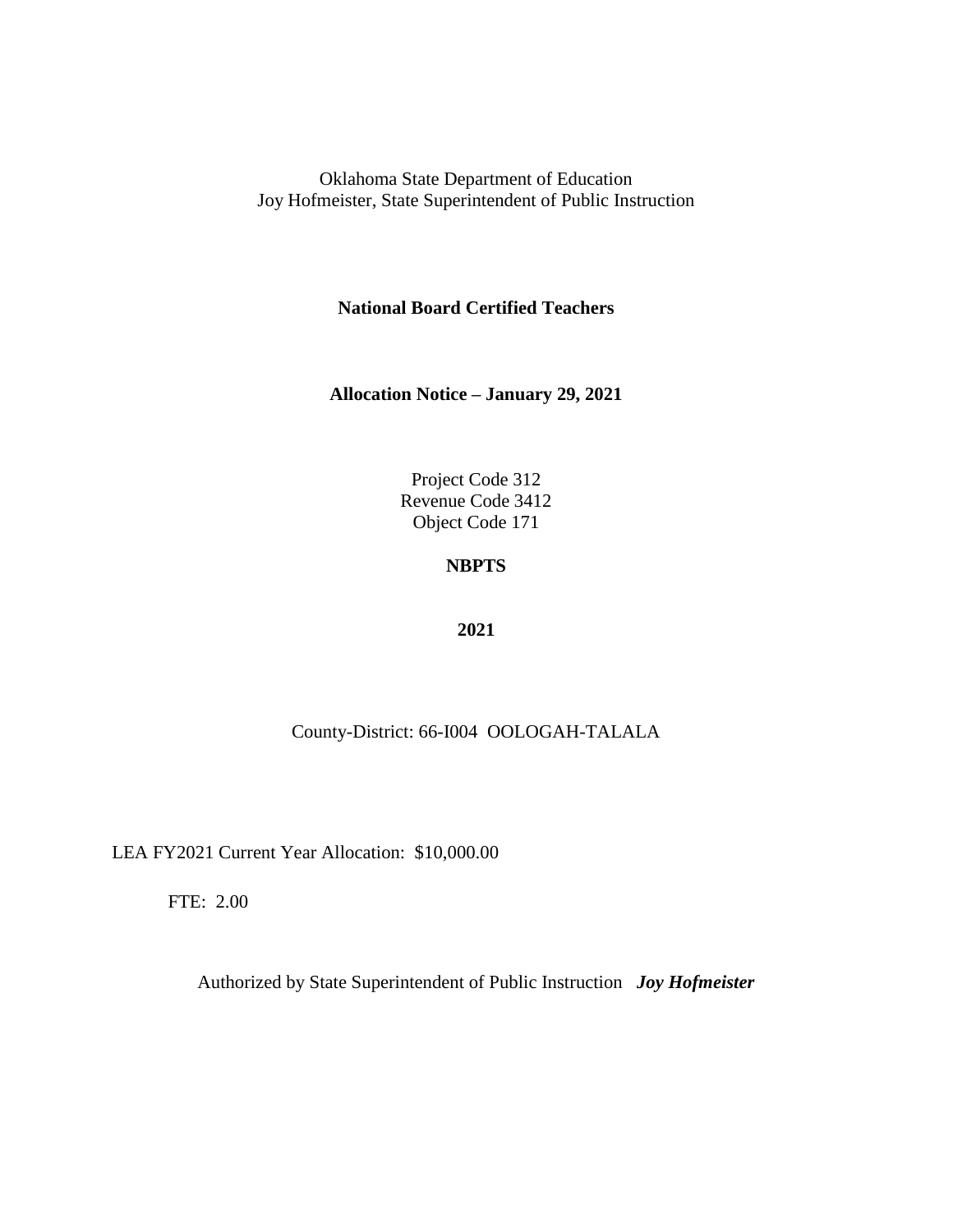**National Board Certified Teachers**

**Allocation Notice – January 29, 2021**

Project Code 312 Revenue Code 3412 Object Code 171

# **NBPTS**

### **2021**

County-District: 66-I008 VERDIGRIS

LEA FY2021 Current Year Allocation: \$5,000.00

FTE: 1.00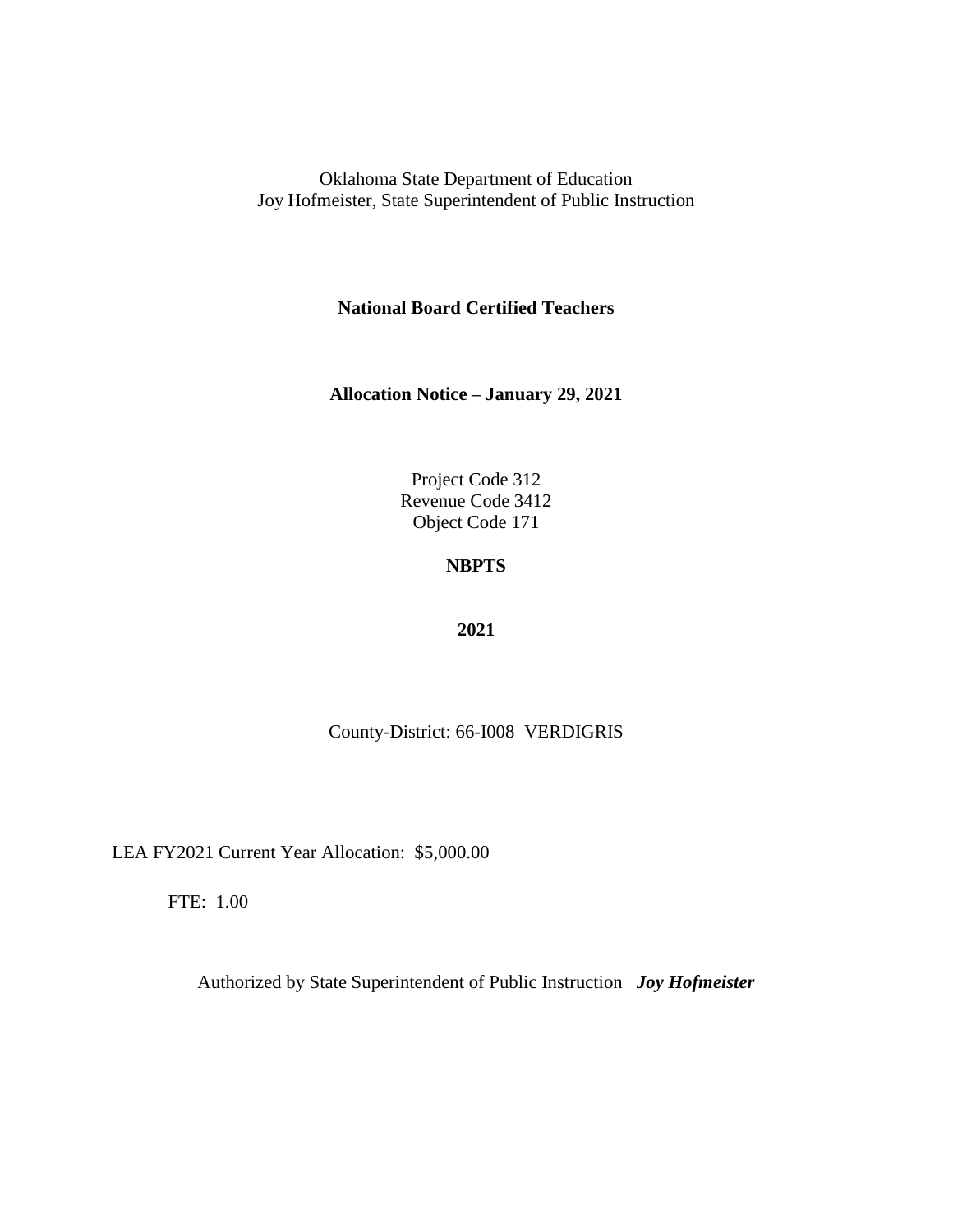**National Board Certified Teachers**

**Allocation Notice – January 29, 2021**

Project Code 312 Revenue Code 3412 Object Code 171

## **NBPTS**

### **2021**

County-District: 67-I004 KONAWA

LEA FY2021 Current Year Allocation: \$5,000.00

FTE: 1.00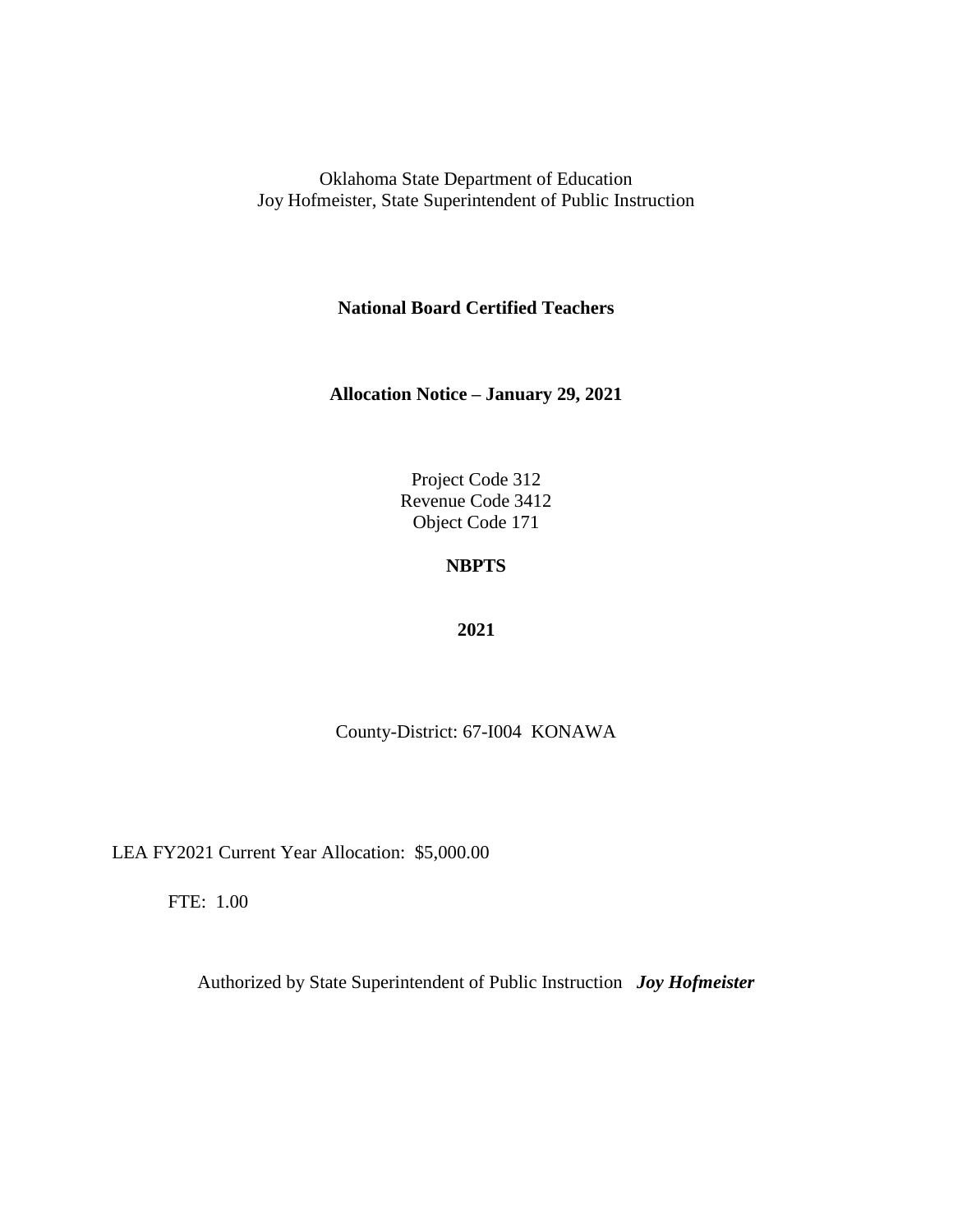**National Board Certified Teachers**

**Allocation Notice – January 29, 2021**

Project Code 312 Revenue Code 3412 Object Code 171

## **NBPTS**

### **2021**

County-District: 67-I014 STROTHER

LEA FY2021 Current Year Allocation: \$5,000.00

FTE: 1.00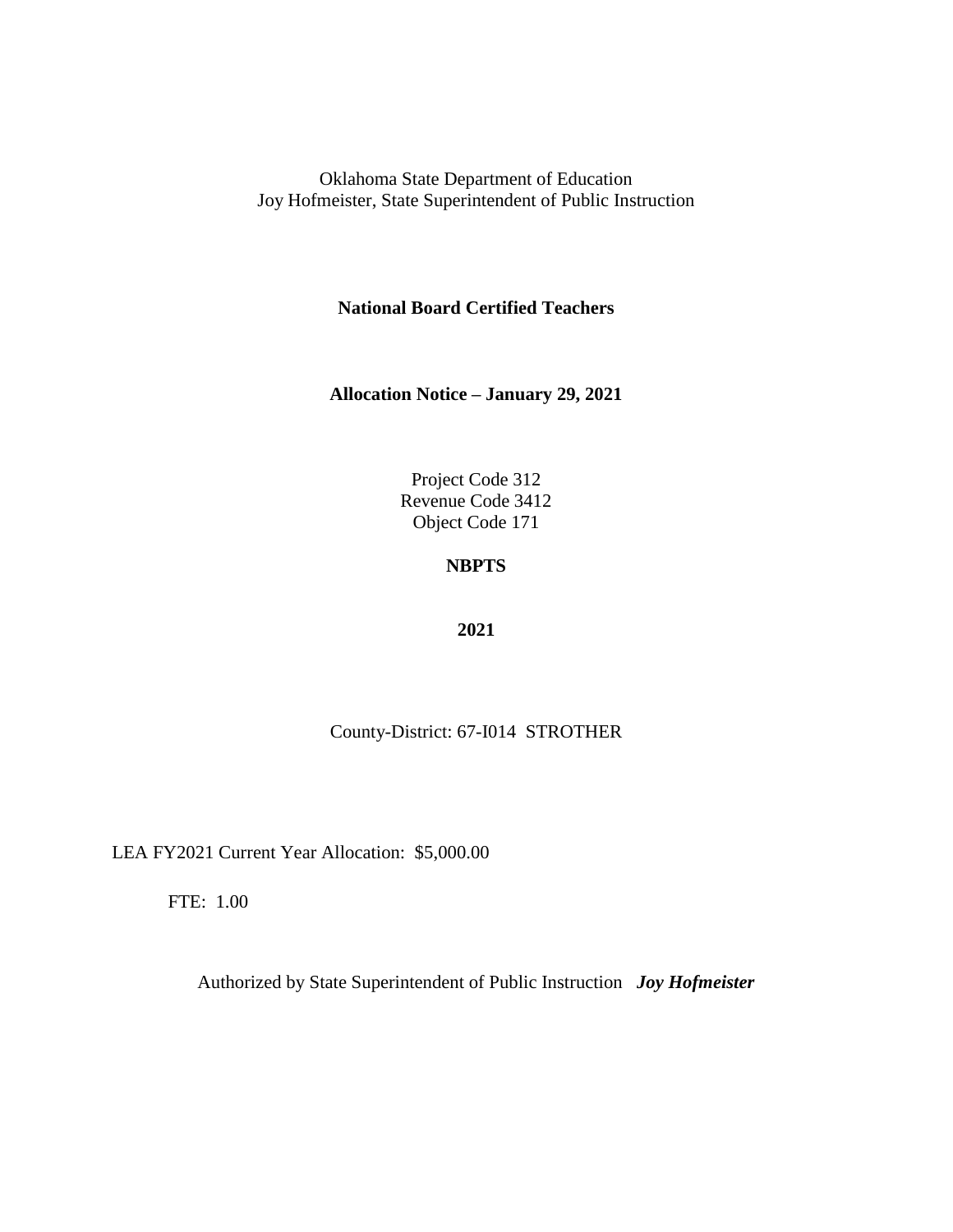**National Board Certified Teachers**

**Allocation Notice – January 29, 2021**

Project Code 312 Revenue Code 3412 Object Code 171

## **NBPTS**

### **2021**

County-District: 68-C001 LIBERTY

LEA FY2021 Current Year Allocation: \$5,000.00

FTE: 1.00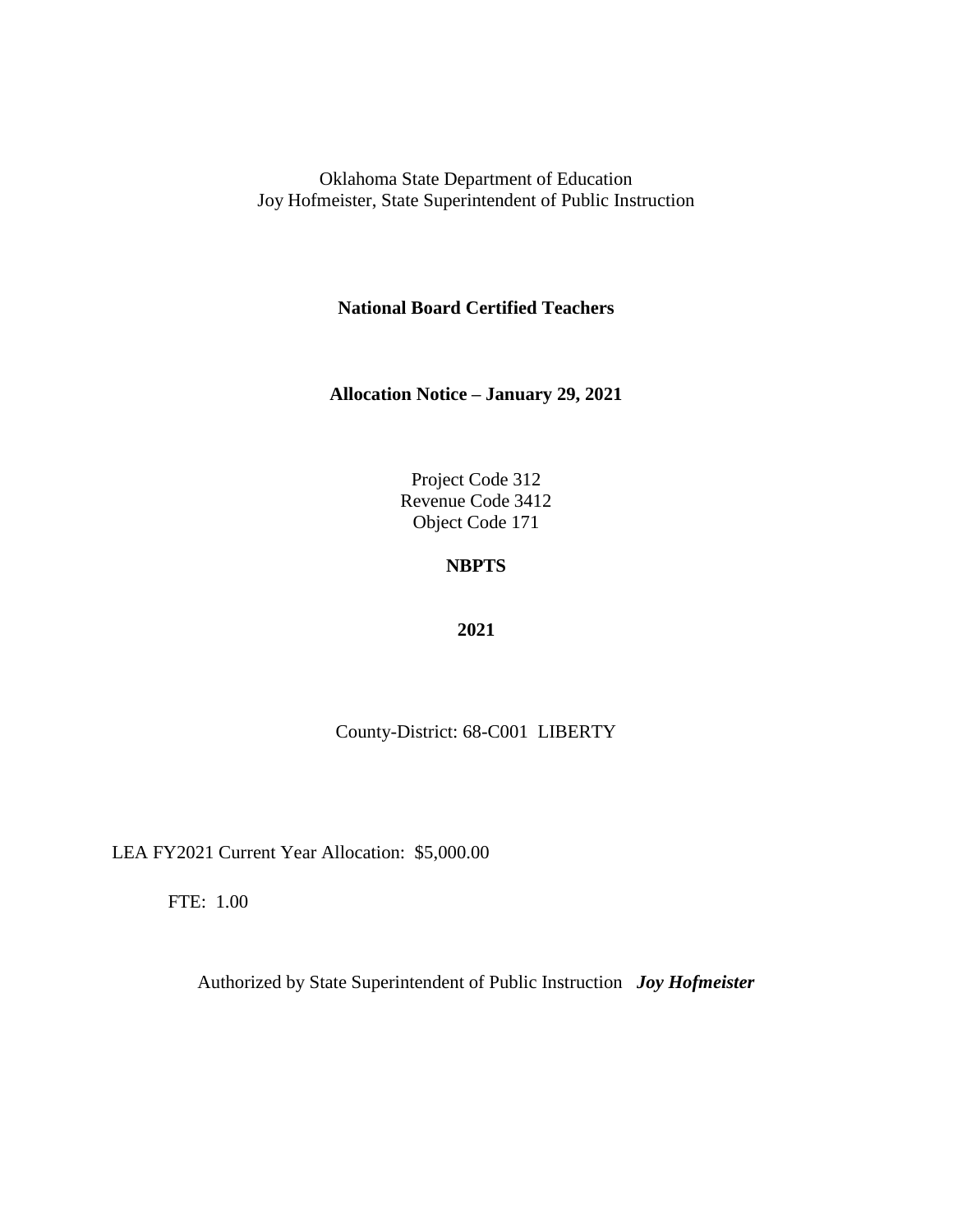**National Board Certified Teachers**

**Allocation Notice – January 29, 2021**

Project Code 312 Revenue Code 3412 Object Code 171

## **NBPTS**

### **2021**

County-District: 68-I001 SALLISAW

LEA FY2021 Current Year Allocation: \$5,000.00

FTE: 1.00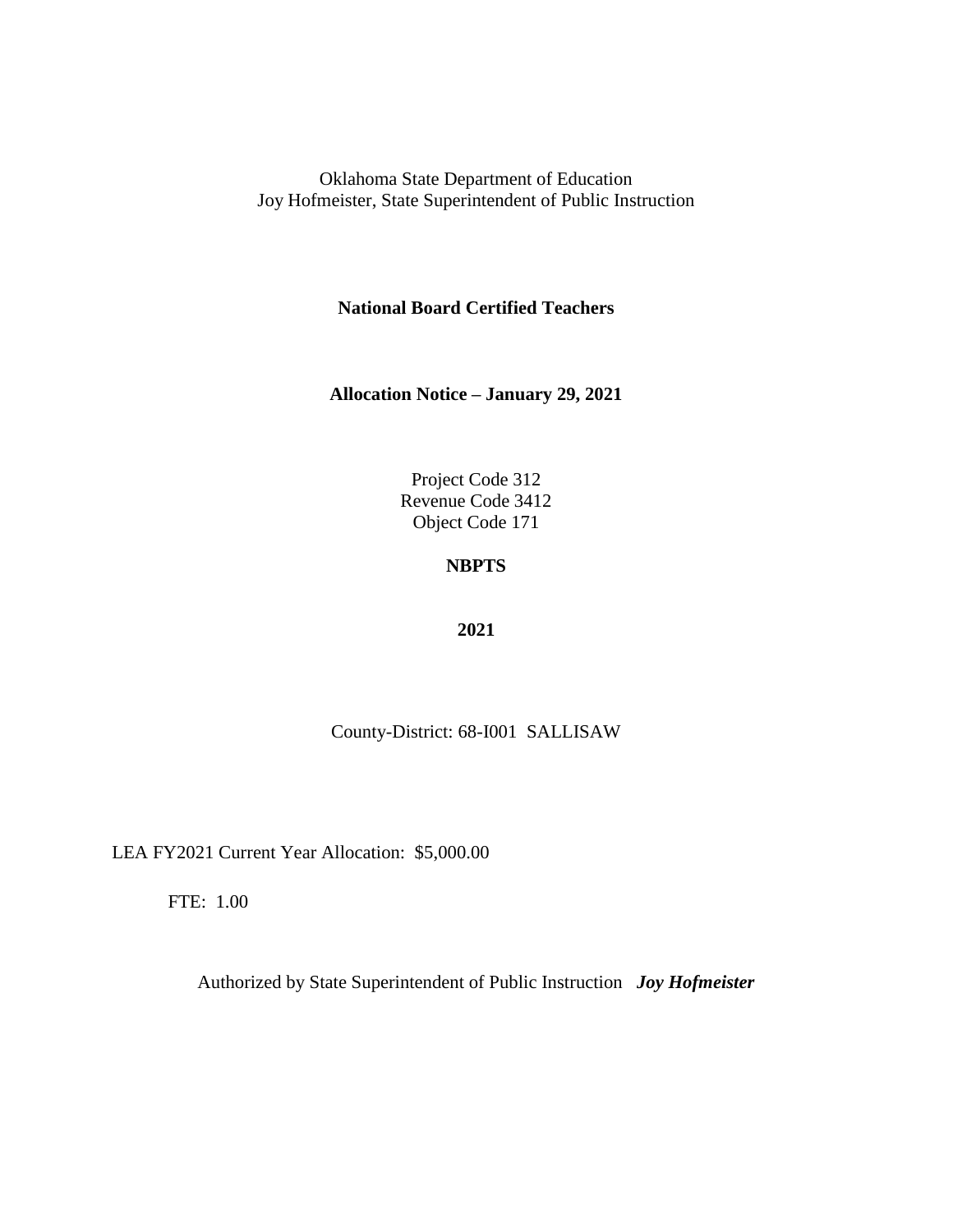**National Board Certified Teachers**

**Allocation Notice – January 29, 2021**

Project Code 312 Revenue Code 3412 Object Code 171

# **NBPTS**

### **2021**

County-District: 68-I005 ROLAND

LEA FY2021 Current Year Allocation: \$5,000.00

FTE: 1.00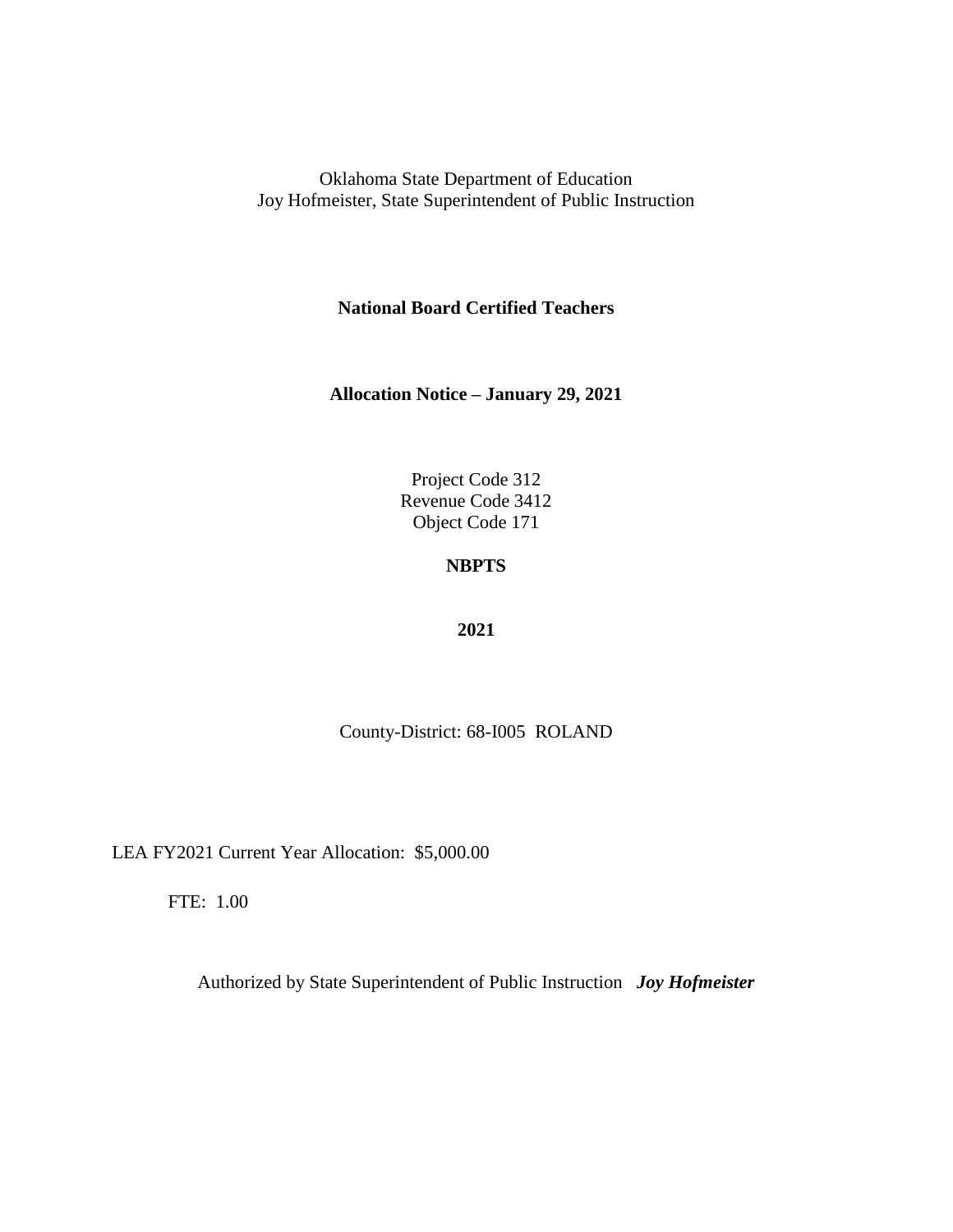**National Board Certified Teachers**

**Allocation Notice – January 29, 2021**

Project Code 312 Revenue Code 3412 Object Code 171

## **NBPTS**

### **2021**

County-District: 69-I001 DUNCAN

LEA FY2021 Current Year Allocation: \$5,000.00

FTE: 1.00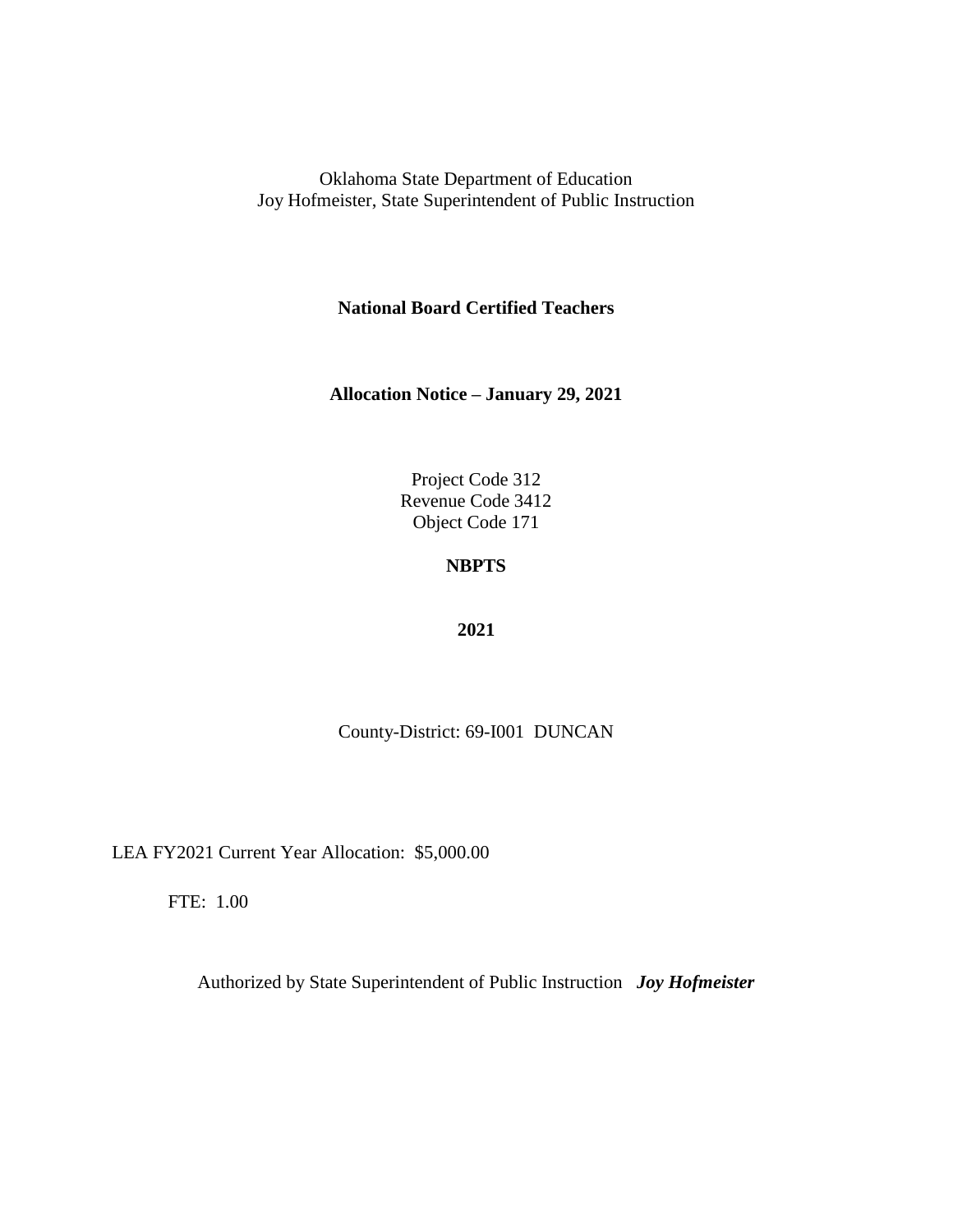**National Board Certified Teachers**

**Allocation Notice – January 29, 2021**

Project Code 312 Revenue Code 3412 Object Code 171

## **NBPTS**

### **2021**

County-District: 70-I023 HOOKER

LEA FY2021 Current Year Allocation: \$5,000.00

FTE: 1.00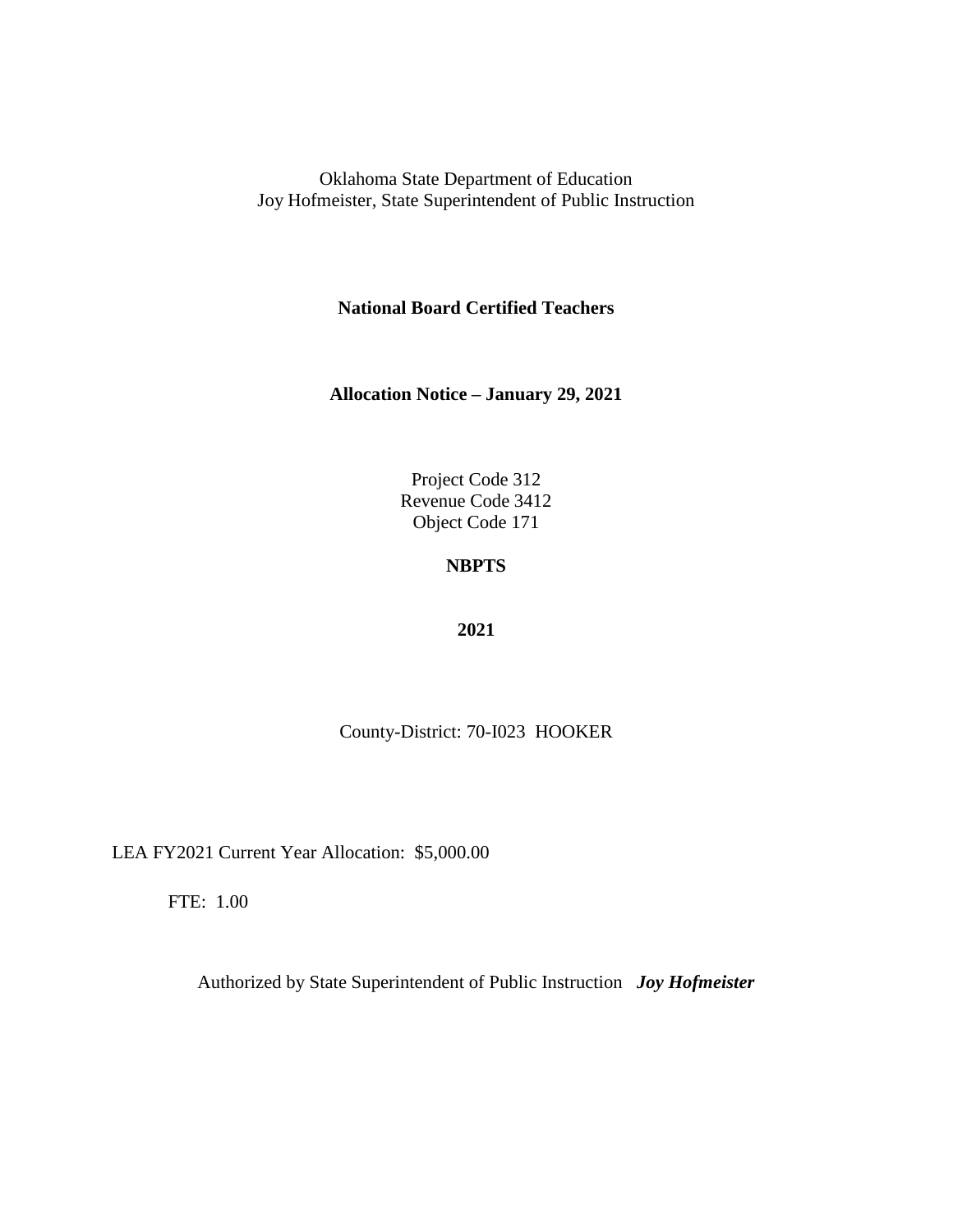**National Board Certified Teachers**

**Allocation Notice – January 29, 2021**

Project Code 312 Revenue Code 3412 Object Code 171

# **NBPTS**

### **2021**

County-District: 72-I001 TULSA

LEA FY2021 Current Year Allocation: \$45,000.00

FTE: 9.00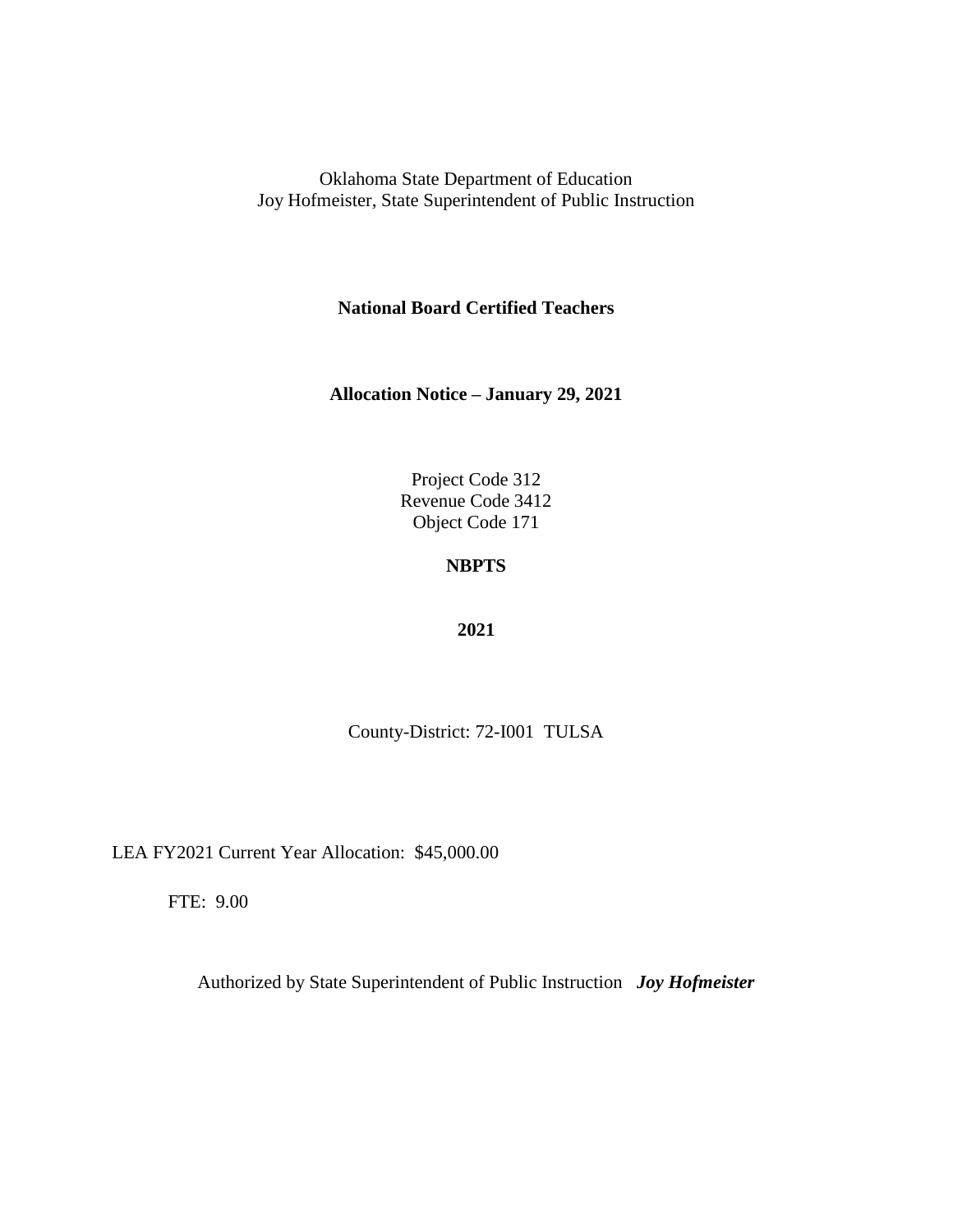**National Board Certified Teachers**

**Allocation Notice – January 29, 2021**

Project Code 312 Revenue Code 3412 Object Code 171

## **NBPTS**

### **2021**

County-District: 72-I002 SAND SPRINGS

LEA FY2021 Current Year Allocation: \$10,000.00

FTE: 2.00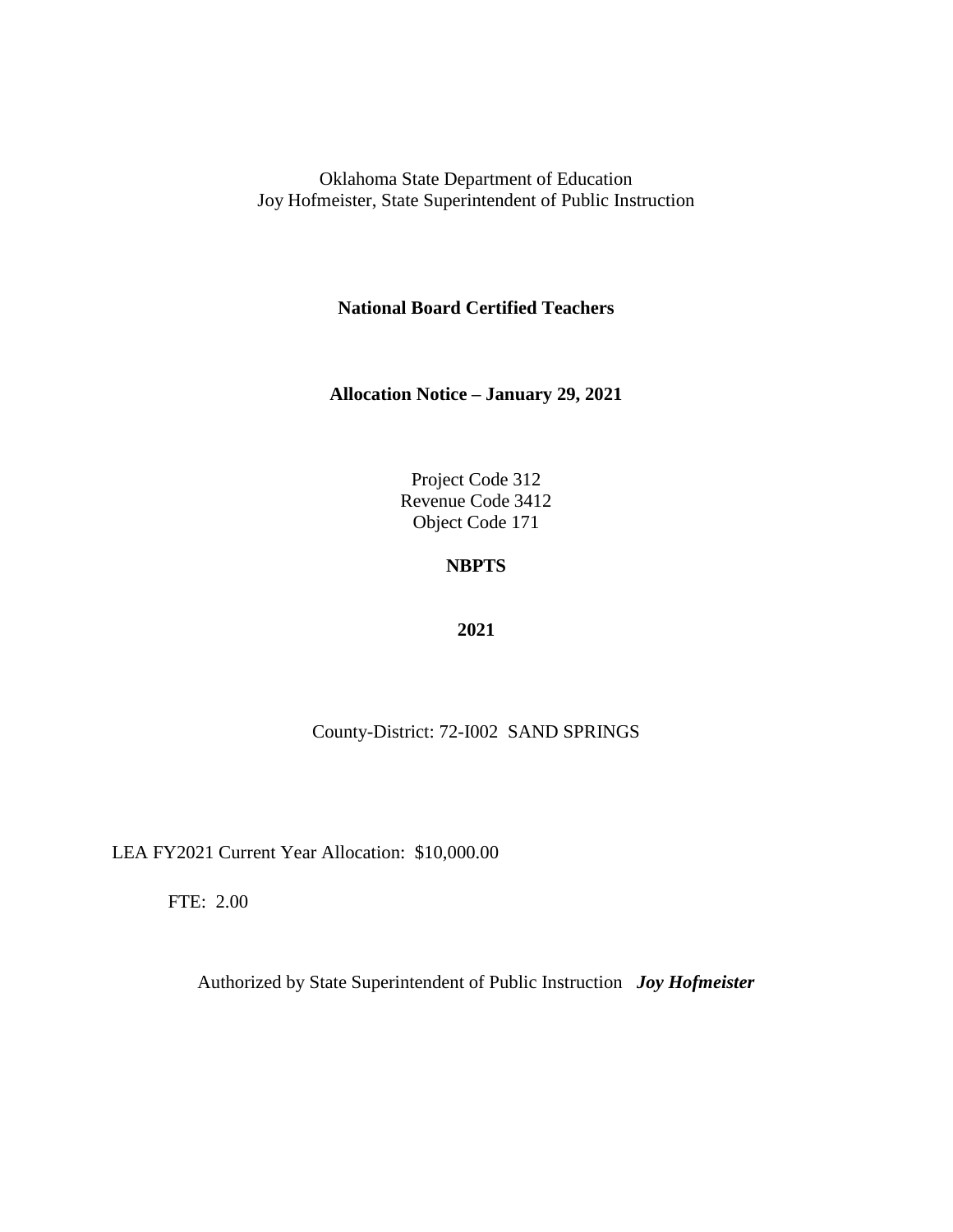**National Board Certified Teachers**

**Allocation Notice – January 29, 2021**

Project Code 312 Revenue Code 3412 Object Code 171

## **NBPTS**

### **2021**

### County-District: 72-I003 BROKEN ARROW

LEA FY2021 Current Year Allocation: \$35,000.00

FTE: 7.00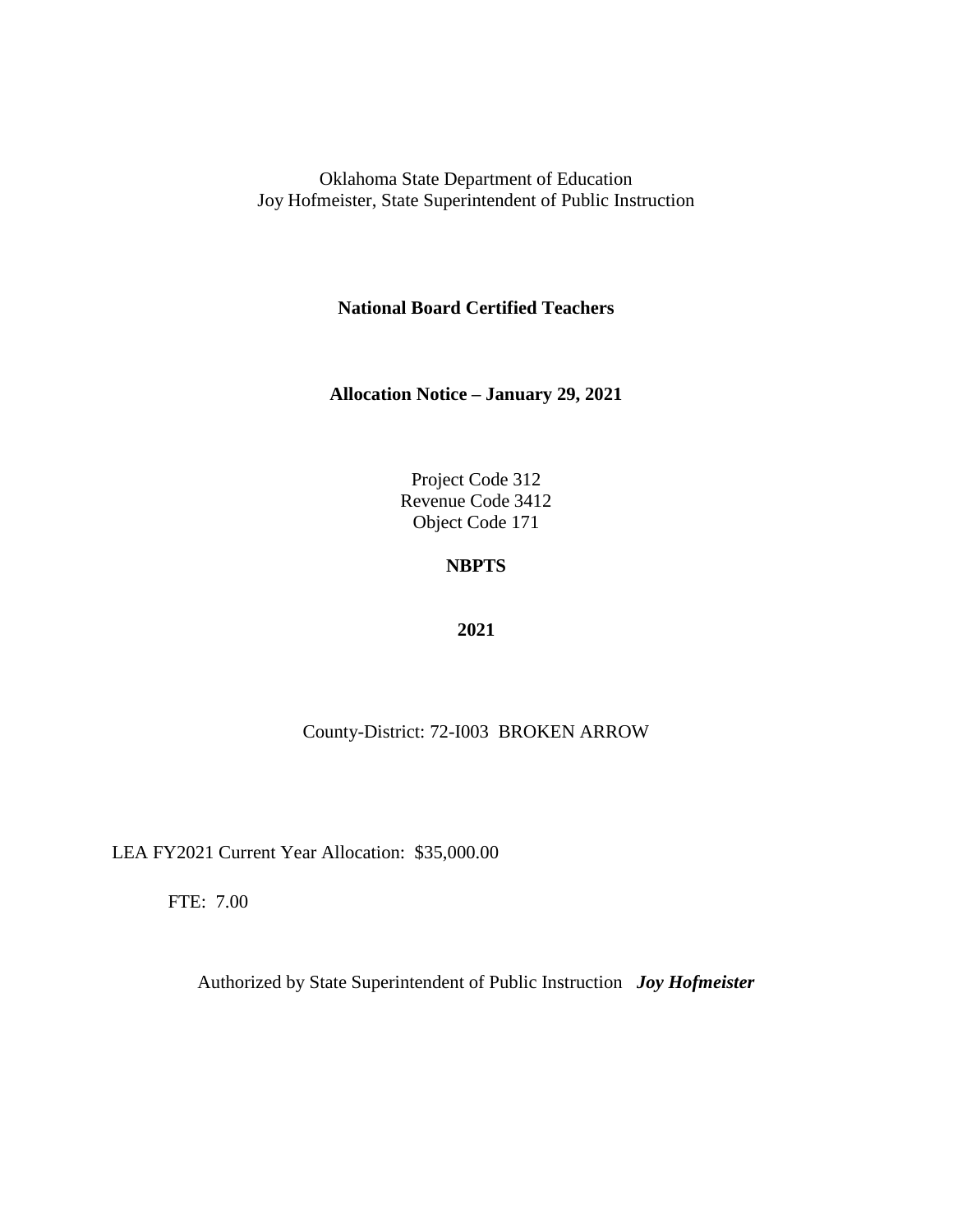**National Board Certified Teachers**

**Allocation Notice – January 29, 2021**

Project Code 312 Revenue Code 3412 Object Code 171

# **NBPTS**

### **2021**

County-District: 72-I004 BIXBY

LEA FY2021 Current Year Allocation: \$10,000.00

FTE: 2.00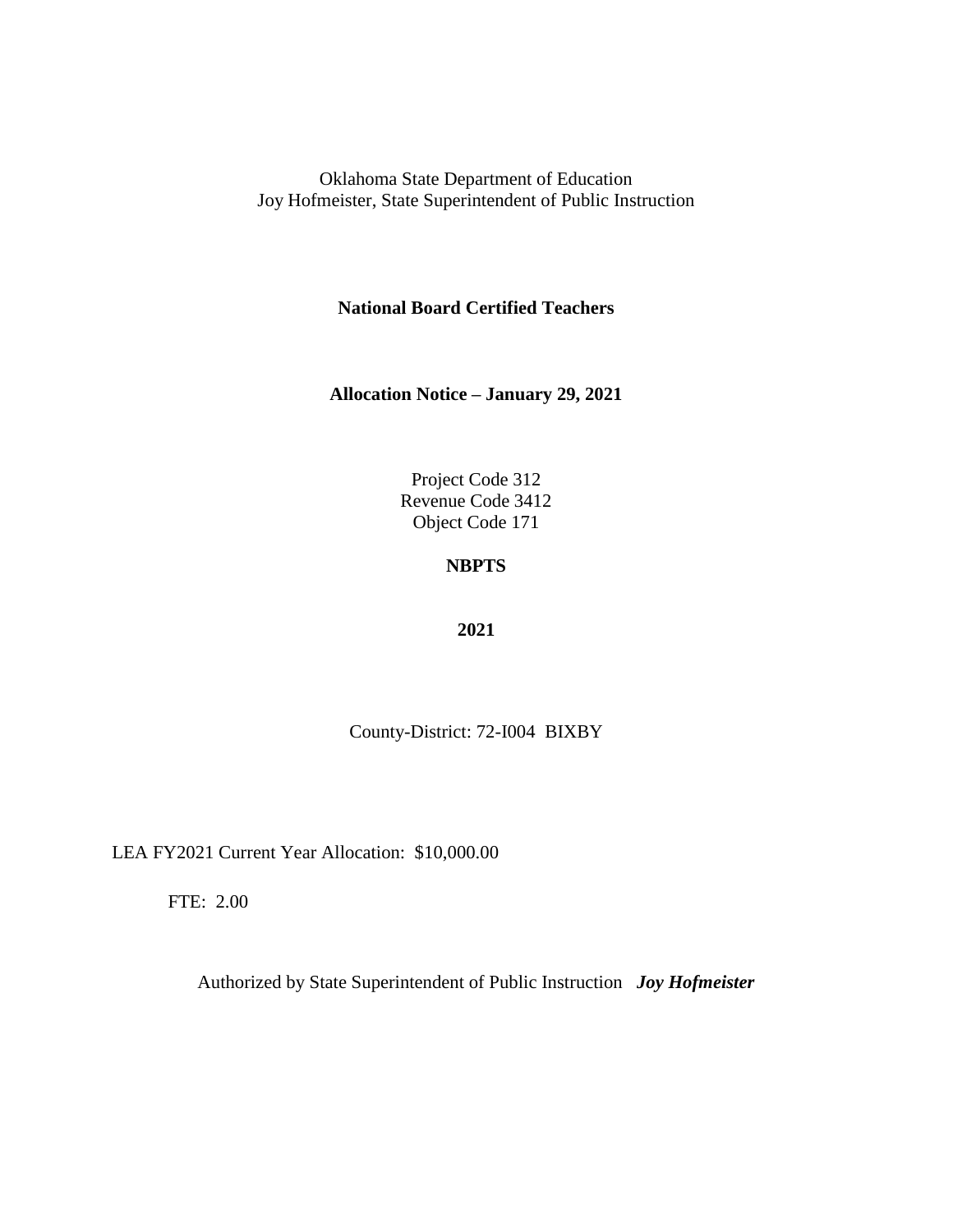**National Board Certified Teachers**

**Allocation Notice – January 29, 2021**

Project Code 312 Revenue Code 3412 Object Code 171

# **NBPTS**

### **2021**

County-District: 72-I005 JENKS

LEA FY2021 Current Year Allocation: \$35,000.00

FTE: 7.00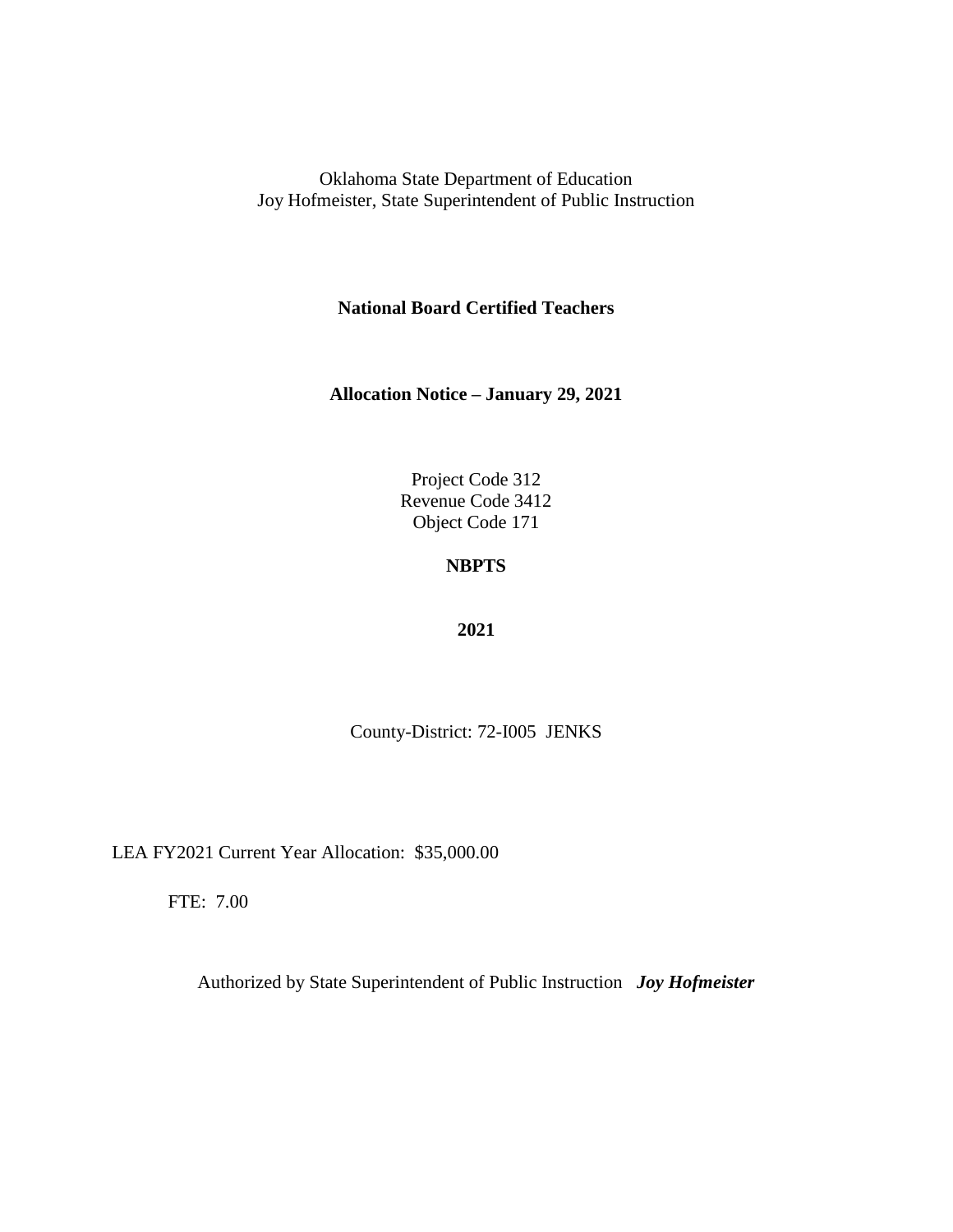**National Board Certified Teachers**

**Allocation Notice – January 29, 2021**

Project Code 312 Revenue Code 3412 Object Code 171

# **NBPTS**

### **2021**

### County-District: 72-I006 COLLINSVILLE

LEA FY2021 Current Year Allocation: \$15,000.00

FTE: 3.00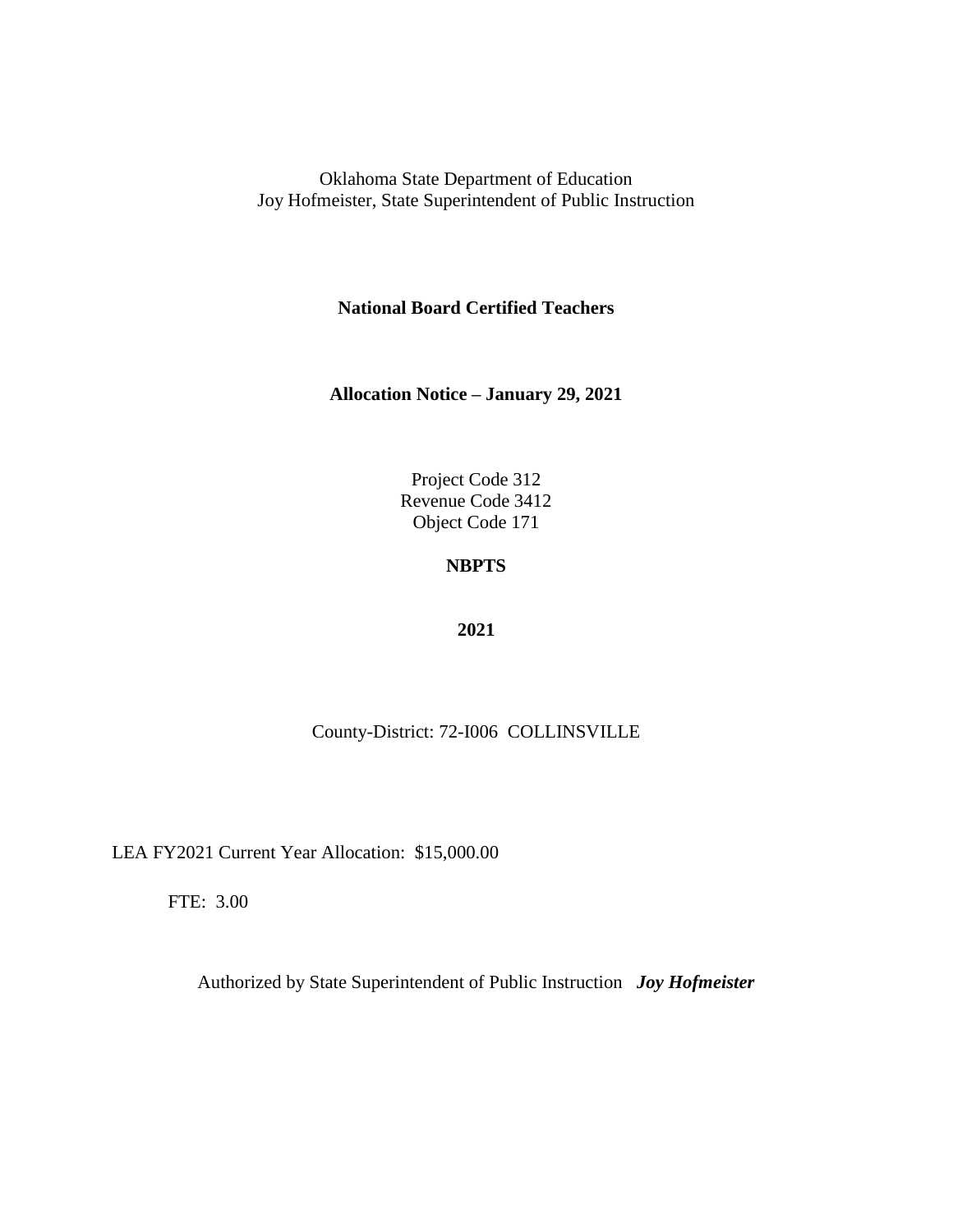**National Board Certified Teachers**

**Allocation Notice – January 29, 2021**

Project Code 312 Revenue Code 3412 Object Code 171

# **NBPTS**

### **2021**

County-District: 72-I007 SKIATOOK

LEA FY2021 Current Year Allocation: \$10,000.00

FTE: 2.00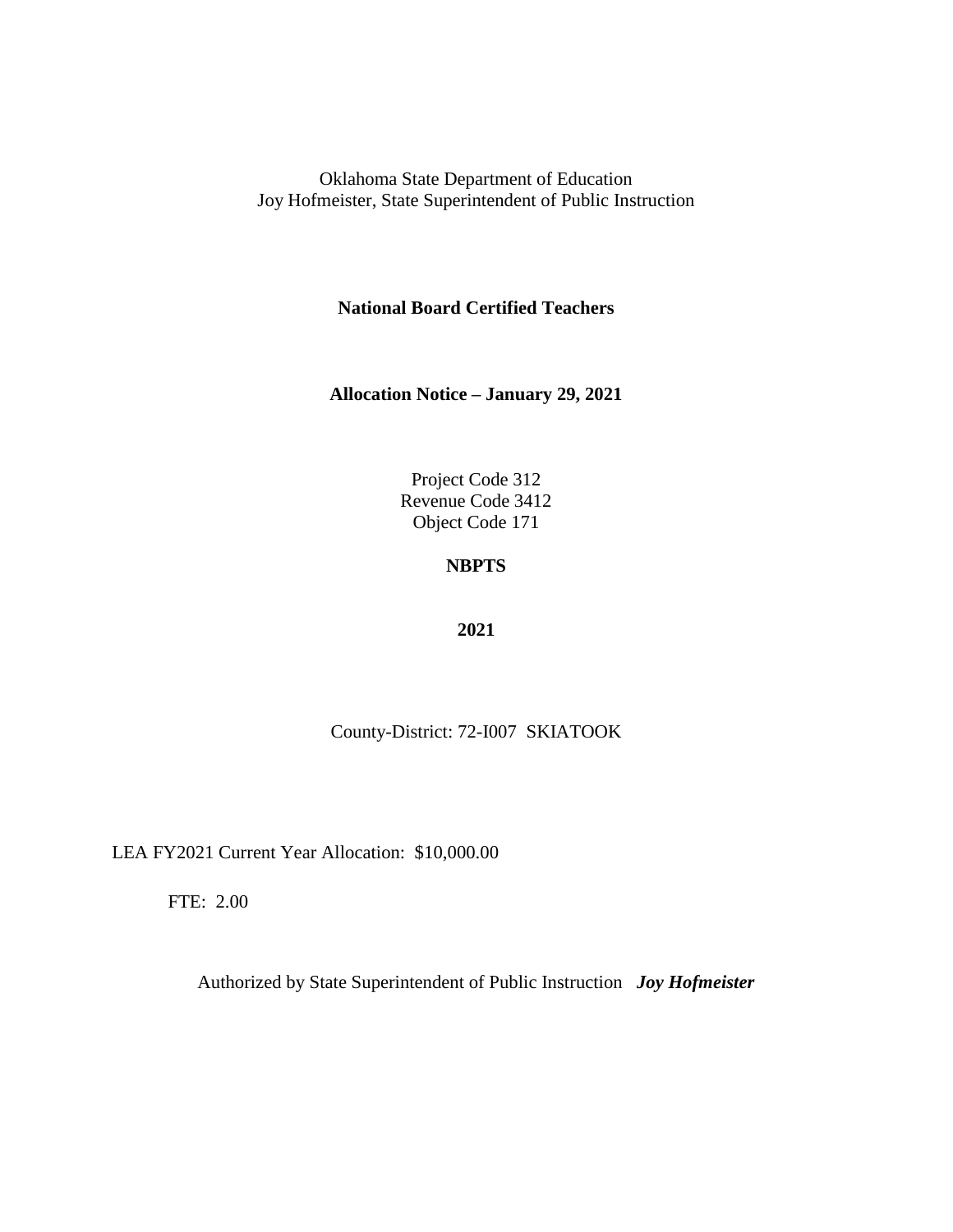**National Board Certified Teachers**

**Allocation Notice – January 29, 2021**

Project Code 312 Revenue Code 3412 Object Code 171

# **NBPTS**

### **2021**

County-District: 72-I009 UNION

LEA FY2021 Current Year Allocation: \$65,000.00

FTE: 13.00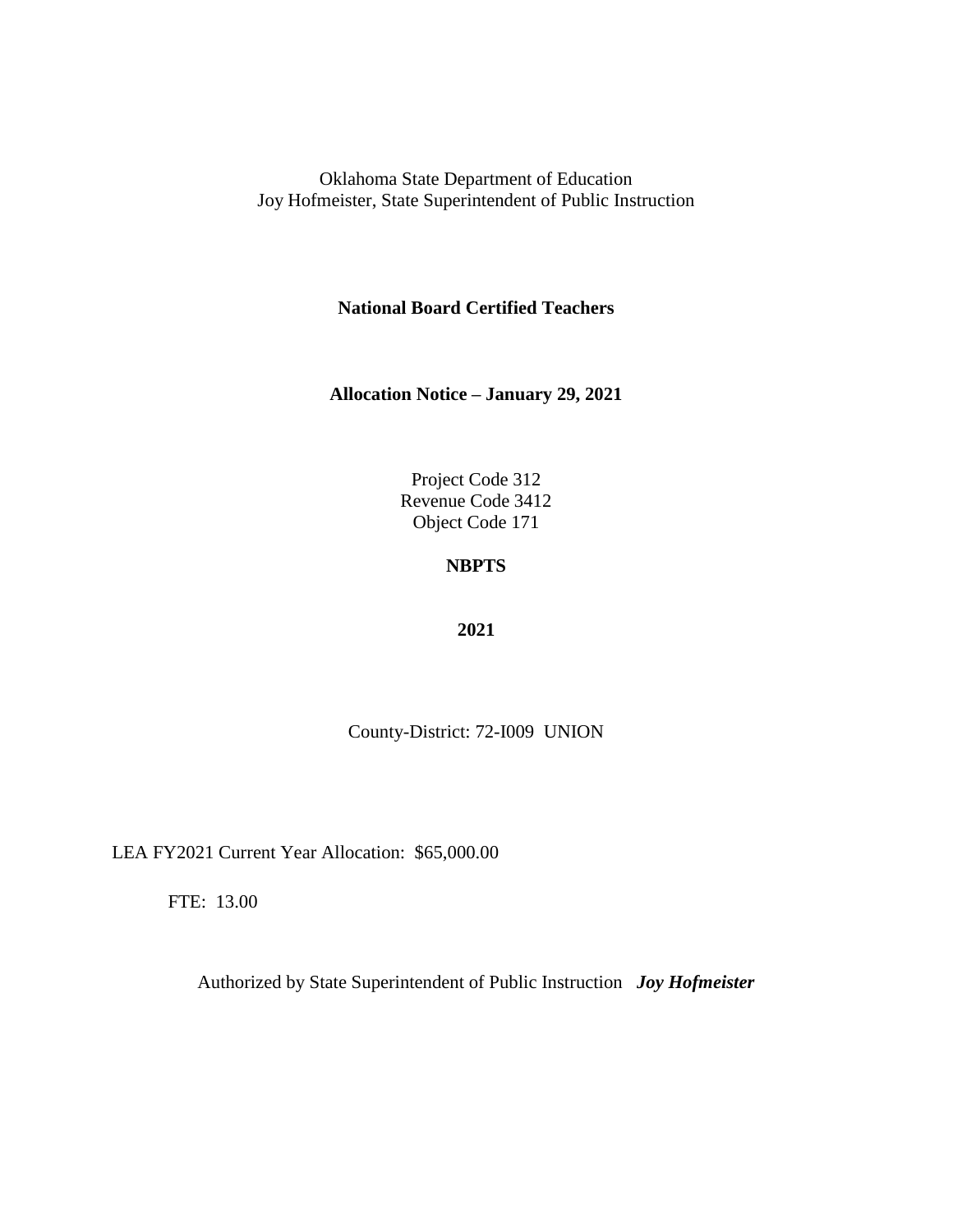**National Board Certified Teachers**

**Allocation Notice – January 29, 2021**

Project Code 312 Revenue Code 3412 Object Code 171

## **NBPTS**

### **2021**

County-District: 72-I011 OWASSO

LEA FY2021 Current Year Allocation: \$15,000.00

FTE: 3.00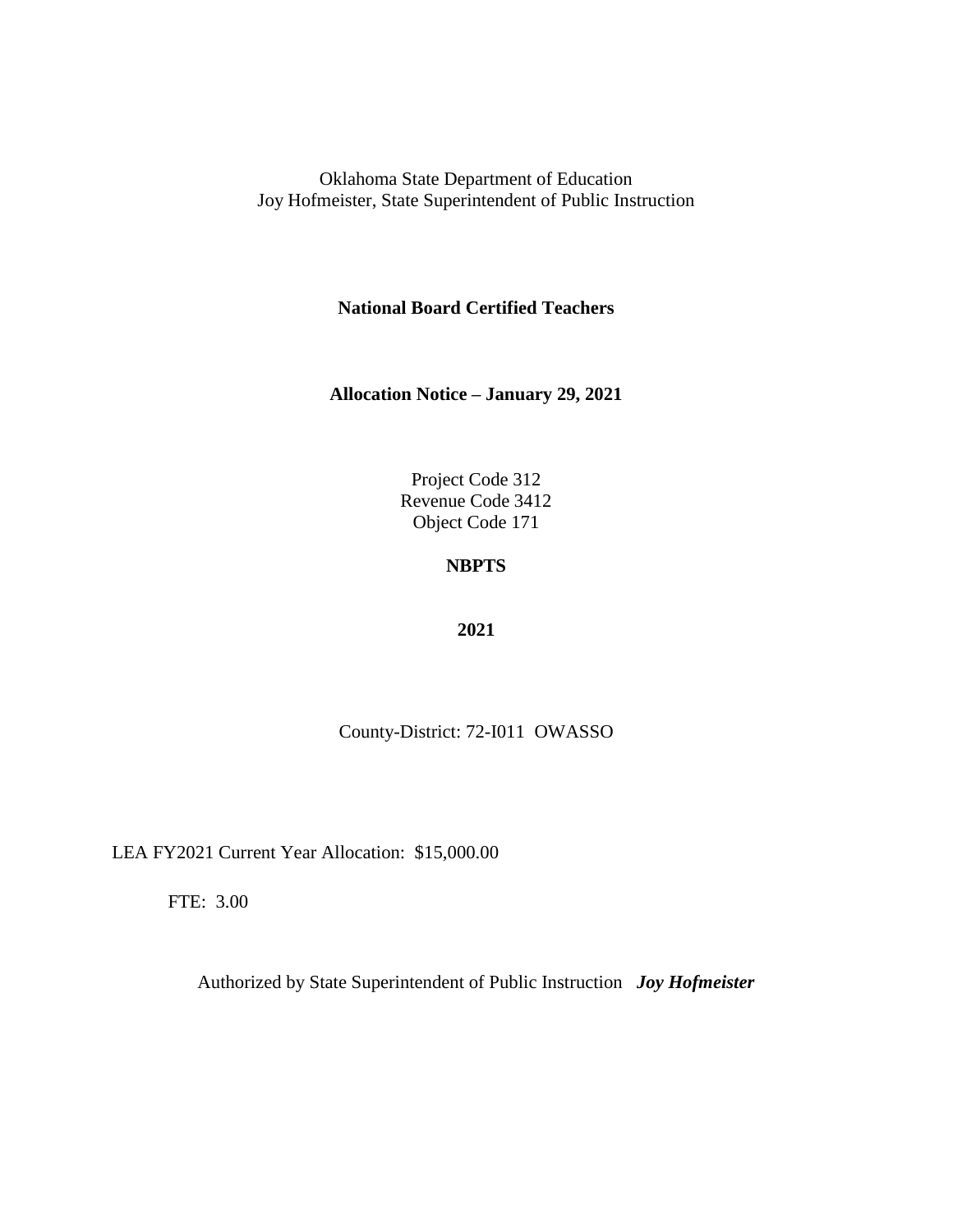**National Board Certified Teachers**

**Allocation Notice – January 29, 2021**

Project Code 312 Revenue Code 3412 Object Code 171

## **NBPTS**

### **2021**

County-District: 72-V018 Tulsa Technology Center

LEA FY2021 Current Year Allocation: \$5,000.00

FTE: 1.00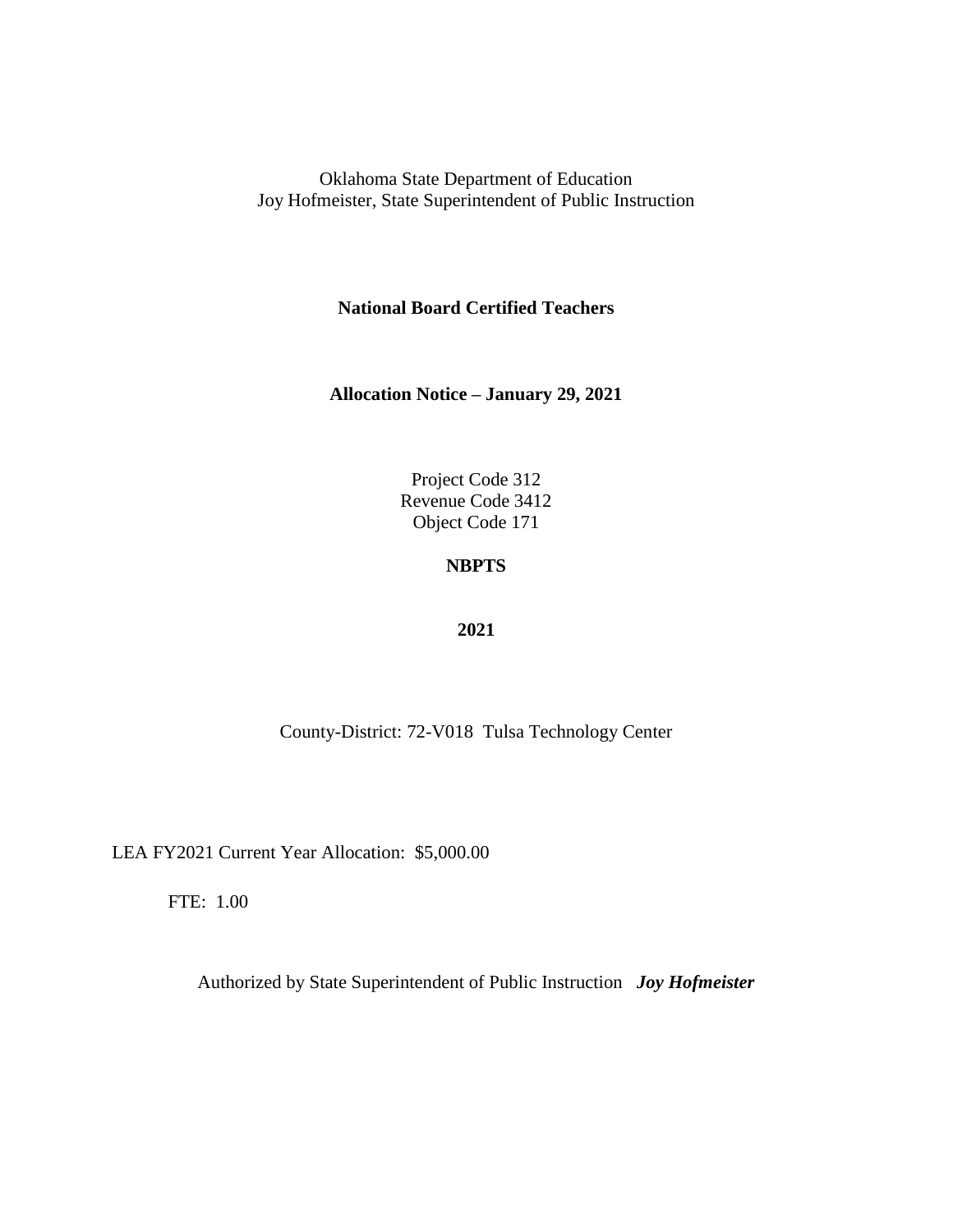**National Board Certified Teachers**

**Allocation Notice – January 29, 2021**

Project Code 312 Revenue Code 3412 Object Code 171

# **NBPTS**

### **2021**

County-District: 73-I001 OKAY

LEA FY2021 Current Year Allocation: \$5,000.00

FTE: 1.00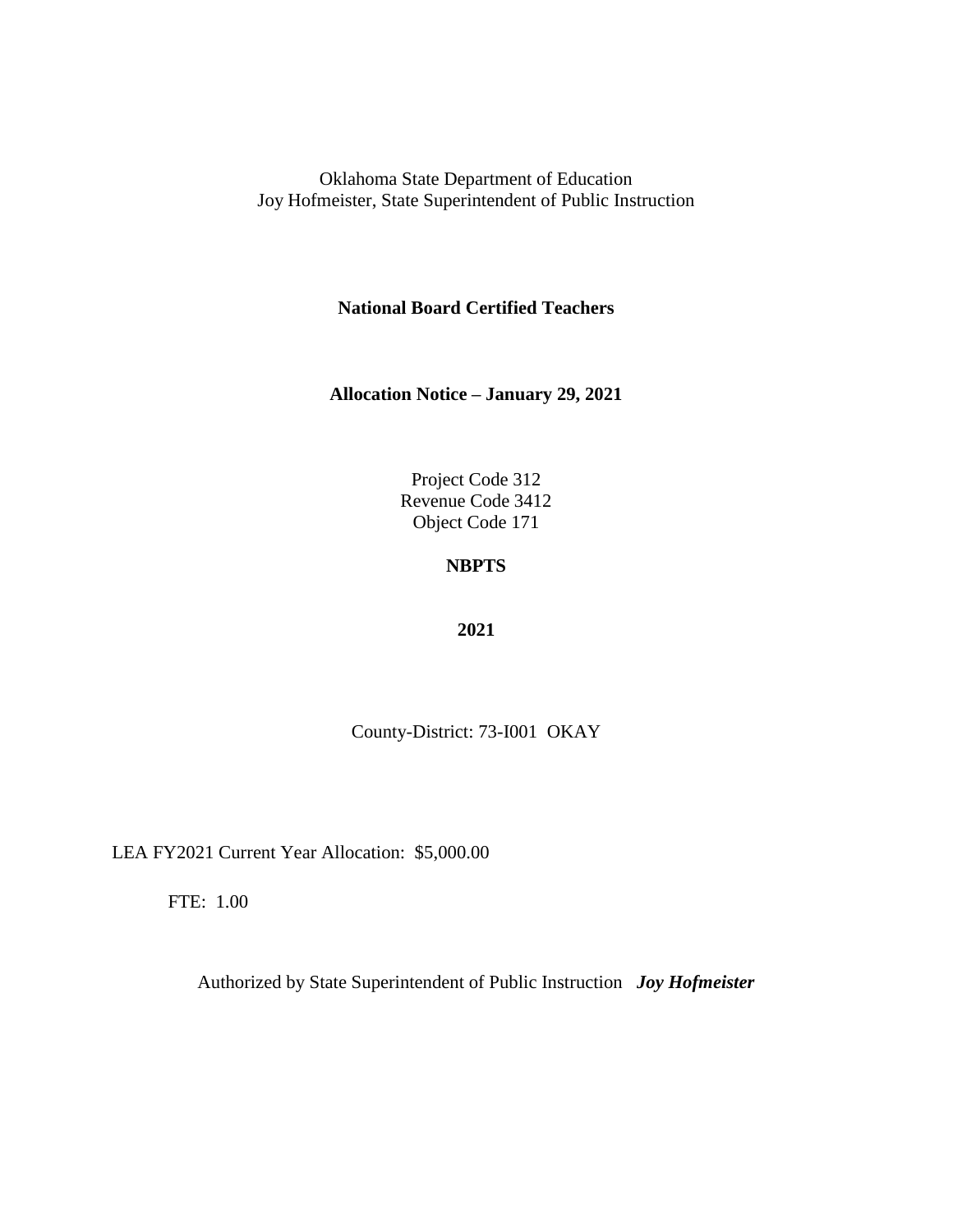**National Board Certified Teachers**

**Allocation Notice – January 29, 2021**

Project Code 312 Revenue Code 3412 Object Code 171

## **NBPTS**

### **2021**

County-District: 73-I017 COWETA

LEA FY2021 Current Year Allocation: \$15,000.00

FTE: 3.00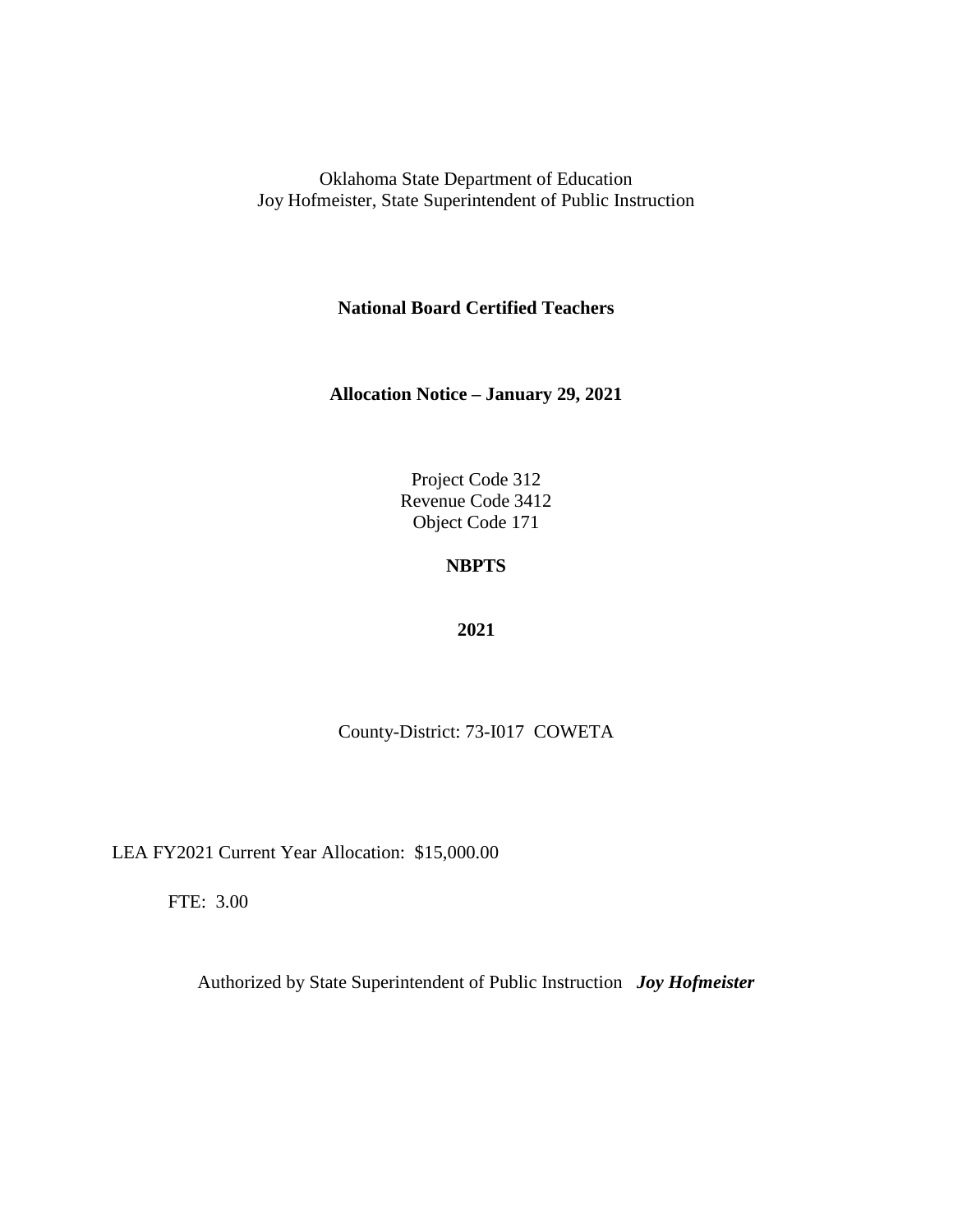**National Board Certified Teachers**

**Allocation Notice – January 29, 2021**

Project Code 312 Revenue Code 3412 Object Code 171

## **NBPTS**

### **2021**

### County-District: 74-I030 BARTLESVILLE

LEA FY2021 Current Year Allocation: \$30,000.00

FTE: 6.00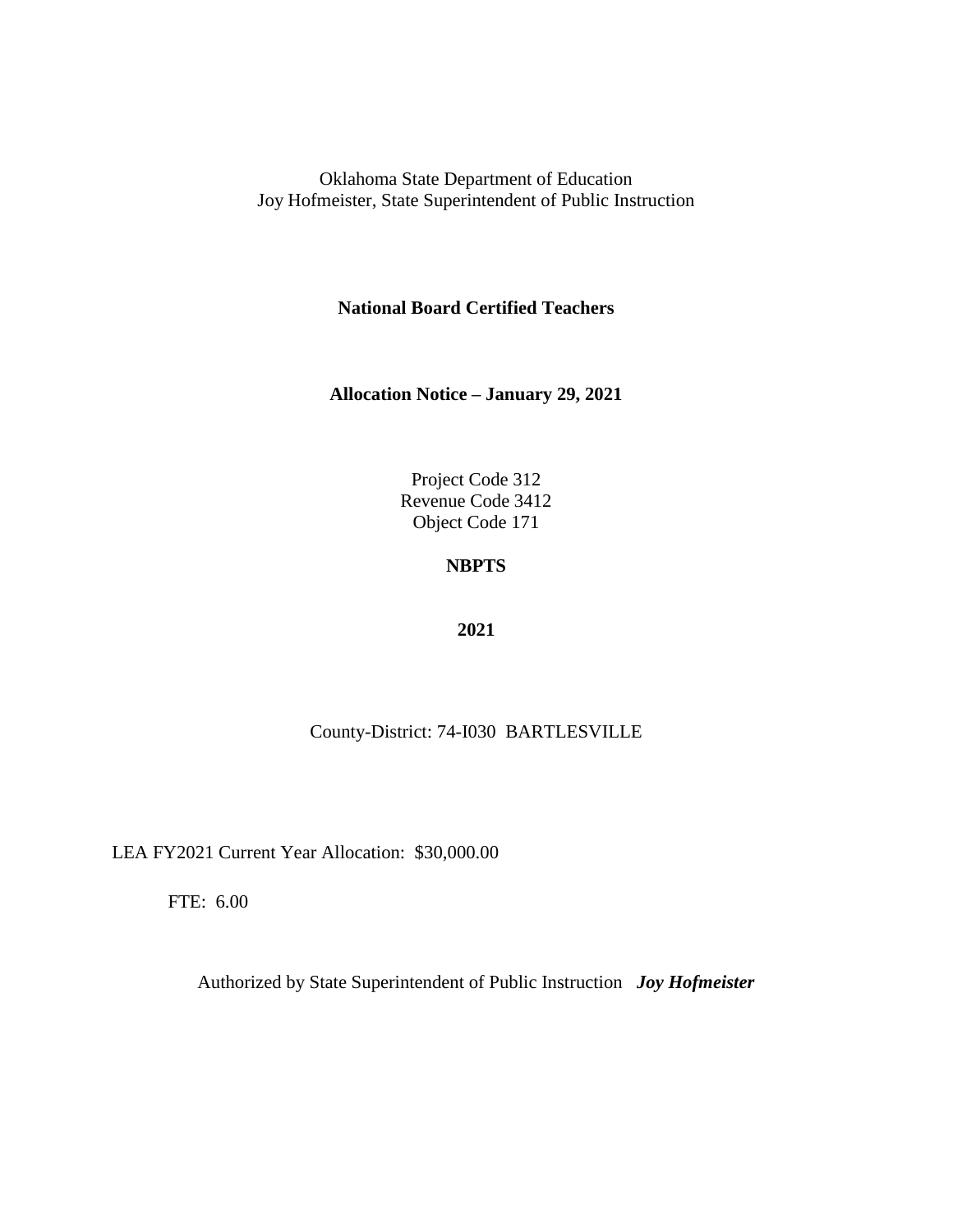**National Board Certified Teachers**

**Allocation Notice – January 29, 2021**

Project Code 312 Revenue Code 3412 Object Code 171

## **NBPTS**

### **2021**

County-District: 76-I001 ALVA

LEA FY2021 Current Year Allocation: \$5,000.00

FTE: 1.00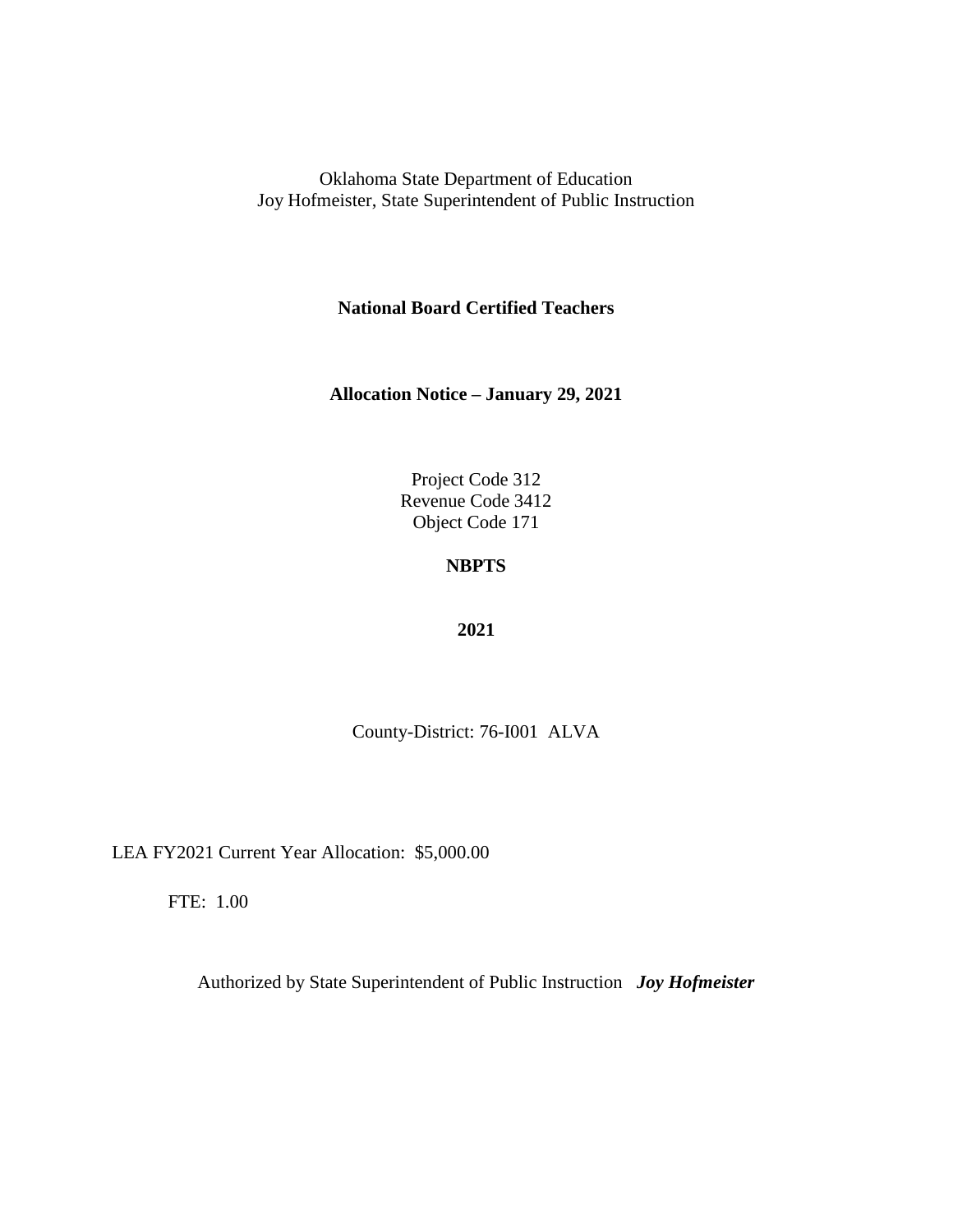**National Board Certified Teachers**

**Allocation Notice – January 29, 2021**

Project Code 312 Revenue Code 3412 Object Code 171

## **NBPTS**

### **2021**

County-District: 77-I001 WOODWARD

LEA FY2021 Current Year Allocation: \$20,000.00

FTE: 4.00